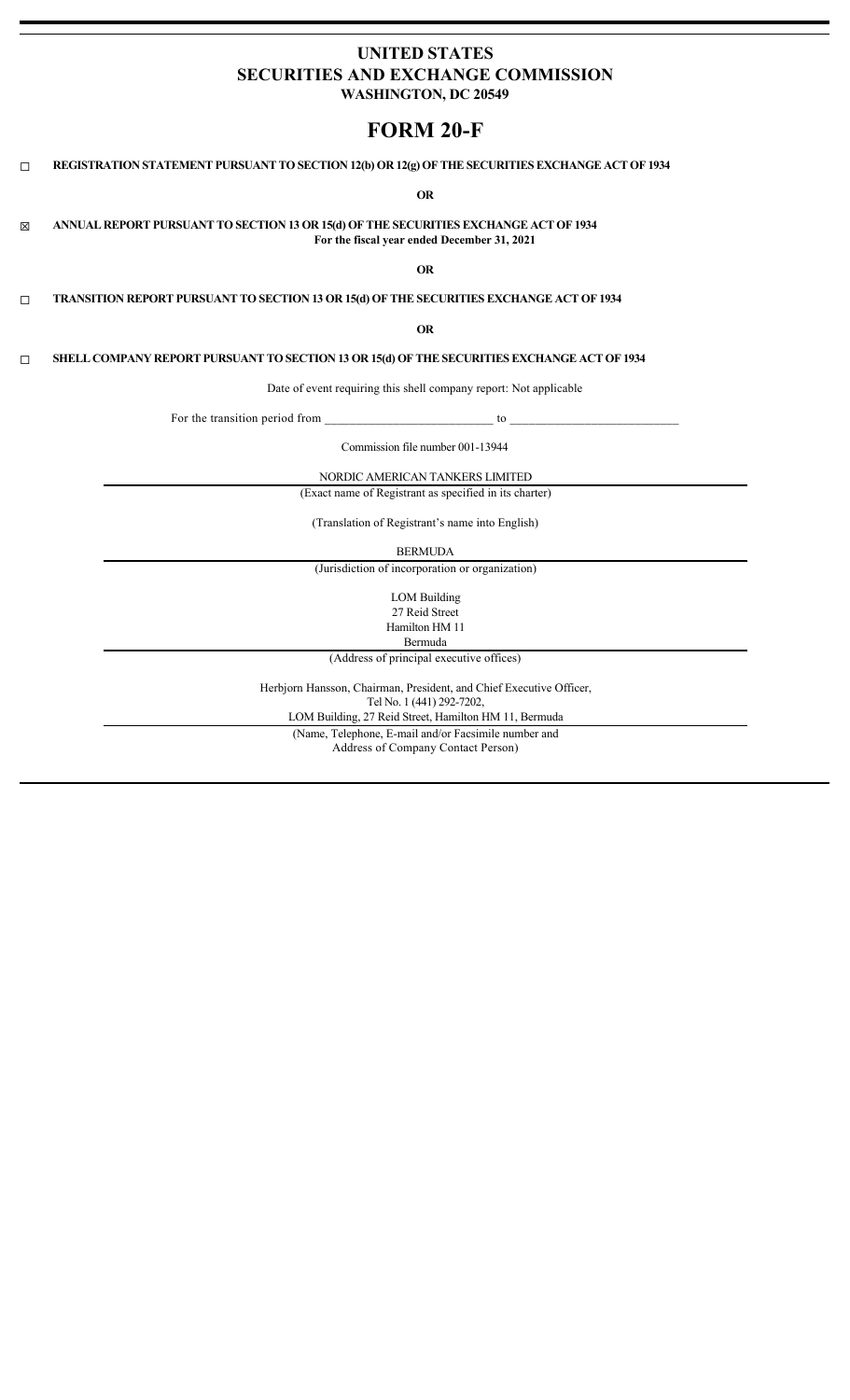| Title of each class                     | Trading Symbol(s) | Name of each exchange on which registered |
|-----------------------------------------|-------------------|-------------------------------------------|
| Common Shares, \$0.01 par value         | NAT               | New York Stock Exchange                   |
| Series A Participating Preferred Shares |                   | New York Stock Exchange                   |

Securities registered or to be registered pursuant to Section 12(g) of the Act: None

Securities for which there is a reporting obligation pursuant to Section 15(d) of the Act: None

Indicate the number of outstanding shares of each of the issuer's classes of capital or common stock as of the close of the period covered by the annual report:

As of December 31, 2021, there were outstanding 183,694,196 common shares of the Registrant, \$0.01 par value per share.

Indicate by check mark if the Registrant is a well-known seasoned issuer, as defined in Rule 405 of the Securities Act.

 $\Box$  Yes  $\boxtimes$  No

If this report is an annual report or transition report, indicate by check mark if the Registrant is not required to file reports pursuant to Section 13 or 15(d) of the Securities Exchange Act of 1934.

Note – Checking the box above will not relieve any registrant required to file reports pursuant to Section 13 or 15(d) of the Securities Exchange Act of 1934 from their obligations under those Sections.

Indicate by check mark whether the Registrant (1) has filed all reports required to be filed by Section 13 or 15(d) of the Securities Exchange Act of 1934 during the preceding 12 months (or for such shorter period that the registrant was required to file such reports), and (2) has been subject to such filing requirements for the past 90 days.

Indicate by check mark whether the Registrant has submitted electronically every Interactive Data File required to be submitted pursuant to Rule 405 of Regulation S-T (§232.405 of this chapter) during this preceding 12 months (or for such shorter period that the registrant was required to submit such files).

Indicate by check mark whether the Registrant is a large accelerated filer, an accelerated filer, a non-accelerated filer, or an emerging growth company. See definition of "large accelerated filer", "accelerated filer," and "emerging growth company" in Rule 12b-2 of the Exchange Act.

Large accelerated filer □ and a set of the set of the set of the set of the set of the set of the set of the set of the set of the set of the set of the set of the set of the set of the set of the set of the set of the se Non-accelerated filer □ state of the state of the state of the Emerging Growth Company □

If an emerging growth company that prepares its financial statements in accordance with U.S. GAAP, indicate by check mark if the registrant has elected not to use the extended transition period for complying with any new or revised financial accounting standards† provided pursuant to Section 13(a) of the Exchange Act. □

 $\square$  Yes  $\square$  No

 $\boxtimes$  Yes  $\Box$  No

 $\boxtimes$  Yes  $\Box$  No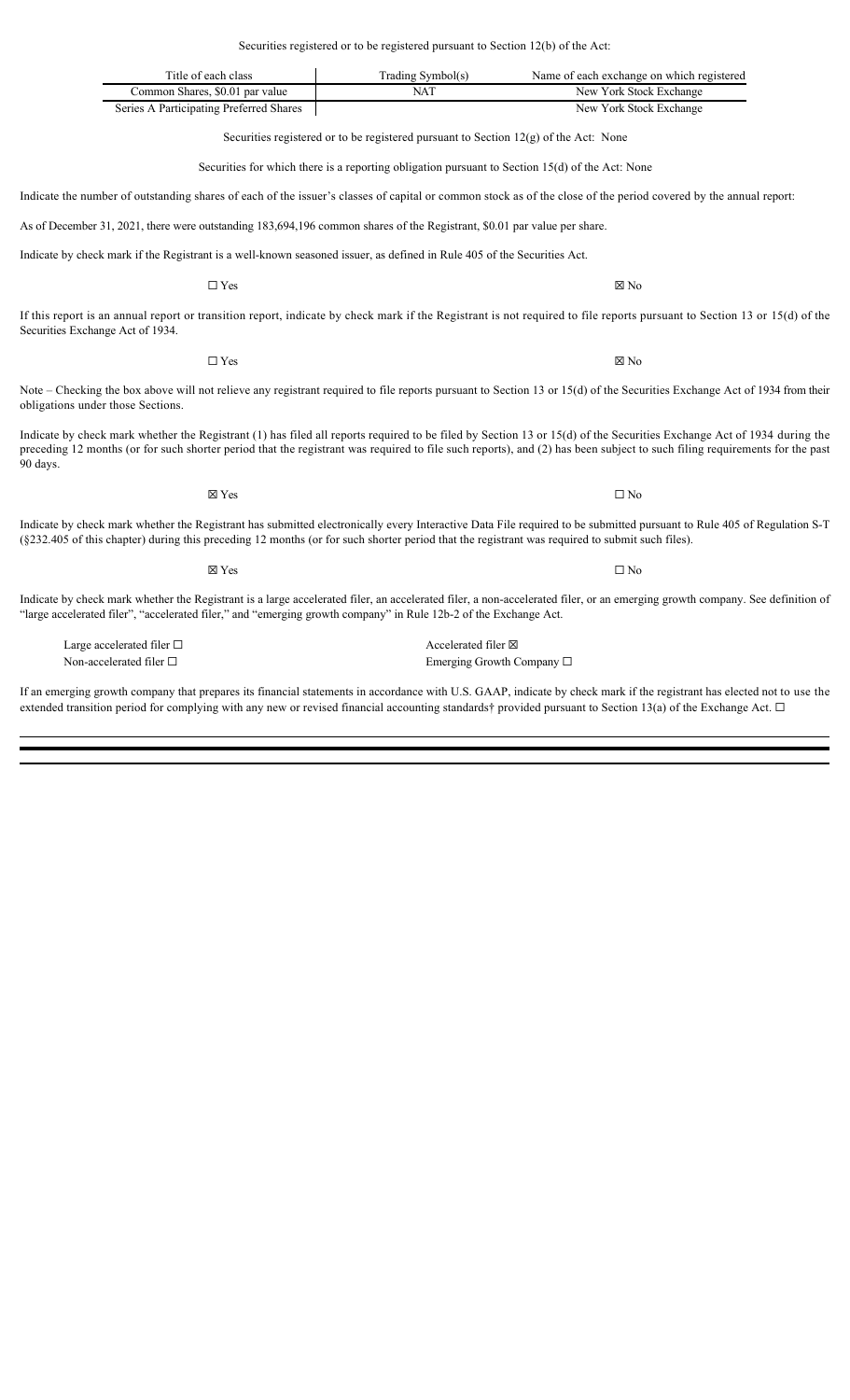† The term "new or revised financial accounting standard" refers to any update issued by the Financial Accounting Standards Board to its Accounting Standards Codification after April 5, 2012.

Indicate by check mark whether the registrant has filed a report on and attestation to its management's assessment of the effectiveness of its internal control over financial reporting under Section 404(b) of the Sarbanes-Oxley Act (15 U.S.C. 7262(b)) by the registered public accounting firm that prepared or issued its audit report. ☒

Indicate by check mark which basis of accounting the Registrant has used to prepare the financial statements included in this filing:

- ☒ U.S. GAAP
- ☐ International Financial Reporting Standards as issued by the International Accounting Standards Board
- ☐ Other

If "Other" has been checked in response to the previous question, indicate by check mark which financial statement item the Registrant has elected to follow.

- $\Box$  Item 17
- ☐ Item 18

If this is an annual report, indicate by check mark whether the Registrant is a shell company (as defined in Rule 12b-2 of the Exchange Act).

 $\square$ Yes  $\square$  No

# (APPLICABLE ONLY TO ISSUERS INVOLVED IN BANKRUPTCY PROCEEDINGS DURING THE PAST FIVE YEARS)

Indicate by check mark whether the registrant has filed all documents and reports required to be filed by Sections 12, 13 or 15(d) of the Securities Exchange Act of 1934 subsequent to the distribution of securities under a plan confirmed by a court.

 $\square$  Yes  $\square$  No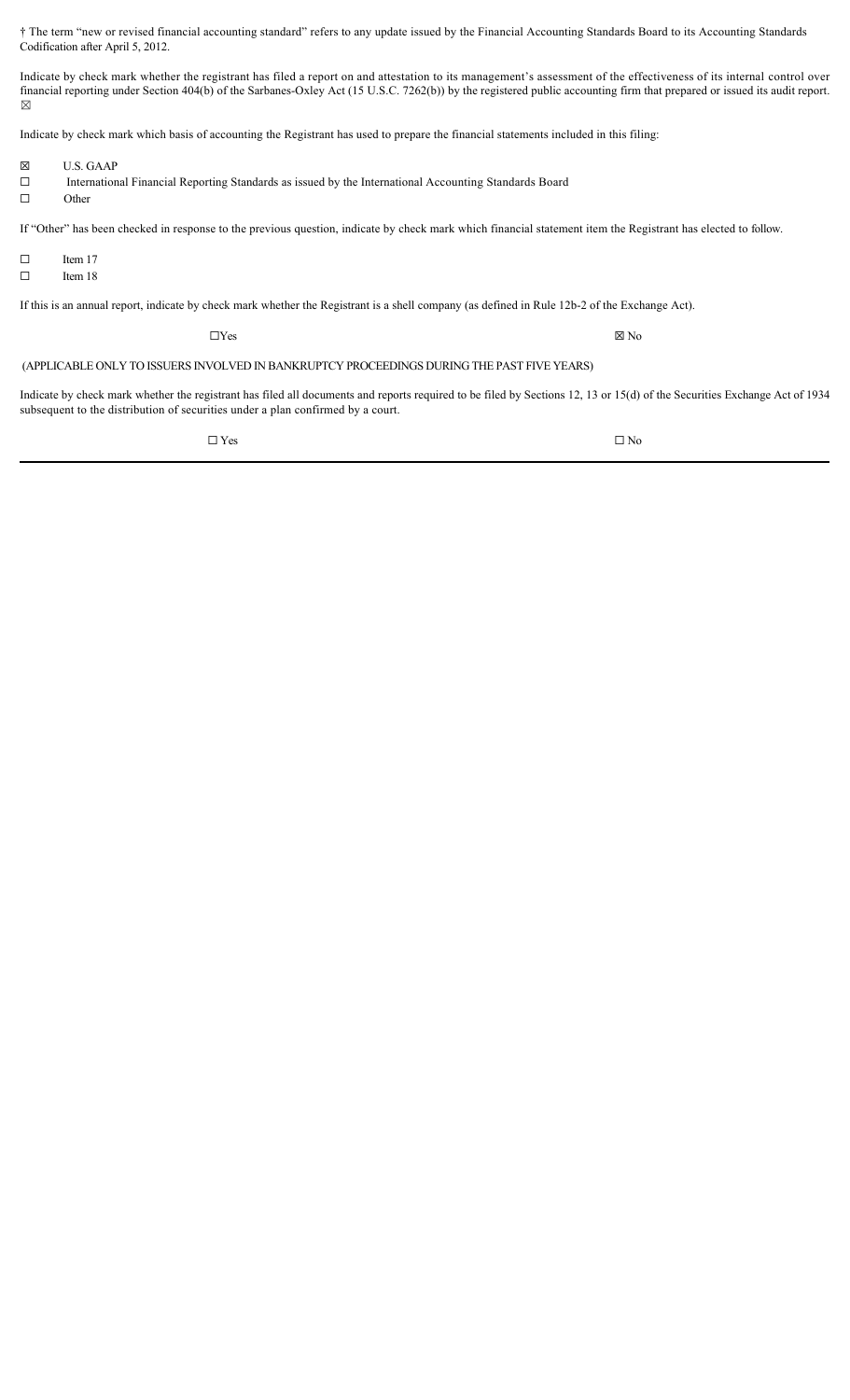# <span id="page-3-0"></span>**TABLE OF CONTENTS**

| PART I          |                                         |                                                                   |              |
|-----------------|-----------------------------------------|-------------------------------------------------------------------|--------------|
| ITEM 1.         |                                         | <b>IDENTITY OF DIRECTORS, SENIOR MANAGEMENT AND ADVISERS</b>      |              |
| ITEM 2.         | OFFER STATISTICS AND EXPECTED TIMETABLE |                                                                   |              |
| ITEM 3.         |                                         | <b>KEY INFORMATION</b>                                            | $\mathbf{1}$ |
|                 | А.                                      | <b>SELECTED FINANCIAL DATA</b>                                    | -1           |
|                 | <b>B.</b>                               | <b>CAPITALIZATION AND INDEBTEDNESS</b>                            |              |
|                 | C.                                      | REASONS FOR THE OFFER AND USE OF PROCEEDS                         | 1            |
|                 | D.                                      | <b>RISK FACTORS</b>                                               | $\mathbf{1}$ |
| ITEM 4.         |                                         | <b>INFORMATION ON THE COMPANY</b>                                 | 27           |
|                 | A.                                      | HISTORY AND DEVELOPMENT OF THE COMPANY                            | 27           |
|                 | <b>B.</b>                               | <b>BUSINESS OVERVIEW</b>                                          | $29\,$       |
|                 | C.                                      | ORGANIZATIONAL STRUCTURE                                          | 45           |
|                 | D.                                      | PROPERTY, PLANT AND EQUIPMENT                                     | 46           |
| ITEM 4A.        |                                         | UNRESOLVED STAFF COMMENTS                                         | 46           |
| ITEM 5.         |                                         | OPERATING AND FINANCIAL REVIEW AND PROSPECTS                      | 46           |
|                 | A.                                      | <b>OPERATING RESULTS</b>                                          | 46           |
|                 | <b>B.</b>                               | <b>LIQUIDITY AND CAPITAL RESOURCES</b>                            | 51           |
|                 | $C_{\cdot}$                             | RESEARCH AND DEVELOPMENT, PATENTS AND LICENSES, ETC.              | 55           |
|                 | D.                                      | <b>TREND INFORMATION</b>                                          | 56           |
|                 | E.                                      | <b>CRITICAL ACCOUNTING ESTIMATES</b>                              | 56           |
| ITEM 6.         |                                         | DIRECTORS, SENIOR MANAGEMENT AND EMPLOYEES                        | $60\,$       |
|                 | A.                                      | <b>DIRECTORS AND SENIOR MANAGEMENT</b>                            | 60           |
|                 | В.                                      | <b>COMPENSATION</b>                                               | 61           |
|                 | $C_{\cdot}$                             | <b>BOARD PRACTICES</b>                                            | 62           |
|                 | D.                                      | <b>EMPLOYEES</b>                                                  | 62           |
|                 | E.                                      | <b>SHARE OWNERSHIP</b>                                            | 62           |
| ITEM 7.         |                                         | <b>MAJOR SHAREHOLDERS AND RELATED PARTY TRANSACTIONS</b>          | 62           |
|                 | A.                                      | <b>MAJOR SHAREHOLDERS</b>                                         | 62           |
|                 | В.                                      | <b>RELATED PARTY TRANSACTIONS</b>                                 | 63           |
|                 | $C_{\cdot}$                             | <b>INTERESTS OF EXPERTS AND COUNSEL</b>                           | 63           |
| ITEM 8.         |                                         | <b>FINANCIAL INFORMATION</b>                                      | 63           |
|                 | A.                                      | CONSOLIDATED STATEMENTS AND OTHER FINANCIAL INFORMATION           | 63           |
|                 | <b>B.</b>                               | <b>SIGNIFICANT CHANGES</b>                                        | 64           |
| ITEM 9.         |                                         | <b>THE OFFER AND LISTING</b>                                      | 64           |
| ITEM 10.        |                                         | <b>ADDITIONAL INFORMATION</b>                                     | 64           |
|                 | A.                                      | <b>SHARE CAPITAL</b>                                              | 64           |
|                 | В.                                      | <b>MEMORANDUM AND ARTICLES OF ASSOCIATION</b>                     | 64           |
|                 | $\overline{C}$ .                        | <b>MATERIAL CONTRACTS</b>                                         | 69           |
|                 | D.                                      | <b>EXCHANGE CONTROLS</b>                                          | 69           |
|                 | E.                                      | <b>TAXATION</b>                                                   | 70           |
|                 | F.                                      | <b>DIVIDENDS AND PAYING AGENTS</b>                                | 79           |
|                 | G.                                      | <b>STATEMENT BY EXPERTS</b>                                       | 79           |
|                 | H.                                      | <b>DOCUMENTS ON DISPLAY</b>                                       | 79           |
|                 | $\mathbf{L}$                            | <b>SUBSIDIARY INFORMATION</b>                                     | 79           |
| ITEM 11.        |                                         | <b>OUANTITATIVE AND QUALITATIVE DISCLOSURES ABOUT MARKET RISK</b> | 79           |
| <b>ITEM 12.</b> |                                         | DESCRIPTION OF SECURITIES OTHER THAN EQUITY SECURITIES            | 80           |
|                 |                                         |                                                                   |              |

i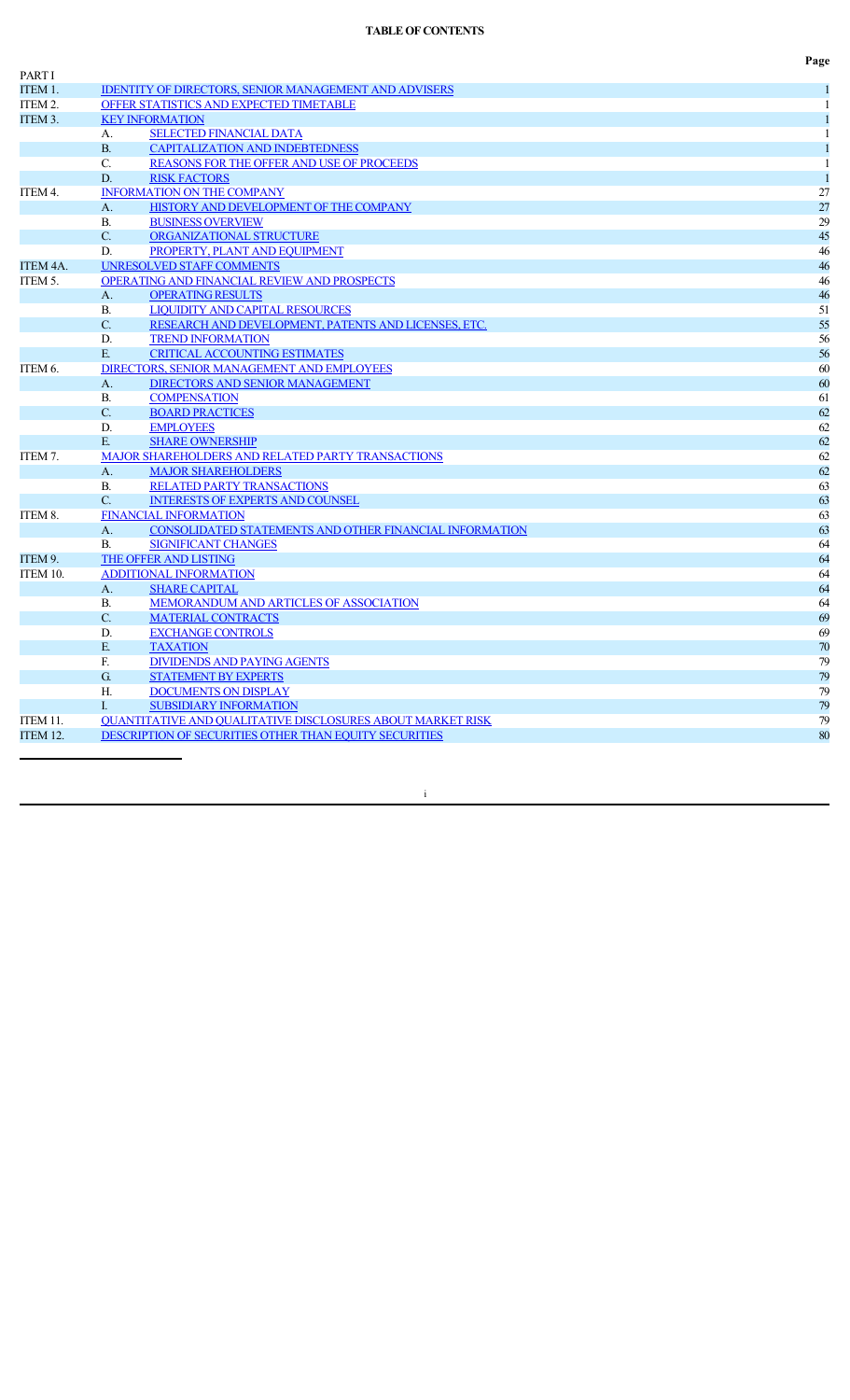# **TABLE OF CONTENTS** (continued)

|                  |                                                                                       | rage |
|------------------|---------------------------------------------------------------------------------------|------|
| PART II          |                                                                                       |      |
| ITEM 13.         | DEFAULTS, DIVIDEND ARREARAGES AND DELINQUENCIES                                       | 80   |
| ITEM 14.         | MATERIAL MODIFICATIONS TO THE RIGHTS OF SECURITY HOLDERS AND USE OF PROCEEDS          | 80   |
| ITEM 15.         | <b>CONTROLS AND PROCEDURES</b>                                                        | 80   |
|                  | DISCLOSURE CONTROLS AND PROCEDURES.<br>A.                                             | 80   |
|                  | MANAGEMENT'S ANNUAL REPORT ON INTERNAL CONTROL OVER FINANCIAL REPORTING.<br><b>B.</b> | 80   |
|                  | C.<br>ATTESTATION REPORT OF THE REGISTERED PUBLIC ACCOUNTING FIRM.                    | 81   |
|                  | CHANGES IN INTERNAL CONTROL OVER FINANCIAL REPORTING.<br>D.                           | 81   |
| ITEM 16.         | <b>RESERVED</b>                                                                       | 82   |
| ITEM 16A.        | AUDIT COMMITTEE FINANCIAL EXPERT                                                      | 82   |
| ITEM 16B.        | <b>CODE OF ETHICS</b>                                                                 | 82   |
| ITEM 16C.        | PRINCIPAL ACCOUNTANT FEES AND SERVICES                                                | 82   |
|                  | <b>AUDIT FEES</b><br>А.                                                               | 82   |
|                  | <b>B.</b><br><b>AUDIT-RELATED FEES</b>                                                | 82   |
|                  | $\mathbf{C}$<br><b>TAX FEES</b>                                                       | 83   |
|                  | D.<br><b>ALL OTHER FEES</b>                                                           | 83   |
|                  | E.<br>AUDIT COMMITTEE'S PRE-APPROVAL POLICIES AND PROCEDURES                          | 83   |
|                  | E.<br><b>NOT APPLICABLE.</b>                                                          | 83   |
| ITEM 16D.        | <b>EXEMPTIONS FROM THE LISTING STANDARDS FOR AUDIT COMMITTEES</b>                     | 83   |
| ITEM 16E.        | PURCHASES OF EQUITY SECURITIES BY THE ISSUER AND AFFILIATED PERSONS.                  | 83   |
| ITEM 16F.        | CHANGE IN REGISTRANT'S CERTIFYING ACCOUNTANT.                                         | 83   |
| ITEM 16G.        | <b>CORPORATE GOVERNANCE</b>                                                           | 83   |
| ITEM 16H.        | <b>MINE SAFETY DISCLOSURE</b>                                                         | 84   |
| <b>ITEM 16I.</b> | DISCLOSURE REGARDING FOREIGN JURISDICTIONS THAT PREVENT INSPECTIONS                   | 84   |
| PART III         |                                                                                       |      |
| ITEM 17.         | <b>FINANCIAL STATEMENTS</b>                                                           | 84   |
| ITEM 18.         | <b>FINANCIAL STATEMENTS</b>                                                           | 84   |
| <b>ITEM 19.</b>  | <b>EXHIBITS</b>                                                                       | 84   |
|                  |                                                                                       |      |

ii

**p**.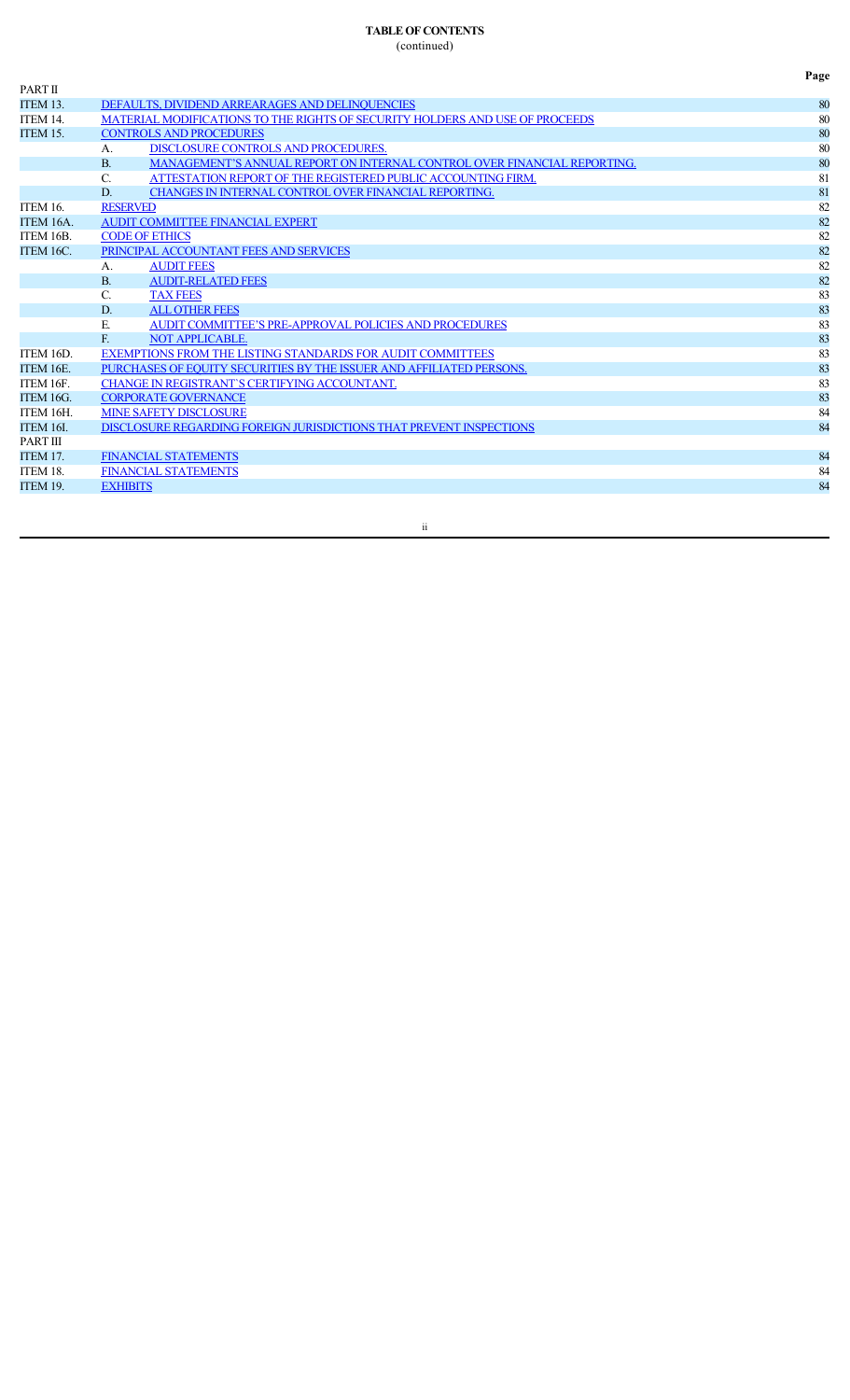# **CAUTIONARY STATEMENT REGARDING FORWARD-LOOKING STATEMENTS**

Certain matters discussed herein may constitute forward-looking statements. The Private Securities Litigation Reform Act of 1995 provides safe harbor protections for forward-looking statements in order to encourage companies to provide prospective information about their business. Forward-looking statements include statements concerning plans, objectives, goals, strategies, future events or performance, and underlying assumptions and other statements, which are other than statements of historical facts.

The Company desires to take advantage of the safe harbor provisions of the Private Securities Litigation Reform Act of 1995 and is including this cautionary statement in connection with this safe harbor legislation. This report and any other written or oral statements made by us or on our behalf may include forwardlooking statements, which reflect our current views with respect to future events and financial performance, and are not intended to give any assurance as to future results. When used in this document, the words "believe," "expect," "anticipate," "estimate," "intend," "plan," "target," "project," "likely," "will," "would," "may," "seek," "continue," "possible," "might," "forecast," "potential," "should," "could" and similar expressions, terms, or phrases may identify forward-looking statements.

The forward-looking statements are based upon various assumptions, many of which are based, in turn, upon further assumptions, including without limitation, our management's examination of historical operating trends, data contained in our records and other data available from third parties. Although we believe that these assumptions were reasonable when made, because these assumptions are inherently subject to significant uncertainties and contingencies which are difficult or impossible to predict and are beyond our control, we cannot assure you that we will achieve or accomplish these expectations, beliefs or projections. We undertake no obligation to update any forward-looking statement, whether as a result of new information, future events or otherwise.

Important factors that, in our view, could cause actual results to differ materially from those discussed in the forward-looking statements include the strength of world economies and currencies, general market conditions, including fluctuations in charter rates and vessel values, changes in demand in the tanker market, as a result of changes in the petroleum production levels set by the Organization of the Petroleum Exporting Countries ("OPEC"), and worldwide oil consumption and storage, changes in our operating expenses, including bunker prices, drydocking and insurance costs, the market for our vessels, availability of financing and refinancing, changes in governmental rules and regulations or actions taken by regulatory authorities, potential liability from pending or future litigation and potential costs due to environmental damage and vessel collisions, general domestic and international political conditions or events including "trade wars", potential disruption of shipping routes due to accidents or political events, the length and severity of epidemics and pandemics, including the ongoing global outbreak of the novel coronavirus ("COVID-19") and its impact on the demand for seaborne transportation in the tanker sector, vessel breakdowns and instances of off-hire, failure on the part of a seller to complete a sale of a vessel to us and other important factors described from time to time in the reports filed by the Company with the Securities and Exchange Commission, or the SEC.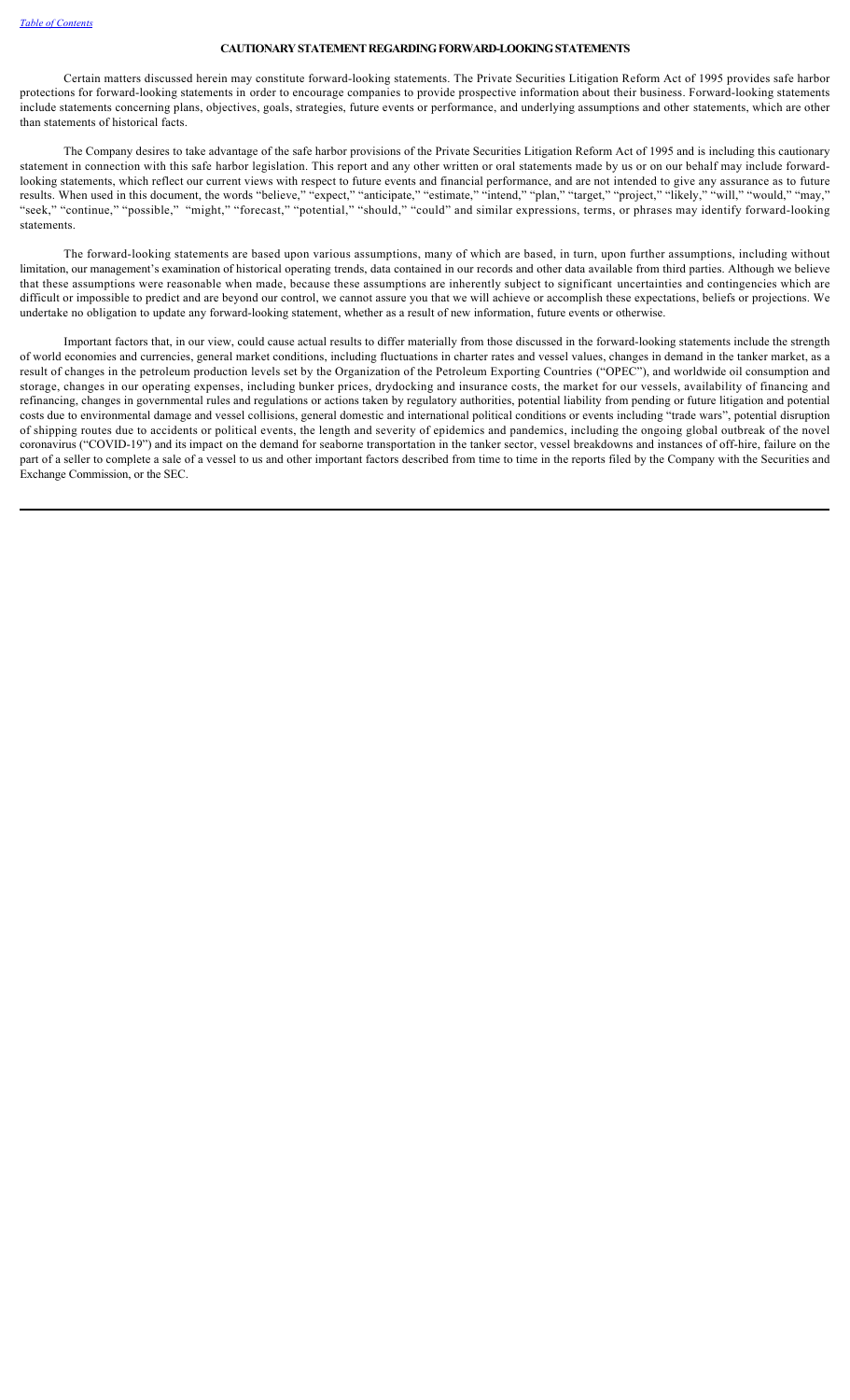# **PART I**

# <span id="page-6-0"></span>**ITEM 1. IDENTITY OF DIRECTORS, SENIOR MANAGEMENT AND ADVISERS**

Not applicable

# <span id="page-6-1"></span>**ITEM 2. OFFER STATISTICS AND EXPECTED TIMETABLE**

Not applicable

# <span id="page-6-2"></span>**ITEM 3. KEY INFORMATION**

*Throughout this annual report, all references to "Nordic American Tankers," "NAT," the "Company," "the Group," "we," "our," and "us" refer to Nordic American Tankers Limited and its subsidiaries. Unless otherwise indicated, all references to "U.S. dollars," "USD," "dollars," "US\$" and "\$" in this annual report are to the lawful currency of the United States of America and references to "Norwegian Kroner" or "NOK" are to the lawful currency of Norway.*

**Nordic American Tankers Ltd. is very different from other stock listed tanker companies. No other company has the strategy of NAT. Please see item 4. A. for the NAT overall strategy.**

# <span id="page-6-3"></span>**A. [Reserved]**

<span id="page-6-4"></span>**B. Capitalization and Indebtedness**

Not applicable.

## <span id="page-6-5"></span>**C. Reasons for the offer and use of Proceeds**

Not applicable.

#### <span id="page-6-6"></span>**D. Risk Factors**

The following constitutes a summary of the material risks relevant to an investment in our company. The occurrence of any of the events described in this section could significantly and negatively affect our business, financial condition, operating results or cash available for dividends or the trading price of our common stock.

#### **Summary of Risk Factors**

- If the Suezmax tanker industry, which historically has been cyclical and volatile, is depressed in the future, our revenues, earnings and available cash flow may decrease.
- Major outbreaks of diseases and governmental responses thereto could adversely affect our business.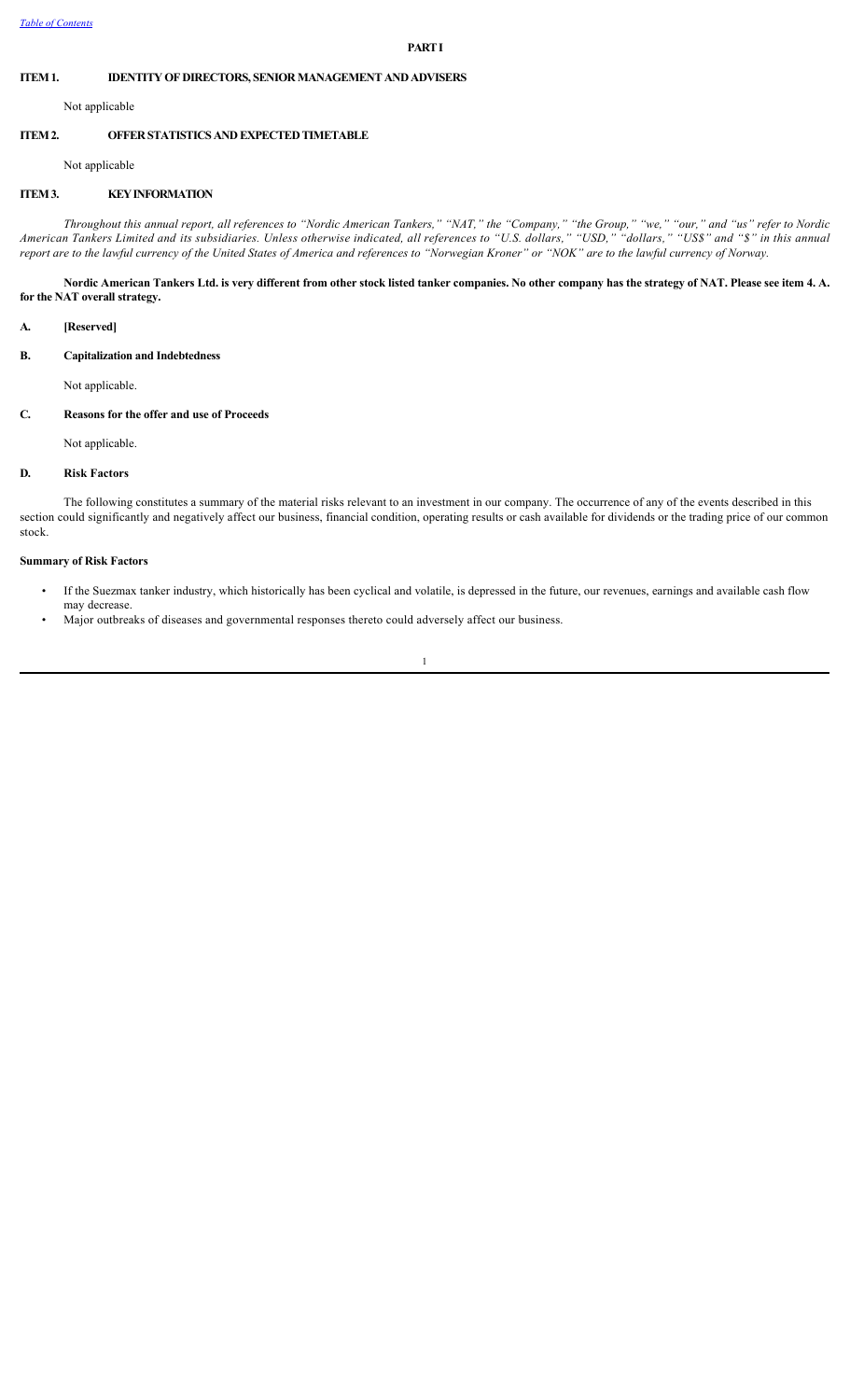- Any decrease in shipments of crude oil may adversely affect our financial performance.
- We are dependent on spot charters and any decrease in spot charter rates in the future may adversely affect our earnings and our ability to pay dividends.
- Changes in the price of fuel and regulations may adversely affect our profits.
- Inability to renew the fleet would adversely affect our business, results of operations, financial condition and ability to pay dividends.
- The international Suezmax tanker industry has experienced volatile charter rates and vessel values and there can be no assurance that these charter rates and vessel values will not decrease in the near future.
- Our results of operations are subject to seasonal fluctuations, which may adversely affect our financial condition.
- Declines in charter rates and other market deterioration could cause us to incur impairment charges.
- The value of our vessels may be depressed in the event that we sell a vessel.
- An over-supply of Suezmax tanker capacity may lead to reductions in charter rates, vessel values, and profitability.
- Delays or defaults by the shipyards in the construction of our newbuildings could increase our expenses and diminish our net income and cash flows.
- Political instability, terrorist attacks, international hostilities and global public health threats can affect the seaborne transportation industry, which could adversely affect our business.
- We rely on our information systems to conduct our business, and failure to protect these systems against security breaches could adversely affect our business and results of operations. Additionally, if these systems fail or become unavailable for any significant period of time, our business could be harmed.
- If we do not manage customer relationships or successfully integrate any acquired Suezmax tankers, we may not be able to grow or effectively manage our growth.
- Because some of our expenses are incurred in foreign currencies, we are exposed to exchange rate fluctuations, which could negatively affect our results of operations.
- The operation of Suezmax tankers involves certain unique operational risks.
- We operate our Suezmax tankers worldwide and as a result, our vessels are exposed to international risks which may reduce revenue or increase expenses.
- The smuggling of drugs or other contraband onto our vessels may lead to governmental claims against us.
- Acts of piracy on ocean-going vessels could adversely affect our business.
- Maritime claimants could arrest one or more of our vessels, which could interrupt our cash flow.
- Governments could require our vessels during a period of war or emergency resulting in a loss of earnings.
- If we purchase secondhand vessels, we may not receive warranties from the builder and operating cost may increase as a result of aging of the fleet.
- Our insurance may not be adequate to cover our losses that may result from our operations due to the inherent operational risks of the tanker industry.
- An increase in operating costs would decrease earnings and dividends per share.
- We may be unsuccessful in competing in the highly competitive international Suezmax tanker market.
- We are subject to laws and regulations which can adversely affect our business, results of operations, cash flows and financial condition, and our ability to pay dividends.
- Regulations relating to ballast water discharge may adversely affect our revenues and profitability.
- Climate change and greenhouse gas restrictions may adversely impact our operations and markets. If we fail to comply with international safety regulations, we may be subject to increased liability, which may adversely affect our insurance coverage and may
- result in a denial of access to, or detention in, certain ports.
- Developments in safety and environmental requirements relating to the recycling of vessels may result in escalated and unexpected costs.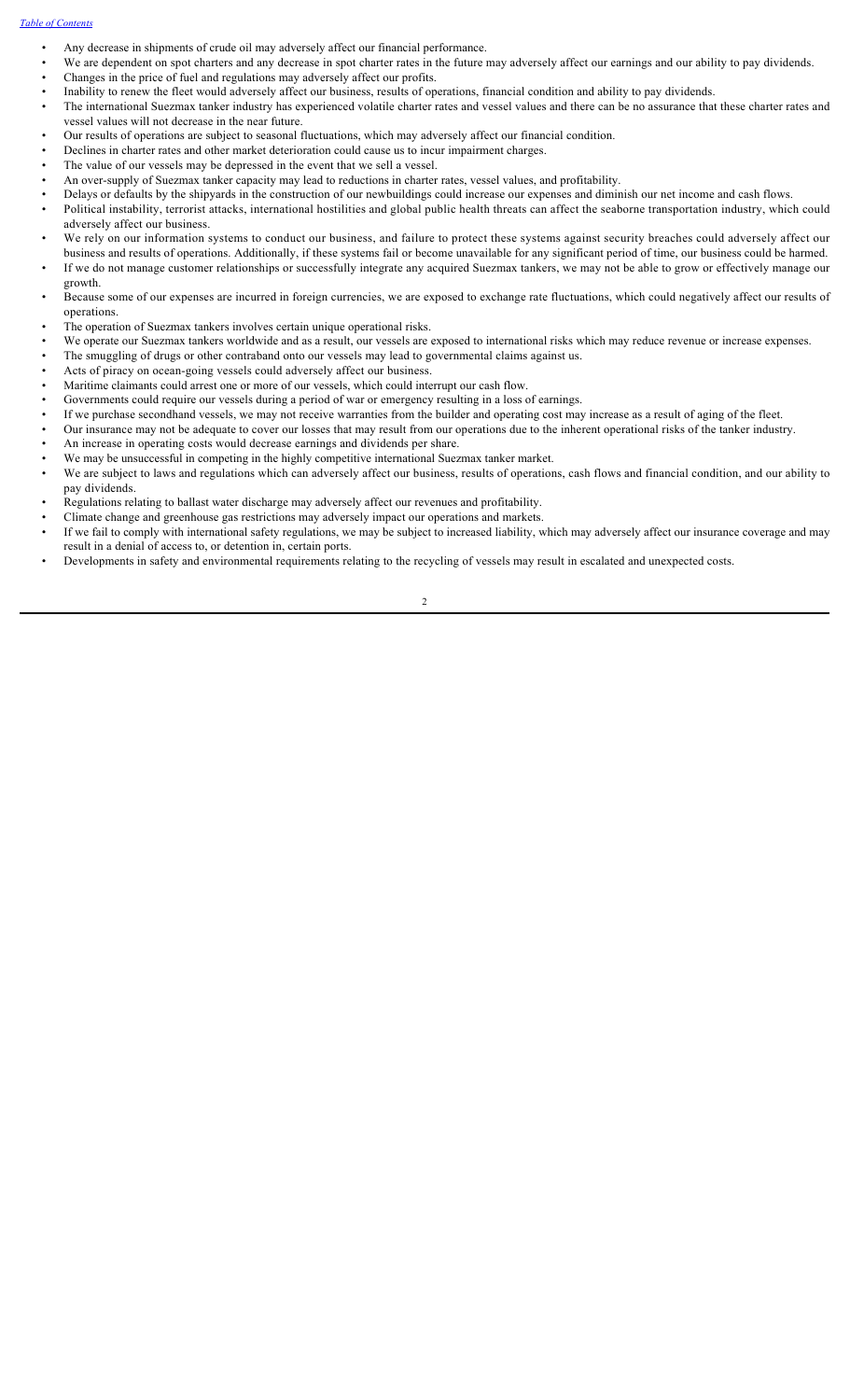- Servicing our debt limits funds available for other purposes and if we cannot service our debt, we may lose our vessels.
- Our borrowing facilities, contains restrictive covenants which could negatively affect our growth, cause our financial performance to suffer and limit our ability to pay dividends.
- Volatility of LIBOR and potential changes of the use of LIBOR as a benchmark could affect our profitability, earnings and cash flow.
- We may not be able to finance our future capital commitments.
- The current state of the global financial markets and current economic conditions may adversely impact our results of operation, financial condition, cash flows and ability to obtain financing or refinance our existing and future credit facilities on acceptable terms.
- We cannot assure you that we will be able to refinance our indebtedness.
- We are subject to certain risks with respect to our counterparties on contracts, and failure of such counterparties to meet their obligations could cause us to suffer losses or negatively impact our results of operations and cash flows.
- Our share price may continue to be highly volatile, which could lead to a loss of all or part of a shareholder's investment.
- We operate in a cyclical and volatile industry and cannot guarantee that we will continue to make cash distributions.
- Future sales of our common stock could cause the market price of our common stock to decline.
- Ineffective internal controls could impact the Company's business and financial results.
- Increasing scrutiny and changing expectations from investors, lenders and other market participants with respect to our Environmental, Social and Governance ("ESG") policies may impose additional costs on us or expose us to additional risks.
- A decision of our Board of Directors and the laws of Bermuda may prevent the declaration and payment of dividends.
- We have antitakeover protections which could prevent a change of control.
- Our vessels may call on ports located in countries or territories that are subject to sanctions or embargoes imposed by the U.S. government, the European Union, the United Nations or other governmental authorities, which could adversely affect the trading price of our common stock.
- Because we are a foreign corporation, you may not have the same rights that a shareholder in a U.S. corporation may have.
- We are incorporated in Bermuda and it may not be possible for our investors to enforce U.S. judgments against us.
- We may have to pay tax on United States source income, which would reduce our earnings.
- If the United States Internal Revenue Service were to treat us as a "passive foreign investment company," that could have adverse tax consequences for United States shareholders.
- We may become subject to taxation in Bermuda which would negatively affect our results.
- As a Bermuda exempted company incorporated under Bermuda law with subsidiaries in another offshore jurisdiction, our operations may be subject to economic substance requirements.

#### **Risks Related to Our Business and Financial Condition**

**If the Suezmax tanker industry, which historically has been cyclical and volatile, is depressed in the future, our revenues, earnings and available cash flow may decrease.**

It should be noted that we are specializing in Suezmax tankers. Historically, the tanker industry has been highly cyclical, with volatility in profitability, charter rates and asset values resulting from changes in the supply of and demand for tanker capacity. Fluctuations in charter rates and tanker values result from changes in the supply of and demand for tanker capacity and changes in the supply of and demand for oil and oil products. These factors may adversely affect the rates payable and the amounts we receive in respect of our vessels. Our ability to re-charter our vessels on the expiration or termination of their current spot and time charters and the charter rates payable under any renewal or replacement charters will depend upon, among other things, economic conditions in the tanker market and we cannot guarantee that any renewal or replacement charters we enter into will be sufficient to allow us to operate our vessels profitably.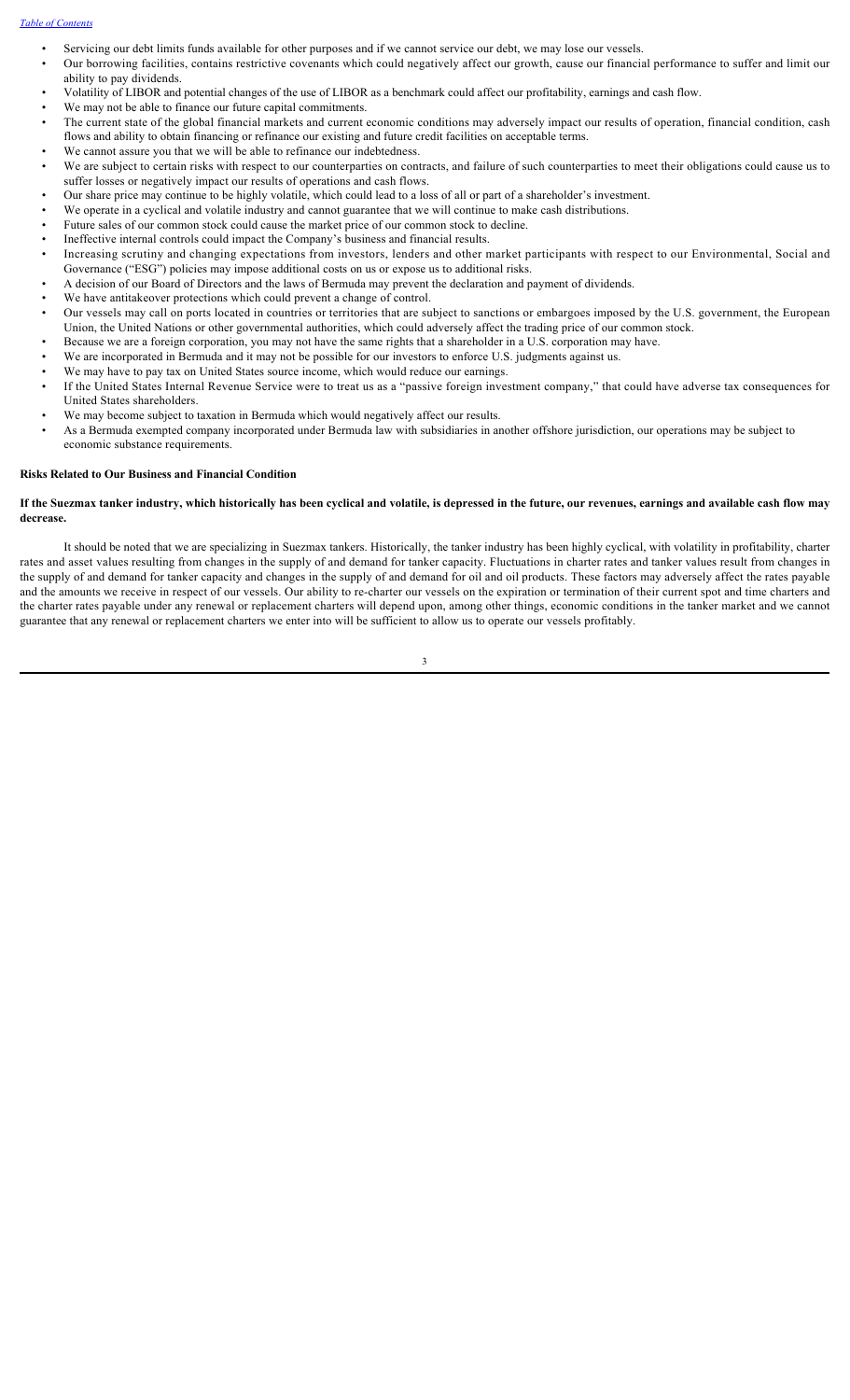The factors that influence demand for tanker capacity include:

- supply of and demand for oil and oil products;
- global and regional economic and political conditions and developments, including developments in international trade, national oil reserves policies, fluctuations in industrial and agricultural production and armed conflicts;
- regional availability of refining capacity;
- environmental and other legal and regulatory developments;
- the distance oil and oil products are to be moved by sea;
- changes in seaborne and other transportation patterns, including changes in the distances over which tanker cargoes are transported by sea;
- increases in the production of oil in areas linked by pipelines to consuming areas, the extension of existing, or the development of new, pipeline systems in markets we may serve, or the conversion of existing non-oil pipelines to oil pipelines in those markets;
- currency exchange rates;
- weather and acts of God, natural disasters and health disasters;
- competition from supply and demand for alternative sources of energy and from other shipping companies and other modes of transport;
- international sanctions, embargoes, import and export restrictions, nationalizations, piracy, terrorist attacks and armed conflicts, including the recent conflict between Russia and Ukraine and potential physical disruption of shipping routes as a result thereof;
- economic slowdowns caused by public health events such as the ongoing COVID-19 pandemic; and
- regulatory changes including regulations adopted by supranational authorities and/or industry bodies, such as safety and environmental regulations and requirements by major oil companies.

The factors that influence the supply of tanker capacity include:

- current and expected purchase orders for tankers;
- the number of tanker newbuilding deliveries;
- any potential delays in the delivery of newbuilding vessels and/or cancellations of newbuilding orders;
- the scrapping rate of older tankers;
- technological advances in tanker design and capacity;
- tanker charter rates, which are affected by factors that may affect the rate of newbuilding, swapping and laying up of tankers;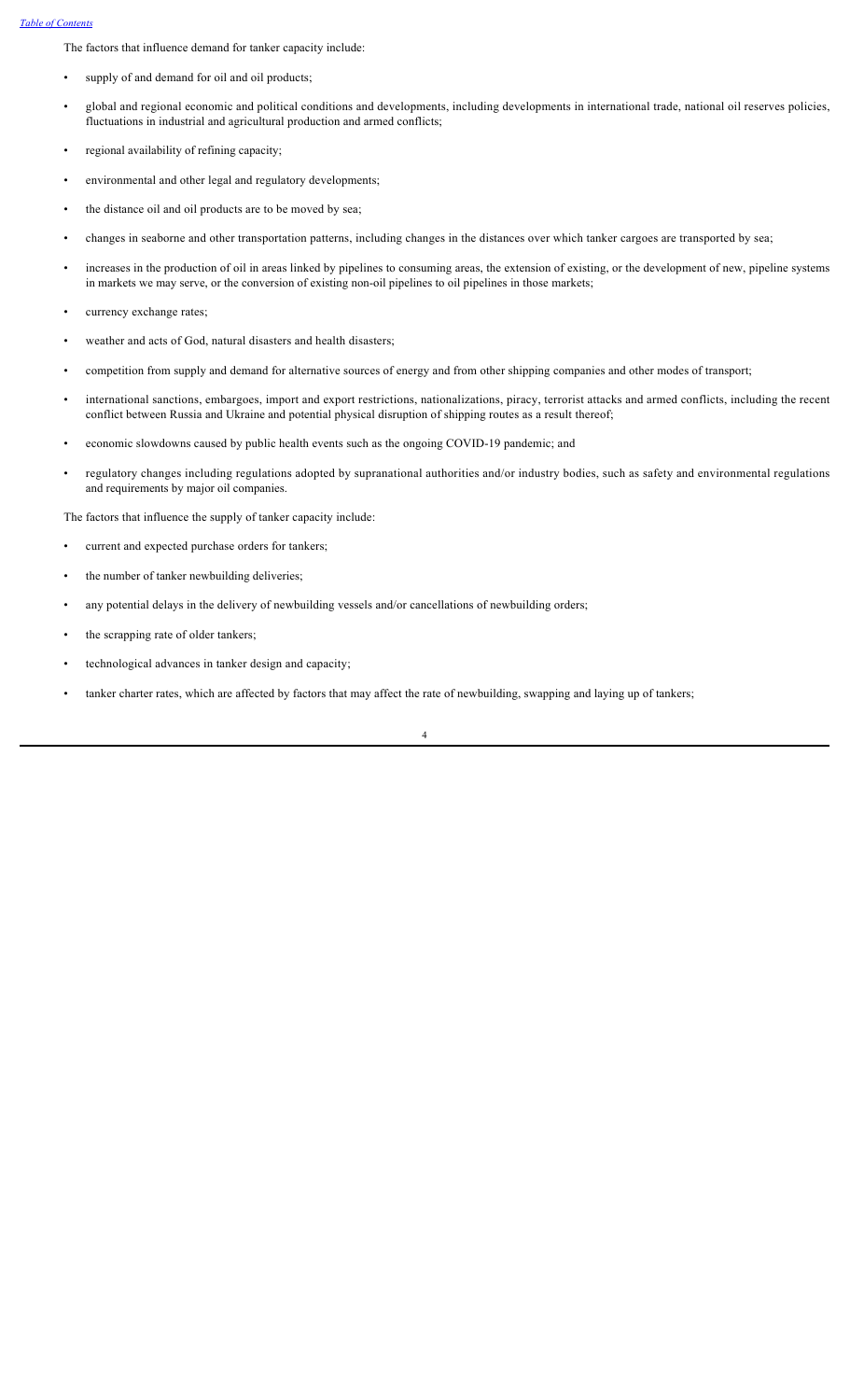- port and canal congestion;
- price of steel and vessel equipment;
- conversion of tankers to other uses or conversion of other vessels to tankers;
- with respect to tanker vessel supply, demand for alternative sources of energy and supply and demand for energy resources and oil and petroleum products;
- product imbalances (affecting the level of trading activity);
- developments in international trade, including refinery additions and closures;
- the number of tankers that are out of service; and
- changes in environmental and other regulations that may limit the useful lives of tankers.

The factors affecting the supply and demand for tankers have been volatile and are outside of our control, and the nature, timing and degree of changes in industry conditions are unpredictable, including those discussed above. Continued volatility may reduce demand for transportation of oil over longer distances and increase supply of tankers to carry that oil, which may have a material adverse effect on our business, financial condition, results of operations, cash flows, ability to pay dividends and existing contractual obligations.

# **The continuing effects of the COVID-19 pandemic and other outbreaks of epidemic and pandemic diseases and governmental responses thereto could materially and adversely affect our business, financial condition, and results of operations.**

Since the beginning of calendar year 2020, the COVID-19 pandemic has resulted in numerous actions taken by governments and governmental agencies in an attempt to mitigate the spread of the virus, including travel bans, quarantines, and other emergency public health measures, and a number of countries implemented lockdown measures.

Such measures against outbreaks of diseases may result in a reduction in global economic activity and volatility in the global financial markets. If such diseases and governmental responses thereto continues on a prolonged basis or becomes more severe, the adverse impact on the global economy and the rate environment for cargo vessels may deteriorate and our financial and operational results may be negatively impacted.

Further, the uncertainties regarding the economic impact of such diseases and governmental response thereto are likely to result in sustained market turmoil, which could also negatively impact our business, financial condition and cash flows. Governments may counter the negative economic impacts with stimulus packages; however, we cannot predict the extent to which such measures will be sufficient to restore or sustain the business and financial condition of companies in the shipping industry. These measures, though contemplated to be temporary in nature, may continue and increase as countries attempt to contain such outbreaks or any reoccurrences thereof.

Measures against outbreaks of diseases (such as COVID-19) in a number of countries may restrict crew rotations on our vessels, which may continue or become more severe. As a result, in 2021, we experienced and may continue to experience disruptions to our normal vessel operations caused by increased deviation time associated with positioning our vessels to countries in which we can undertake a crew rotation in compliance with such measures. Delays in crew rotations have led to issues with crew fatigue and may continue to do so, which may result in delays or other operational issues. In 2021, delays in crew rotations have also caused us to incur additional costs related to crew bonuses paid to retain the existing crew members on board and may continue to do so.

The COVID-19 pandemic and measures in place against the spread of the virus have led to a somewhat more difficult environment in which to dispose of vessels given difficulty to physically inspect vessels. The impact of COVID-19 has also resulted in reduced industrial activity globally, and more specifically, in China with temporary closures of factories and other facilities, labor shortages and restrictions on travel.

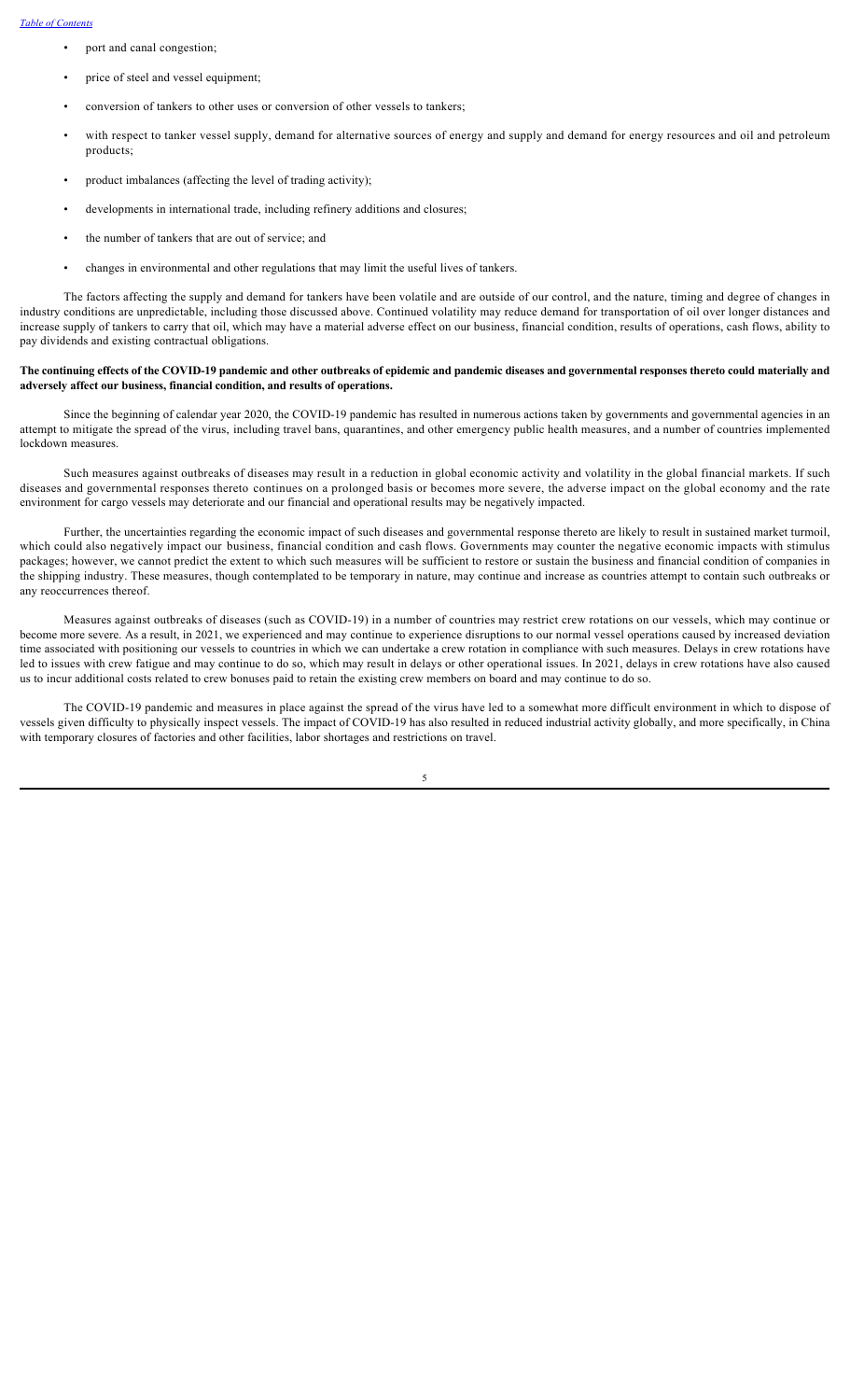The ultimate extent to which the COVID-19 pandemic impacts our business, financial condition, and results of operations will depend on future developments, which are highly uncertain, difficult to predict, and subject to change, including, but not limited to, the duration, scope, severity, proliferation of variants and increase in the transmissibility of the virus, its impact on the global economy, actions taken to contain or limit the impact of COVID-19, such as the availability of an effective vaccine or treatment, geographic variation in how countries and states are handling the pandemic, how long current restrictions over travel and economic activity in many countries across the globe remain in place over the course of the pandemic, and how quickly and to what extent normal economic and operating conditions may potentially resume.

The occurrence or continued occurrence of any of the foregoing events or other epidemics or an increase in the severity or duration of the COVID-19 or other epidemics could have a material adverse effect on our business, results of operations, cash flows, financial condition, value of our vessels, and ability to pay dividends.

#### **Any decrease in shipments of crude oil may adversely affect our financial performance.**

The demand for our vessels and services in transporting oil derives primarily from demand for Arabian Gulf, West African, North Sea and Caribbean crude oil, which, in turn, primarily depends on the economies of the world's industrial countries and competition from alternative energy sources. A wide range of economic, social and other factors can significantly affect the strength of the world's industrial economies and their demand for crude oil from the mentioned geographical areas. One such factor is the price of worldwide crude oil.

Any decrease in shipments of crude oil from the above mentioned geographical areas would have a material adverse effect on our financial performance. Among the factors which could lead to such a decrease are:

- increased crude oil production from other areas;
- increased refining capacity in the Arabian Gulf or West Africa;
- increased use of existing and future crude oil pipelines in the Arabian Gulf or West Africa;
- a decision by Arabian Gulf or West African oil-producing nations to increase their crude oil prices or to further decrease or limit their crude oil production;
- armed conflict in the Arabian Gulf and West Africa and political or other factors; and
- the development, availability and relative costs of nuclear power, natural gas, coal and other alternative sources of energy.

In addition, volatile economic conditions affecting the world economies may result in reduced consumption of oil products and a decreased demand for our vessels and lower charter rates, which could have a material adverse effect on our earnings and our ability to pay dividends.

# **We are dependent on spot charters and any decrease in spot charter rates in the future may adversely affect our earnings and our ability to pay dividends.**

The 19 vessels that we currently operate are primarily employed in the spot market. We are therefore highly dependent on spot market charter rates. The spot market is very volatile and there have been and will be periods when spot charter rates decline below the operating cost of vessels. If future spot charter rates decline, we may be unable to operate our vessels trading in the spot market profitably, meet our obligations, including payments on indebtedness, or pay dividends in the future. Furthermore, as charter rates for spot charters are fixed for a single voyage which may last up to several weeks, during periods in which spot charter rates are rising, we will generally experience delays in realizing the benefits from such increases.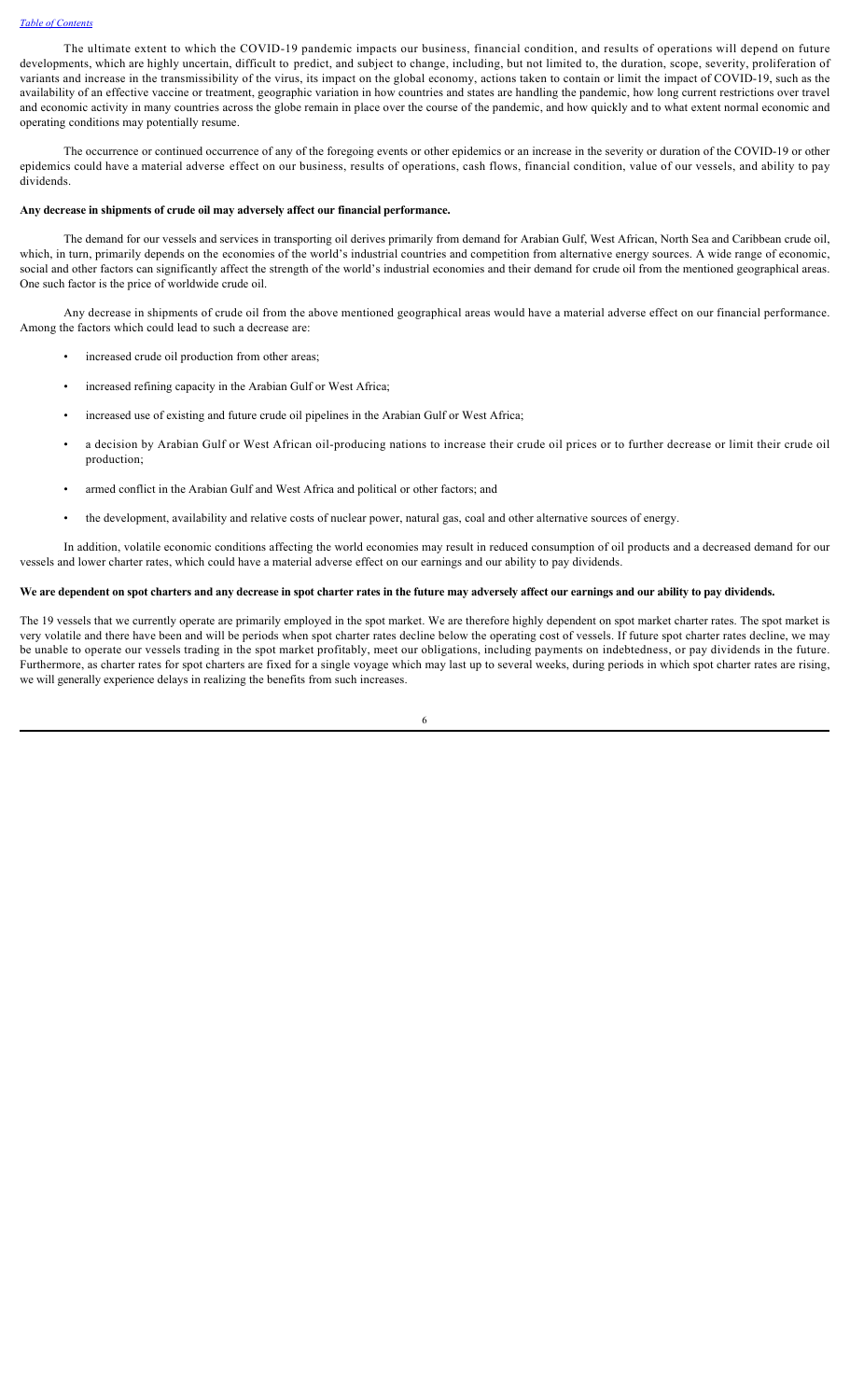#### **Changes in the price of fuel and regulations may adversely affect our profits.**

Fuel, including bunkers, is a significant, if not the largest, expense in our shipping operations, and changes in the price of fuel may adversely affect our profitability. The price and supply of fuel is unpredictable and fluctuates based on events outside our control, including geopolitical developments, supply and demand for oil and gas, actions by OPEC and other oil and gas producers, war and unrest in oil producing countries and regions, regional production patterns and environmental concerns, which may reduce our profitability and have a material adverse effect on our future performance, results of operations, cash flows and financial position.

Effective January 1, 2020, the International Maritime Organization, or IMO, implemented a new regulation for a 0.50% global sulfur cap on emissions from vessels. Under this new global cap, vessels must use marine fuels with a sulfur content of no more than 0.50% against the former regulations specifying a maximum of 3.50% sulfur in an effort to reduce the emission of sulfur oxide into the atmosphere.

All of our vessels have transitioned to burning IMO compliant fuels. Low sulfur fuel of 0.50% sulfur content or lower, is presently more expensive than the non-compliant Heavy Fuel Oil containing 3.5% sulfur and may become more expensive.

Our operations and the performance of our vessels, and as a result our results of operations, cash flows and financial position, may be negatively affected to the extent that compliant sulfur fuel oils are unavailable, of low or inconsistent quality, or upon occurrence of any of the other foregoing events. Costs of compliance with these and other related regulatory changes may be significant and may have a material adverse effect on our future performance, results of operations, cash flows and financial position. As a result, an increase in the price of fuel beyond our expectations may adversely affect our profitability at the time of charter negotiation. Further, fuel may become much more expensive in the future, which may reduce the profitability and competitiveness of our business versus other forms of transportation.

# **Inability to renew the fleet would adversely affect our business, results of operations, financial condition and ability to pay dividends.**

If we do not set aside funds or are unable to borrow or raise funds for vessel replacement, we will be unable to replace the vessels in our fleet upon the expiration of their useful lives. Our cash flows and income are dependent on the revenues earned by the chartering of our vessels. If we are unable to replace the vessels in our fleet upon the expiration of their useful lives, our business, results of operations, financial condition and ability to pay dividends would be adversely affected. Any funds set aside for vessel replacement will not be available for dividends.

# **The international Suezmax tanker industry has experienced volatile charter rates and vessel values and there can be no assurance that these charter rates and vessel values will not decrease in the near future.**

The Baltic Dirty Tanker Index, or the BDTI, a U.S. dollar daily average of charter rates issued by the Baltic Exchange that takes into account input from brokers around the world regarding crude oil fixtures for various routes and oil tanker vessel sizes, is volatile. In 2021, the BDTI continued to be volatile, but at low levels throughout the year. It reached a high of 835 and a low of 492. The Baltic Clean Tanker Index, or BCTI, a comparable index to the BDTI, has similarly been volatile. In 2021, the BCTI reached a high of 856 and a low of 432. Markets have improved sharply in 2022 and the BDTI and BCTI were 1,589 and 1,048, respectively, as of April 20, 2022, there can be no assurance that the crude oil and petroleum products charter market will increase, and the market could again decline. This volatility in charter rates depends, among other factors, on changes in the supply and demand for tanker capacity and changes in the supply and demand for oil and oil products, the demand for crude oil and petroleum products, the inventories of crude oil and petroleum products in the United States and in other industrialized nations, oil refining volumes, oil prices, and any restrictions on crude oil production imposed by the Organization of the Petroleum Exporting Countries, or OPEC, and non-OPEC oil producing countries.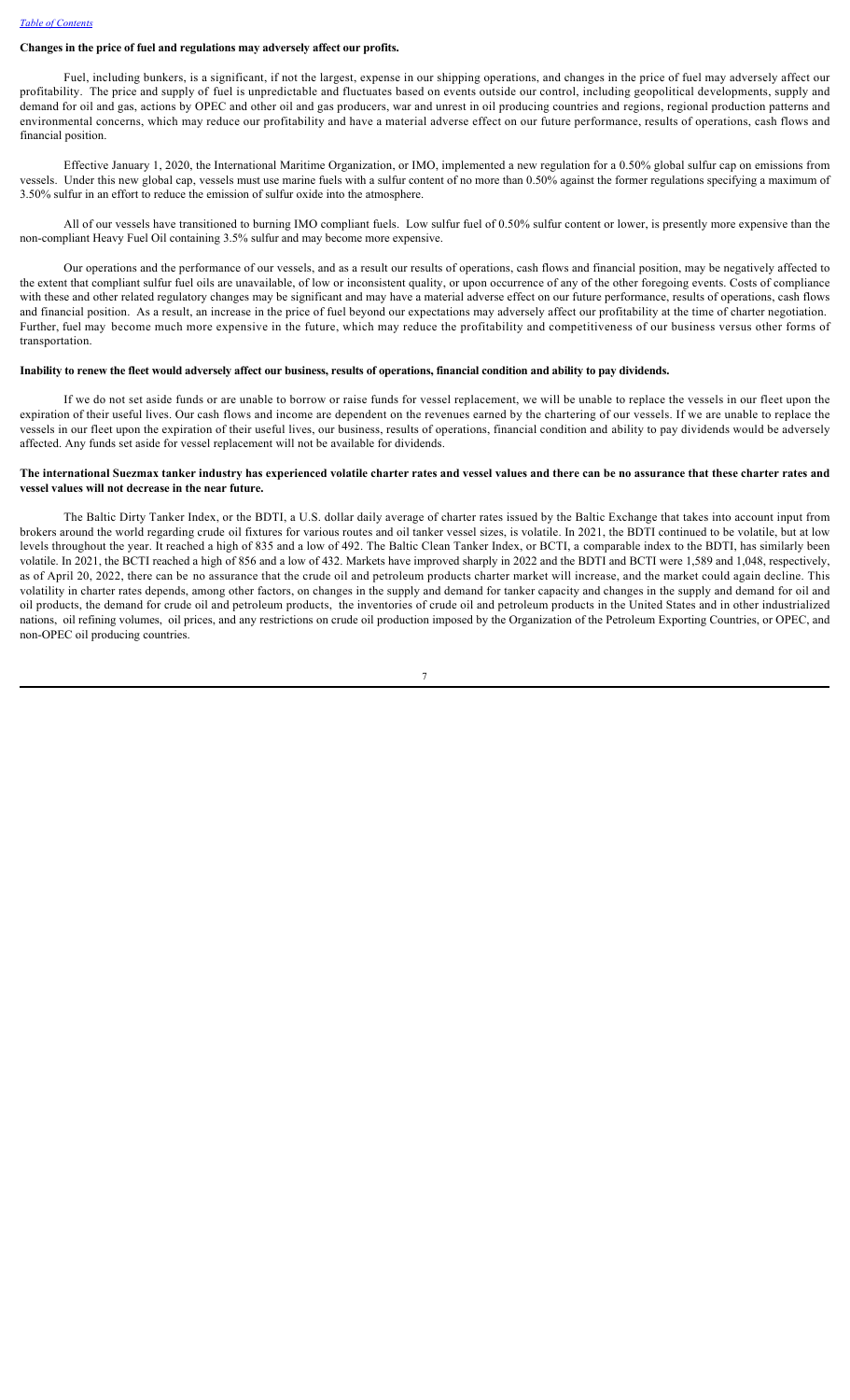Charter rates in the Suezmax tanker industry are volatile. We anticipate that future demand for our vessels, and in turn our future charter rates, will be dependent upon economic growth in the world's economies, as well as seasonal and regional changes in demand and changes in the capacity of the world's fleet. There can be no assurance that economic growth will not stagnate or decline leading to a decrease in vessel values and charter rates. A decline in vessel values and charter rates would have an adverse effect on our business, financial condition, results of operation and ability to pay dividends.

# **Our results of operations are subject to seasonal fluctuations, which may adversely affect our financial condition.**

We operate our vessels in markets that have historically exhibited seasonal variations in demand and, as a result, charter rates.

#### **Declines in charter rates and other market deterioration could cause us to incur impairment charges.**

Our vessels are evaluated for impairment continuously or whenever events or changes in circumstances indicate that the carrying amount of a vessel may not be recoverable. The review for potential impairment indicators and projection of future cash flows related to the vessel is complex and requires us to make various estimates, including future charter rates and earnings from operating the vessel. All of these items have historically been volatile. We estimate the undiscounted cash flows from operating the vessels over their remaining useful lives and compare those to the net carrying values of the vessels. If the total estimated undiscounted net cash flows for a vessel are less than the carrying amount of the vessel the vessel is deemed impaired and written down to its fair market value. The carrying values of our vessels may not represent their fair market value at any point in time because the market prices of secondhand vessels tend to fluctuate with changes in charter rates and the cost of newbuildings. Any impairment charges incurred as a result of declines in charter rates could negatively affect our business, financial condition and operating results. Impairment is assessed on a vessel by vessel basis.

#### **The value of our vessels may be depressed at the time we decide to sell a vessel.**

Tanker values have generally experienced high volatility. Investors can expect the fair market value of our tankers to fluctuate, depending on general economic and market conditions affecting the tanker industry and competition from other shipping companies, types and sizes of vessels and other modes of transportation. In addition, as vessels age, they generally decline in value. These factors will affect the value of our vessels for purposes of covenant compliance under our borrowing facilities and at the time of any vessel sale. If for any reason we sell a tanker at a time when tanker prices have fallen, the sale may be at less than the tanker's carrying amount in our financial statements, with the result that we would also incur a loss on the sale and a reduction in earnings from impairment charges, which could reduce our ability to pay dividends and negatively affect our business, financial condition and operating results. The carrying values of our vessels may not represent their charter-free market value at any point in time.

# **An over-supply of Suezmax tanker capacity may lead to reductions in charter rates, vessel values, and profitability.**

The market supply of Suezmax tankers is affected by a number of factors such as demand for energy resources, oil, and petroleum products, as well as strong overall economic growth in parts of the world economy including Asia. If the capacity of new ships delivered exceeds the capacity of tankers being scrapped and lost, tanker capacity will increase. If the supply of tanker capacity increases and if the demand for tanker capacity does not increase correspondingly, charter rates could materially decline. A reduction in charter rates and the value of our vessels may have a material adverse effect on our results of operations and our ability to pay dividends.

# **Delays or defaults by the shipyards in the construction of our newbuildings could increase our expenses and diminish our net income and cash flows.**

Vessel construction projects are generally subject to risks of delay that are inherent in any large construction project, which may be caused by numerous factors, including shortages of equipment, materials or skilled labor, unscheduled delays in the delivery of ordered materials and equipment or shipyard construction, failure of equipment to meet quality and/or performance standards, financial or operating difficulties experienced by equipment vendors or the shipyard, unanticipated actual or purported change orders, inability to obtain required permits or approvals, design or engineering changes and work stoppages and other labor disputes, adverse weather conditions, pandemics or any other events of force majeure. Significant delays could adversely affect our financial position, results of operations and cash flows. Additionally, failure to complete a project on time may result in the delay of revenue from that vessel, and we will continue to incur costs and expenses related to delayed vessels, such as supervision expense and interest expense for the issued and outstanding debt. As of December 31, 2021, we have orders for two Suezmax newbuildings for delivery in May and June 2022 and currently we do not anticipate any delays in relation to the delivery of these vessels.

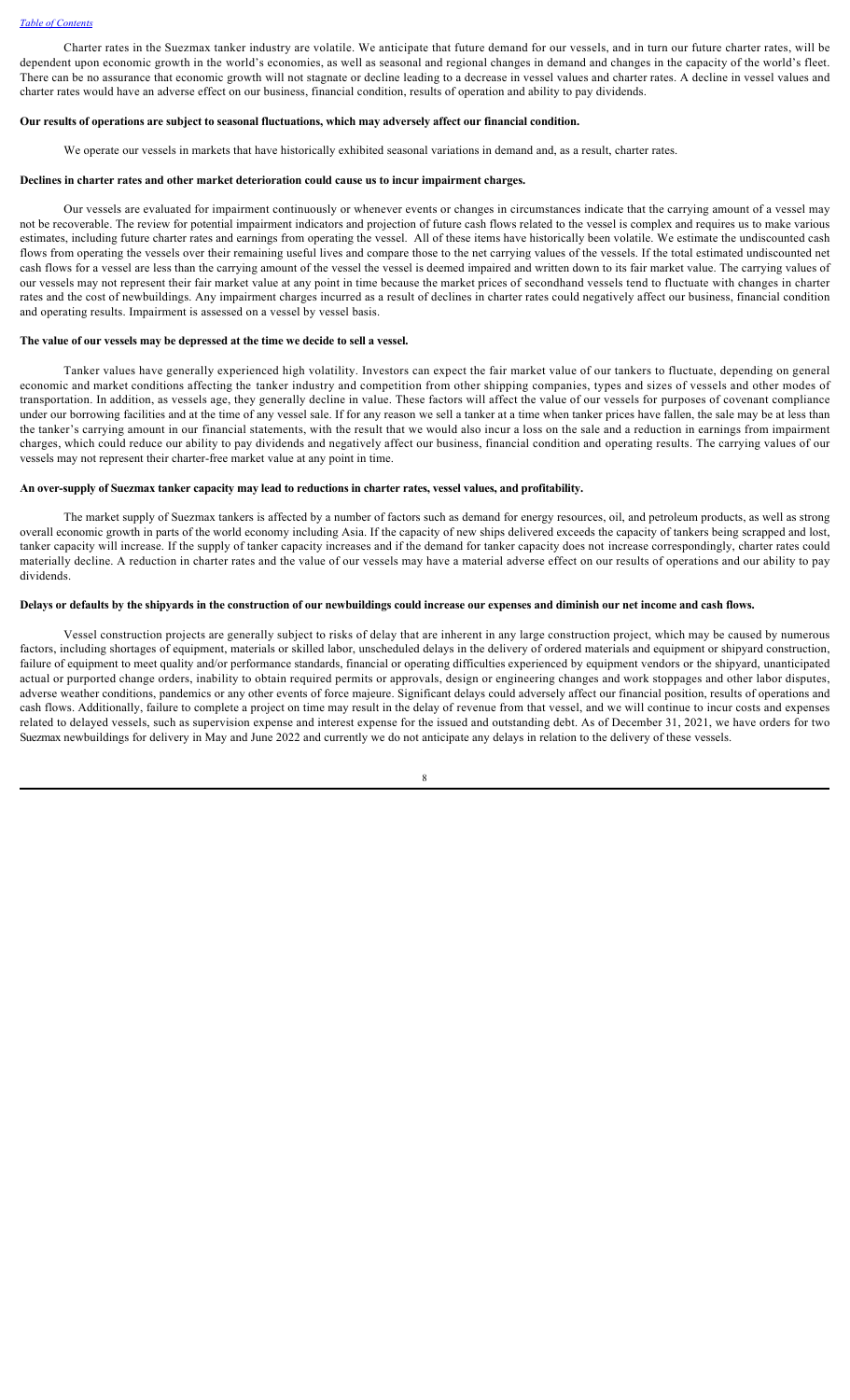# **Political instability, terrorist attacks, international hostilities and global public health threats can affect the seaborne transportation industry, which could adversely affect our business.**

We conduct most of our operations outside of the United States, and our business, results of operations, cash flows, financial condition and ability to pay dividends, if any, in the future may be adversely affected by changing economic, political and government conditions in the countries and regions where our vessels are employed or registered. Moreover, we operate in a sector of the economy that is likely to be adversely impacted by the effects of political conflicts.

Terrorist attacks, the outbreak of war, or the existence of international hostilities could damage the world economy, adversely affect the availability of and demand for crude oil and petroleum products and adversely affect both the Company's ability to charter its vessels and the charter rates payable under any such charters. In addition, the Company operates in a sector of the economy that is likely to be adversely impacted by the effect of political instability, terrorist or other attacks, war or international hostilities. In the past, political instability has also resulted in attacks on vessels, mining of waterways and other efforts to disrupt international shipping, particularly in the Arabian Gulf region and most recently in the Black Sea in connection with the recent conflicts between Russia and the Ukraine.

Recent developments in the Ukraine region and continuing conflicts in the Middle East may lead to additional armed conflicts around the world, which may contribute to further economic instability in the global financial markets and international commerce. Additionally, any escalations between the North Atlantic Treaty Organization countries and Russia could result in retaliation from Russia that could potentially affect the shipping industry.

These uncertainties could also adversely affect our ability to obtain additional financing or insurance on terms acceptable to us or at all. Any of these occurrences could have a material adverse impact on our operating results, revenues and costs.

Additionally, in Europe, large sovereign debts and fiscal deficits, low growth prospects and high unemployment rates in a number of countries have contributed to the rise of Eurosceptic parties, which would like their countries to leave the Euro. The Brexit further increases the risk of additional trade protectionism. Brexit, or similar events in other jurisdictions, could impact global markets, including foreign exchange and securities markets; any resulting changes in currency exchange rates, tariffs, treaties and other regulatory matters could in turn adversely impact our business and operations.

Beginning in February of 2022, U.S. President Biden and several European leaders announced various economic sanctions against Russia in connection with the aforementioned conflicts in the Ukraine region, which may adversely impact our business, given Russia's role as a major global exporter of crude oil and natural gas. Our business could also be adversely impacted by trade tariffs, trade embargoes or other economic sanctions that limit trading activities by the United States or other countries against countries in the Middle East, Asia or elsewhere as a result of terrorist attacks, hostilities or diplomatic or political pressures.

On March 8, 2022, U.S. President Biden issued an executive order prohibiting the import of certain Russian energy products into the United States, including crude oil, petroleum, petroleum fuels, oils, liquefied natural gas and coal. Additionally, the executive order prohibits any investments in the Russian energy sector by U.S. persons, among other restrictions.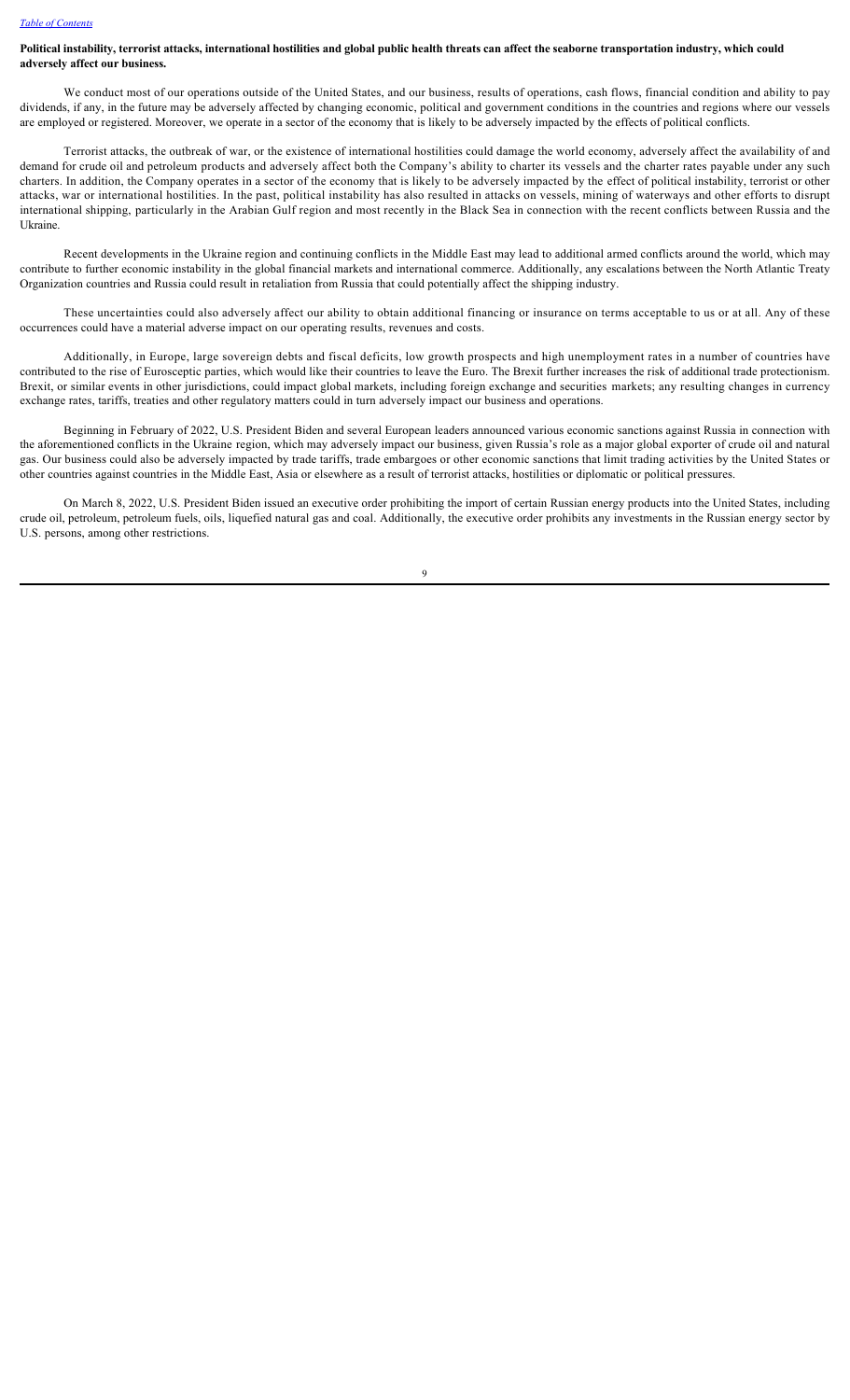In addition, public health threats such as influenza and other highly communicable diseases or viruses, outbreaks of which have from time to time occurred in various parts of the world in which we operate, including China, Japan and South Korea, which may even become pandemics, such as the COVID-19 virus, could lead to a significant decrease of demand for the transportation of crude oil. Such events may also adversely impact our operations, including timely rotation of our crews, the timing of completion of any outstanding or future newbuilding projects or repair works in drydock as well as the operations of our customers. Delayed rotation of crew may adversely affect the mental and physical health of our crew and the safe operation of our vessels as a consequence.

# We rely on our information systems to conduct our business, and failure to protect these systems against security breaches could adversely affect our business and **results of operations. Additionally, if these systems fail or become unavailable for any significant period of time, our business could be harmed.**

We rely on our computer systems and network infrastructure across our operations, including on our vessels. The safety and security of our vessels and efficient operation of our business, including processing, transmitting and storing electronic and financial information, are dependent on computer hardware and software systems, which are increasingly vulnerable to security breaches and other disruptions. Any significant interruption or failure of our information systems or any significant breach of security could adversely affect our business and results of operations.

Our vessels rely on information systems for a significant part of their operations, including navigation, provision of services, propulsion, machinery management, power control, communications and cargo management. We have in place safety and security measures on our vessels and onshore operations to secure our vessels against cyber-security attacks and any disruption to their information systems. However, these measures and technology may not adequately prevent security breaches despite our continuous efforts to upgrade and address the latest known threats. A disruption to the information system of any of our vessels could lead to, among other things, wrong routing, collision, grounding and propulsion failure.

Beyond our vessels, we rely on industry accepted security measures and technology to securely maintain confidential and proprietary information maintained on our information systems. However, these measures and technology may not adequately prevent security breaches. The technology and other controls and processes designed to secure our confidential and proprietary information, detect and remedy any unauthorized access to that information were designed to obtain reasonable, but not absolute, assurance that such information is secure and that any unauthorized access is identified and addressed appropriately. Such controls may in the future fail to prevent or detect, unauthorized access to our confidential and proprietary information. In addition, the foregoing events could result in violations of applicable privacy and other laws. If confidential information is inappropriately accessed and used by a third party or an employee for illegal purposes, we may be responsible to the affected individuals for any losses they may have incurred as a result of misappropriation. In such an instance, we may also be subject to regulatory action, investigation or liable to a governmental authority for fines or penalties associated with a lapse in the integrity and security of our information systems.

Our operations, including our vessels, and business administration could be targeted by individuals or groups seeking to sabotage or disrupt such systems and networks, or to steal data, and these systems may be damaged, shutdown or cease to function properly (whether by planned upgrades, force majeure, telecommunications failures, hardware or software break-ins or viruses, other cyber-security incidents or otherwise). For example, the information systems of our vessels may be subject to threats from hostile cyber or physical attacks, phishing attacks, human errors of omission or commission, structural failures of resources we control, including hardware and software, and accidents and other failures beyond our control. The threats to our information systems are constantly evolving, and have become increasingly complex and sophisticated. Furthermore, such threats change frequently and are often not recognized or detected until after they have been launched, and therefore, we may be unable to anticipate these threats and may not become aware in a timely manner of such a security breach, which could exacerbate any damage we experience.

We may be required to expend significant capital and other resources to protect against and remedy any potential or existing security breaches and their consequences. A cyber-attack could result in significant expenses to investigate and repair security breaches or system damages and could lead to litigation, fines, other remedial action, heightened regulatory scrutiny and diminished customer confidence. In addition, our remediation efforts may not be successful and we may not have adequate insurance to cover these losses.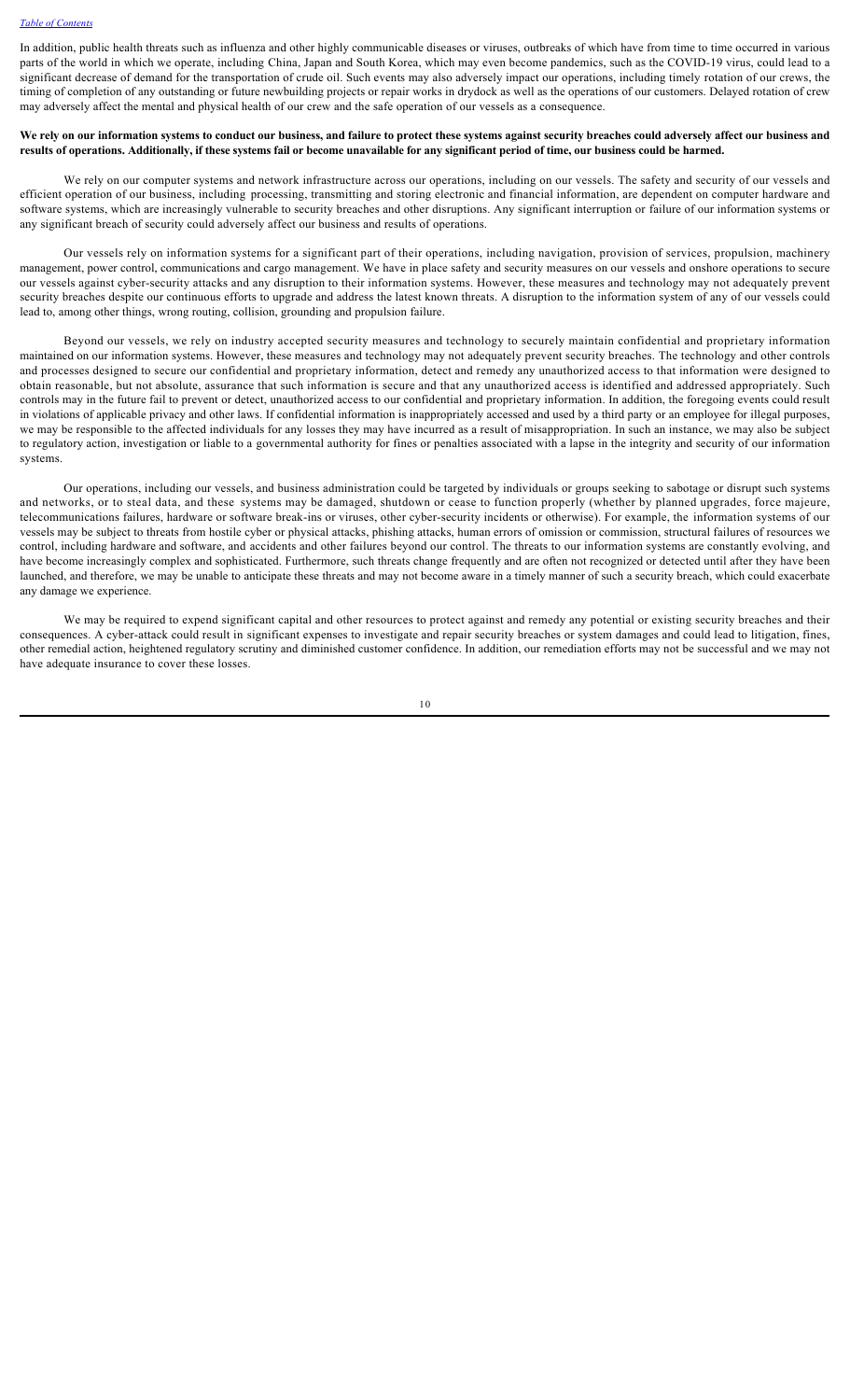The unavailability of the information systems or the failure of these systems to perform as anticipated for any reason could disrupt our business and could have a material adverse effect on our business, results of operations, cash flows and financial condition.

Moreover, cyber-attacks against the Ukrainian government and other countries in the region have been reported in connection with the recent conflict between Russia and Ukraine. To the extent such attacks have collateral effects on global critical infrastructure or financial institutions or us, such developments could adversely affect our business, operating results and financial condition. At this time, it is difficult to assess the likelihood of such threat and any potential impact at this time.

# **If we do not manage relationships with customers or successfully integrate any acquired Suezmax tankers, we may not be able to grow or effectively manage our growth.**

One of our principal strategies is to continue to grow by expanding our operations and adding vessels to our fleet. Our future growth will depend upon a number of factors, some of which may not be within our control. These factors include our ability to:

- identify suitable tankers and/or shipping companies for acquisitions at attractive prices, which may not be possible if asset prices rise too quickly,
- manage relationships with customers and suppliers,
- identify businesses engaged in managing, operating or owning tankers for acquisitions or joint ventures,
- integrate any acquired tankers or businesses successfully with our then-existing operations,
- hire, train and retain qualified personnel and crew to manage and operate our growing business and fleet,
- identify additional new markets,
- improve our operating, financial and accounting systems and controls, and
- obtain required financing for our existing and new operations.

Our failure to effectively identify, purchase, manage customer relationships and integrate any tankers or businesses could adversely affect our business, financial condition and results of operations. We may incur unanticipated expenses as an operating company. It is possible that the number of employees employed by the company, or current operating and financial systems may not be adequate as we implement our plan to expand the size of our fleet. Finally, acquisitions may require additional equity issuances or debt issuances (with amortization payments), both of which could lower dividends per share. If we are unable to expand or execute the certain aspects of our business or events noted above, our financial condition and dividend rates may be adversely affected.

#### **Because some of our expenses are incurred in foreign currencies, we are exposed to exchange rate fluctuations, which could negatively affect our results of operations.**

The charterers of our vessels pay us in U.S. dollars. While we mostly incur our expenses in U.S. dollars, we may incur expenses in other currencies, most notably the Norwegian Kroner. Declines in the value of the U.S. dollar relative to the Norwegian Kroner, or the other currencies in which we may incur expenses in the future, would increase the U.S. dollar cost of paying these expenses and thus would affect our results of operations.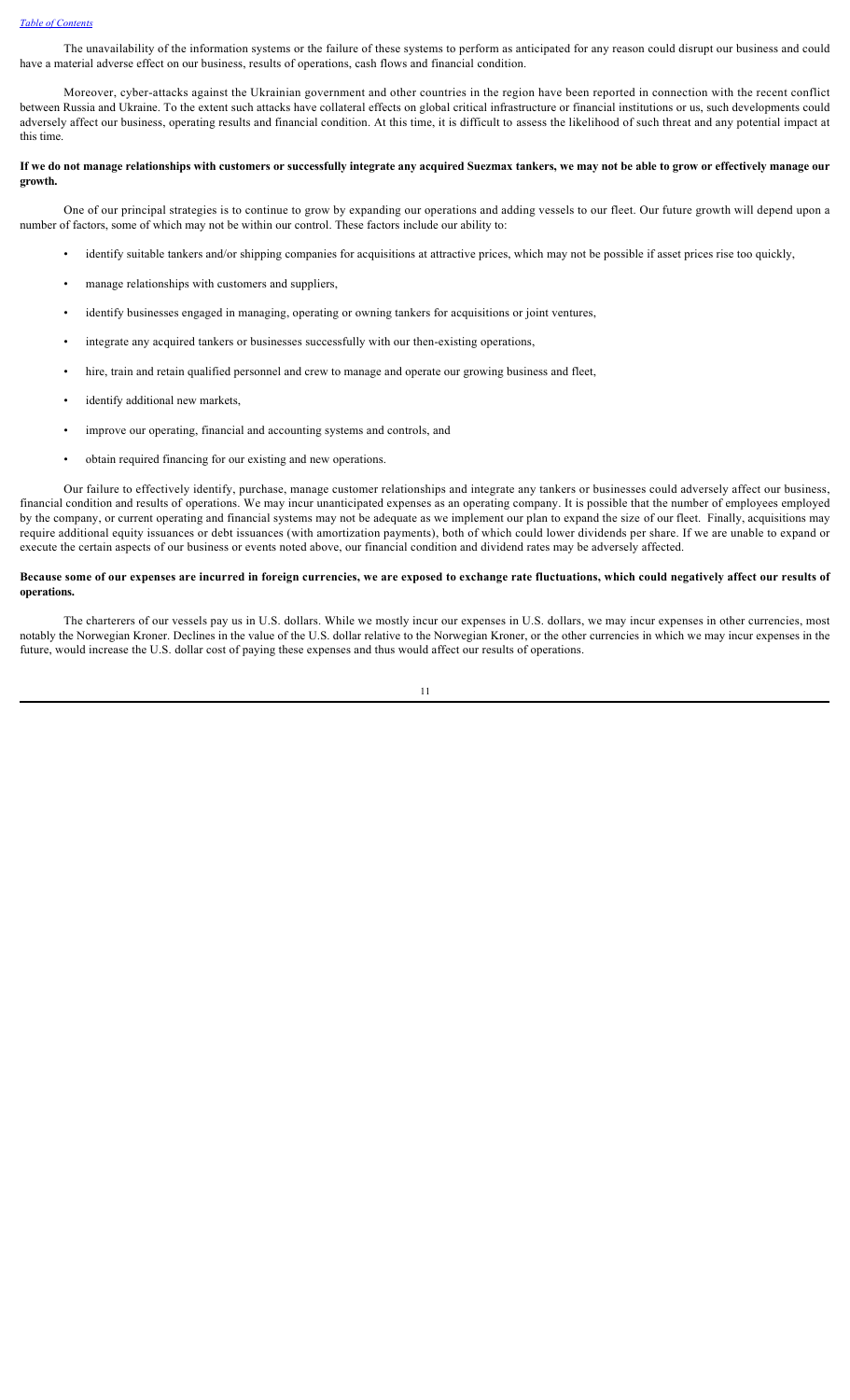## **Risks Related to the Operations of Our Vessels and Regulations**

#### **The operation of Suezmax tankers involves certain unique operational risks.**

The operation of Suezmax tankers has unique operational risks associated with the transportation of oil. An oil spill may cause significant environmental damage, and a catastrophic spill could exceed the insurance coverage available. Compared to other types of vessels, tankers are exposed to a higher risk of damage and loss by fire, whether ignited by a terrorist attack, collision, or other cause, due to the high flammability and high volume of the oil transported in tankers.

Further, our vessels and their cargoes will be at risk of being damaged or lost because of events such as marine disasters, bad weather and other acts of God, business interruptions caused by mechanical failures, grounding, fire, explosions and collisions, human error, war, terrorism, piracy, diseases (such as the ongoing outbreak of COVID-19), quarantine and other circumstances or events. Changing economic, regulatory and political conditions in some countries, including political and military conflicts, have from time to time resulted in attacks on vessels, mining of waterways, piracy, terrorism, labor strikes and boycotts. These hazards may result in death or injury to persons, loss of revenues or property, the payment of ransoms, environmental damage, higher insurance rates, damage to our customer relationships and market disruptions, delay or rerouting.

If our vessels suffer damage, they may need to be repaired at a drydocking facility. The costs of drydock repairs are unpredictable and may be substantial. We may have to pay drydocking costs that our insurance does not cover at all or in full. The loss of revenues while these vessels are being repaired and repositioned, as well as the actual cost of these repairs, may adversely affect our business and financial condition. In addition, space at drydocking facilities is sometimes limited and not all drydocking facilities are conveniently located. We may be unable to find space at a suitable drydocking facility or our vessels may be forced to travel to a drydocking facility that is not conveniently located relative to our vessels' positions. The loss of earnings while these vessels are forced to wait for space or to travel to more distant drydocking facilities may adversely affect our business and financial condition. Further, the total loss of any of our vessels could harm our reputation as a safe and reliable vessel owner and operator. If we are unable to adequately maintain or safeguard our vessels, we may be unable to prevent any such damage, costs or loss which could negatively impact our business, financial condition, results of operations, cash flows and ability to pay dividends.

# **We operate our Suezmax tankers worldwide and as a result, our vessels are exposed to international risks which may reduce revenue or increase expenses.**

The international shipping industry is an inherently risky business involving global operations. Our vessels are at a risk of damage or loss because of events such as mechanical failure, collision, human error, war, terrorism, piracy, cargo loss and bad weather. In addition, changing economic, regulatory and political conditions in some countries, including political and military conflicts, have from time to time resulted in attacks on vessels, mining of waterways, piracy, terrorism, labor strikes and boycotts. These sorts of events could interfere with shipping routes and result in market disruptions which may reduce our revenue or increase our expenses.

International shipping is subject to various security and customs inspections and related procedures in countries of origin and destination and transshipment points. Inspection procedures can result in the seizure of the cargo and/or our vessels, delays in loading, offloading or delivery, and the levying of customs duties, fines or other penalties against us. It is possible that changes to inspection procedures could impose additional financial and legal obligations on us. Furthermore, changes to inspection procedures could also impose additional costs and obligations on our customers and may, in certain cases, render the shipment of certain types of cargo uneconomical or impractical. Any such changes or developments may have a material adverse effect on our business, results of operations, cash flows, financial condition and available cash.

#### **The smuggling of drugs or other contraband onto our vessels may lead to governmental claims against us.**

We expect that our vessels will call in ports where smugglers attempt to hide drugs and other contraband on vessels, with or without the knowledge of crew members. To the extent our vessels are found with contraband, whether inside or attached to the hull of our vessel and whether with or without the knowledge of any of our crew, we may face governmental or other regulatory claims which could have an adverse effect on our business, results of operations, cash flows, financial condition and ability to pay dividends.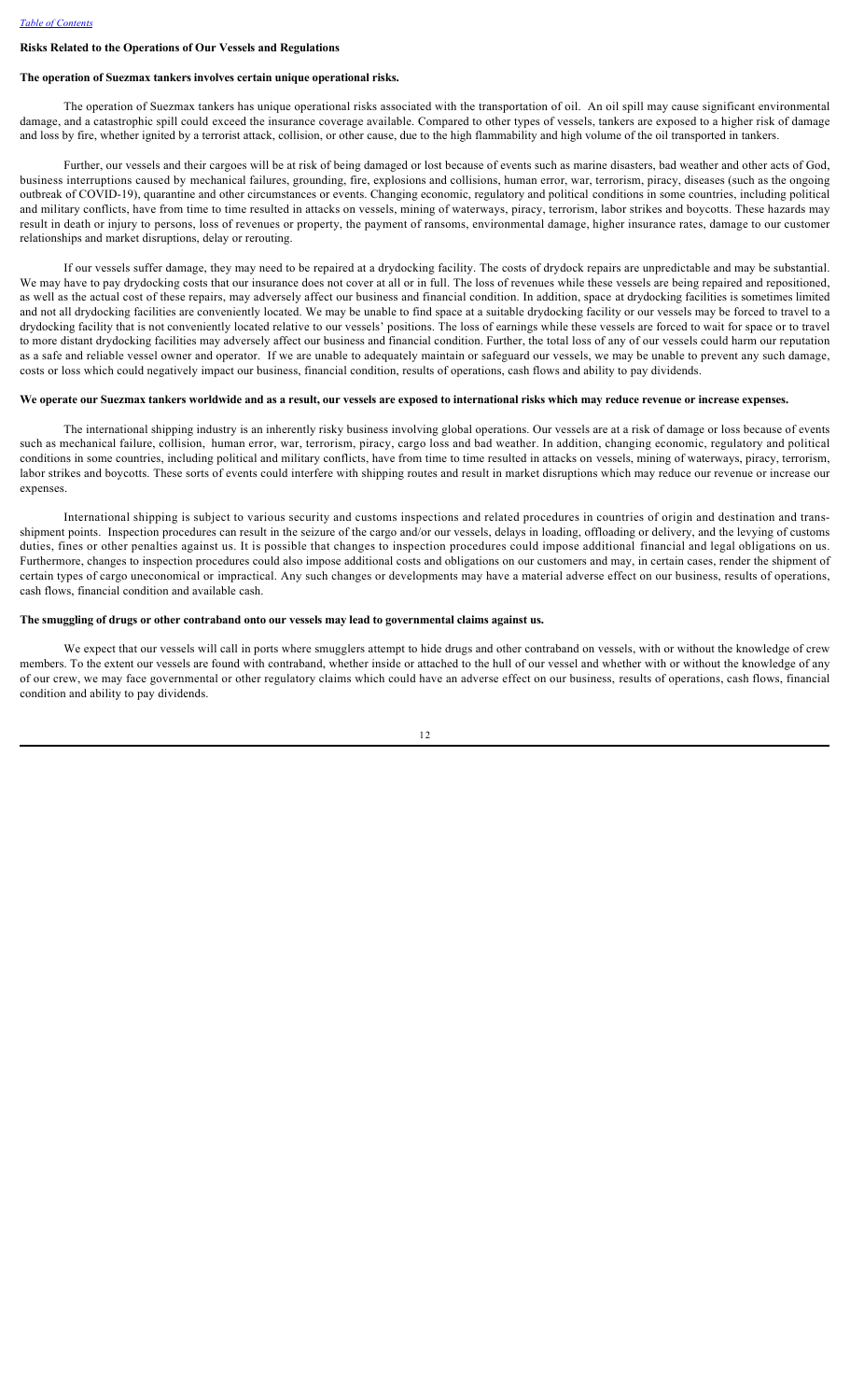# **Acts of piracy on ocean-going vessels could adversely affect our business.**

Acts of piracy have historically affected ocean-going vessels trading in regions of the world such as the South China Sea, the Indian Ocean, the Gulf of Aden off the Coast of Somalia and, in particular, the Gulf of Guinea region off of Nigeria, which experienced increased incidents of piracy in recent years. Acts of piracy and war like conditions could result in harm or danger to the crews onboard our vessels. In addition, if piracy attacks occur in regions in which our vessels are deployed that insurers' characterized as "war risk" zones or by the Joint War Committee as "war and strikes" listed areas, premiums payable for such coverage could increase significantly and such insurance coverage may be more difficult to obtain. In addition, crew costs, including costs which may be incurred to the extent we employ onboard security guards, could increase in such circumstances. We may not be adequately insured to cover losses from these incidents, which could have a material adverse effect on us. In addition, detention hijacking as a result of an act of piracy against our vessels, or an increase in cost, or unavailability of insurance for our vessels, could have a material adverse impact on our business, financial condition and results of operations.

# **Maritime claimants could arrest one or more of our vessels, which could interrupt our cash flow.**

Crew members, suppliers of goods and services to a vessel, shippers of cargo and other parties may be entitled to a maritime lien against a vessel for unsatisfied debts, claims or damages. In many jurisdictions, a maritime lien-holder may enforce its lien by "arresting" or "attaching" a vessel through foreclosure proceedings. The arrest or attachment of one or more of our vessels could result in a significant loss of earnings for the related off-hire period. In addition, in jurisdictions where the "sister ship" theory of liability applies, a claimant may arrest the vessel which is subject to the claimant's maritime lien and any "associated" vessel, which is any vessel owned or controlled by the same owner. In countries with "sister ship" liability laws, claims might be asserted against us or any of our vessels for liabilities of other vessels that we own.

#### **Governments could requisition our vessels during a period of war or emergency resulting in a loss of earnings.**

A government of a vessel's registry could requisition for title or seize one or more of our vessels. Requisition for title occurs when a government takes control of a vessel and becomes the owner. A government could also requisition one or more of our vessels for hire. Requisition for hire occurs when a government takes control of a vessel and effectively becomes the charterer at dictated charter rates. Generally, requisitions occur during a period of war or emergency. Government requisition of one or more of our vessels could have a material adverse effect on our business, results of operations, cash flows, financial condition and ability to pay dividends

# **If we purchase secondhand vessels, we may not receive warranties from the builder and operating cost may increase as a result of aging of the fleet.**

Our current business strategy includes additional growth through the acquisition of new and secondhand vessels. Following a physical inspection of secondhand vessels prior to purchase, we do not have the same knowledge about their condition and cost of any required (or anticipated) repairs that we would have had if these vessels had been built for and operated exclusively by us. Accordingly, we may not discover defects or other problems with such vessels prior to purchase. Any such hidden defects or problems, when detected may be expensive to repair, and if not detected, may result in accidents or other incidents for which we may become liable to third parties. Also, when purchasing previously owned vessels, we do not receive the benefit of any builder warranties if the vessels we buy are older than one year.

In general, the costs to maintain a vessel in good operating condition increase with the age of the vessel. Older vessels are typically less fuel efficient than more recently constructed vessels due to improvements in engine technology. Governmental regulations, safety and other equipment standards related to the age of vessels may require expenditures for alterations or the addition of new equipment to some of our vessels and may restrict the type of activities in which these vessels may engage. We cannot assure you that, as our vessels age, market conditions will justify those expenditures or enable us to operate our vessels profitably during the remainder of their useful lives. As a result, regulations and standards could have a material adverse effect on our business, financial condition, results of operations, cash flows and ability to pay dividends.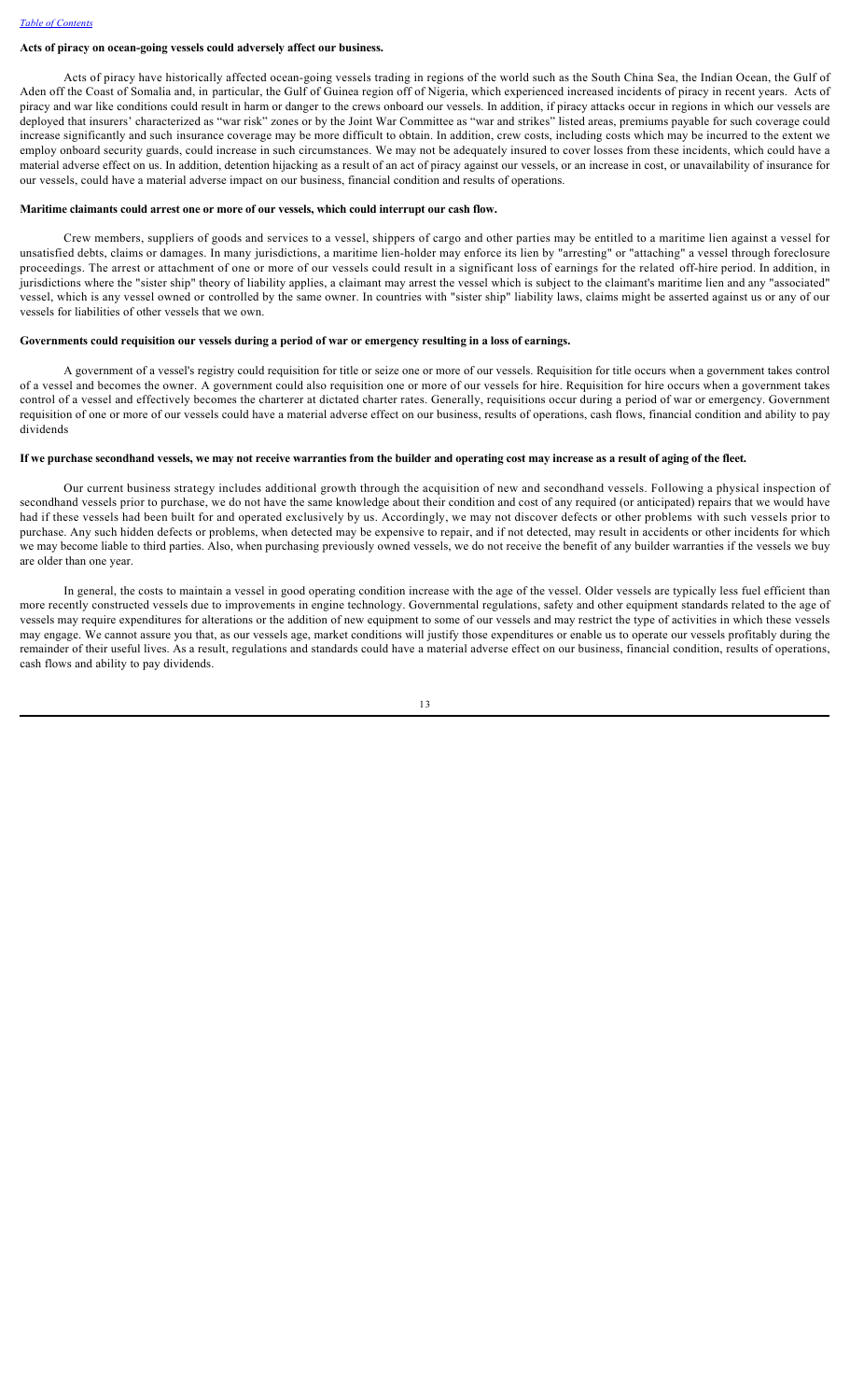#### **Our insurance may not be adequate to cover our losses that may result from our operations due to the inherent operational risks of the tanker industry.**

We carry insurance to protect us against most of the accident related risks involved in the conduct of our business, including marine hull and machinery insurance, protection and indemnity insurance, which includes pollution risks, crew insurance and war risk insurance. However, we may not be adequately insured to cover losses from our operational risks, which could have a material adverse effect on us. Additionally, our insurers may refuse to pay particular claims and our insurance may be voidable by the insurers if we take, or fail to take, certain action, such as failing to maintain certification of our vessels with applicable maritime regulatory organizations. Any significant uninsured or under-insured loss or liability could have a material adverse effect on our business, results of operations, cash flows and financial condition and our ability to pay dividends. In addition, we may not be able to obtain adequate insurance coverage at reasonable rates in the future during adverse insurance market. Any loss of a vessel or extended vessel off-hire, due to an accident or otherwise, could have a material adverse effect on our business, results of operations and financial condition and our ability to pay dividends.

#### **An increase in operating costs would decrease earnings and dividends per share.**

Under the charters of all of our operating vessels, we are responsible for vessel operating expenses. Our vessel operating expenses include the costs of crew, lube oil, provisions, deck and engine stores, insurance and maintenance and repairs, which depend on a variety of factors, many of which are beyond our control. If our vessels suffer damage, they may need to be repaired at a drydocking facility. The costs of drydock repairs are unpredictable and can be substantial. Increases in any of these expenses would decrease earnings and dividends per share.

# **We may be unsuccessful in competing in the highly competitive international Suezmax tanker market.**

The operation of Suezmax tankers and transportation of crude and petroleum products is extremely competitive. Competition arises primarily from other tanker owners, including major oil companies as well as independent tanker companies. Competition for the transportation of oil and oil products can be intense and depends on price, location, size, age, condition and the acceptability of the tanker and its operators to the charterers. We will have to compete with other tanker owners, including major oil companies as well as independent tanker companies and our market share may decrease in the future and we may not find profitable employment for our vessels, which could adversely affect our financial condition and our ability to expand our business.

#### **We are subject to laws and regulations which can adversely affect our business, results of operations, cash flows and financial condition, and our ability to pay dividends.**

Our operations are subject to numerous laws and regulations in the form of international conventions and treaties, national, state and local laws and national and international regulations in force in the jurisdictions in which our vessels operate or are registered, which can significantly affect the ownership and operation of our vessels. These requirements include, but are not limited to, the United States (U.S.) Oil Pollution Act of 1990 (OPA), the Comprehensive Environmental Response, Compensation, and Liability Act (generally referred to as CERCLA), the U.S. Clean Water Act (CWA), the U.S. Clean Air Act (CAA), the U.S. Outer Continental Shelf Lands Act, European Union (EU) Regulations, the IMO, International Convention on Civil Liability for Oil Pollution Damage of 1969 (as from time to time amended and generally referred to as CLC), the IMO International Convention for the Prevention of Pollution from Ships of 1973 (as from time to time amended and generally referred to as MARPOL, including the designation of emission control areas (ECAs) thereunder), the IMO International Convention for the Safety of Life at Sea of 1974 (as from time to time amended and generally referred to as SOLAS), the IMO International Convention on Load Lines of 1966 (as from time to time amended), the International Convention on Civil Liability for Bunker Oil Pollution Damage (generally referred to as the Bunker Convention), the IMO's International Management Code for the Safe Operation of Ships and for Pollution Prevention (generally referred to as the ISM Code), the International Convention for the Control and Management of Ships' Ballast Water and Sediments Discharge (generally referred to as the BWM Convention), International Ship and Port Facility Security Code (ISPS), and the U.S. Maritime Transportation Security Act of 2002 (generally referred to as the MTSA). Compliance with such laws, regulations and standards, where applicable, may require installation of costly equipment or operational changes and may affect the resale value or useful lives of our vessels. We may also incur additional costs in order to comply with other existing and future regulatory obligations, including, but not limited to, costs relating to air emissions, including greenhouse gases, the management of ballast waters, maintenance and inspection, development and implementation of emergency procedures and insurance coverage or other financial assurance of our ability to address pollution incidents. These costs could have a material adverse effect on our business, results of operations, cash flows and financial condition and our ability to pay dividends. A failure to comply with applicable laws and regulations may result in administrative and civil penalties, criminal sanctions or the suspension or termination of our operations. Environmental laws often impose strict liability for remediation of spills and releases of oil and hazardous substances, which could subject us to liability without regard to whether we were negligent or at fault. Under OPA, for example, owners, operators and bareboat charterers are jointly and severally strictly liable for the discharge of oil within the 200-nautical mile exclusive economic zone around the U.S. (unless the spill results solely from the act or omission of a third party, an act of God or an act of war). An oil spill could result in significant liability, including fines, penalties, criminal liability and remediation costs for natural resource damages under other international and U.S. federal, state and local laws, as well as third-party damages, including punitive damages, and could harm our reputation with current or potential charterers of our tankers. We are required to satisfy insurance and financial responsibility requirements for potential oil (including marine fuel) spills and other pollution incidents. Although we have arranged insurance to cover certain environmental risks, and risk of environmental damages and impacts there can be no assurance that such insurance will be sufficient to cover all such risks or that any claims will not have a material adverse effect on our business, results of operations, cash flows and financial condition, and our ability to pay dividends.

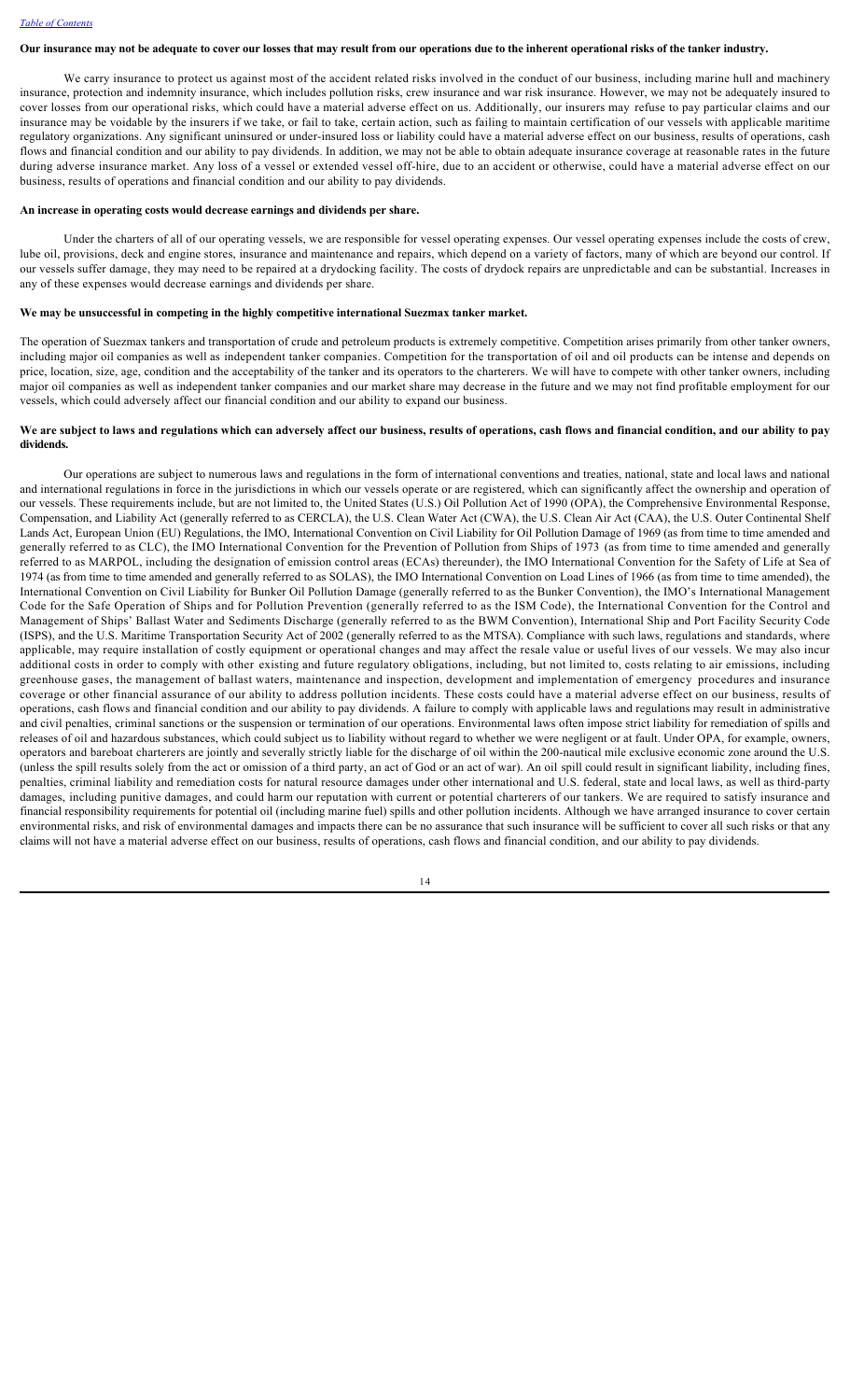Furthermore, the explosion of the Deepwater Horizon and the subsequent release of oil into the Gulf of Mexico, or other similar incidents in the future, may result in further regulation of the tanker industry, and modifications to statutory liability schemes, which could have a material adverse effect on our business, financial condition, results of operations and cash flows. For example, the U.S. Bureau of Safety and Environmental Enforcement's ("BSEE") revised Production Safety Systems Rule ("PSSR"), effective December 27, 2018, modified and relaxed certain environmental and safety protections under the 2016 PSSR. Additionally, the BSEE amended the Well Control Rule, effective July 15, 2019, which rolled back certain reforms regarding the safety of drilling operations, and former U.S. President Trump had proposed leasing new sections of U.S. waters to oil and gas companies for offshore drilling. In January 2021, current U.S. President Biden signed an executive order temporarily blocking new leases for oil and gas drilling in federal waters. However, attorney generals from 13 states filed suit in March 2021 to lift the executive order, and in June 2021, a federal judge in Louisiana granted a preliminary injunction against the Biden administration, stating that the power to pause offshore oil and gas leases "lies solely with Congress." With these rapid changes, compliance with any new requirements of OPA and future legislation or regulations applicable to the operation of our vessels could impact the cost of our operations and adversely affect our business.

Additional legislation, regulations, or other requirements applicable to the operation of our vessels that may be implemented in the future could adversely affect our business.

It should be noted that the U.S. is currently experiencing changes in its environmental policy, the results of which have yet to be fully determined. For example, in March 2017, former U.S. President Trump signed an executive order to review and possibly eliminate the EPA's plan to cut greenhouse gas emissions, and in August 2019, the Administration announced plans to weaken regulations for methane emissions. On August 13, 2020, the EPA released rules rolling back standards to control methane and volatile organic compound emissions from new oil and gas facilities. However, U.S. President Biden recently directed the EPA to publish a proposed rule suspending, revising, or rescinding certain of these rules, and on November 2, 2021, the EPA issued a proposed rule under the CAA designed to reduce methane emissions from oil and gas sources. The EPA or individual U.S. states could enact environmental regulations that would affect our operations**.** Furthermore, recent action by the IMO's Maritime Safety Committee and United States agencies indicate that cybersecurity regulations for the maritime industry are likely to be further developed in the near future in an attempt to combat cybersecurity threats. For example, by IMO resolution, administrations are encouraged to ensure that cyber-risk management systems are incorporated by ship-owners and managers by their first annual Document of Compliance audit after January 1, 2021. This might cause companies to cultivate additional procedures for monitoring cybersecurity, which could require additional expenses and/or capital expenditures. However, the impact of such regulations is hard to predict at this time.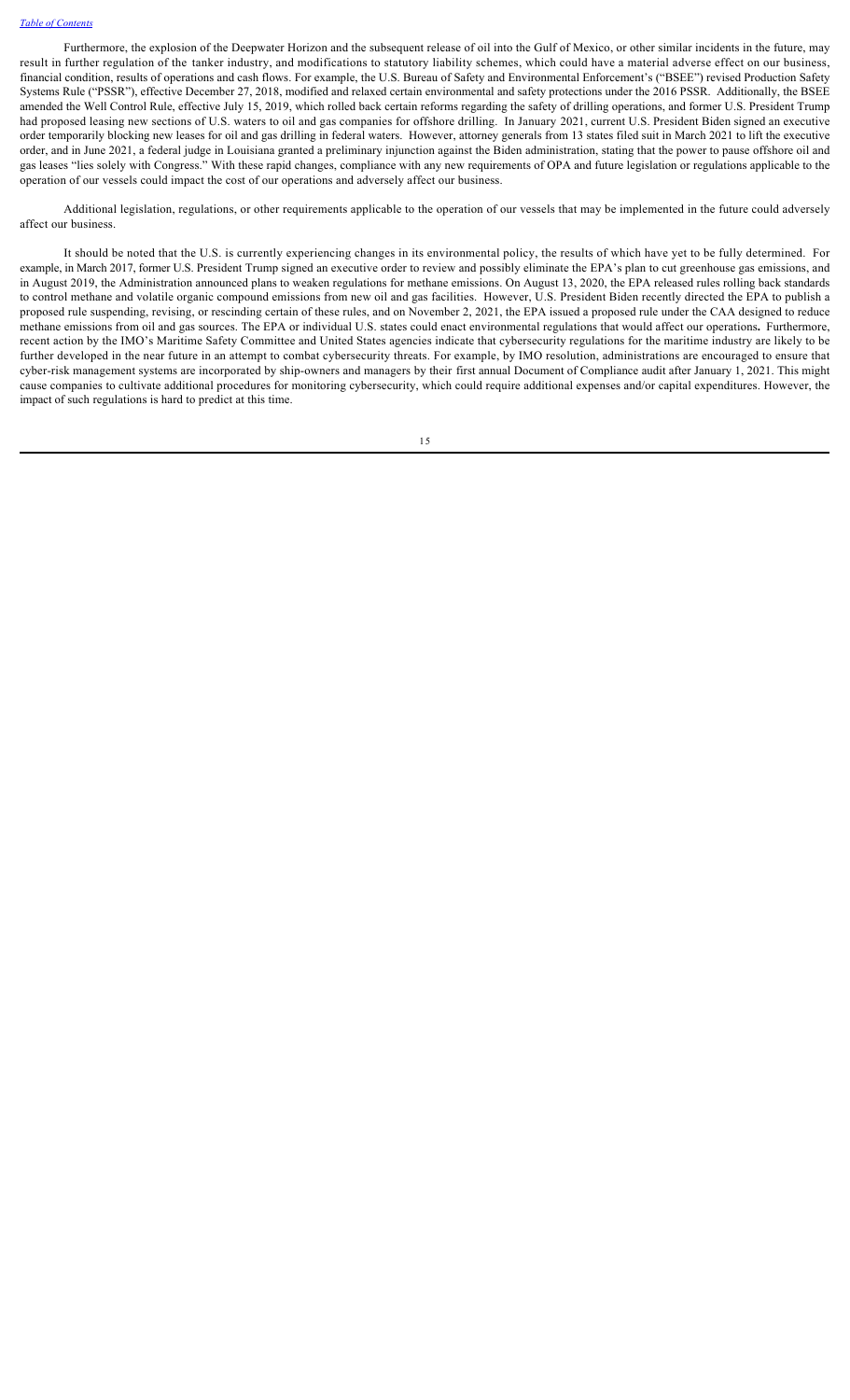#### **Regulations relating to ballast water discharge may adversely affect our revenues and profitability.**

The IMO has imposed updated guidelines for ballast water management systems specifying the maximum amount of viable organisms allowed to be discharged from a vessel's ballast water. Depending on the date of the IOPP renewal survey, existing vessels constructed before September 8, 2017 must comply with the updated D-2 standard on or after September 8, 2019. For most vessels, compliance with the D-2 standard will involve installing on-board systems to treat ballast water and eliminate unwanted organisms. Ships constructed on or after September 8, 2017 are to comply with the D-2 standards on or after September 8, 2017. We currently have 9 vessels that do not comply with the updated guideline and costs of compliance may be substantial and adversely affect our revenues and profitability.

Furthermore, United States regulations are currently changing. Although the 2013 Vessel General Permit ("VGP") program and U.S. National Invasive Species Act ("NISA") are currently in effect to regulate ballast discharge, exchange and installation, the Vessel Incidental Discharge Act ("VIDA"), which was signed into law on December 4, 2018, requires that the EPA develop national standards of performance for approximately 30 discharges, similar to those found in the VGP within two years. On October 26, 2020, the EPA published a Notice of Proposed Rulemaking for Vessel Incidental Discharge National Standards of Performance under VIDA. Within two years after the EPA publishes its final Vessel Incidental Discharge National Standards of Performance, the U.S. Coast Guard must develop corresponding implementation, compliance and enforcement regulations regarding ballast water. The new regulations will require the installation of new equipment, which may cause us to incur substantial costs.

#### **Climate change and greenhouse gas restrictions may adversely impact our operations and markets.**

Due to concern over the risk of climate change, a number of countries and the IMO have adopted, or are considering the adoption of, regulatory frameworks to reduce greenhouse gas emissions. These regulatory measures may include, among others, adoption of cap and trade regimes, carbon taxes, increased efficiency standards and incentives or mandates for renewable energy. More specifically, on October 27, 2016, the International Maritime Organization's Marine Environment Protection Committee ("MEPC") announced its decision concerning the implementation of regulations mandating a reduction in sulfur emissions from 3.5% currently to 0.5% as of the beginning of January 1, 2020. Additionally, in April 2018, nations at the MEPC 72 adopted an initial strategy to reduce greenhouse gas emissions from ships. The initial strategy identifies levels of ambition to reducing greenhouse gas emissions, including (1) decreasing the carbon intensity from ships through implementation of further phases of the Energy Efficiency Design Index (EEDI) for new ships; (2) reducing carbon dioxide emissions per transport work, as an average across international shipping, by at least 40% by 2030, pursuing efforts towards 70% by 2050, compared to 2008 emission levels; and (3) reducing the total annual greenhouse emissions by at least 50% by 2050 compared to 2008 while pursuing efforts towards phasing them out entirely. The European Union on the other hand has indicated that it intends to accelerate its plans to include shipping into the emissions trading scheme.

Since January 1, 2020, ships have to either remove sulfur from emissions or buy fuel with low sulfur content, which may lead to increased costs and supplementary investments for ship owners. The interpretation of "fuel oil used on board" includes use in main engine, auxiliary engines and boilers. Shipowners may comply with this regulation by (i) using 0.5% sulfur fuels on board, which are available around the world but at a higher cost; (ii) installing scrubbers for cleaning of the exhaust gas; or (iii) by retrofitting vessels to be powered by liquefied natural gas or other alternative energy sources, which may not be a viable option due to the lack of supply network and high costs involved in this process. Costs of compliance with these regulatory changes may be significant and may have a material adverse effect on our future performance, results of operations, cash flows and financial position.

In addition, although the emissions of greenhouse gases from international shipping currently are not subject to the Kyoto Protocol to the United Nations Framework Convention on Climate Change, which required adopting countries to implement national programs to reduce emissions of certain gases, or the Paris Agreement (discussed further below), a new treaty may be adopted in the future that includes restrictions on shipping emissions. Compliance with changes in laws, regulations and obligations relating to climate change affects the propulsion options in subsequent vessel designs and could increase our costs related to acquiring new vessels, operating and maintaining our existing vessels and require us to install new emission controls, acquire allowances or pay taxes related to our greenhouse gas emissions or administer and manage a greenhouse gas emissions program. Revenue generation and strategic growth opportunities may also be adversely affected.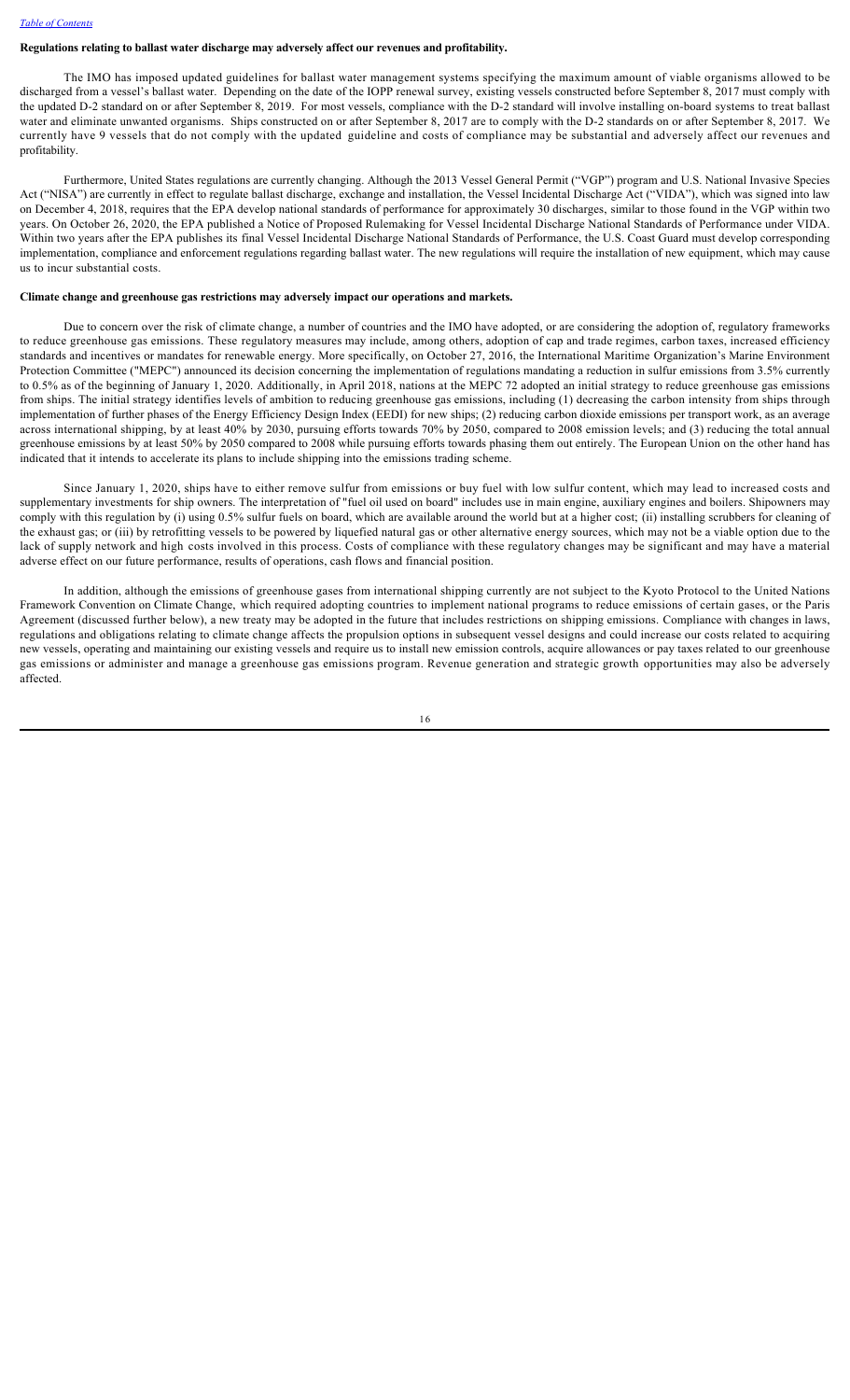Adverse effects upon the oil and gas industry relating to climate change, including growing public concern about the environmental impact of climate change, may also adversely affect demand for our services. For example, increased regulation of greenhouse gases or other concerns relating to climate change may reduce the demand for oil and gas in the future or create greater incentives for use of alternative energy sources. In addition to the peak oil risk from a demand perspective, the physical effects of climate change, including changes in weather patterns, extreme weather events, rising sea levels, scarcity of water resources, may negatively impact our operations. Any long-term material adverse effect on the oil and gas industry could have a significant financial and operational adverse impact on our business that we cannot predict with certainty at this time.

# **If we fail to comply with international safety regulations, we may be subject to increased liability, which may adversely affect our insurance coverage and may result in a denial of access to, or detention in, certain ports.**

The SOLAS Convention was amended to address the safe manning of vessels and emergency training drills. The Convention of Limitation of Liability for Maritime Claims (the "LLMC") sets limitations of liability for a loss of life or personal injury claim or a property claim against ship owners. We believe that all of our vessels are in substantial compliance with SOLAS and LLMC standards.

Under Chapter IX of the SOLAS Convention, or the International Safety Management Code for the Safe Operation of Ships and for Pollution Prevention (the "ISM Code"), our operations are also subject to environmental standards and requirements. The ISM Code requires the party with operational control of a vessel to develop an extensive safety management system that includes, among other things, the adoption of a safety and environmental protection policy setting forth instructions and procedures for operating its vessels safely and describing procedures for responding to emergencies. We rely upon the safety management system that we and our technical management team have developed for compliance with the ISM Code. The failure of a vessel owner or bareboat charterer to comply with the ISM Code may subject such party to increased liability, may decrease available insurance coverage for the affected vessels and may result in a denial of access to, or detention in, certain ports.

The ISM Code requires that vessel operators obtain a safety management certificate for each vessel they operate. This certificate evidences compliance by a vessel's management with the ISM Code requirements for a safety management system. No vessel can obtain a safety management certificate unless its manager has been awarded a document of compliance, issued by each flag state, under the ISM Code. We have obtained applicable documents of compliance for our offices and safety management certificates for all of our vessels for which the certificates are required by the IMO. The documents of compliance and safety management certificates are renewed as required.

Regulation II-1/3-10 of the SOLAS Convention governs ship construction and stipulates that ships over 150 meters in length must have adequate strength, integrity and stability to minimize risk of loss or pollution. Goal-based standards amendments in SOLAS regulation II-1/3-10 entered into force in 2012, with July 1, 2016 set for application to new oil tankers and bulk carriers. The SOLAS Convention regulation II-1/3-10 on goal-based ship construction standards for bulk carriers and oil tankers, which entered into force on January 1, 2012, requires that all oil tankers and bulk carriers of 150 meters in length and above, for which the building contract is placed on or after July 1, 2016, satisfy applicable structural requirements conforming to the functional requirements of the International Goal-based Ship Construction Standards for Bulk Carriers and Oil Tankers (GBS Standards).

Amendments to the SOLAS Convention Chapter VII apply to vessels transporting dangerous goods and require those vessels be in compliance with the International Maritime Dangerous Goods Code ("IMDG Code"). Effective January 1, 2018, the IMDG Code includes (1) updates to the provisions for radioactive material, reflecting the latest provisions from the International Atomic Energy Agency, (2) new marking, packing and classification requirements for dangerous goods, and (3) new mandatory training requirements. Amendments which took effect on January 1, 2020 also reflect the latest material from the UN Recommendations on the Transport of Dangerous Goods, including (1) new provisions regarding IMO type 9 tank, (2) new abbreviations for segregation groups, and (3) special provisions for carriage of lithium batteries and of vehicles powered by flammable liquid or gas.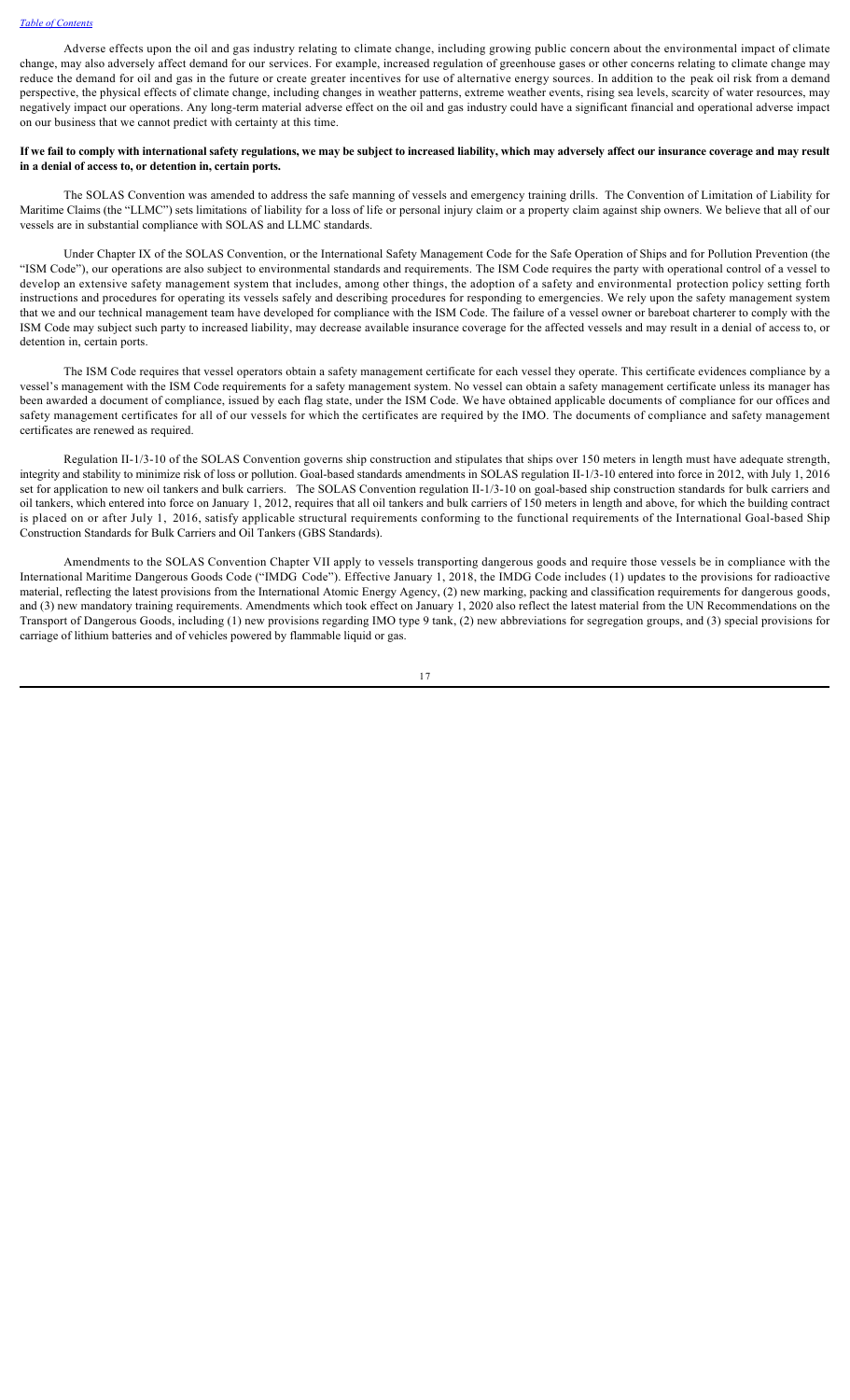The IMO has also adopted the International Convention on Standards of Training, Certification and Watchkeeping for Seafarers ("STCW"). As of February 2017, all seafarers are required to meet the STCW standards and be in possession of a valid STCW certificate. Flag states that have ratified SOLAS and STCW generally employ the classification societies, which have incorporated SOLAS and STCW requirements into their class rules, to undertake surveys to confirm compliance.

The IMO's Maritime Safety Committee and MEPC, respectively, each adopted relevant parts of the International Code for Ships Operating in Polar Water (the "Polar Code"). The Polar Code, which entered into force on January 1, 2017, covers design, construction, equipment, operational, training, search and rescue as well as environmental protection matters relevant to ships operating in the waters surrounding the two poles. It also includes mandatory measures regarding safety and pollution prevention as well as recommendatory provisions. The Polar Code applies to new ships constructed after January 1, 2017, and after January 1, 2018, ships constructed before January 1, 2017 are required to meet the relevant requirements by the earlier of their first intermediate or renewal survey

Furthermore, recent action by the IMO's Maritime Safety Committee and United States agencies indicates that cybersecurity regulations for the maritime industry are likely to be further developed in the near future in an attempt to combat cybersecurity threats. For example, cyber-risk management systems must be incorporated by ship-owners and managers by 2021. This might cause companies to create additional procedures for monitoring cybersecurity, which could require additional expenses and/or capital expenditures. The impact of such regulations is hard to predict at this time.

#### **Developments in safety and environmental requirements relating to the recycling of vessels may result in escalated and unexpected costs.**

The 2009 Hong Kong International Convention for the Safe and Environmentally Sound Recycling of Ships, or the Hong Kong Convention, aims to ensure ships, being recycled once they reach the end of their operational lives, do not pose any unnecessary risks to the environment, human health and safety. The Hong Kong Convention has yet to be ratified by the required number of countries to enter into force. Upon the Hong Kong Convention's entry into force, each ship sent for recycling will have to carry an inventory of its hazardous materials. The hazardous materials, whose use or installation are prohibited in certain circumstances, are listed in an appendix to the Hong Kong Convention. Ships will be required to have surveys to verify their inventory of hazardous materials initially, throughout their lives and prior to the ship being recycled. The Hong Kong Convention, which is currently open for accession by IMO Member States, will enter into force 24 months after the date on which 15 IMO Member States, representing at least 40% of world merchant shipping by gross tonnage, have ratified or approved accession. As of the date of this annual report, 17 countries representing approximately 30% of world merchant shipping tonnage have ratified or approved accession of the Hong Kong Convention, and the requirement of 40% of world merchant shipping by gross tonnage has not yet been satisfied.

On November 20, 2013, the European Parliament and the Council of the EU adopted the Ship Recycling Regulation, which retains the requirements of the Hong Kong Convention and requires that certain commercial seagoing vessels flying the flag of an EU Member State may be recycled only in facilities included on the European list of permitted ship recycling facilities.

These regulatory developments, when implemented, may lead to cost escalation by shipyards, repair yards and recycling yards. This may then result in a decrease in the residual scrap value of a vessel, and a vessel could potentially not cover the cost to comply with latest requirements, which may have an adverse effect on our future performance, results of operations, cash flows and financial position.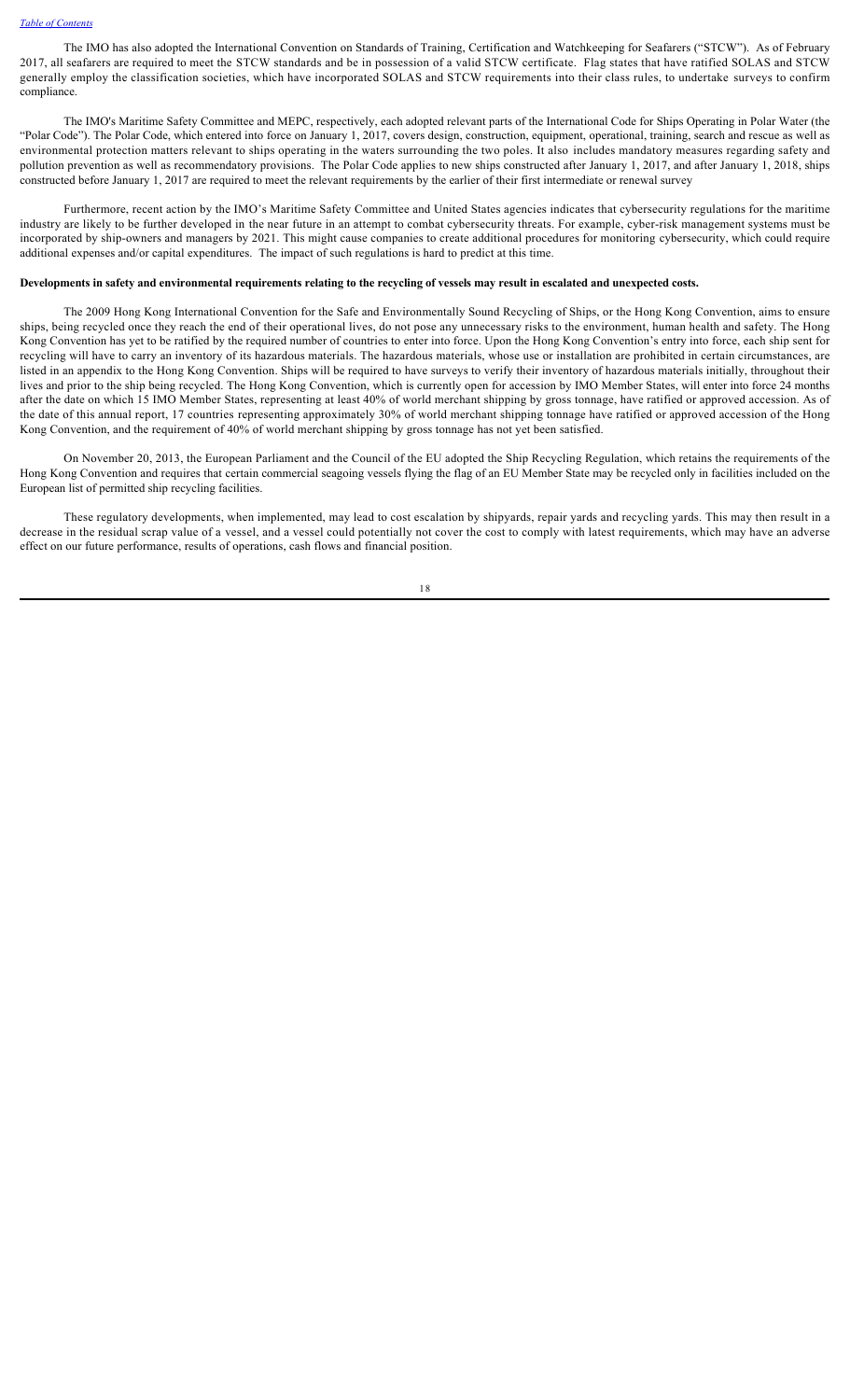# **Risks Related to our Indebtedness**

#### **Servicing our debt limits funds available for other purposes and if we cannot service our debt, we may lose our vessels.**

Borrowing under our credit facilities requires us to dedicate a part of our cash flow from operations to paying interest and installments on our indebtedness. These payments limit funds available for working capital, capital expenditures and other purposes, including making distributions to shareholders and further equity or debt financing in the future. Amounts borrowed under the credit facilities bear interest at variable rates. Increases in prevailing rates could increase the amounts that we would have to pay to our lenders, even though the outstanding principal amount remains the same, and our net income and cash flows would decrease. We expect our earnings and cash flow to vary from year to year due to the cyclical nature of the tanker industry. In addition, our current policy is not to accumulate cash, but rather to distribute our available cash to shareholders. If we do not generate or reserve enough cash flow from operations to satisfy our debt obligations, we may have to undertake alternative financing plans, such as:

- seeking to raise additional capital;
- refinancing or restructuring our debt;
- selling vessels or other assets; or
- reducing or delaying capital investments.

However, these alternative financing plans, if necessary, may not be sufficient to allow us to meet our debt obligations. If we are unable to meet our debt obligations or if some other default occurs under our credit facilities, the lenders could elect to declare that debt, together with accrued interest and fees, to be immediately due and payable and proceed against the collateral securing that debt, which constitutes our entire fleet.

# **Our borrowing facilities contain restrictive covenants, which could negatively affect our growth, cause our financial performance to suffer and limit our ability to pay dividends.**

Our outstanding debt requires us or our subsidiaries to maintain financial covenants. Because some of these ratios are dependent on the market value of vessels, should charter rates or vessel values materially decline in the future, we may be required to take action to reduce our debt or to act in a manner contrary to our business objectives to meet any such financial ratios and satisfy any such financial covenants. Events beyond our control, including changes in the economic and business conditions in the shipping markets in which we operate, interest rate developments, changes in the funding costs of our banks, changes in vessel earnings and asset valuations and outbreaks of epidemic and pandemic of diseases, such as the ongoing outbreak of COVID-19, may affect our ability to comply with these covenants. We cannot assure you that we will meet these ratios or satisfy our financial or other covenants or that our lenders will waive any failure to do so.

These financial and other covenants may adversely affect our ability to finance future operations or limit our ability to pursue certain business opportunities or take certain corporate actions. The covenants may also restrict our flexibility in planning for changes in our business and the industry and make us more vulnerable to economic downturns and adverse developments. A breach of any of the covenants in, or our inability to maintain the required financial ratios under the borrowing facilities would prevent us from paying dividends to our shareholders and could result in a default under our borrowing facilities. If a default occurs under our borrowing facilities, the lenders could elect to declare the issued and outstanding debt, together with accrued interest and other fees, to be immediately due and payable and foreclose on the collateral securing that debt, which could constitute all or substantially all of our assets.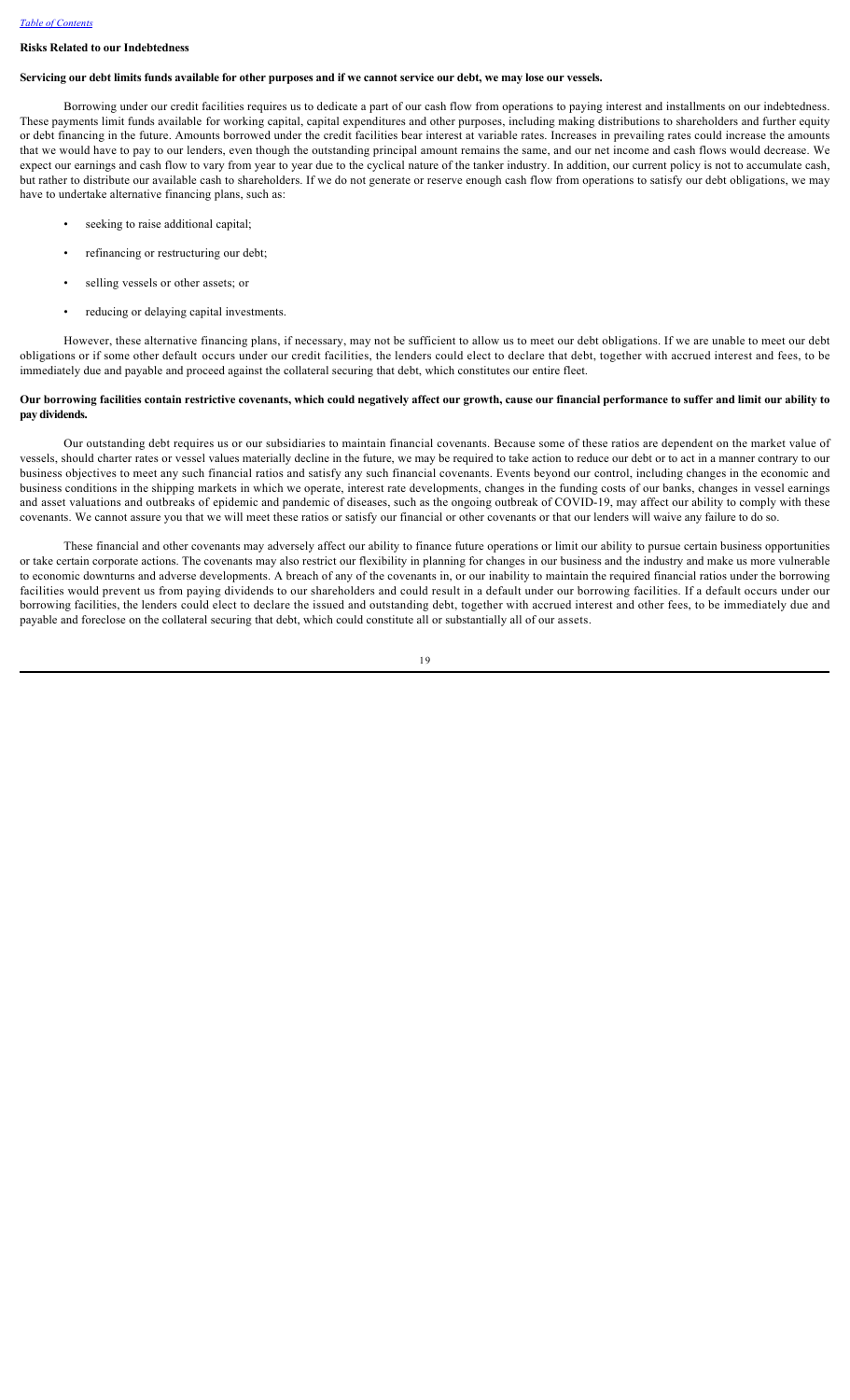# **Volatility of LIBOR and potential changes of the use of LIBOR as a benchmark could affect our profitability, earnings and cash flow.**

Our indebtedness accrues interest based on LIBOR, which has been historically volatile. The publication of U.S. Dollar LIBOR for the one-week and twomonth U.S. Dollar LIBOR tenors ceased on December 31, 2021, and the ICE Benchmark Administration ("IBA"), the administrator of LIBOR, with the support of the United States Federal Reserve and the United Kingdom's Financial Conduct Authority, announced the publication of all other U.S. Dollar LIBOR tenors will cease on June 30, 2023. The United States Federal Reserve concurrently issued a statement advising banks to cease issuing U.S. Dollar LIBOR instruments after 2021. As such, any new loan agreements we enter into will not use LIBOR as an interest rate, and we will need to transition our existing loan agreements from U.S. Dollar LIBOR to an alternative reference rate prior to June 2023.

In response to the anticipated discontinuation of LIBOR, working groups are converging on alternative reference rates. The Alternative Reference Rate Committee, a committee convened by the Federal Reserve that includes major market participants, has proposed an alternative rate to replace U.S. Dollar LIBOR: the Secured Overnight Financing Rate, or "SOFR." At this time, it is not possible to predict how markets will respond to SOFR or other alternative reference rates. The impact of such a transition from LIBOR to SOFR or another alternative reference rate could be significant for us.

#### **We may not be able to finance our future capital commitments.**

We cannot guarantee that we will be able to obtain financing at all or on terms acceptable to us. If adequate funds are not available, we may have to reduce expenditures for investments in new and existing projects, which could hinder our growth and prevent us from realizing potential revenues from prior investments which will have a negative impact on our cash flows and results of operations.

# **The current state of the global financial markets and current economic conditions may adversely impact our results of operation, financial condition, cash flows and ability to obtain financing or refinance our existing and future credit facilities on acceptable terms.**

Global financial markets and economic conditions have been, and continue to be, volatile. Beginning in February 2020, due in part to fears associated with the spread of COVID-19 (as more fully described below), global financial markets experienced volatility and a steep and abrupt downturn followed by a recovery. Such volatility may continue as the COVID-19 pandemic continues. Credit markets and the debt and equity capital markets have been distressed and the uncertainty surrounding the future of the global credit markets has resulted in reduced access to credit worldwide, particularly for the shipping industry. These issues, along with significant write-offs in the financial services sector, the re-pricing of credit risk and the uncertain economic conditions, have made, and may continue to make, it difficult to obtain additional financing. The current state of global financial markets and current economic conditions might adversely impact our ability to issue additional equity at prices that will not be dilutive to our existing shareholders or preclude us from issuing equity at all. Economic conditions may also adversely affect the market price of our common shares.

Also, as a result of concerns about the stability of financial markets generally, and the solvency of counterparties specifically, the availability and cost of obtaining money from the public and private equity and debt markets has become more difficult. Many lenders have increased interest rates, enacted tighter lending standards, refused to refinance existing debt at all or on terms similar to current debt, and reduced, and in some cases ceased, to provide funding to borrowers and other market participants, including equity and debt investors, and some have been unwilling to invest on attractive terms or even at all. Due to these factors, we cannot be certain that financing will be available if needed and to the extent required, or that we will be able to refinance our existing and future credit facilities, on acceptable terms or at all. If financing or refinancing is not available when needed, or is available only on unfavorable terms, we may be unable to meet our obligations as they come due or we may be unable to enhance our existing business, complete additional vessel acquisitions or otherwise take advantage of business opportunities as they arise. The recent COVID-19 outbreak has negatively impacted, and may continue to negatively impact, global economic activity, demand for energy, and funds flows and sentiment in the global financial markets. Continued economic disruption caused by the continued failure to control the spread of the virus could significantly impact our ability to obtain additional debt financing.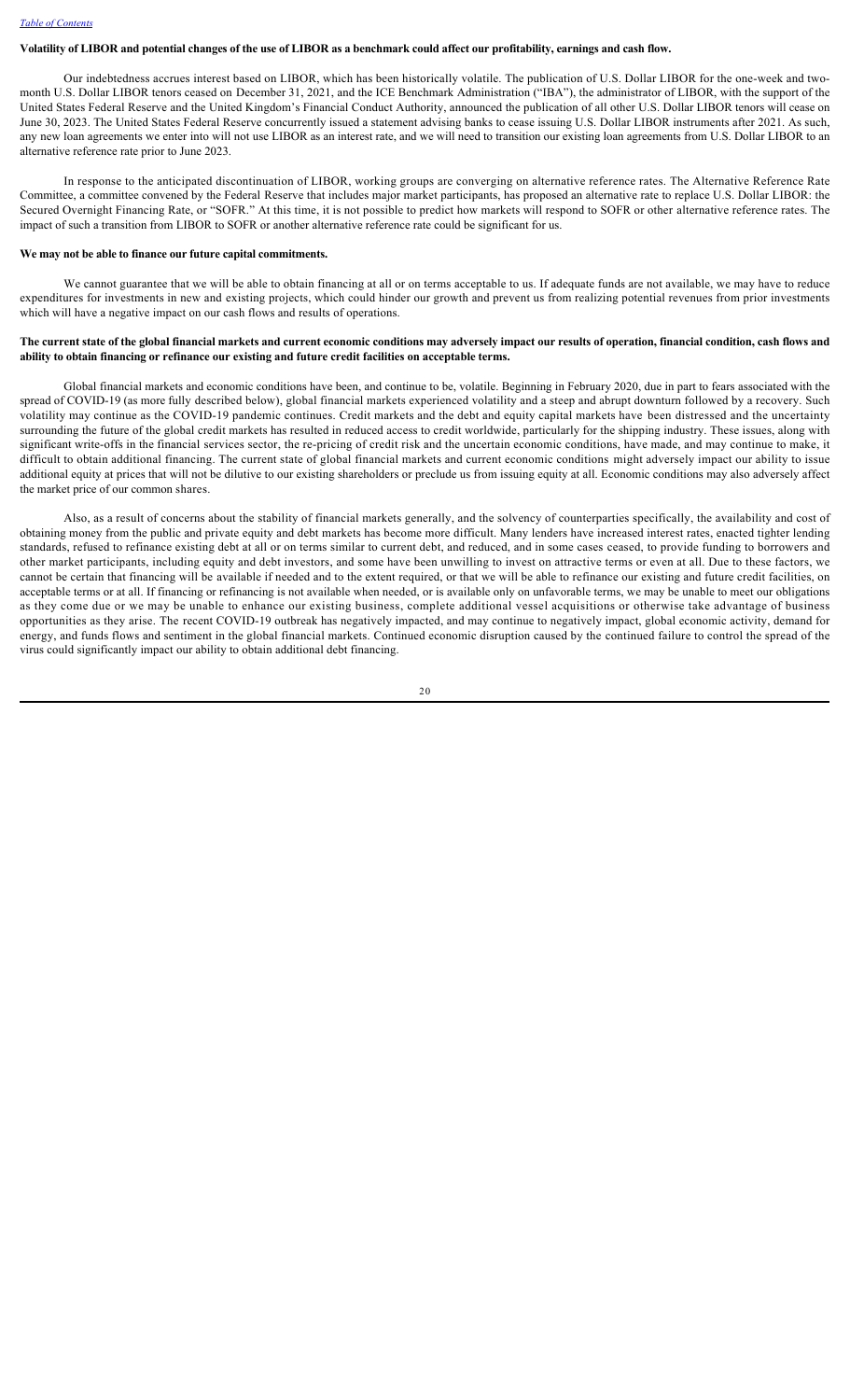#### **We cannot assure you that we will be able to refinance our indebtedness.**

In the event that we are unable to service or repay our debt obligations out of our operating activities, we may need to refinance our indebtedness and we cannot assure you that we will be able to do so on terms that are acceptable to us or at all. The actual or perceived tanker market rate environment and prospects and the market value of our fleet, among other things, may materially affect our ability to obtain new debt financing. If we are unable to refinance our indebtedness, we may choose to issue securities or sell certain of our assets in order to satisfy our debt obligations.

# **We are subject to certain risks with respect to our counterparties on contracts, and failure of such counterparties to meet their obligations could cause us to suffer losses or negatively impact our results of operations and cash flows.**

We have entered into various contracts, including charter agreements with our customers, our borrowing facilities, and from time to time we may enter into newbuilding contracts. Such agreements subject us to counterparty risks. The ability of each of our counterparties to perform its obligations under a contract with us will depend on a number of factors that are beyond our control and may include, among other things, general economic conditions, the condition of the maritime and offshore industries, the overall financial condition of the counterparty, charter rates received for specific types of vessels, work stoppages and other labor disturbances, including as a result of the recent outbreak of COVID-19 and various expenses. For example, the combination of a reduction of cash flow resulting from declines in world trade, a reduction in borrowing bases under reserve-based credit facilities and the lack of availability of debt or equity financing may result in a significant reduction in the ability of our charterers to make charter payments to us. In addition, in depressed market conditions, our charterers and customers may no longer need a vessel that is currently under charter or contract or may be able to obtain a comparable vessel at lower rates. As a result, charterers and customers may seek to renegotiate the terms of their existing charter parties or avoid their obligations under those contracts. Should a counterparty fail to honor its obligations under agreements with us, we could sustain significant losses which could have a material adverse effect on our business, financial condition, results of operations and cash flows. As a result, we could sustain significant losses which could have a material adverse effect on our business, financial condition, results of operations and cash flows, as well as our ability to pay dividends, if any, in the future, and comply with covenants in our borrowing facilities.

#### **Risks Relating to Investing in Our Common Shares**

# **Our share price may continue to be highly volatile, which could lead to a loss of all or part of a shareholder's investment.**

The market price of our common shares has fluctuated widely since our common shares began trading in on the NYSE. Over the last few years, the stock market has experienced price and volume fluctuations, especially due to factors relating to the ongoing outbreak of COVID-19. This volatility has sometimes been unrelated to the operating performance of particular companies. During 2021, the price of our common shares experienced a high of \$3.88 in March and a low of \$1.66 in December. As of May 5, 2022, the price of our common shares was \$2.70. This market and share price volatility relating to the effects of COVID-19, as well as general economic, market or political conditions, has and could further reduce the market price of our common shares in spite of our operating performance and could also increase our cost of capital, which could prevent us from accessing debt and equity capital on terms acceptable to us or at all.

The market price of our common shares is affected by a variety of factors, including:

- fluctuations in interest rates;
- fluctuations in the availability or the price of oil and chemicals;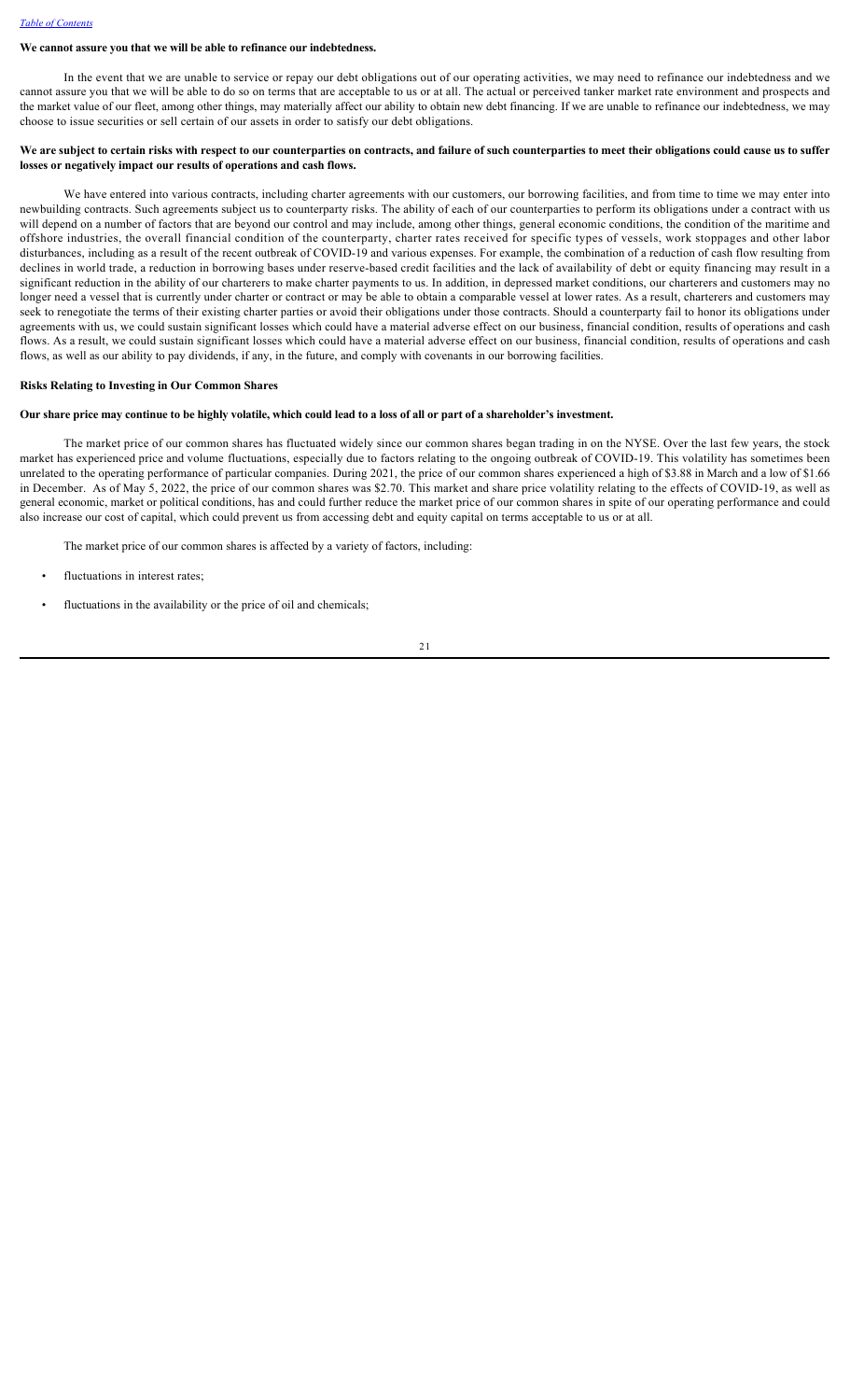- fluctuations in foreign currency exchange rates;
- announcements by us or our competitors;
- changes in our relationships with customers or suppliers;
- actual or anticipated fluctuations in our semi-annual and annual results and those of other public companies in our industry;
- changes in United States or foreign tax laws;
- actual or anticipated fluctuations in our operating results from period to period;
- shortfalls in our operating results from levels forecast by securities analysts;
- market conditions in the shipping industry and the general state of the securities markets;
- other events or factors, including those resulting from such events, or the prospect of such events, including war, terrorism and other international conflicts, public health issues including health epidemics or pandemics, such as the ongoing COVID-19 pandemic, adverse weather and climate conditions could disrupt our operations or result in political or economic instability;
- mergers and strategic alliances in the shipping industry;
- changes in government regulation;
- a general or industry-specific decline in the demand for, and price of, shares of our common shares resulting from capital market conditions independent of our operating performance;
- the loss of any of our key management personnel;
- our failure to successfully implement our business plan; and
- issuance of shares.

# **We operate in a cyclical and volatile industry and cannot guarantee that we will continue to make cash distributions.**

We have made cash distributions quarterly since October 1997. It is possible that our revenues could be reduced as a result of decreases in charter rates or that we could incur other expenses or contingent liabilities that would reduce or eliminate the cash available for distribution as dividends. Further, our credit facilities limit our ability to distribute dividends. For more information, please see "Item 5. Operating and Financial Review and Prospectus—B. Liquidity and Capital Resources —Our Borrowing Activities." We may not continue to pay dividends at rates previously paid or at all. If we do not pay dividends, the market price for our common shares must appreciate for investors to realize a gain on their investment. This appreciation may not occur and our common shares may in fact depreciate in value, in part because of any future decreases in or elimination of our dividend payments.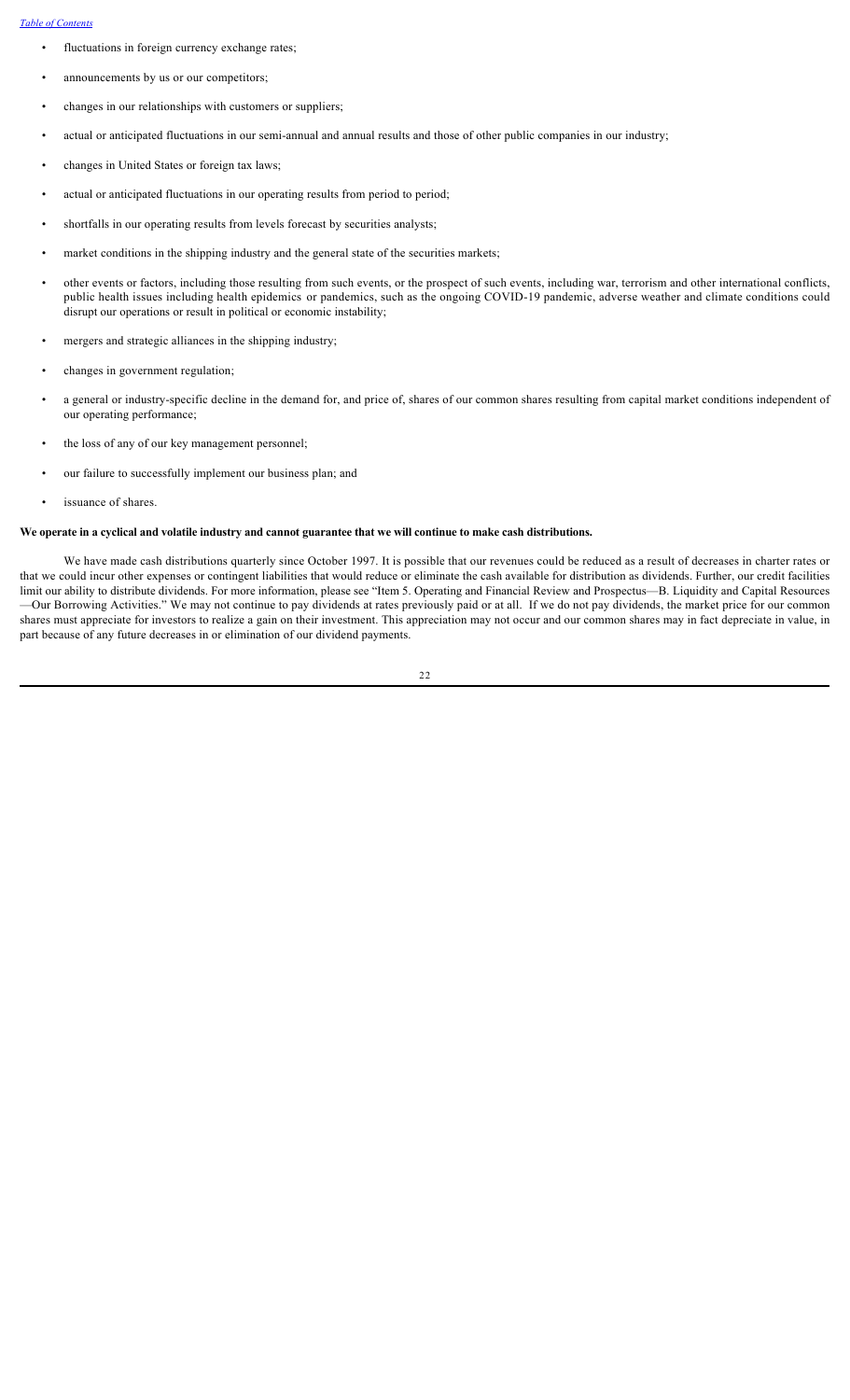#### **Future sales of our common stock could cause the market price of our common stock to decline.**

The market price of our common stock could decline due to sales of our shares in the market or the perception that such sales could occur. This could depress the market price of our common stock and make it more difficult for us to sell equity securities in the future at a time and price that we deem appropriate, or at all.

#### **Ineffective internal controls could impact the Company's business and financial results.**

The Company's internal control over financial reporting may not prevent or detect misstatements because of its inherent limitations, including the possibility of human error, the circumvention or overriding of controls, or fraud. Even effective internal controls can provide only reasonable assurance with respect to the preparation and fair presentation of financial statements. If the Company fails to maintain the adequacy of its internal controls, including any failure to implement required new or improved controls, or if the Company experiences difficulties in their implementation, the Company's business and financial results could be harmed and the Company could fail to meet its financial reporting obligations.

# **Increasing scrutiny and changing expectations from investors, lenders and other market participants with respect to our Environmental, Social and Governance ("ESG") policies may impose additional costs on us or expose us to additional risks.**

Companies across all industries are facing increasing scrutiny relating to their ESG policies. Investor advocacy groups, certain institutional investors, investment funds, lenders and other market participants are increasingly focused on ESG practices, especially as they relate to the environment health and safety, diversity, labor conditions and human rights in recent years, and have placed increasing importance on the implications and social cost of their investments. The increased focus and activism related to ESG and similar matters may hinder access to capital, as investors and lenders may decide to reallocate capital or to not commit capital as a result of their assessment of a company's ESG practices. Failure to adapt to or comply with evolving investor, lender or other industry shareholder expectations and standards, or the perception of not responding appropriately to the growing concern for ESG issues, regardless of whether there is a legal requirement to do so, may damage such a company's reputation or stock price, resulting in direct or indirect material adverse effects on the company's business and financial condition.

We may face increasing pressures from investors, lenders and other market participants, who are increasingly focused on climate change, to prioritize sustainable energy practices, reduce our carbon footprint and promote sustainability. As a result, we may be required to implement more stringent ESG procedures or standards so that our existing and future investors and lenders remain invested in us and make further investments in us. If we do not meet these standards, our business and/or our ability to access capital could be harmed.

Additionally, certain investors and lenders may exclude shipping companies, such as us, from their investing portfolios altogether due to environmental, social and governance factors. These limitations in both the debt and equity capital markets may affect our ability to grow as our plans for growth may include accessing the equity and debt capital markets. If those markets are unavailable, or if we are unable to access alternative means of financing on acceptable terms, or at all, we may be unable to implement our business strategy, which would have a material adverse effect on our financial condition and results of operations and impair our ability to service our indebtedness. Further, it is likely that we will incur additional costs and require additional resources to monitor, report and comply with wide ranging ESG requirements. The occurrence of any of the foregoing could have a material adverse effect on our business and financial condition.

# **A decision of our Board of Directors and the laws of Bermuda may prevent the declaration and payment of dividends.**

Our ability to declare and pay dividends is subject at all times to the discretion of our board of directors, or the Board, and compliance with Bermuda law, and may be dependent, among other things, upon our having sufficient available distributable reserves. For more information, please see "Item 8. Financial Information-Dividend Policy." We may not continue to pay dividends at rates previously paid or at all.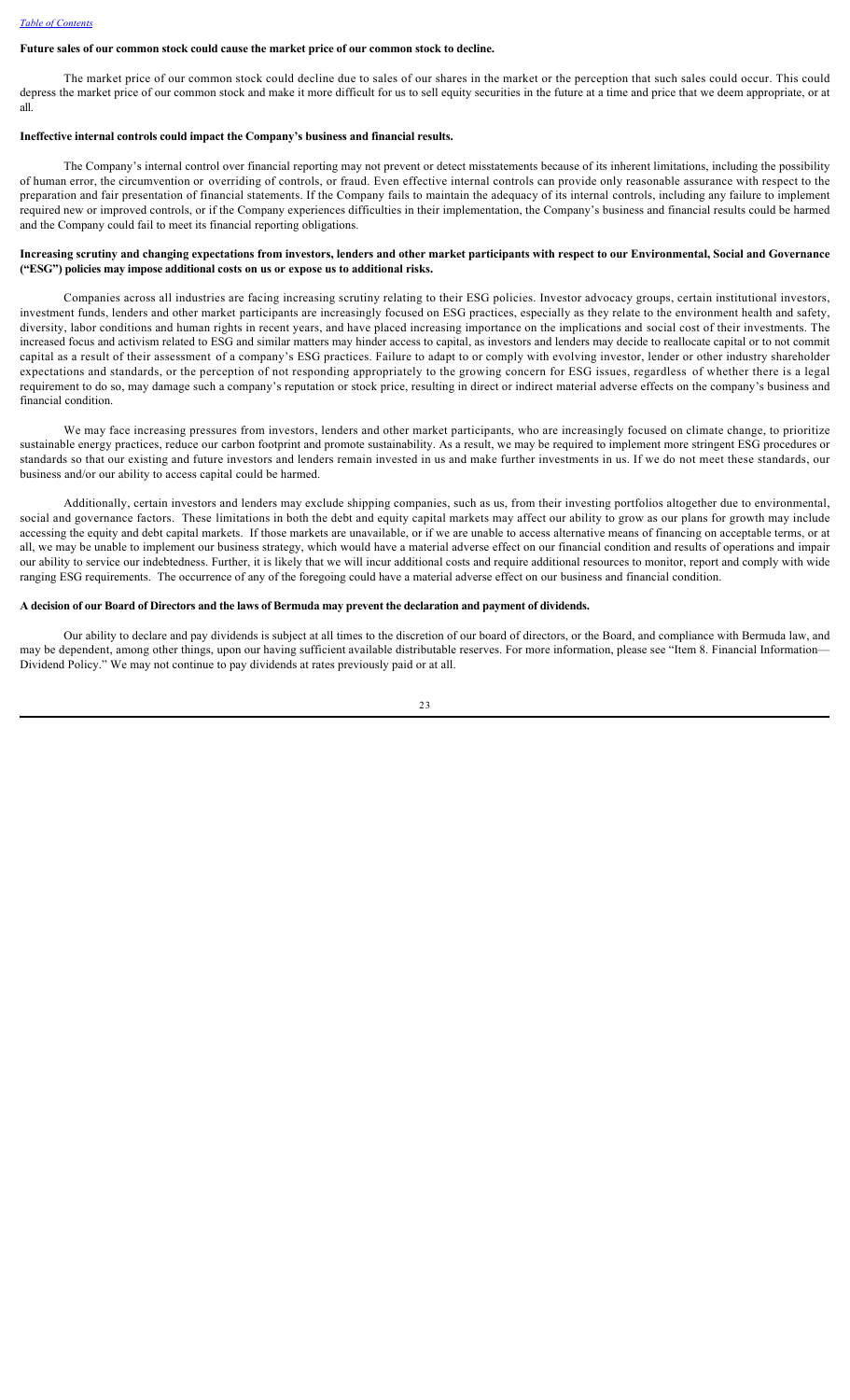#### **We have antitakeover protections which could prevent a change of control.**

We have antitakeover protections which could prevent a third party to acquire us without the consent of our board of directors. On June 16, 2017, our Board adopted a shareholders rights agreement. This shareholders' rights plan was designed to enable us to protect shareholder interests in the event that an unsolicited attempt is made for a business combination with, or a takeover of, the Company. Our shareholders' rights plan is not intended to deter offers that our Board determines are in the best interests of our shareholders.

# **If our vessels call on ports located in countries or territories that are subject to sanctions or embargoes imposed by the U.S. government, the European Union, the United Nations or other governmental authorities, it could result in monetary fines or other penalties, and may adversely affect our reputation and the market and trading price of our common stock.**

The U.S. sanctions and embargo laws and regulations vary in their application, as they do not all apply to the same covered persons or proscribe the same activities, and such sanctions and embargo laws and regulations may be amended or expanded over time. Current or future counterparties of ours, including charterers, may be affiliated with persons or entities that are or may be in the future the subject of sanctions or embargoes imposed by the U.S., the EU, and/or other international bodies. If we determine that such sanctions require us to terminate existing or future contracts to which we, or our subsidiaries, are party, or if we are found to be in violation of such applicable sanctions or embargoes, we could be subject to monetary fines, penalties, or other sanctions, as well as suffer reputational harm, and our operations and/or the price at which our common stock trades might be adversely affected.

Although we believe that we have been in compliance with applicable sanctions and embargo laws and regulations in 2021, and intend to maintain such compliance, there can be no assurance that we will be in compliance in the future, particularly as the scope of certain laws may be unclear and may be subject to changing interpretations. Any such violation could result in fines, penalties or other sanctions that could severely impact our ability to access U.S. capital markets and conduct our business, and could result in some investors deciding, or being required, to divest their interest, or not to invest, in us. Additionally, some investors may decide not to invest in our company simply because we do business with companies that do business in sanctioned countries. The determination by these investors not to invest in, or to divest from, our common stock may adversely affect the price at which our common stock trades. Moreover, our charterers may violate applicable sanctions and embargo laws and regulations as a result of actions that do not involve us or our vessels, and those violations could in turn negatively affect our reputation. In addition, our reputation and the market for our securities may be adversely affected if we engage in certain other activities, such as entering into charters with individuals or entities that are not controlled by the governments of countries or territories that are the subject of certain U.S. sanctions or embargo laws, or engaging in operations associated with those countries or territories pursuant to contracts with third parties that are unrelated to those countries or territories or entities controlled by their governments. Investor perception of the value of our common stock may be adversely affected by the consequences of war, the effects of terrorism, civil unrest and governmental actions in the countries or territories that we operate in.

#### **Because we are a foreign corporation, you may not have the same rights that a shareholder in a U.S. corporation may have.**

We are incorporated in the Islands of Bermuda. Our memorandum of association, bye-laws and the Companies Act, 1981 of Bermuda (the "Companies Act"), govern our affairs. The Companies Act does not as clearly establish your rights and the fiduciary responsibilities of our directors as do statutes and judicial precedent in some U.S. jurisdictions. Therefore, you may have more difficulty in protecting your interests as a shareholder in the face of actions by the management, directors or controlling shareholders than would shareholders of a corporation incorporated in a United States jurisdiction. There is a statutory remedy under Section 111 of the Companies Act which provides that a shareholder may seek redress in the courts as long as such shareholder can establish that our affairs are being conducted, or have been conducted, in a manner oppressive or prejudicial to the interests of some part of the shareholders, including such shareholder.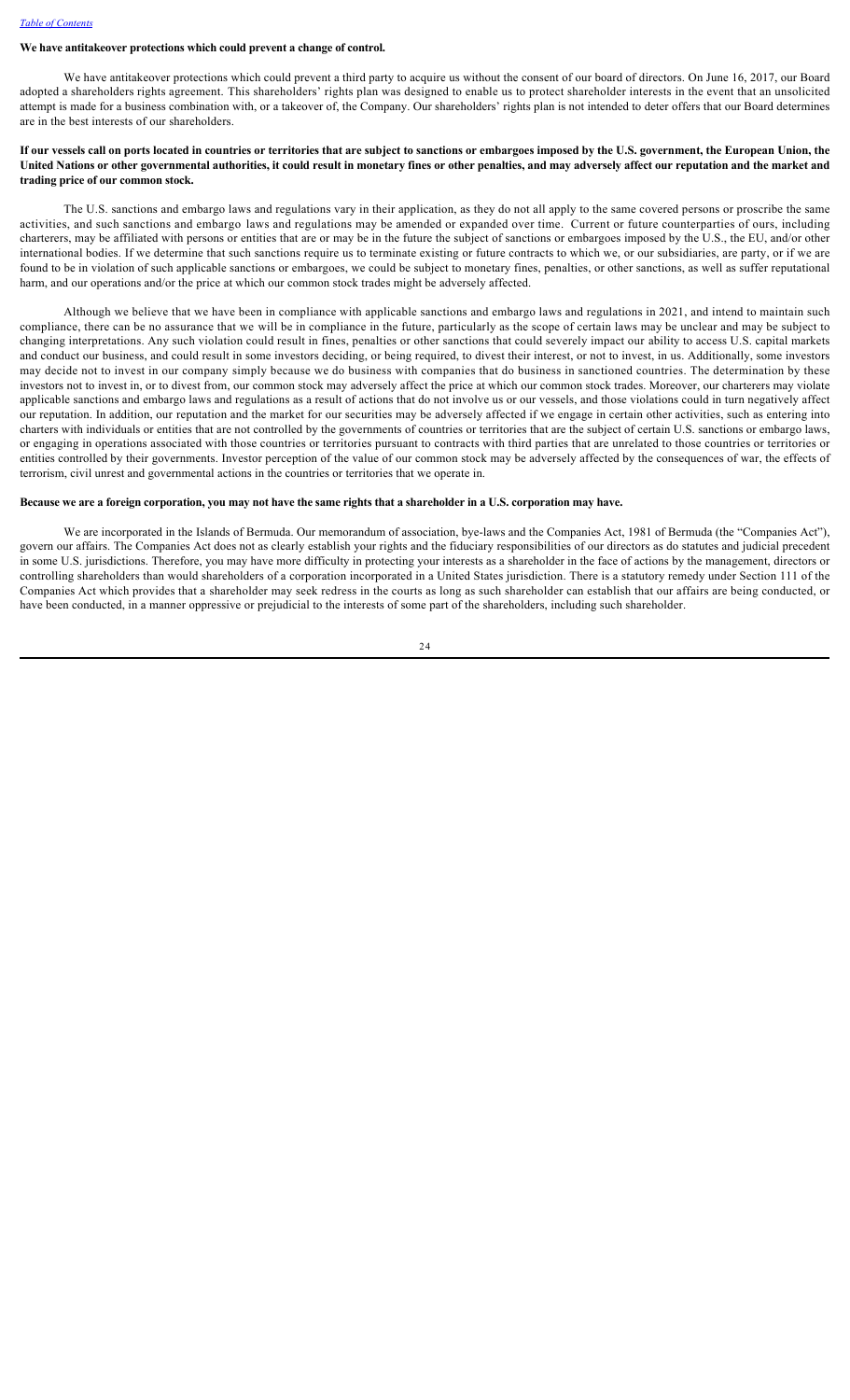# **We are incorporated in Bermuda and it may not be possible for our investors to enforce U.S. judgments against us.**

We are incorporated in the Islands of Bermuda. Substantially all of our assets are located outside the U.S. In addition, most of our directors and officers are non-residents of the U.S., and all or a substantial portion of the assets of these non-residents are located outside the U.S. As a result, it may be difficult or impossible for U.S. investors to serve process within the U.S. upon us, or our directors and officers or to enforce a judgment against us for civil liabilities in U.S. courts. In addition, you should not assume that courts in the countries in which we are incorporated or where our vessels are located (1) would enforce judgments of U.S. courts obtained in actions against us based upon the civil liability provisions of applicable U.S. federal and state securities laws or (2) would enforce, in original actions, liabilities against us based on those laws.

#### **We may have to pay tax on United States source income, which would reduce our earnings.**

Under the United States Internal Revenue Code of 1986, as amended, or the Code, 50% of the gross shipping income of a vessel owning or chartering corporation, such as ourselves, attributable to transportation that begins or ends, but that does not both begin and end, in the United States will be characterized as U.S. source shipping income and such income is subject to a 4% United States federal income tax, without the benefit of deductions, unless that corporation is entitled to a special tax exemption under the Code which applies to income derived by certain non-United States corporations from the international operations of ships. We believe that we currently qualify for this statutory tax exemption and we have taken, and will continue to take, this position on the Company's United States federal income tax returns. However, there are several risks that could cause us to become subject to tax on our United States source shipping income. Due to the factual nature of the issues involved, we can give no assurances as to our tax-exempt status for our future taxable years.

If we are not entitled to this statutory tax exemption for any taxable year, we would be subject for any such year to a 4% U.S. federal income tax on our U.S. source shipping income, without the benefit of deductions. The imposition of this tax could have a negative effect on our business and would result in decreased earnings available for distribution to our shareholders.

#### **If the United States Internal Revenue Service were to treat us as a "passive foreign investment company," that could have adverse tax consequences for United States shareholders.**

A foreign corporation is treated as a "passive foreign investment company," or PFIC, for United States federal income tax purposes, if either (1) at least 75% of its gross income for any taxable year consists of certain types of "passive income" or (2) at least 50% of the average value of the corporation's assets produce or are held for the production of those types of passive income. For purposes of these tests, cash is treated as an asset that produces passive income, and passive income includes dividends, interest, and gains from the sale or exchange of investment property and rents and royalties other than rents and royalties which are received from unrelated parties in connection with the active conduct of a trade or business. Income derived from the performance of services does not constitute passive income. United States shareholders of a PFIC may be subject to a disadvantageous United States federal income tax regime with respect to the distributions they receive from the PFIC and the gain, if any, they derive from the sale or other disposition of their shares in the PFIC.

We believe that we ceased to be a PFIC beginning with the 2005 taxable year. Based on our current and expected future operations, we believe that we are not currently a PFIC, nor do we anticipate that we will become a PFIC for any future taxable year. As a result, non-corporate United States shareholders should be eligible to treat dividends paid by us in 2006 and thereafter as "qualified dividend income" which is subject to preferential tax rates.

We expect to derive more than 25% of our income each year from our spot chartering or time chartering activities. We also expect that more than 50% of the value of our assets will be devoted to our spot chartering and time chartering. Therefore, since we believe that such income will be treated for relevant United States federal income tax purposes as services income, rather than rental income, we have taken, and will continue to take, the position that such income should not constitute passive income, and that the assets that we own and operate in connection with the production of that income, in particular our vessels, should not constitute assets that produce or are held for the production of passive income for purposes of determining whether we are a PFIC in any taxable year.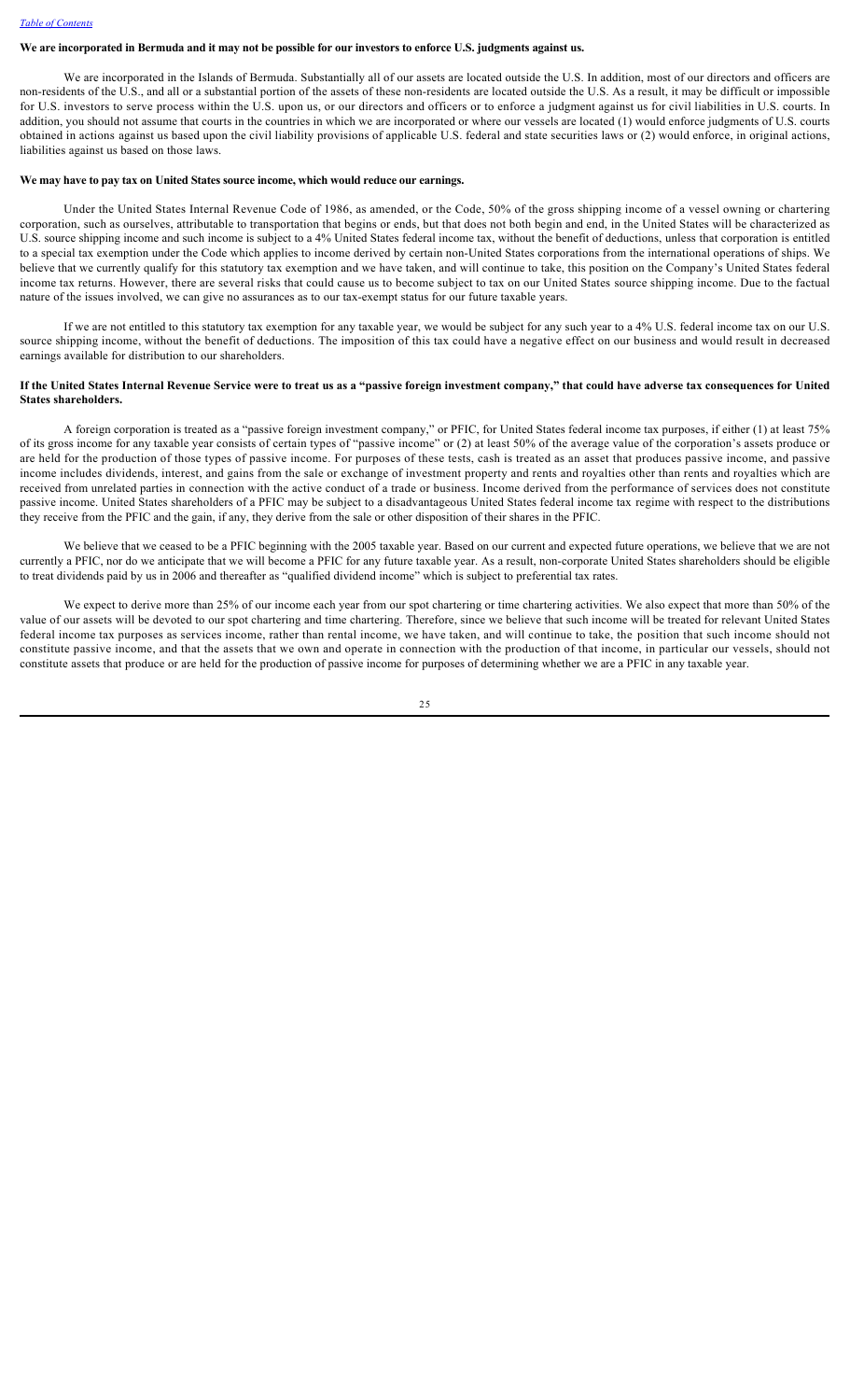There is, however, no direct legal authority under the PFIC rules addressing our method of operation. We believe there is substantial legal authority supporting our position consisting of case law and United States Internal Revenue Service, or IRS, pronouncements concerning the characterization of income derived from time charters and voyage charters as services income rather than rental income for other tax purposes. However, there is also authority which characterizes time charter income as rental income rather than services income for other tax purposes. Accordingly, no assurance can be given that the IRS or a court of law will accept our position, and there is a risk that the IRS or a court of law could determine that we are a PFIC. Moreover, no assurance can be given that we would not constitute a PFIC for any future taxable year if there were to be changes in the nature and extent of our operations.

If the IRS or a court of law were to find that we are or have been a PFIC for any taxable year beginning with the 2005 taxable year, our United States shareholders who owned their shares during such year would face adverse United States federal income tax consequences and certain information reporting obligations. Under the PFIC rules, unless those United States shareholders made or make an election available under the Code (which election could itself have adverse consequences for such United States shareholders), such United States shareholders would be subject to United States federal income tax at the then highest income tax rates on ordinary income plus interest upon excess distributions (i.e., distributions received in a taxable year that are greater than 125% of the average annual distributions received during the shorter of the three preceding taxable years or the United States shareholder's holding period for our common shares) and upon any gain from the disposition of our common shares, as if the excess distribution or gain had been recognized ratably over the United States shareholder's holding period of our common shares. In addition, non-corporate United States shareholders would not be eligible to treat dividends paid by us as "qualified dividend income" if we are a PFIC in the taxable year in which such dividends are paid or in the immediately preceding taxable year.

#### **We may become subject to taxation in Bermuda which would negatively affect our results.**

At the present time, there is no Bermuda income or profits tax, withholding tax, capital gains tax, capital transfer tax, estate duty or inheritance tax payable by us or by our shareholders in respect of our shares. We have obtained an assurance from the Minister of Finance of Bermuda under the Exempted Undertakings Tax Protection Act 1966 that, in the event that any legislation is enacted in Bermuda imposing any tax computed on profits or income, or computed on any capital asset, gain or appreciation or any tax in the nature of estate duty or inheritance tax, such tax shall not, until March 31, 2035, be applicable to us or to any of our operations or to our shares, debentures or other obligations except insofar as such tax applies to persons ordinarily resident in Bermuda or is payable by us in respect of real property owned or leased by us in Bermuda. We cannot assure you that a future Minister would honor that assurance, which is not legally binding, or that after such date we would not be subject to any such tax. If we were to become subject to taxation in Bermuda, our results of operations could be adversely affected.

#### **As a Bermuda exempted company incorporated under Bermuda law with subsidiaries in another offshore jurisdiction, our operations may be subject to economic substance requirements.**

On December 5, 2017, following an assessment of the tax policies of various countries by the Code of Conduct Group for Business Taxation of the European Union (the "COCG"), the Council of the European Union approved and published Council conclusions containing a list of non-cooperative jurisdictions for tax purposes (the "Conclusions"). Although at that time not considered "non-cooperative jurisdictions," certain countries, including Bermuda and the Marshall Islands were listed as having "tax regimes that facilitate offshore structures which attract profits without real economic activity." In connection with the Conclusions, and to avoid being placed on the list of "non-cooperative jurisdictions," the government of Bermuda, among others, committed to addressing COCG proposals relating to economic substance for entities doing business in or through their respective jurisdictions and to pass legislation to implement any appropriate changes by the end of 2018.

The Economic Substance Act 2018 and the Economic Substance Regulations 2018 of Bermuda (the "Economic Substance Act" and the "Economic Substance Regulations", respectively) became operative on 31 December 2018. The Economic Substance Act applies to every registered entity in Bermuda that engages in a relevant activity and requires that every such entity shall maintain a substantial economic presence in Bermuda. A relevant activity for the purposes of the Economic Substance Act is banking business, insurance business, fund management business, financing and leasing business, headquarters business, shipping business, distribution and service centre business, intellectual property business and conducting business as a holding entity, which means acting as a pure equity holding entity.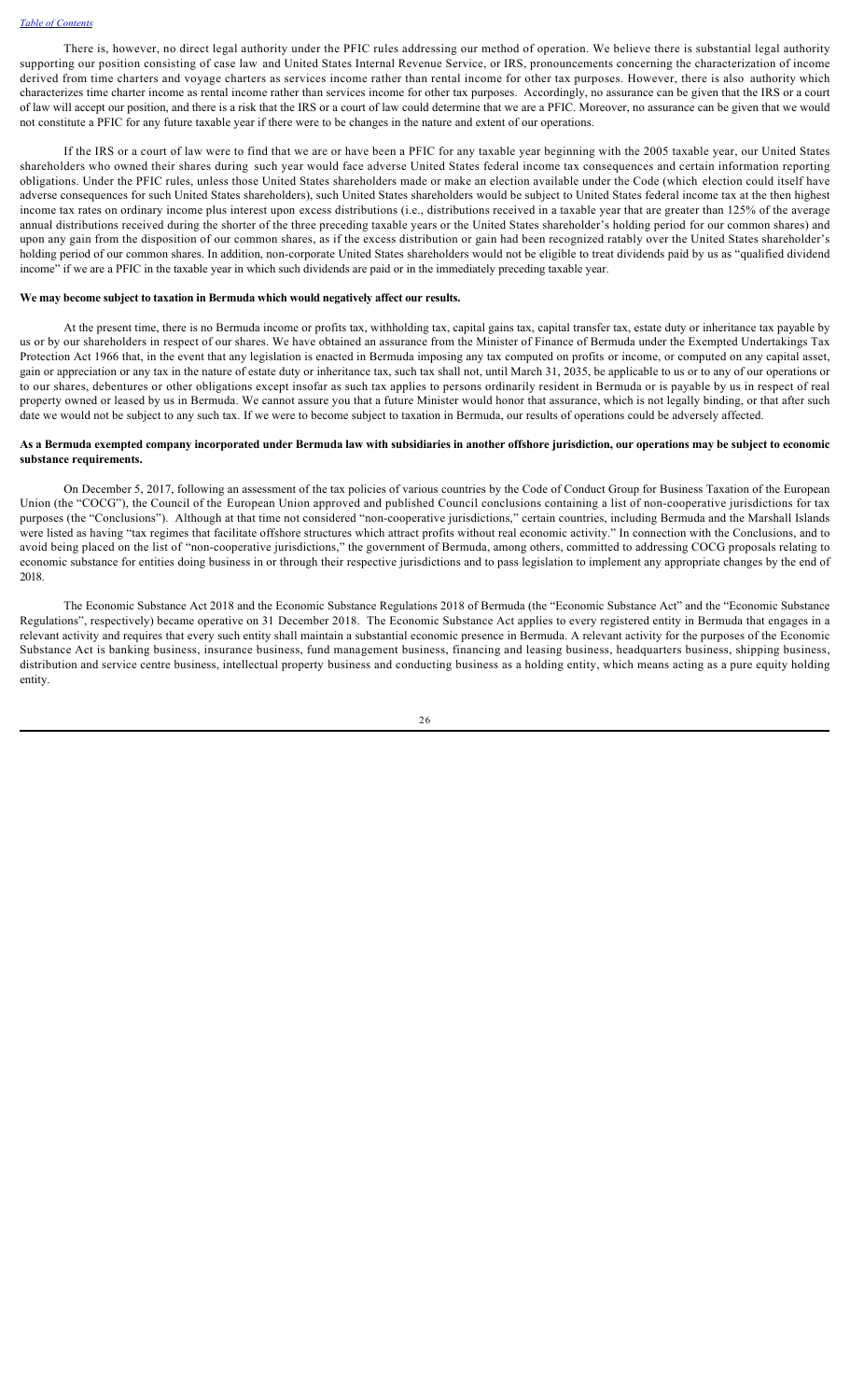The Economic Substance Act provides that a registered entity that carries on a relevant activity complies with economic substance requirements if (a) it is directed and managed in Bermuda, (b) its core income-generating activities (as may be prescribed) are undertaken in Bermuda with respect to the relevant activity, (c) it maintains adequate physical presence in Bermuda, (d) it has adequate full time employees in Bermuda with suitable qualifications and (e) it incurs adequate operating expenditure in Bermuda in relation to the relevant activity.

A registered entity that carries on a relevant activity is obliged under the Economic Substance Act to file a declaration in the prescribed form (the "Declaration") with the Registrar of Companies (the "Registrar") on an annual basis.

The Economic Substance Regulations provide that minimum economic substance requirements shall apply in relation to an entity if the entity is a pure equity holding entity whose sole function is to acquire and hold shares or an equitable interest in other entities, and the shares or equitable interest are controlling stakes in other entities. The minimum economic substance requirements include a) compliance with applicable corporate governance requirements set forth in the Bermuda Companies Act 1981 including keeping records of account, books and papers and financial statements and b) submission of a Declaration. Additionally, the Economic Substance Regulations provide that a pure equity holding entity complies with economic substance requirements where it also has adequate people for holding and managing equity participations, and adequate premises in Bermuda.

Certain of our subsidiaries may from time to time be organized in other jurisdictions identified by the COCG based on global standards set by the Organization for Economic Co-operation and Development with the objective of preventing low-tax jurisdictions from attracting profits from certain activities. These jurisdictions, including the Marshall Islands, have also enacted economic substance laws and regulations which we may be obligated to comply with. If we fail to comply with our obligations under the Economic Substance Act or any similar law applicable to us in any other jurisdiction, we could be subject to financial penalties and spontaneous disclosure of information to foreign tax officials in related jurisdictions and may be struck from the register of companies in Bermuda or such other jurisdiction. Any of these actions could have a material adverse effect on our business, financial condition and results of operations.

# <span id="page-32-0"></span>**ITEM 4. INFORMATION ON THE COMPANY**

# <span id="page-32-1"></span>**A. History and Development of the Company**

Nordic American Tankers Limited was formed on June 12, 1995 under the name Nordic American Tanker Shipping Limited and organized under the laws of the Islands of Bermuda. In June 2011, we changed our name to Nordic American Tankers Limited. We maintain our principal offices at LOM Building, 27 Reid Street, Hamilton HM 11, Bermuda. Our telephone number at such address is (441) 292-7202 and we maintain an internet site at www.nat.bm. The SEC maintains an Internet site that contains reports, proxy and information statements, and other information regarding issuers that file electronically with the SEC. The address of the SEC's internet site is www.sec.gov. None of the information contained on these websites is incorporated into or forms a part of this annual report. Our common shares trade under the symbol "NAT" on the New York Stock Exchange, or the NYSE.

We are an international tanker company originally formed for the purpose of acquiring and chartering double-hull Suezmax tankers. In November 2021, we sold Nordic Sirius (built in 2000). In 2022, we have sold Nordic Mistral (2002), Nordic Grace (2002) and Nordic Passat (2002), and our fleet currently consists of 21 vessels (including two newbuildings).

The vessels in our fleet are homogenous and interchangeable, which is a business strategy we refer to as the "Nordic American System". NAT is unlike other companies.

The Nordic American System is transparent and predictable with the key elements of ships, people and capital. Further, we are a dividend company with the objective of having a strong balance sheet and low G&A costs. Under the "Nordic American System", we are focusing on close customer relationships and serving the "Big Oil" companies with a top-quality fleet.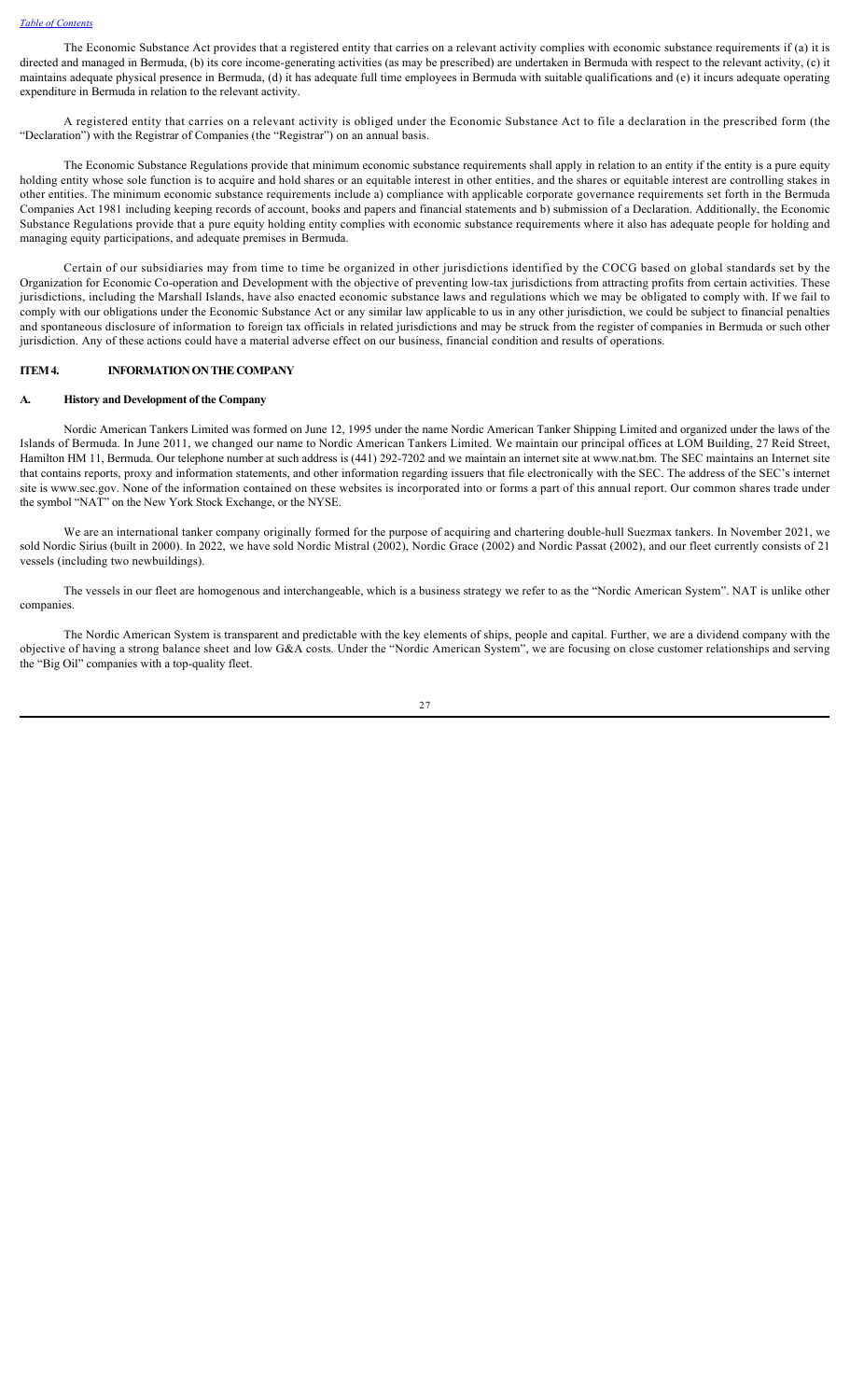

All tankers (including newbuildings) in our fleet are Suezmax vessels, which have a carrying capacity of one million barrels of oil. The vessels are highly versatile. They can be utilized on most long-haul trade routes. A homogenous fleet streamlines operating and administration costs, which helps keep our cashbreakeven low.

Our newbuilding program consists of two Suezmax newbuildings ordered in September 2020, at Samsung shipyard in South Korea for delivery in May and June 2022.

Cash dividends are our priority and we have paid quarterly dividends for 98 consecutive quarters. In 2021, we have declared and paid quarterly dividends in total of \$0.06 per share and we have declared a dividend in the first quarter of 2022 of \$0.01 that was payable on March 31, 2022.

We pay our dividends from cash on hand. We have an operating cash break-even level of about \$8,000 per day per vessel, which we consider low in the industry. The cash break-even rate is the amount of average daily revenue our vessels would need to earn in order to cover our vessel operating expenses (excluding general and administrative expenses, interest expenses and all other cash charges).

In conjunction with delivery of three vessels from Samsung shipyard during 2018, or the 2018-built Vessels, we entered into final agreements for the financing. Under the terms of the financing agreement, the lender has provided financing of 77.5% of the purchase price for each of the three 2018-built Vessels. After delivery of each of the vessels, we entered into ten-year bareboat charter agreements. We are obligated to purchase the vessels upon the completion of the ten-year bareboat charter agreement and also have the option to purchase the vessels after sixty and eighty-four months.

On February 12, 2019, we entered into a new five-year senior secured credit facility for \$306.1 million, or the 2019 Senior Secured Credit Facility. Borrowings under the facility are secured by first priority mortgages over the Company's vessels (excluding the three 2018-built Vessels) and assignments of earnings and insurance. The loan has an annual amortization equal to a twenty-year maturity profile, carries a floating LIBOR interest rate plus a margin and matures in February 2024. Further, we incorporated NAT Bermuda Holdings Ltd ("NATBH") as a wholly-owned subsidiary of NAT and transferred the ownership of twenty vessels used as collateral from NAT to NATBH.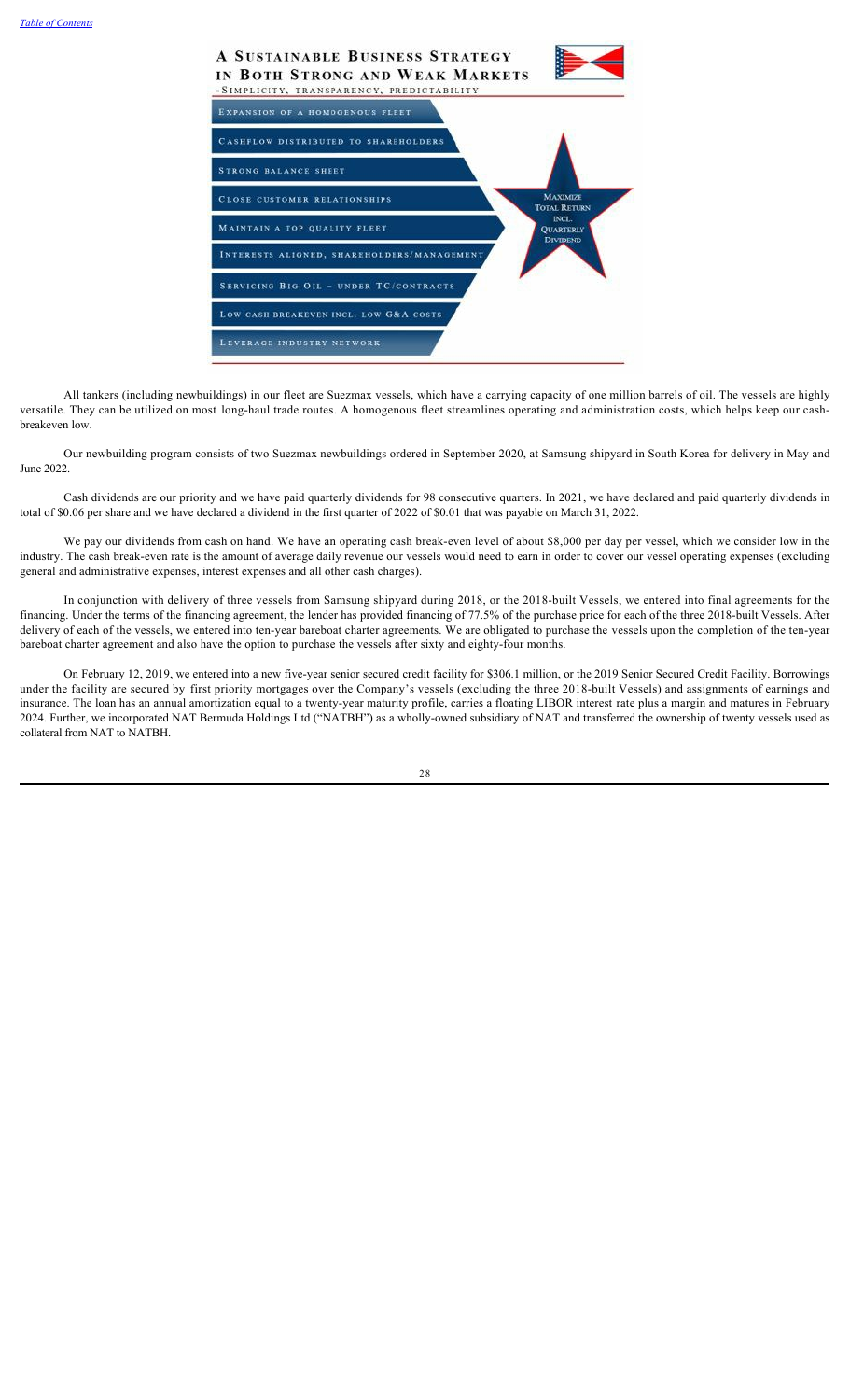On March 29, 2019, we entered into an equity distribution agreement with B. Riley Securities, Inc. (formerly known as B. Riley FBR, Inc.), acting as a sales agent, under which we may, from time to time, offer and sell our common stock through an At-the-Market Offering, or \$40 million ATM, program having an aggregate offering price of up to \$40,000,000. This At-the-market offering was fully utilized by the end of 2020.

On October 16, 2020, we entered into our second equity distribution agreement with B. Riley Securities, Inc., acting as a sales agent, under which we may, from time to time, offer and sell our common stock through an At-the-Market Offering, or first \$60 million ATM, program having an aggregate offering price of up to \$60,000,000. As of December 31, 2020, we had not raised any proceeds under this ATM. In 2021, we have raised \$60.0 million and \$58.5 million in gross and net proceeds, respectively, by issuing 22,025,979 common shares and this ATM was fully utilized. The 2020 \$60 million ATM program was terminated on October 14, 2021.

On December 16, 2020, we entered into a new loan agreement for the borrowing of \$30.0 million. The loan is considered an accordion loan under the 2019 Senior Secured Credit Facility. The loan has an annual amortization equal to a twenty-year maturity profile, carries a floating LIBOR interest rate plus a margin and matures in February 2024.

On December 22, 2020, we entered into final agreements for the financing of the two Suezmax newbuildings to be delivered from Samsung Shipyard in South Korea in 2022. We have secured up to 80% financing of the newbuilding price for these two vessels at similar terms as for the 2018-built Vessels with Ocean Yield ASA. As of December 31, 2021, we had not utilized any portion of this financing arrangement. Subsequent to December 31, 2021, we have drawn \$22.0 million from this financing to pay for agreed instalments to the shipyard.

On September 29, 2021, we entered into our third equity distribution agreement with B. Riley Securities, Inc., acting as a sales agent, under which we may, from time to time, offer and sell our common stock through an At-the-Market Offering, or second \$60 million ATM, program having an aggregate offering price of up to \$60,000,000. As of December 31, 2021, we have raised gross and net proceeds (after deducting sales commissions and other fees and expenses) of \$22.3 million and \$21.7 million, respectively, by issuing and selling 10,222,105 common shares. Subsequent to December 31, 2021, and through to February 14, 2022, the Company has raised gross and net proceeds of \$16.9 million and \$16.5 million, respectively, by issuing and selling 10,764,990 common shares. The \$60 million 2021 ATM was terminated on February 14, 2022, after having utilized \$39.2 million of the program.

On February 14, 2022, we entered into a new equity distribution agreement with B. Riley Securities, Inc, acting as sales agent, under which the Company may, from time to time, offer and sell common stock through an At-the-Market Offering (the "\$60 million 2022 ATM") program having an aggregate offering price of up to \$60,000,000. As of the date of this report we have raised gross and net proceeds of \$16.8 million and \$16.3 million, respectively, by issuing and selling 7,213,676 common shares with a remaining available balance of \$43.2 million under this ATM. Based on the share price of the Company of \$2.70 as of May 5, 2022, it would have resulted in 16,012,750 new shares being issued, if fully utilizing the remaining balance available through the \$60 million 2022 ATM.

For more information, please see "Item 5.B. Liquidity and Capital Resources" with regard to the above described transactions.

As of May 10, 2022, we have 201,672,862 common shares issued and outstanding.

#### <span id="page-34-0"></span>**B. Business Overview**

#### **Our Fleet**

Our fleet as of December 31, 2021, consisted of 24 Suezmax crude oil tankers (including 2 newbuildings), of which the vast majority have been built in Korea. We have sold three vessels in 2022. The majority of our vessels are employed in the spot market, together with one vessel currently on a longer term time charter agreement expiring in late 2022 or later. The two newbuildings to be delivered in May and June 2022 will be chartered out on six-year timecharter agreements commencing upon delivery of the vessels from the shipyard. The vessels in our fleet are considered homogenous and interchangeable as they have approximately the same freight capacity and ability to transport the same type of cargo.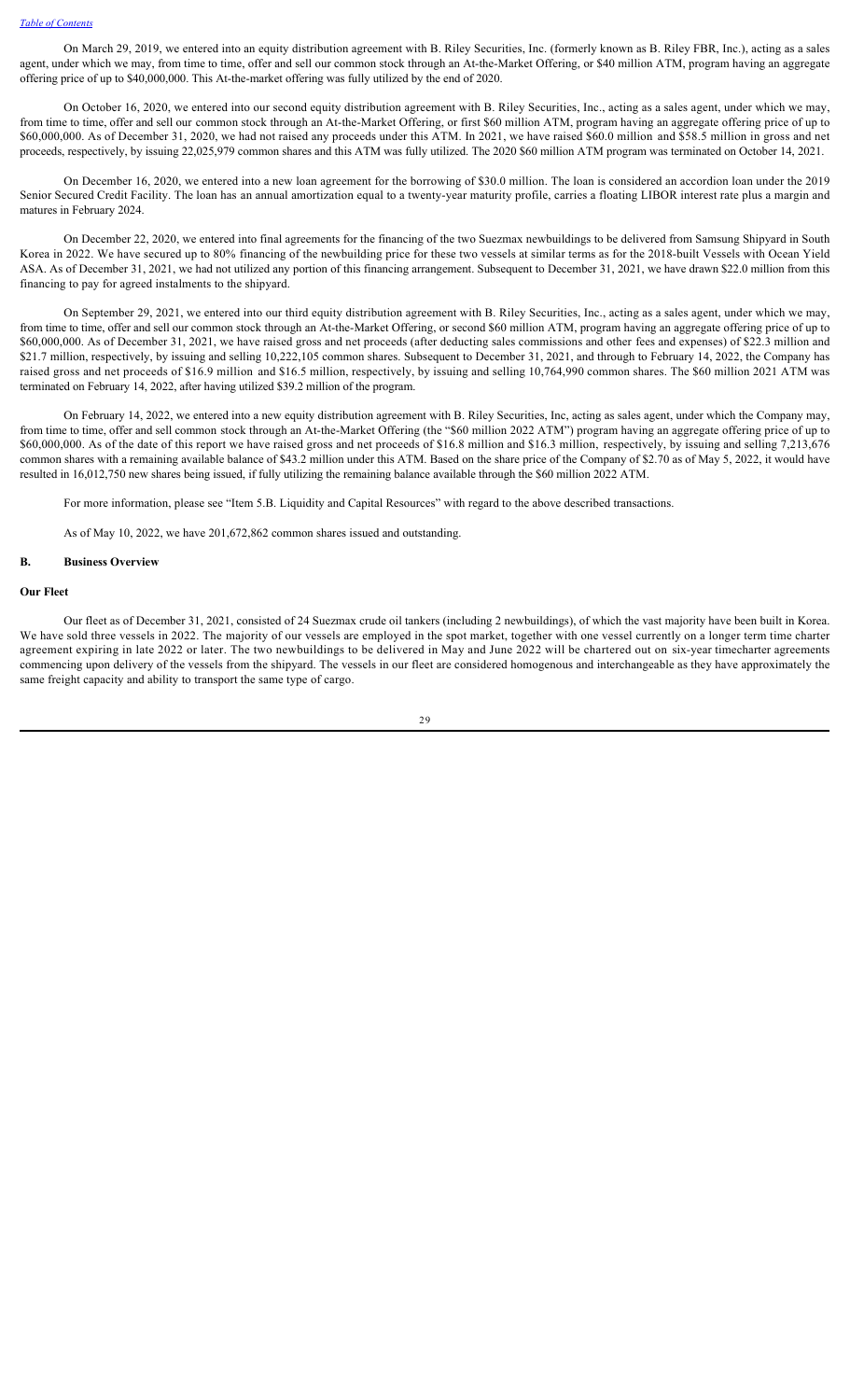|                    |                 | Deadweight  | <b>Delivered</b> |
|--------------------|-----------------|-------------|------------------|
| <b>Vessel</b>      | <b>Built in</b> | <b>Tons</b> | to NAT in        |
| Nordic Freedom     | 2005            | 159,331     | 2005             |
| Nordic Moon        | 2002            | 160,305     | 2006             |
| Nordic Apollo      | 2003            | 159,998     | 2006             |
| Nordic Cosmos      | 2003            | 159,999     | 2006             |
| Nordic Grace (1)   | 2002            | 149,921     | 2009             |
| Nordic Mistral (1) | 2002            | 164,236     | 2009             |
| Nordic Passat (1)  | 2002            | 164,274     | 2010             |
| Nordic Vega        | 2010            | 163,940     | 2010             |
| Nordic Breeze      | 2011            | 158,597     | 2011             |
| Nordic Zenith      | 2011            | 158,645     | 2011             |
| Nordic Sprinter    | 2005            | 159,089     | 2014             |
| Nordic Skier       | 2005            | 159,089     | 2014             |
| Nordic Light       | 2010            | 158,475     | 2015             |
| Nordic Cross       | 2010            | 158,475     | 2015             |
| Nordic Luna        | 2004            | 150,037     | 2016             |
| Nordic Castor      | 2004            | 150,249     | 2016             |
| Nordic Pollux      | 2003            | 150,103     | 2016             |
| Nordic Star        | 2016            | 157,738     | 2016             |
| Nordic Space       | 2017            | 157,582     | 2017             |
| Nordic Aquarius    | 2018            | 157,338     | 2018             |
| Nordic Cygnus      | 2018            | 157,526     | 2018             |
| Nordic Tellus      | 2018            | 157,407     | 2018             |
| Newbuilding $(2)$  | 2022            | 156,800     | 2022             |
| Newbuilding (2)    | 2022            | 156,800     | 2022             |

(1) Sold and delivered to new owners in 2022

(2) Scheduled for delivery in May and June 2022

# **Employment of Our Fleet**

It is our policy to operate the majority of our vessels either in the spot market or on shorter-term time charters. Large international oil companies, oil traders and independent oil companies both in the Western and the Eastern parts of the world are important customers.

*Spot Charters***:** Tankers operating in the spot market are typically chartered for a single voyage which may last up to several weeks. Under a voyage charter, we are responsible for paying voyage expenses and the charterer is responsible for any delay at the loading or discharging ports. When our tankers are operating on spot charters, the vessels are traded fully at the risk and reward of the Company. Revenues are recognized in a manner to reflect the transfer of the services to our customers over the duration of the voyage and freight is generally billed to the customer upon discharge of the cargo. The Company considers it appropriate to present this type of arrangement on a gross basis in the Statements of Operations. For further information concerning our accounting policies, please see Note 2 to our financial statements.

The tanker industry has historically been stronger in the fall and winter months in anticipation of increased oil consumption in the norther hemisphere during the winter months. Seasonal variations in tanker demand normally result in seasonal fluctuations in the spot market charters.

*Time Charters:* Under a time charter, the charterer is responsible and pays for the voyage expenses, such as port, canal and fuel costs, while the shipowner is responsible and pays for vessel operating expenses, including, among other costs, crew costs, provisions, deck and engine stores, lubricating oil, insurance, maintenance and repairs and costs relating to a vessel's intermediate and special surveys. Revenue from time charter contracts are recognized daily over the term of the charter. Time charter agreements with profit-sharing are recognized when the contingency related to it is resolved. As of December 31, 2021, we did not have any time charter agreements with profit-sharing.

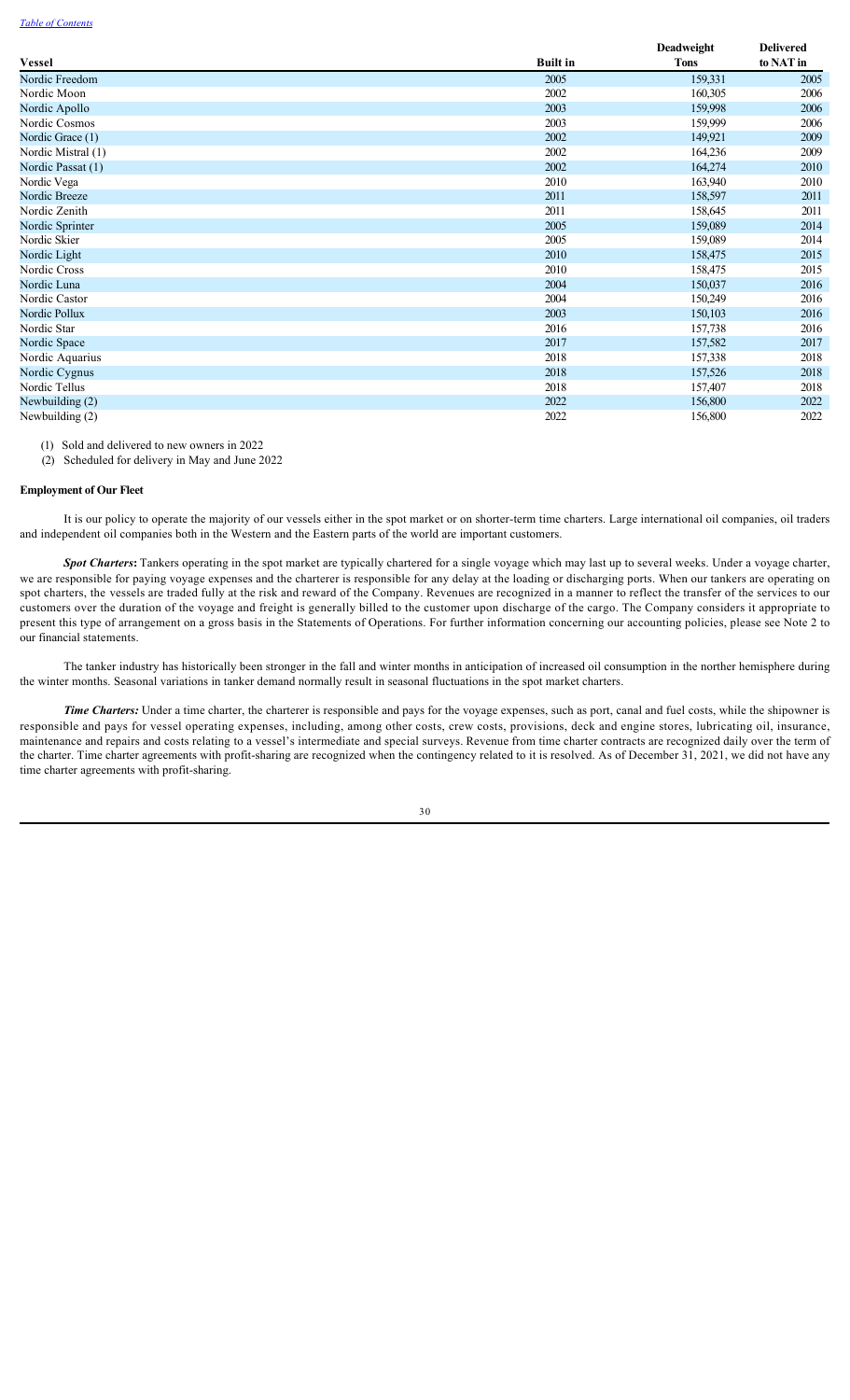## **Technical Management**

The technical management of our vessels is handled by companies under direct instructions from NAT. The ship management firms V.Ships Norway AS, Columbia Shipmanagement Ltd, Cyprus and Hellespont Ship Management GmbH & Co KG, Germany, provide the technical management services. The compensation paid under the technical management agreements is in accordance with industry standards.

## **The International Tanker Market**

International seaborne oil and petroleum products transportation services are mainly provided by two types of operators: major oil company captive fleets (both private and state-owned) and independent shipowner fleets. Both types of operators transport oil under short-term contracts (including single-voyage "spot charters") and long-term time charters with oil companies, oil traders, large oil consumers, petroleum product producers and government agencies. The oil companies own, or control through long-term time charters, approximately one third of the current world tanker capacity, while independent companies own or control the balance of the fleet. The oil companies use their fleets not only to transport their own oil, but also to transport oil for third-party charterers in direct competition with independent owners and operators in the tanker charter market.

The oil transportation industry has historically been subject to regulation by national authorities and through international conventions. Over recent years, however, an environmental protection regime has evolved which has a significant impact on the operations of participants in the industry in the form of increasingly more stringent inspection requirements, closer monitoring of pollution-related events, and generally higher costs and potential liabilities for the owners and operators of tankers.

In order to benefit from economies of scale, tanker charterers typically charter the largest possible vessel to transport oil or products, consistent with port and canal dimensional restrictions and optimal cargo lot sizes. A tanker's carrying capacity is measured in deadweight tons, or dwt, which is the amount of crude oil measured in metric tons that the vessel is capable of loading but also in barrels of oil. VLCCs that can carry 2 million barrels of crude oil typically transport oil in long-haul trades, such as from the Arabian Gulf to Far East and Rotterdam via the Cape of Good Hope or from West Africa and US Gulf to the Far East via Cape of Good Hope. Suezmax tankers that carry 1 million barrels of crude oil also engage in long-haul as well as in medium-haul trades, such as from the Mediterranean, Black Sea, West Africa and Arabian Gulf towards a variety of destinations such as India, Far East, Europe and US. Aframax-size vessels generally engage in both medium-and short-haul trades of less than 1,500 miles and carry crude oil or petroleum products. Smaller tankers mostly transport petroleum products in short-haul to medium-haul trades.

## **The 2021 Tanker Market (Source; Fearnleys)**

Suezmax earnings in 2021, basis fixture date for forward loading for modern vessels, averaged \$5,200/day for the year, down 83% from an average \$31,200/day in 2020 according to Fearnleys. Apart from a few brief spikes, earnings mostly hovered around these low levels throughout the year, due to persisting production cuts from the OPEC+ to help rebalance the oil market. Earnings in the highly correlated VLCC and Aframax segments averaged \$3,100/day and \$9,800/day in 2021, down 94% and 58% vs. 2020, respectively. The main reasons for these low rates were low oil production and rising bunker costs.

The total crude oil and product tanker fleet above 25,000 dwt grew by a net 2.2% in 2021, with the crude tanker fleet expanding 2.3% and the product tanker fleet growing 2.0%. This was lower than the 3.1% growth seen in 2020 due to more demolition. It was also well below the ten-year average total tanker fleet growth of 3.6%.

Suezmax fleet growth of 2.3% was down from 3.1% in 2020 and 4.1% in 2019, albeit slightly higher than the 1.9% in 2018. It was well below the last ten years' average of 4.5%. 20 vessels were delivered vs. 18 the preceding year, while seven vessels were demolished, vs. just one in 2020. This took the total fleet at the end of 2021 to 579 vessels. Deliveries in 2021 were front-end loaded, where 18 vessels were delivered in the first half vs. only 2 in the second. By the end of the year, 32% of the fleet were modern, fuel-efficient vessels, up from 28% a year earlier.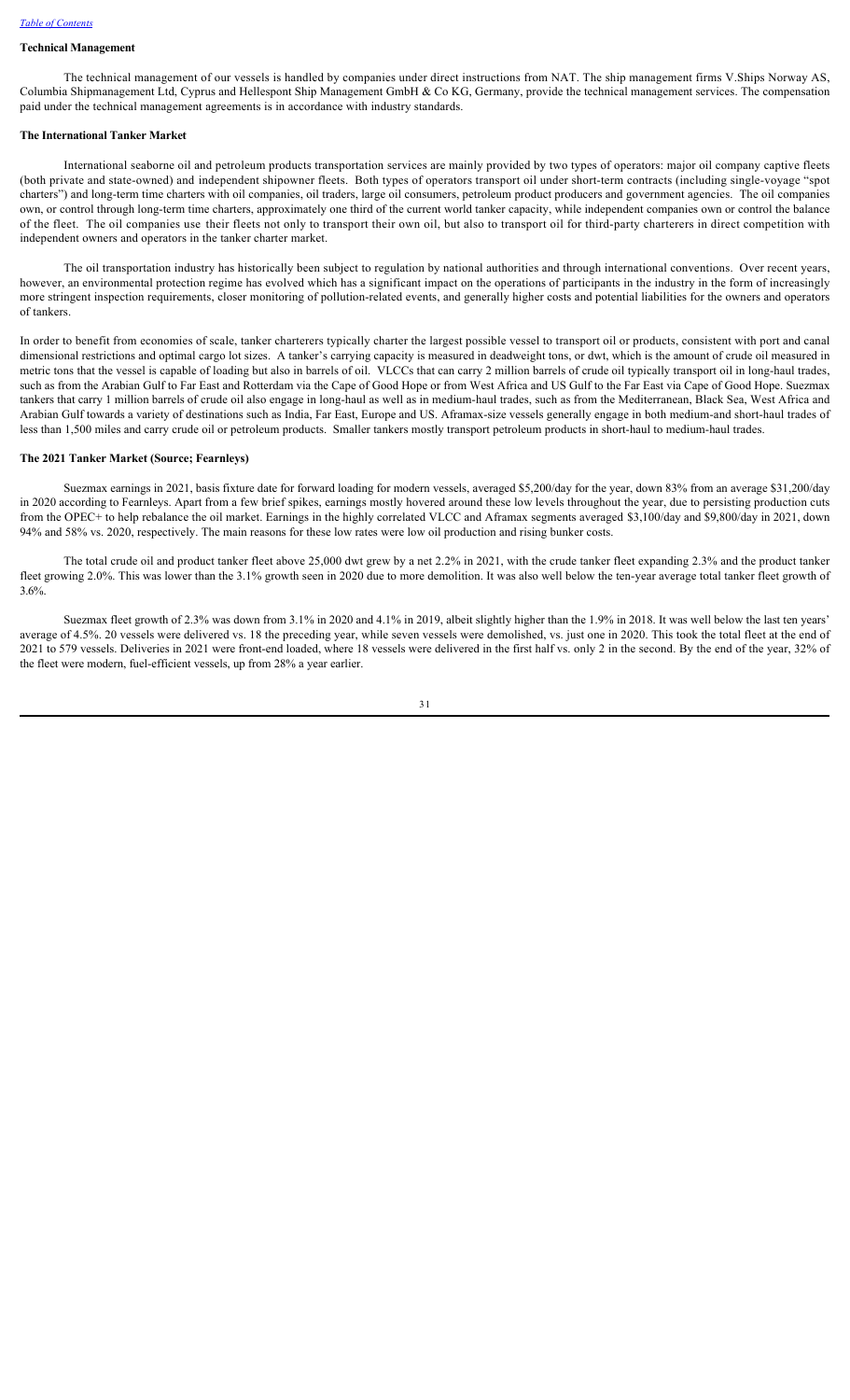Despite the low-rate environment, total tanker demolition was only slightly above the historical average last year. Still, the 8.2 million dwt which were broken up was almost double the two previous years combined, albeit well below the historically high 19.1 million in 2018. As of the beginning of 2021 there were 34 vessels at or above the past 10-year average scrap age of 22 years, and 70 vessels within the 20+ years age group.

The Suezmax orderbook stood at 41 vessels of 6.5 million dwt at the beginning of 2022, or 7.1% of the fleet. The total crude oil and product tanker orderbook for vessels above 25,000 dwt counted 44 million dwt, or just above 7% of the fleet. This is the lowest since 1996, and the mid-1980s before that.

Tanker demand gradually rose through the course of last year but had by the end of the year still not quite reached pre-COVID levels. Furthermore, the trend of growing volumes from the Atlantic basin to the East reversed a bit, contributing negatively to average sailing distances. The crude oil production increases that were seen through the year were mostly delivered from the OPEC+ which gradually unwound its cuts. From the end of 2020, global oil production rose by 5.8 mbpd to 98.6 mbpd at the end of last year. Still, this was well below global oil demand which at the same time was closer to 100 mbpd. The undersupply was partly because of the OPEC+ producing below its quotas in the second half, up to 790 kbpd below in December due to outages particularly in Angola and Nigeria.

As a result, global oil inventories were drawn down drastically through the course of the year. In December OECD industry stocks were almost 250 million barrels below the 2015-19 average, and less than 40 million barrels above the 2010-14 average, the last time oil prices were steadily above \$100/bbl. Through the year, almost 360 million barrels were drawn from these inventories. Oil demand being met with inventory draws means less demand for seaborne transport by tankers. It was not just in the OECD that inventories were drawn down, for instance in China imports plus production was also at times well below consumption.

In line with these inventory draws the Brent oil price curve was steadily in backwardation through the year. This, along with a higher than normal Brent-Dubai spread, meant more Atlantic crude oil barrels remained within the Atlantic basin, as Eastern buyers found barrels produced East of Suez cheaper on a delivered basis.

With a larger fleet, but lower cargo volumes compared to pre-COVID levels charterers generally had little problems finding available ships through 2021, apart from in brief periods like when the Suez Canal was blocked by a giant containership. Still, lower 2H'21 newbuild deliveries vs. 1H'21 and gradually growing volumes worked to absorb an overhang of idle vessels. The fleet's average ballast speed also gradually increased through the year, leaving the market less oversupplied by the end of the year vs. the beginning.

#### **The Tanker Market 2022**

Reported spot rates in the first quarter of 2022 have improved since the fourth quarter of 2021, and the average Suezmax earnings per day increased from \$10,547 in the fourth quarter of 2021 to \$16,666 for the first quarter of 2022 based on the indicated rates published by Clarksons. The quoted rates are an average of observations. From the time, a voyage is booked and the rate is reported to the market until the vessel loads the cargo and commences the voyage there can be a delay of up to 30 days. As such, from an accounting perspective, a voyage booked at the end of a quarter may see the majority of its revenues being recorded in the following quarter's results. The earnings for vessel operators are, for this reason, not necessarily expected to fluctuate in an identical manner as the indicative rates reported by Clarksons on a quarter by quarter basis.

As of April 21, 2022, the orderbook for conventional Suezmax tankers stood at 26 vessels in total. No additional orders for Suezmax vessels have been placed with the shipyards so far in 2022. In 2022 a total of 30 Suezmaxes are expected to be added to the world fleet and 14 of these have already been delivered in the first and second quarter of 2022.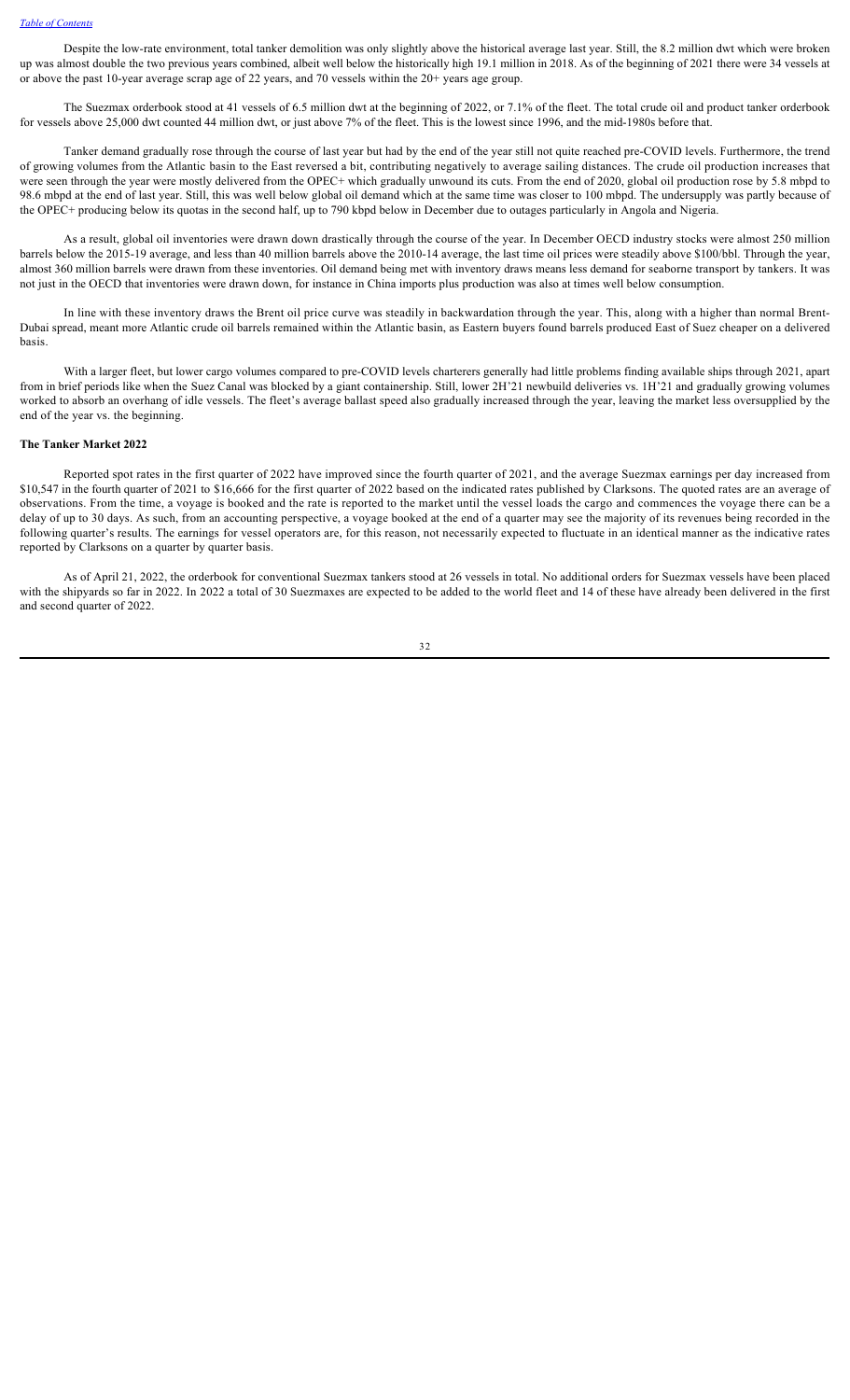In 2021, there was a gradual increase in oil prices from the low of \$48 per barrel at the beginning of 2021 to reach \$75 per barrel at year-end. The rebound in global oil demand was stronger than supply throughout the year, with OPEC apparently struggling to meet their own production goals. This was evidenced by continued falling global oil inventories and rising oil prices. The draw on oil inventories and slower than anticipated production increases from OPEC and other oil producers had a very negative effect on the oil tanker market throughout the year. The average Time Charter earnings in 2021 had not been lower for more than 30 years and average Time Charter Earnings stayed below cash operating costs for the large tanker fleet. In 2022 we expect to see an improving tanker market on the back of a continued increase in demand for shipment of oil, despite increasing geopolitical uncertainties and increased inflationary pressure. With oil inventories at low levels, high oil prices and sub-optimal sourcing of oil due to war, sanctions and general political uncertainty, much incremental demand for oil will have to be shipped longer distances and thus increase the demand for oil tankers. With oil prices at very profitable levels for all oil producers, we expect to see increased oil output and increased tanker demand going forward.

### **Environmental and Other Regulations in the Shipping Industry**

Government regulation and laws significantly affect the ownership and operation of our fleet. We are subject to international conventions and treaties, national, state and local laws and regulations in force in the countries in which our vessels may operate or are registered relating to safety and health and environmental protection including the storage, handling, emission, transportation and discharge of hazardous and non-hazardous materials, and the remediation of contamination and liability for damage to natural resources. Compliance with such laws, regulations and other requirements entails significant expense, including vessel modifications and implementation of certain operating procedures.

A variety of government and private entities subject our vessels to both scheduled and unscheduled inspections. These entities include the local port authorities (applicable national authorities such as the United States Coast Guard ("USCG"), harbor master or equivalent), classification societies, flag state administrations (countries of registry) and charterers, particularly terminal operators. Certain of these entities require us to obtain permits, licenses, certificates and other authorizations for the operation of our vessels. Failure to maintain necessary permits or approvals could require us to incur substantial costs or result in the temporary suspension of the operation of one or more of our vessels.

Increasing environmental concerns have created a demand for vessels that conform to stricter environmental standards. We are required to maintain operating standards for all of our vessels that emphasize operational safety, quality maintenance, continuous training of our officers and crews and compliance with United States and international regulations. We believe that the operation of our vessels is in substantial compliance with applicable environmental laws and regulations and that our vessels have all material permits, licenses, certificates or other authorizations necessary for the conduct of our operations. However, because such laws and regulations frequently change and may impose increasingly stricter requirements, we cannot predict the ultimate cost of complying with these requirements, or the impact of these requirements on the resale value or useful lives of our vessels. In addition, a future serious marine incident that causes significant adverse environmental impact could result in additional legislation or regulation that could negatively affect our profitability.

## *International Maritime Organization*

The International Maritime Organization, the United Nations agency for maritime safety and the prevention of pollution by vessels (the "IMO"), has adopted the International Convention for the Prevention of Pollution from Ships, 1973, as modified by the Protocol of 1978 relating thereto, collectively referred to as MARPOL 73/78 and herein as "MARPOL," the International Convention for the Safety of Life at Sea of 1974 ("SOLAS Convention"), and the International Convention on Load Lines of 1966 (the "LL Convention"). MARPOL establishes environmental standards relating to oil leakage or spilling, garbage management, sewage, air emissions, handling and disposal of noxious liquids and the handling of harmful substances in packaged forms. MARPOL is applicable to drybulk, tanker and LNG carriers, among other vessels, and is broken into six Annexes, each of which regulates a different source of pollution. Annex I relates to oil leakage or spilling; Annexes II and III relate to harmful substances carried in bulk in liquid or in packaged form, respectively; Annexes IV and V relate to sewage and garbage management, respectively; and Annex VI, lastly, relates to air emissions. Annex VI was separately adopted by the IMO in September of 1997; new emissions standards, titled IMO-2020, took effect on January 1, 2020.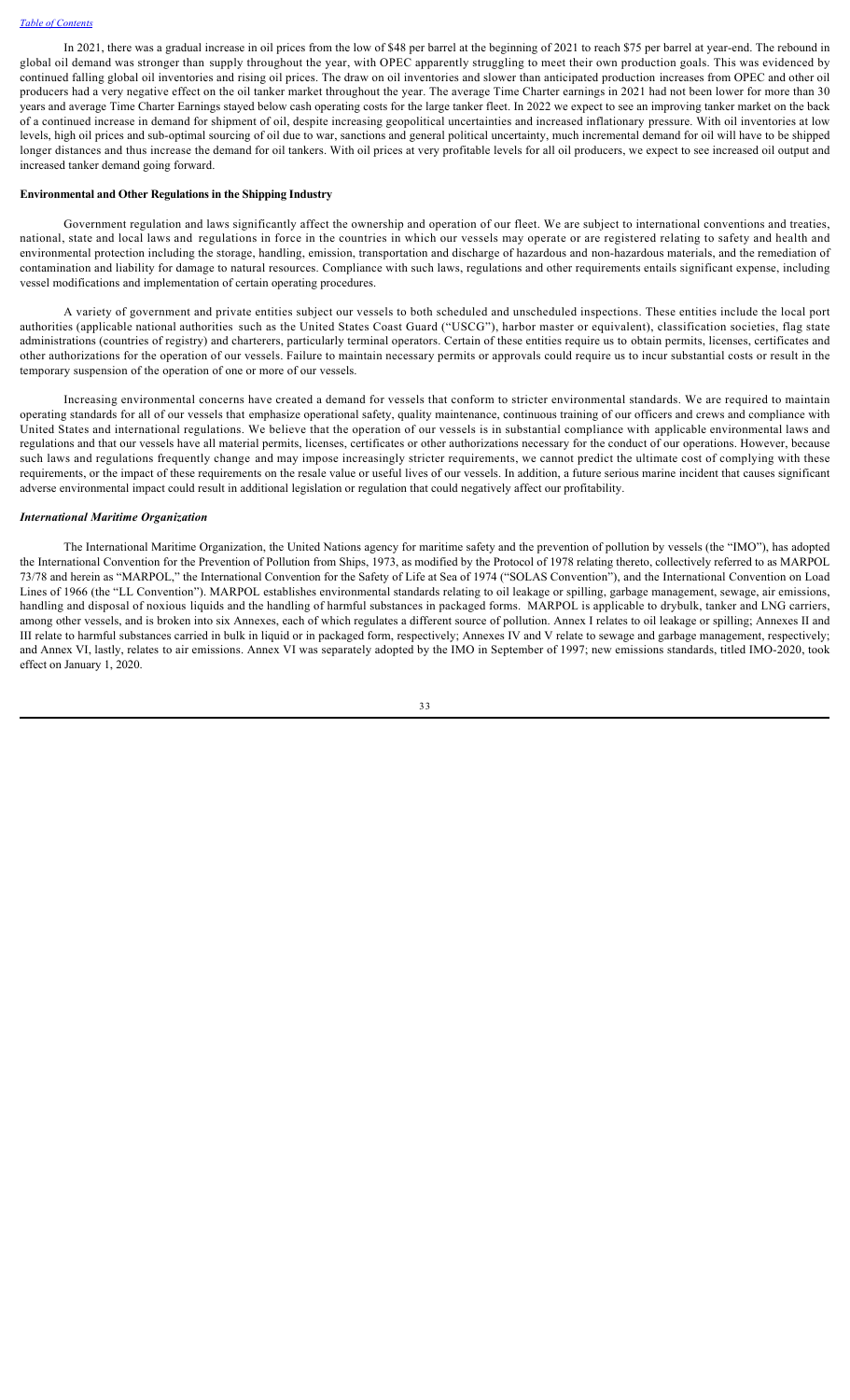In 2013, the IMO's Marine Environmental Protection Committee, or the "MEPC," adopted a resolution amending MARPOL Annex I Condition Assessment Scheme, or "CAS." These amendments became effective on October 1, 2014, and require compliance with the 2011 International Code on the Enhanced Programme of Inspections during Surveys of Bulk Carriers and Oil Tankers, or "ESP Code," which provides for enhanced inspection programs. We may need to make certain financial expenditures to comply with these amendments.

## *Air Emissions*

In September of 1997, the IMO adopted Annex VI to MARPOL to address air pollution from vessels. Effective May 2005, Annex VI sets limits on sulfur oxide and nitrogen oxide emissions from all commercial vessel exhausts and prohibits "deliberate emissions" of ozone depleting substances (such as halons and chlorofluorocarbons), emissions of volatile compounds from cargo tanks and the shipboard incineration of specific substances. Annex VI also includes a global cap on the sulfur content of fuel oil and allows for special areas to be established with more stringent controls on sulfur emissions, as explained below. Emissions of "volatile organic compounds" from certain vessels, and the shipboard incineration (from incinerators installed after January 1, 2000) of certain substances (such as polychlorinated biphenyls, or "PCBs") are also prohibited. We believe that all our vessels are currently compliant in all material respects with these regulations.

The Marine Environment Protection Committee, or "MEPC," adopted amendments to Annex VI regarding emissions of sulfur oxide, nitrogen oxide, particulate matter and ozone depleting substances, which entered into force on July 1, 2010. The amended Annex VI seeks to further reduce air pollution by, among other things, implementing a progressive reduction of the amount of sulfur contained in any fuel oil used on board ships. On October 27, 2016, at its 70th session, the MEPC agreed to implement a global 0.5% m/m sulfur oxide emissions limit (reduced from 3.50%) starting from January 1, 2020. This limitation can be met by using low-sulfur compliant fuel oil, alternative fuels or certain exhaust gas cleaning systems. Ships are now required to obtain bunker delivery notes and International Air Pollution Prevention ("IAPP") Certificates from their flag states that specify sulfur content. Additionally, at MEPC 73, amendments to Annex VI to prohibit the carriage of bunkers above 0.5% sulfur on ships were adopted and took effect March 1, 2020, with the exception of vessels fitted with exhaust gas cleaning equipment ("scrubbers") which can carry fuel of higher sulfur content. These regulations subject ocean-going vessels to stringent emissions controls, and may cause us to incur substantial costs.

Sulfur content standards are even stricter within certain "Emission Control Areas," or ("ECAs"). As of January 1, 2015, ships operating within an ECA were not permitted to use fuel with sulfur content in excess of 0.1% m/m. Amended Annex VI establishes procedures for designating new ECAs. Currently, the IMO has designated four ECAs, including specified portions of the Baltic Sea area, North Sea area, North American area and United States Caribbean area. Ocean-going vessels in these areas will be subject to stringent emission controls and may cause us to incur additional costs. Other areas in China are subject to local regulations that impose stricter emission controls. If other ECAs are approved by the IMO, or other new or more stringent requirements relating to emissions from marine diesel engines or port operations by vessels are adopted by the U.S. Environmental Protection Agency ("EPA") or the states where we operate, compliance with these regulations could entail significant capital expenditures or otherwise increase the costs of our operations. In December 2021, the member states of the Convention for the Protection of the Mediterranean Sea Against Pollution ("Barcelona Convention") agreed to support the designation of a new ECA in the Mediterranean. The group plans to submit a formal proposal to the IMO by the end of 2022 with the goal of having the ECA implemented by 2025.

Amended Annex VI also establishes new tiers of stringent nitrogen oxide emissions standards for marine diesel engines, depending on their date of installation. At the MEPC meeting held from March to April 2014, amendments to Annex VI were adopted which address the date on which Tier III Nitrogen Oxide (NOx) standards in ECAs will go into effect. Under the amendments, Tier III NOx standards apply to ships that operate in the North American and U.S. Caribbean Sea ECAs designed for the control of NOx produced by vessels with a marine diesel engine installed and constructed on or after January 1, 2016. Tier III requirements could apply to areas that will be designated for Tier III NOx in the future. At MEPC 70 and MEPC 71, the MEPC approved the North Sea and Baltic Sea as ECAs for nitrogen oxide for ships built on or after January 1, 2021. The EPA promulgated equivalent (and in some senses stricter) emissions standards in 2010. As a result of these designations or similar future designations, we may be required to incur additional operating or other costs.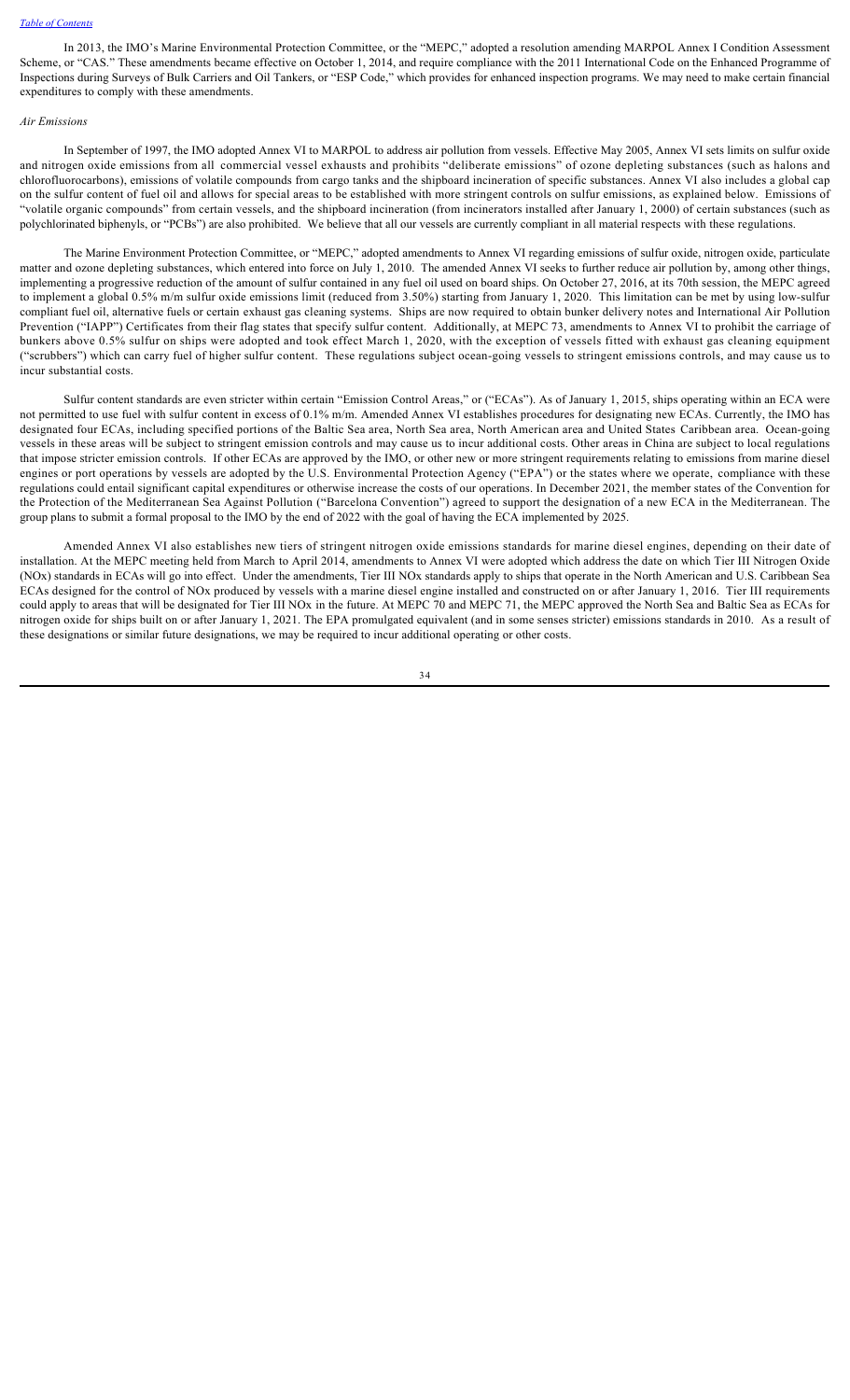As determined at the MEPC 70, the new Regulation 22A of MARPOL Annex VI became effective as of March 1, 2018 and requires ships above 5,000 gross tonnage to collect and report annual data on fuel oil consumption to an IMO database, with the first year of data collection having commenced on January 1, 2019. The IMO intends to use such data as the first step in its roadmap (through 2023) for developing its strategy to reduce greenhouse gas emissions from ships, as discussed further below.

As of January 1, 2013, MARPOL made mandatory certain measures relating to energy efficiency for ships. All ships are now required to develop and implement Ship Energy Efficiency Management Plans ("SEEMPS"), and new ships must be designed in compliance with minimum energy efficiency levels per capacity mile as defined by the Energy Efficiency Design Index ("EEDI"). Under these measures, by 2025, all new ships built will be 30% more energy efficient than those built in 2014. Additionally, MEPC 75 adopted amendments to MARPOL Annex VI which brings forward the effective date of the EEDI's "phase 3" requirements from January 1, 2025 to April 1, 2022 for several ship types, including gas carriers, general cargo ships, and LNG carriers.

Additionally, MEPC 75 introduced draft amendments to Annex VI which impose new regulations to reduce greenhouse gas emissions from ships. These amendments introduce requirements to assess and measure the energy efficiency of all ships and set the required attainment values, with the goal of reducing the carbon intensity of international shipping. The requirements include (1) a technical requirement to reduce carbon intensity based on a new Energy Efficiency Existing Ship Index ("EEXI"), and (2) operational carbon intensity reduction requirements, based on a new operational carbon intensity indicator ("CII"). The attained EEXI is required to be calculated for ships of 400 gross tonnage and above, in accordance with different values set for ship types and categories. With respect to the CII, the draft amendments would require ships of 5,000 gross tonnage to document and verify their actual annual operational CII achieved against a determined required annual operational CII. Additionally, MEPC 75 proposed draft amendments requiring that, on or before January 1, 2023, all ships above 400 gross tonnage must have an approved SEEMP on board. For ships above 5,000 gross tonnage, the SEEMP would need to include certain mandatory content. MEPC 75 also approved draft amendments to MARPOL Annex I to prohibit the use and carriage for use as fuel of heavy fuel oil ("HFO") by ships in Arctic waters on and after July 1, 2024. The draft amendments introduced at MEPC 75 were adopted at the MEPC 76 session on June 2021 and are expected to enter into force in November 2022, with the requirements for EEXI and CII certification coming into effect from January 1, 2023. MEPC 77 adopted a non-binding resolution which urges Member States and ship operators to voluntarily use distillate or other cleaner alternative fuels or methods of propulsion that are safe for ships and could contribute to the reduction of Black Carbon emissions from ships when operating in or near the Arctic. We may incur costs to comply with these revised standards. Additional or new conventions, laws and regulations may be adopted that could require the installation of expensive emission control systems and could adversely affect our business, results of operations, cash flows and financial condition.

#### *Safety Management System Requirements*

The SOLAS Convention was amended to address the safe manning of vessels and emergency training drills. The Convention of Limitation of Liability for Maritime Claims (the "LLMC") sets limitations of liability for a loss of life or personal injury claim or a property claim against ship owners. We believe that our vessels are in substantial compliance with SOLAS and LLMC standards.

Under Chapter IX of the SOLAS Convention, or the International Safety Management Code for the Safe Operation of Ships and for Pollution Prevention (the "ISM Code"), our operations are also subject to environmental standards and requirements. The ISM Code requires the party with operational control of a vessel to develop an extensive safety management system that includes, among other things, the adoption of a safety and environmental protection policy setting forth instructions and procedures for operating its vessels safely and describing procedures for responding to emergencies. We rely upon the safety management system that we and our technical management teams have developed for compliance with the ISM Code. The failure of a vessel owner or bareboat charterer to comply with the ISM Code may subject such party to increased liability, may decrease available insurance coverage for the affected vessels and may result in a denial of access to, or detention in, certain ports.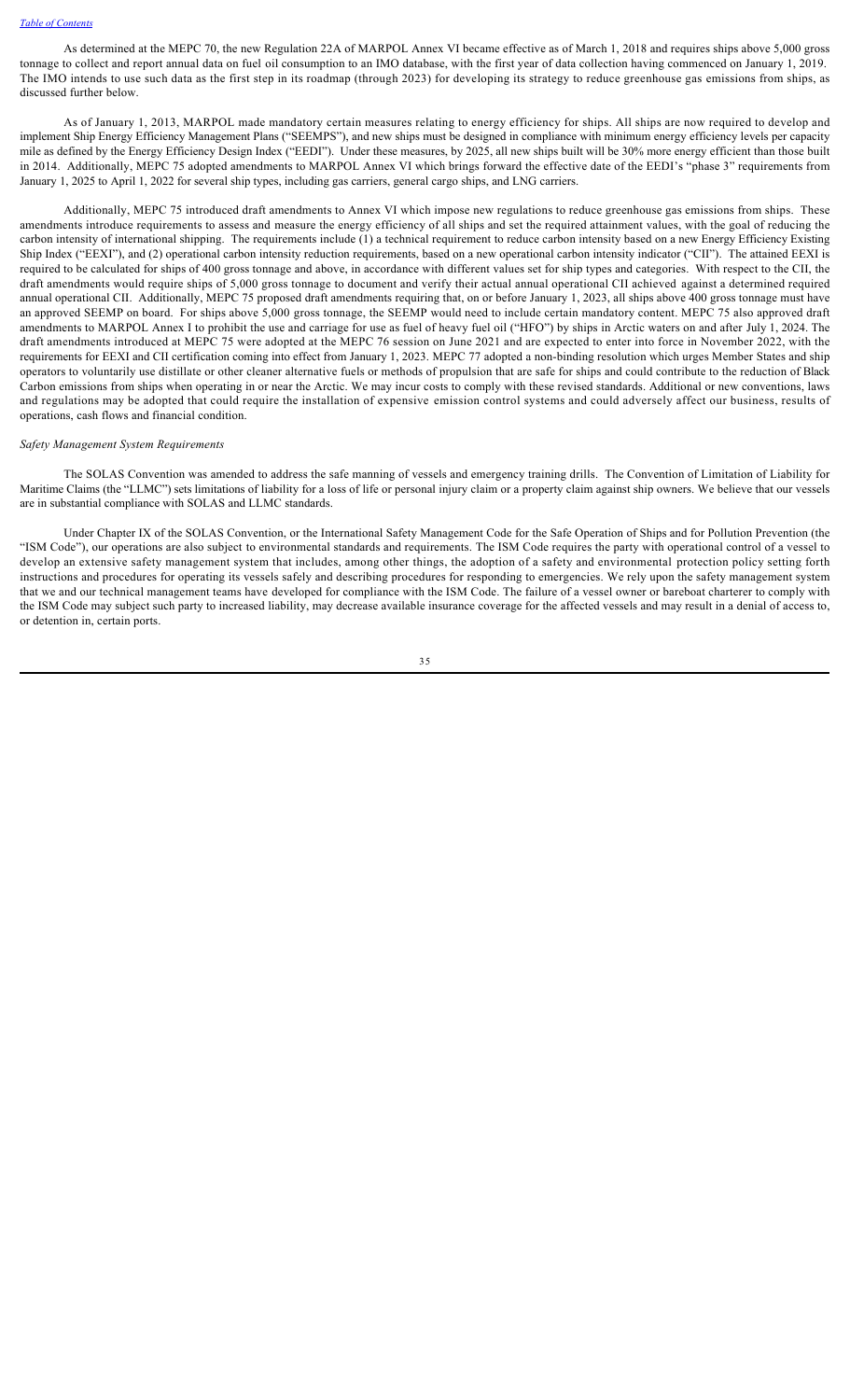The ISM Code requires that vessel operators obtain a safety management certificate for each vessel they operate. This certificate evidences compliance by a vessel's management with the ISM Code requirements for a safety management system. No vessel can obtain a safety management certificate unless its manager has been awarded a document of compliance, issued by each flag state, under the ISM Code. We have obtained applicable documents of compliance for our offices and safety management certificates for all of our vessels for which the certificates are required by the IMO. The documents of compliance and safety management certificates are renewed as required.

Regulation II-1/3-10 of the SOLAS Convention governs ship construction and stipulates that ships over 150 meters in length must have adequate strength, integrity and stability to minimize risk of loss or pollution. Goal-based standards amendments in SOLAS regulation II-1/3-10 entered into force in 2012, with July 1, 2016 set for application to new oil tankers and bulk carriers. The SOLAS Convention regulation II-1/3-10 on goal-based ship construction standards for bulk carriers and oil tankers, which entered into force on January 1, 2012, requires that all oil tankers and bulk carriers of 150 meters in length and above, for which the building contract is placed on or after July 1, 2016, satisfy applicable structural requirements conforming to the functional requirements of the International Goal-based Ship Construction Standards for Bulk Carriers and Oil Tankers ("GBS Standards").

Amendments to the SOLAS Convention Chapter VII apply to vessels transporting dangerous goods and require those vessels be in compliance with the International Maritime Dangerous Goods Code ("IMDG Code"). Effective January 1, 2018, the IMDG Code includes (1) updates to the provisions for radioactive material, reflecting the latest provisions from the International Atomic Energy Agency, (2) new marking, packing and classification requirements for dangerous goods and (3) new mandatory training requirements. Amendments which took effect on January 1, 2020 also reflect the latest material from the UN Recommendations on the Transport of Dangerous Goods, including (1) new provisions regarding IMO type 9 tank, (2) new abbreviations for segregation groups, and (3) special provisions for carriage of lithium batteries and of vehicles powered by flammable liquid or gas. The upcoming amendments, which will come into force on June 1, 2022, include (1) addition of a definition of dosage rate, (2) additions to the list of high consequence dangerous goods, (3) new provisions for medical/clinical waste, (4) addition of various ISO standards for gas cylinders, (5) a new handling code, and (6) changes to stowage and segregation provisions.

The IMO has also adopted the International Convention on Standards of Training, Certification and Watchkeeping for Seafarers ("STCW"). As of February 2017, all seafarers are required to meet the STCW standards and be in possession of a valid STCW certificate. Flag states that have ratified SOLAS and STCW generally employ the classification societies, which have incorporated SOLAS and STCW requirements into their class rules, to undertake surveys to confirm compliance.

The IMO's Maritime Safety Committee and MEPC, respectively, each adopted relevant parts of the International Code for Ships Operating in Polar Water (the "Polar Code"). The Polar Code, which entered into force on January 1, 2017, covers design, construction, equipment, operational, training, search and rescue as well as environmental protection matters relevant to ships operating in the waters surrounding the two poles. It also includes mandatory measures regarding safety and pollution prevention as well as recommendatory provisions. The Polar Code applies to new ships constructed after January 1, 2017, and after January 1, 2018, ships constructed before January 1, 2017 are required to meet the relevant requirements by the earlier of their first intermediate or renewal survey.

Furthermore, recent action by the IMO's Maritime Safety Committee and United States agencies indicates that cybersecurity regulations for the maritime industry are likely to be further developed in the near future in an attempt to combat cybersecurity threats. By IMO resolution, administrations are encouraged to ensure that cyber-risk management systems are incorporated by ship-owners and managers by their first annual Document of Compliance audit after January 1, 2021. In February 2021, the U.S. Coast Guard published guidance on addressing cyber risks in a vessel's safety management system. This might cause companies to create additional procedures for monitoring cybersecurity, which could require additional expenses and/or capital expenditures. The impact of future regulations is hard to predict at this time.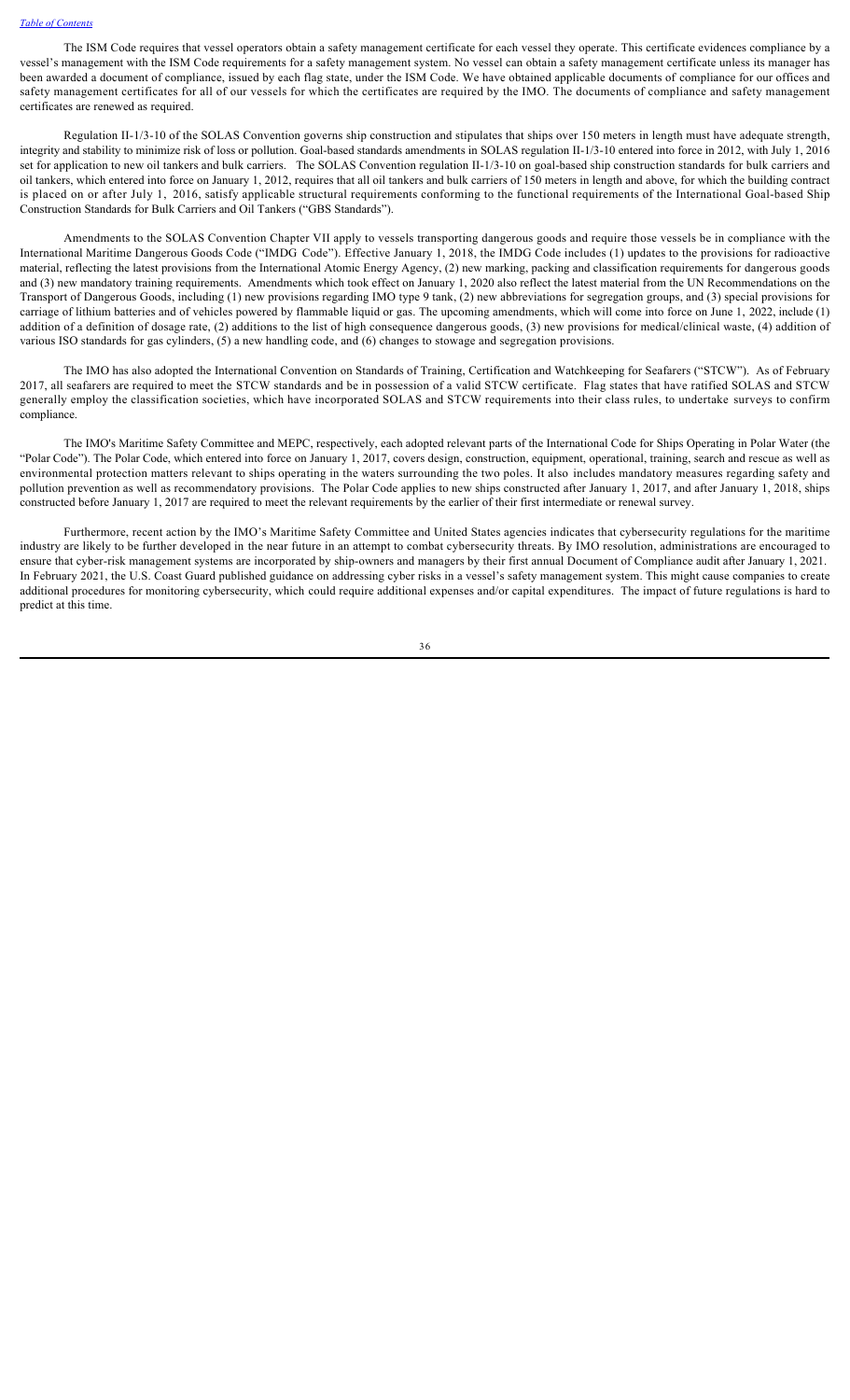### *Pollution Control and Liability Requirements*

The IMO has negotiated international conventions that impose liability for pollution in international waters and the territorial waters of the signatories to such conventions. For example, the IMO adopted an International Convention for the Control and Management of Ships' Ballast Water and Sediments (the "BWM Convention") in 2004. The BWM Convention entered into force on September 8, 2017. The BWM Convention requires ships to manage their ballast water to remove, render harmless or avoid the uptake or discharge of new or invasive aquatic organisms and pathogens within ballast water and sediments. The BWM Convention's implementing regulations call for a phased introduction of mandatory ballast water exchange requirements, to be replaced in time with mandatory concentration limits, and require all ships to carry a ballast water record book and an international ballast water management certificate.

On December 4, 2013, the IMO Assembly passed a resolution revising the application dates of the BWM Convention so that the dates are triggered by the entry into force date and not the dates originally in the BWM Convention. This, in effect, makes all vessels delivered before the entry into force date "existing vessels" and allows for the installation of ballast water management systems on such vessels at the first International Oil Pollution Prevention ("IOPP") renewal survey following entry into force of the convention. The MEPC adopted updated guidelines for approval of ballast water management systems (G8) at MEPC 70. At MEPC 71, the schedule regarding the BWM Convention's implementation dates was also discussed and amendments were introduced to extend the date existing vessels are subject to certain ballast water standards. Those changes were adopted at MEPC 72. Ships over 400 gross tons generally must comply with a "D-1 standard," requiring the exchange of ballast water only in open seas and away from coastal waters. The "D-2 standard" specifies the maximum amount of viable organisms allowed to be discharged, and compliance dates vary depending on the IOPP renewal dates. Depending on the date of the IOPP renewal survey, existing vessels must comply with the D-2 standard on or after September 8, 2019. For most ships, compliance with the D-2 standard will involve installing on-board systems to treat ballast water and eliminate unwanted organisms. Ballast water management systems, which include systems that make use of chemical, biocides, organisms or biological mechanisms, or which alter the chemical or physical characteristics of the ballast water, must be approved in accordance with IMO Guidelines (Regulation D-3). As of October 13, 2019, MEPC 72's amendments to the BWM Convention took effect, making the Code for Approval of Ballast Water Management Systems, which governs assessment of ballast water management systems, mandatory rather than permissive, and formalized an implementation schedule for the D-2 standard. Under these amendments, all ships must meet the D-2 standard by September 8, 2024. Costs of compliance with these regulations may be substantial. Additionally, in November 2020, MEPC 75 adopted amendments to the BWM Convention which would require a commissioning test of the ballast water management system for the initial survey or when performing an additional survey for retrofits. This analysis will not apply to ships that already have an installed BWM system certified under the BWM Convention. These amendments are expected to enter into force on June 1, 2022.

Once mid-ocean exchange ballast water treatment requirements become mandatory under the BWM Convention, the cost of compliance could increase for ocean carriers and may have a material effect on our operations. However, many countries already regulate the discharge of ballast water carried by vessels from country to country to prevent the introduction of invasive and harmful species via such discharges. The U.S., for example, requires vessels entering its waters from another country to conduct mid-ocean ballast exchange, or undertake some alternate measure, and to comply with certain reporting requirements.

The IMO adopted the International Convention on Civil Liability for Oil Pollution Damage of 1969, as amended by different Protocols in 1976, 1984 and 1992, and amended in 2000 ("the CLC"). Under the CLC and depending on whether the country in which the damage results is a party to the 1992 Protocol to the CLC, a vessel's registered owner may be strictly liable for pollution damage caused in the territorial waters of a contracting state by discharge of persistent oil, subject to certain exceptions. The 1992 Protocol changed certain limits on liability expressed using the International Monetary Fund currency unit, the Special Drawing Rights. The limits on liability have since been amended so that the compensation limits on liability were raised. The right to limit liability is forfeited under the CLC where the spill is caused by the shipowner's actual fault and under the 1992 Protocol where the spill is caused by the shipowner's intentional or reckless act or omission where the shipowner knew pollution damage would probably result. The CLC requires ships over 2,000 tons covered by it to maintain insurance covering the liability of the owner in a sum equivalent to an owner's liability for a single incident. We have protection and indemnity insurance for environmental incidents. P&I Clubs in the International Group issue the required Bunkers Convention "Blue Cards" to enable signatory states to issue certificates. All of our vessels are in possession of a CLC State issued certificate attesting that the required insurance coverage is in force.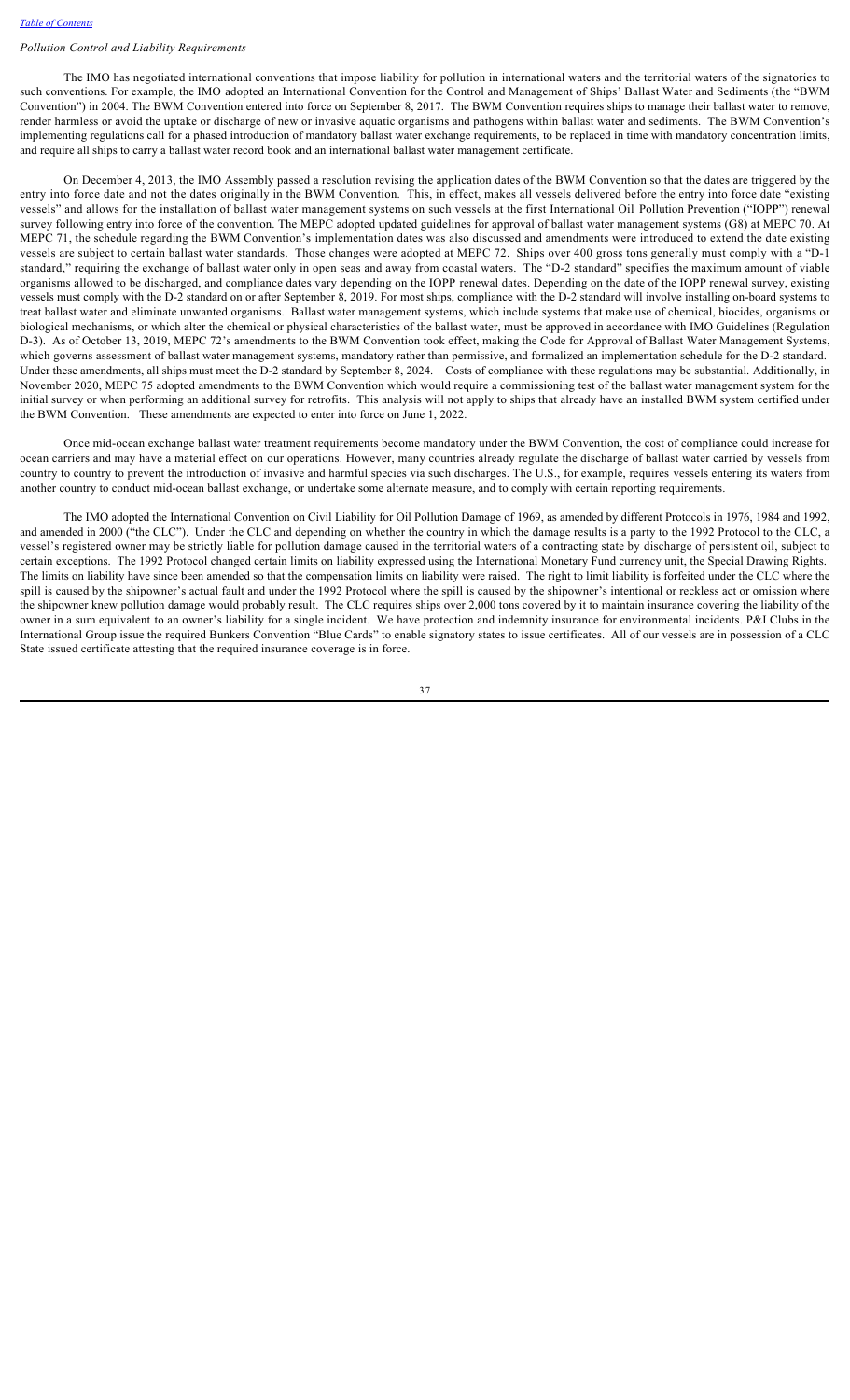The IMO also adopted the International Convention on Civil Liability for Bunker Oil Pollution Damage (the "Bunker Convention") to impose strict liability on ship owners (including the registered owner, bareboat charterer, manager or operator) for pollution damage in jurisdictional waters of ratifying states caused by discharges of bunker fuel. The Bunker Convention requires registered owners of ships over 1,000 gross tons to maintain insurance for pollution damage in an amount equal to the limits of liability under the applicable national or international limitation regime (but not exceeding the amount calculated in accordance with the LLMC). With respect to non-ratifying states, liability for spills or releases of oil carried as fuel in ship's bunkers typically is determined by the national or other domestic laws in the jurisdiction where the events or damages occur.

Ships are required to maintain a certificate attesting that they maintain adequate insurance to cover an incident. In jurisdictions, such as the United States where the CLC or the Bunker Convention has not been adopted, various legislative schemes or common law govern, and liability is imposed either on the basis of fault or on a strict-liability basis.

# *Anti‑Fouling Requirements*

In 2001, the IMO adopted the International Convention on the Control of Harmful Anti-fouling Systems on Ships, or the "Anti-fouling Convention." The Anti-fouling Convention, which entered into force on September 17, 2008, prohibits the use of organotin compound coatings to prevent the attachment of mollusks and other sea life to the hulls of vessels. Vessels of over 400 gross tons engaged in international voyages will also be required to undergo an initial survey before the vessel is put into service or before an International Anti-fouling System Certificate is issued for the first time; and subsequent surveys when the anti-fouling systems are altered or replaced.

In November 2020, MEPC 75 approved draft amendments to the Anti-fouling Convention to prohibit anti-fouling systems containing cybutryne, which would apply to ships from January 1, 2023, or, for ships already bearing such an anti-fouling system, at the next scheduled renewal of the system after that date, but no later than 60 months following the last application to the ship of such a system. In addition, the IAFS Certificate has been updated to address compliance options for antifouling systems to address cybutryne. Ships which are affected by this ban on cybutryne must receive an updated IAFS Certificate no later than two years after the entry into force of these amendments. Ships which are not affected (i.e. with anti-fouling systems which do not contain cybutryne) must receive an updated IAFS Certificate at the next Anti-fouling application to the vessel. These amendments were formally adopted at MEPC 76 in June 2021.

We have obtained Anti-fouling System Certificates for all of our vessels that are subject to the Anti-fouling Convention.

# *Compliance Enforcement*

Noncompliance with the ISM Code or other IMO regulations may subject the ship owner or bareboat charterer to increased liability, may lead to decreases in available insurance coverage for affected vessels and may result in the denial of access to, or detention in, some ports. The USCG and European Union authorities have indicated that vessels not in compliance with the ISM Code by applicable deadlines will be prohibited from trading in U.S. and European Union ports, respectively. As of the date of this report, each of our vessels is ISM Code certified. However, there can be no assurance that such certificates will be maintained in the future**.** The IMO continues to review and introduce new regulations. It is impossible to predict what additional regulations, if any, may be passed by the IMO and what effect, if any, such regulations might have on our operations.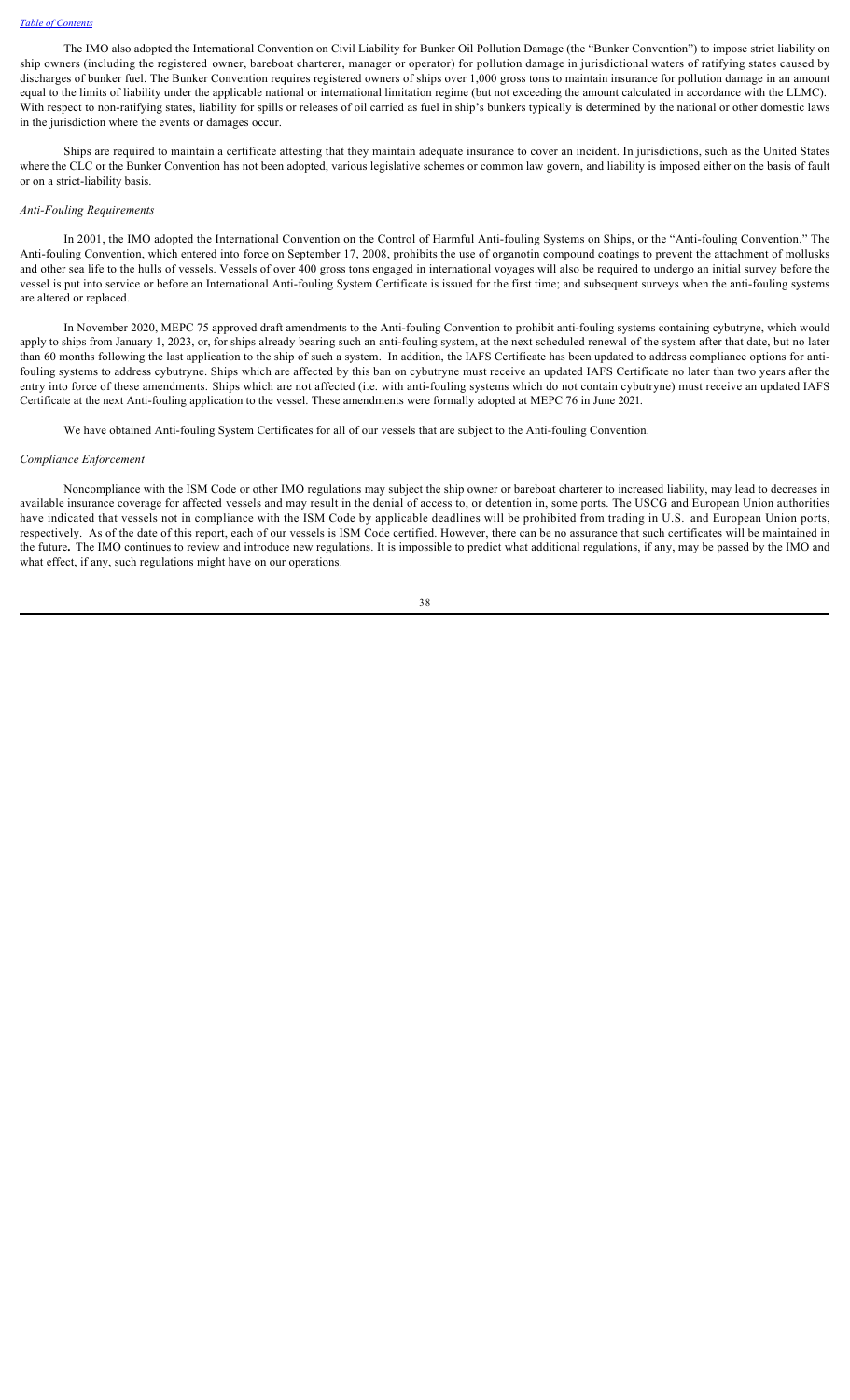# *United States Regulations*

#### *The U.S. Oil Pollution Act of 1990 and the Comprehensive Environmental Response, Compensation and Liability Act*

The U.S. Oil Pollution Act of 1990 ("OPA") established an extensive regulatory and liability regime for the protection and cleanup of the environment from oil spills. OPA affects all "owners and operators" whose vessels trade or operate within the U.S., its territories and possessions or whose vessels operate in U.S. waters, which includes the U.S.'s territorial sea and its 200-nautical mile exclusive economic zone around the U.S. The U.S. has also enacted the Comprehensive Environmental Response, Compensation and Liability Act ("CERCLA"), which applies to the discharge of hazardous substances other than oil, except in limited circumstances, whether on land or at sea. OPA and CERCLA both define "owner and operator" in the case of a vessel as any person owning, operating or chartering by demise, the vessel. Both OPA and CERCLA impact our operations.

Under OPA, vessel owners and operators are "responsible parties" and are jointly, severally and strictly liable (unless the spill results solely from the act or omission of a third party, an act of God or an act of war) for all containment and clean-up costs and other damages arising from discharges or threatened discharges of oil from their vessels, including bunkers (fuel). OPA defines these other damages broadly to include:

- (i) injury to, destruction or loss of, or loss of use of, natural resources and related assessment costs;
- (ii) injury to, or economic losses resulting from, the destruction of real and personal property;
- (iii) loss of subsistence use of natural resources that are injured, destroyed or lost;
- (iv) net loss of taxes, royalties, rents, fees or net profit revenues resulting from injury, destruction or loss of real or personal property, or natural

resources;

(v) lost profits or impairment of earning capacity due to injury, destruction or loss of real or personal property or natural resources; and

(vi) net cost of increased or additional public services necessitated by removal activities following a discharge of oil, such as protection from fire, safety or health hazards, and loss of subsistence use of natural resources.

OPA contains statutory caps on liability and damages; such caps do not apply to direct clean-up costs. Effective November 12, 2019, the USCG adjusted the limits of OPA liability for a tank vessel, other than a single-hull tank vessel, over 3,000 gross tons liability to the greater of \$2,300 per gross ton or \$19,943,400 (subject to periodic adjustment for inflation. These limits of liability do not apply if an incident was proximately caused by the violation of an applicable U.S. federal safety, construction or operating regulation by a responsible party (or its agent, employee or a person acting pursuant to a contractual relationship) or a responsible party's gross negligence or willful misconduct. The limitation on liability similarly does not apply if the responsible party fails or refuses to (i) report the incident as required by law where the responsible party knows or has reason to know of the incident; (ii) reasonably cooperate and assist as requested in connection with oil removal activities; or (iii) without sufficient cause, comply with an order issued under the Federal Water Pollution Act (Section 311 (c), (e)) or the Intervention on the High Seas Act.

CERCLA contains a similar liability regime whereby owners and operators of vessels are liable for clean-up, removal and remedial costs, as well as damages for injury to, or destruction or loss of, natural resources, including the reasonable costs associated with assessing the same, and health assessments or health effects studies. There is no liability if the discharge of a hazardous substance results solely from the act or omission of a third party, an act of God or an act of war. Liability under CERCLA is limited to the greater of \$300 per gross ton or \$5.0 million for vessels carrying a hazardous substance as cargo and the greater of \$300 per gross ton or \$500,000 for any other vessel. These limits do not apply (rendering the responsible person liable for the total cost of response and damages) if the release or threat of release of a hazardous substance resulted from willful misconduct or negligence, or the primary cause of the release was a violation of applicable safety, construction or operating standards or regulations. The limitation on liability also does not apply if the responsible person fails or refused to provide all reasonable cooperation and assistance as requested in connection with response activities where the vessel is subject to OPA.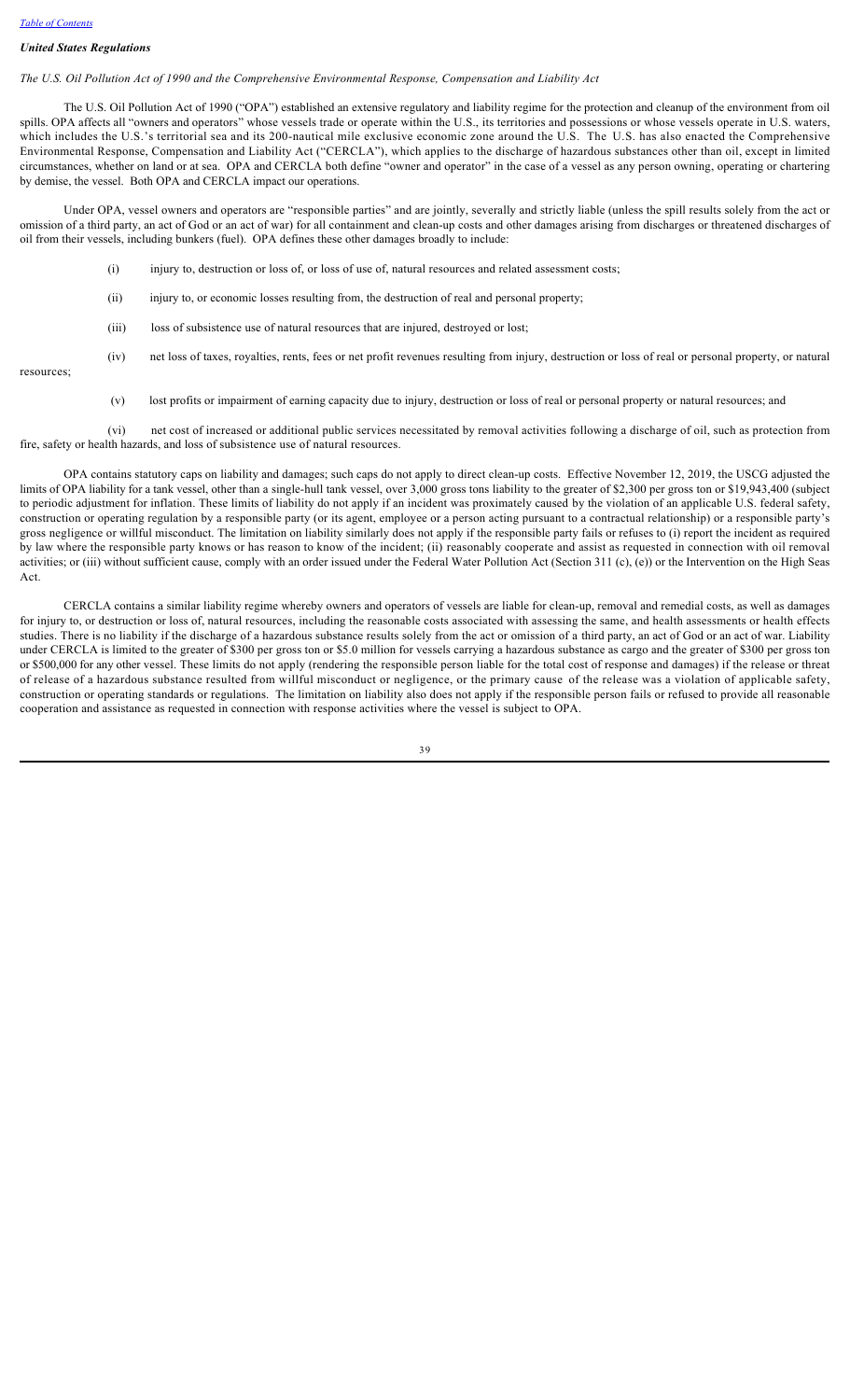OPA and CERCLA each preserve the right to recover damages under existing law, including maritime tort law. OPA and CERCLA both require owners and operators of vessels to establish and maintain with the USCG evidence of financial responsibility sufficient to meet the maximum amount of liability to which the particular responsible person may be subject. Vessel owners and operators may satisfy their financial responsibility obligations by providing a proof of insurance, a surety bond, qualification as a self-insurer or a guarantee. We comply and plan to comply going forward with the USCG's financial responsibility regulations by providing applicable certificates of financial responsibility.

The 2010 *Deepwater Horizon* oil spill in the Gulf of Mexico resulted in additional regulatory initiatives or statutes, including higher liability caps under OPA, new regulations regarding offshore oil and gas drilling and a pilot inspection program for offshore facilities. However, several of these initiatives and regulations have been or may be revised. For example, the U.S. Bureau of Safety and Environmental Enforcement's ("BSEE") revised Production Safety Systems Rule ("PSSR"), effective December 27, 2018, modified and relaxed certain environmental and safety protections under the 2016 PSSR. Additionally, the BSEE amended the Well Control Rule, effective July 15, 2019, which rolled back certain reforms regarding the safety of drilling operations, and former U.S. President Trump had proposed leasing new sections of U.S. waters to oil and gas companies for offshore drilling. In January 2021, current U.S. President Biden signed an executive order temporarily blocking new leases for oil and gas drilling in federal waters. However, attorney generals from 13 states filed suit in March 2021 to lift the executive order, and in June 2021, a federal judge in Louisiana granted a preliminary injunction against the Biden administration, stating that the power to pause offshore oil and gas leases "lies solely with Congress." With these rapid changes, compliance with any new requirements of OPA and future legislation or regulations applicable to the operation of our vessels could impact the cost of our operations and adversely affect our business.

OPA specifically permits individual states to impose their own liability regimes with regard to oil pollution incidents occurring within their boundaries, provided they accept, at a minimum, the levels of liability established under OPA and some states have enacted legislation providing for unlimited liability for oil spills. Many U.S. states that border a navigable waterway have enacted environmental pollution laws that impose strict liability on a person for removal costs and damages resulting from a discharge of oil or a release of a hazardous substance. These laws may be more stringent than U.S. federal law. Moreover, some states have enacted legislation providing for unlimited liability for discharge of pollutants within their waters, although in some cases, states which have enacted this type of legislation have not yet issued implementing regulations defining vessel owners' responsibilities under these laws. The Company intends to comply with all applicable state regulations in the ports where the Company's vessels call.

We currently maintain pollution liability coverage insurance in the amount of \$1.0 billion per incident for each of our vessels. If the damages from a catastrophic spill were to exceed our insurance coverage, it could have an adverse effect on our business and results of operation.

## *Other United States Environmental Initiatives*

The U.S. Clean Air Act of 1970 (including its amendments of 1977 and 1990) ("CAA") requires the EPA to promulgate standards applicable to emissions of volatile organic compounds and other air contaminants. Our vessels are subject to vapor control and recovery requirements for certain cargoes when loading, unloading, ballasting, cleaning and conducting other operations in regulated port areas. The CAA also requires states to draft State Implementation Plans, or "SIPs, designed to attain national health-based air quality standards in each state. Although state-specific, SIPs may include regulations concerning emissions resulting from vessel loading and unloading operations by requiring the installation of vapor control equipment. Our vessels operating in such regulated port areas with restricted cargoes are equipped with vapor recovery systems that satisfy these existing requirements.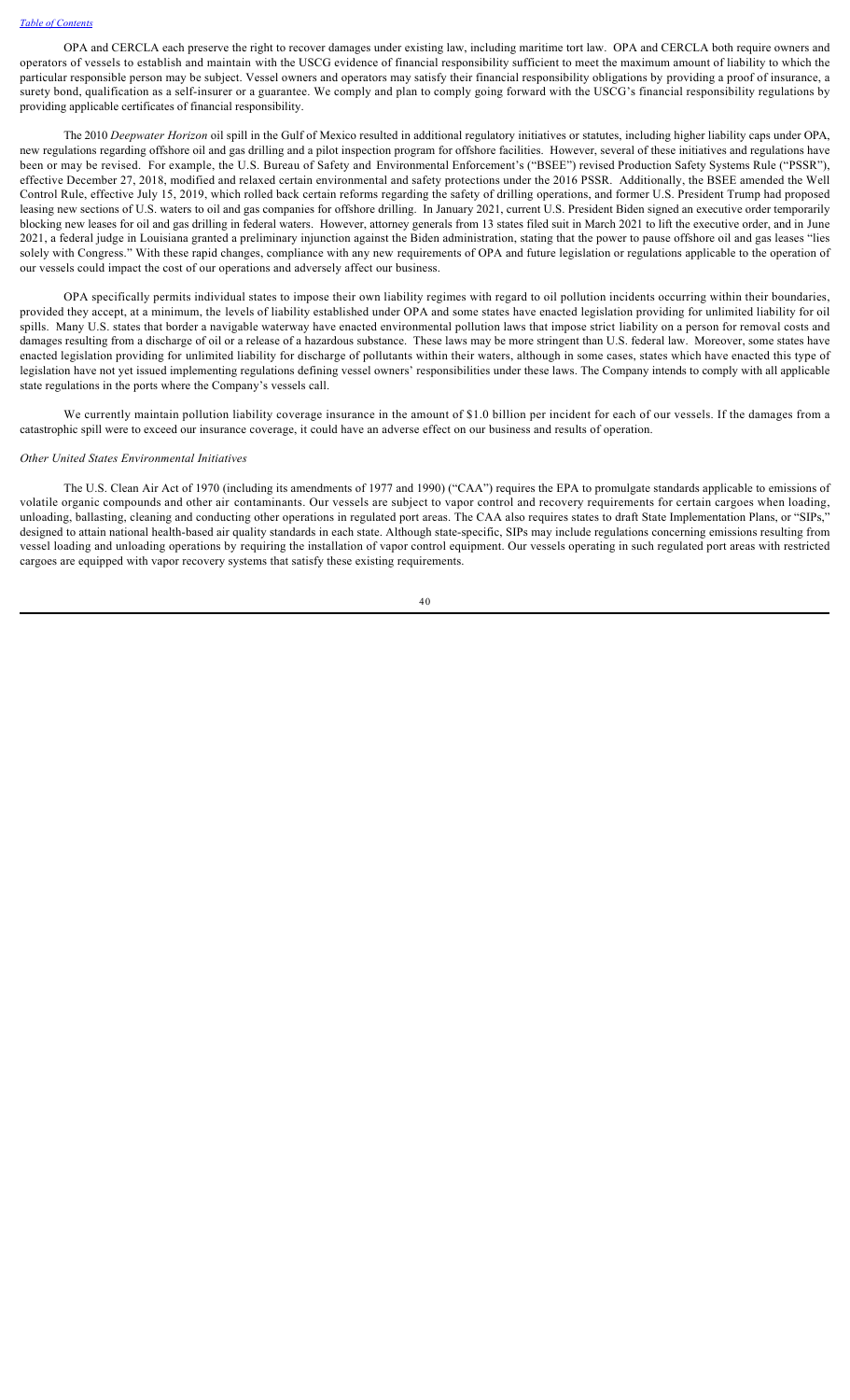The U.S. Clean Water Act ("CWA") prohibits the discharge of oil, hazardous substances and ballast water in U.S. navigable waters unless authorized by a duly-issued permit or exemption, and imposes strict liability in the form of penalties for any unauthorized discharges. The CWA also imposes substantial liability for the costs of removal, remediation and damages and complements the remedies available under OPA and CERCLA. In 2015, the EPA expanded the definition of "waters of the United States" ("WOTUS"), thereby expanding federal authority under the CWA. Following litigation on the revised WOTUS rule, in December 2018, the EPA and Department of the Army proposed a revised, limited definition of WOTUS. In 2019 and 2020, the agencies repealed the prior WOTUS Rule and promulgated the Navigable Waters Protection Rule ("NWPR") which significantly reduced the scope and oversight of EPA and the Department of the Army in traditionally nonnavigable waterways. On August 30, 2021, a federal district court in Arizona vacated the NWPR and directed the agencies to replace the rule. On December 7, 2021, the EPA and the Department of the Army proposed a rule that would reinstate the pre-2015 definition, which is subject to public comment until February 7, 2022.

The EPA and the USCG have also enacted rules relating to ballast water discharge, compliance with which requires the installation of equipment on our vessels to treat ballast water before it is discharged or the implementation of other port facility disposal arrangements or procedures at potentially substantial costs, and/or otherwise restrict our vessels from entering U.S. Waters. The EPA will regulate these ballast water discharges and other discharges incidental to the normal operation of certain vessels within United States waters pursuant to the Vessel Incidental Discharge Act ("VIDA"), which was signed into law on December 4, 2018 and replaces the 2013 Vessel General Permit ("VGP") program (which authorizes discharges incidental to operations of commercial vessels and contains numeric ballast water discharge limits for most vessels to reduce the risk of invasive species in U.S. waters, stringent requirements for exhaust gas scrubbers, and requirements for the use of environmentally acceptable lubricants) and current Coast Guard ballast water management regulations adopted under the U.S. National Invasive Species Act ("NISA"), such as mid-ocean ballast exchange programs and installation of approved USCG technology for all vessels equipped with ballast water tanks bound for U.S. ports or entering U.S. waters. VIDA establishes a new framework for the regulation of vessel incidental discharges under Clean Water Act (CWA), requires the EPA to develop performance standards for those discharges within two years of enactment, and requires the U.S. Coast Guard to develop implementation, compliance and enforcement regulations within two years of EPA's promulgation of standards. Under VIDA, all provisions of the 2013 VGP and USCG regulations regarding ballast water treatment remain in force and effect until the EPA and U.S. Coast Guard regulations are finalized. Non-military, non-recreational vessels greater than 79 feet in length must continue to comply with the requirements of the VGP, including submission of a Notice of Intent ("NOI") or retention of a PARI form and submission of annual reports. We have submitted NOIs for our vessels where required. Compliance with the EPA, U.S. Coast Guard and state regulations could require the installation of ballast water treatment equipment on our vessels or the implementation of other port facility disposal procedures at potentially substantial cost or may otherwise restrict our vessels from entering U.S. waters.

#### *European Union Regulations*

In October 2009, the European Union amended a directive to impose criminal sanctions for illicit ship-source discharges of polluting substances, including minor discharges, if committed with intent, recklessly or with serious negligence and the discharges individually or in the aggregate result in deterioration of the quality of water. Aiding and abetting the discharge of a polluting substance may also lead to criminal penalties. The directive applies to all types of vessels, irrespective of their flag, but certain exceptions apply to warships or where human safety or that of the ship is in danger. Criminal liability for pollution may result in substantial penalties or fines and increased civil liability claims. Regulation (EU) 2015/757 of the European Parliament and of the Council of 29 April 2015 (amending EU Directive 2009/16/EC) governs the monitoring, reporting and verification of carbon dioxide emissions from maritime transport, and, subject to some exclusions, requires companies with ships over 5,000 gross tonnage to monitor and report carbon dioxide emissions annually, which may cause us to incur additional expenses.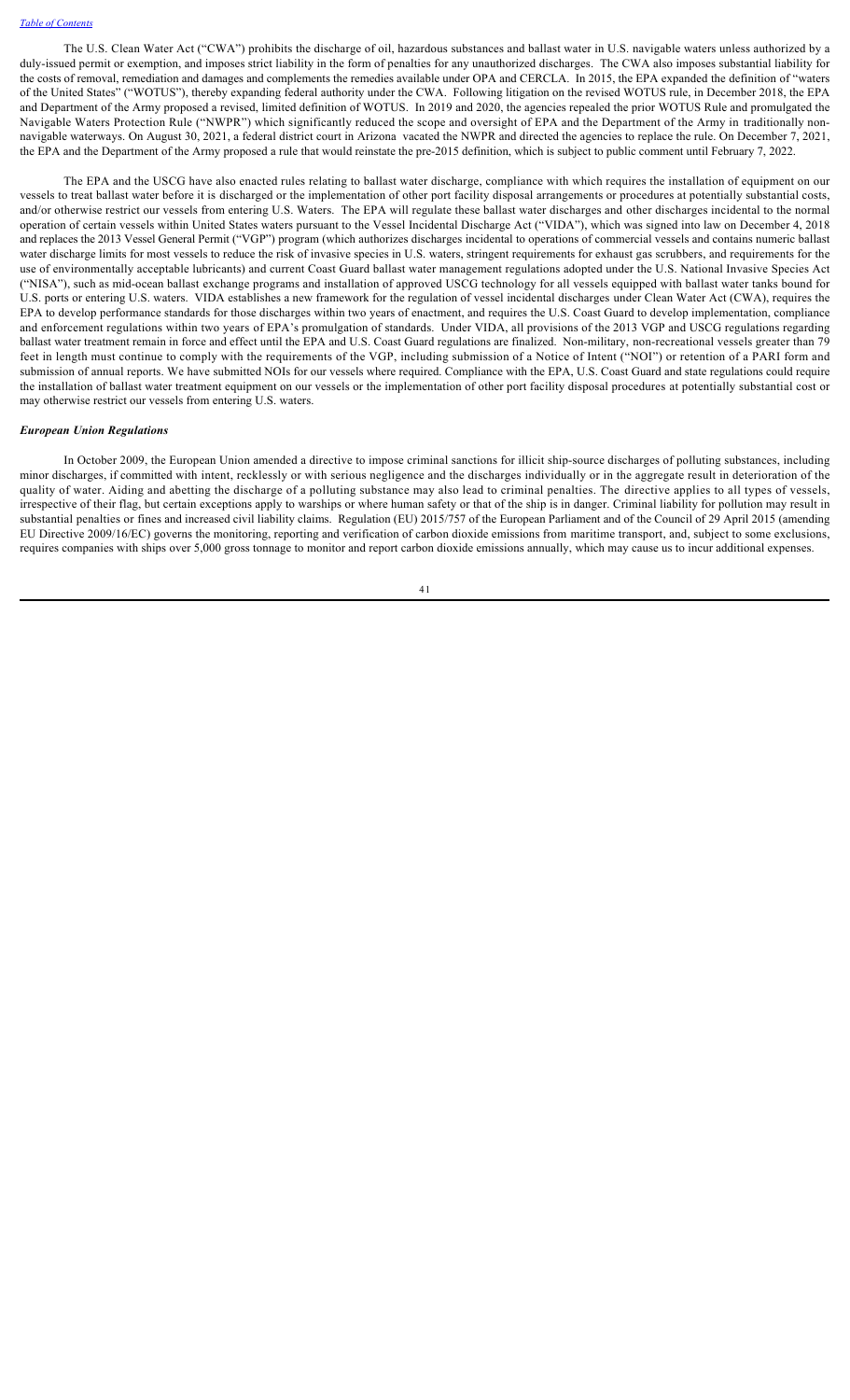The European Union has adopted several regulations and directives requiring, among other things, more frequent inspections of high-risk ships, as determined by type, age and flag as well as the number of times the ship has been detained. The European Union also adopted and extended a ban on substandard ships and enacted a minimum ban period and a definitive ban for repeated offenses. The regulation also provided the European Union with greater authority and control over classification societies, by imposing more requirements on classification societies and providing for fines or penalty payments for organizations that failed to comply. Furthermore, the EU has implemented regulations requiring vessels to use reduced sulfur content fuel for their main and auxiliary engines. The EU Directive 2005/33/EC (amending Directive 1999/32/EC) introduced requirements parallel to those in Annex VI relating to the sulfur content of marine fuels. In addition, the EU imposed a 0.1% maximum sulfur requirement for fuel used by ships at berth in the Baltic, the North Sea and the English Channel (the so called "SOx-Emission Control Area"). As of January 2020, EU member states must also ensure that ships in all EU waters, except the SOx-Emission Control Area, use fuels with a 0.5% maximum sulfur content.

On September 15, 2020, the European Parliament voted to include greenhouse gas emissions from the maritime sector in the European Union's carbon market. On July 14, 2021, the European Parliament formally proposed its plan, which would involve gradually including the maritime sector from 2023 and phasing the sector in over a three-year period. This will require shipowners to buy permits to cover these emissions. Contingent on negotiations and a formal approval vote, these proposed regulations may not enter into force for another year or two.

#### *International Labour Organization*

The International Labour Organization (the "ILO") is a specialized agency of the UN that has adopted the Maritime Labor Convention 2006 ("MLC 2006"). A Maritime Labor Certificate and a Declaration of Maritime Labor Compliance is required to ensure compliance with the MLC 2006 for all ships that are 500 gross tonnage or over and are either engaged in international voyages or flying the flag of a Member and operating from a port, or between ports, in another country. We believe that all our vessels are in substantial compliance with and are certified to meet MLC 2006.

#### *Greenhouse Gas Regulation*

Currently, the emissions of greenhouse gases from international shipping are not subject to the Kyoto Protocol to the United Nations Framework Convention on Climate Change, which entered into force in 2005 and pursuant to which adopting countries have been required to implement national programs to reduce greenhouse gas emissions with targets extended through 2020. International negotiations are continuing with respect to a successor to the Kyoto Protocol, and restrictions on shipping emissions may be included in any new treaty. In December 2009, more than 27 nations, including the U.S. and China, signed the Copenhagen Accord, which includes a non-binding commitment to reduce greenhouse gas emissions. The 2015 United Nations Climate Change Conference in Paris resulted in the Paris Agreement, which entered into force on November 4, 2016 and does not directly limit greenhouse gas emissions from ships. The U.S. initially entered into the agreement, but on June 1, 2017, former U.S. President Trump announced that the United States intends to withdraw from the Paris Agreement, and the withdrawal became effective on November 4, 2020. On January 20, 2021, U.S. President Biden signed an executive order to rejoin the Paris Agreement, which the U.S. officially rejoined on February 19, 2021.

At MEPC 70 and MEPC 71, a draft outline of the structure of the initial strategy for developing a comprehensive IMO strategy on reduction of greenhouse gas emissions from ships was approved. In accordance with this roadmap, in April 2018, nations at the MEPC 72 adopted an initial strategy to reduce greenhouse gas emissions from ships. The initial strategy identifies "levels of ambition" to reducing greenhouse gas emissions, including (1) decreasing the carbon intensity from ships through implementation of further phases of the EEDI for new ships; (2) reducing carbon dioxide emissions per transport work, as an average across international shipping, by at least 40% by 2030, pursuing efforts towards 70% by 2050, compared to 2008 emission levels; and (3) reducing the total annual greenhouse emissions by at least 50% by 2050 compared to 2008 while pursuing efforts towards phasing them out entirely. The initial strategy notes that technological innovation, alternative fuels and/or energy sources for international shipping will be integral to achieve the overall ambition. These regulations could cause us to incur additional substantial expenses. At MEPC 77, the Member States agreed to initiate the revision of the Initial IMO Strategy on Reduction of GHG emissions from ships, recognizing the need to strengthen the ambition during the revision process. A final draft Revised IMO GHG Strategy would be considered by MEPC 80 (scheduled to meet in spring 2023), with a view to adoption.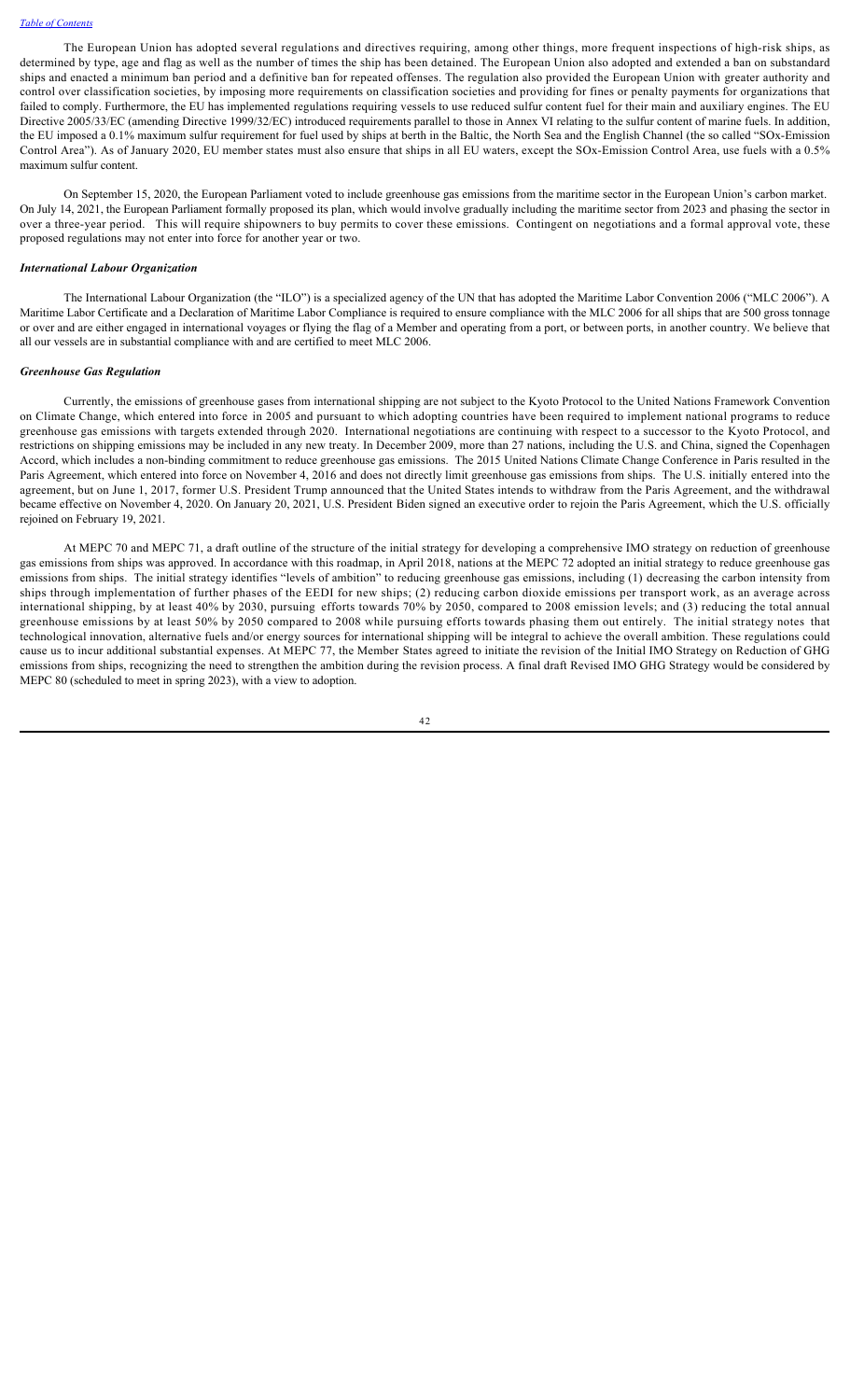The EU made a unilateral commitment to reduce overall greenhouse gas emissions from its member states from 20% of 1990 levels by 2020. The EU also committed to reduce its emissions by 20% under the Kyoto Protocol's second period from 2013 to 2020. Starting in January 2018, large ships over 5,000 gross tonnage calling at EU ports are required to collect and publish data on carbon dioxide emissions and other information. As previously discussed, regulations relating to the inclusion of greenhouse gas emissions from the maritime sector in the European Union's carbon market are also forthcoming.

In the United States, the EPA issued a finding that greenhouse gases endanger the public health and safety, adopted regulations to limit greenhouse gas emissions from certain mobile sources and proposed regulations to limit greenhouse gas emissions from large stationary sources. However, in March 2017, former U.S. President Trump signed an executive order to review and possibly eliminate the EPA's plan to cut greenhouse gas emissions, and in August 2019, the Administration announced plans to weaken regulations for methane emissions. On August 13, 2020, the EPA released rules rolling back standards to control methane and volatile organic compound emissions from new oil and gas facilities. However, U.S. President Biden recently directed the EPA to publish a proposed rule suspending, revising, or rescinding certain of these rules. On November 2, 2021, the EPA issued a proposed rule under the CAA designed to reduce methane emissions from oil and gas sources. The proposed rule would reduce 41 million tons of methane emissions between 2023 and 2035 and cut methane emissions in the oil and gas sector by approximately 74 percent compared to emissions from this sector in 2005. EPA also anticipates issuing a supplemental proposed rule in 2022 to include additional methane reduction measures following public input and anticipates issuing a final rule by the end of 2022. If these new regulations are finalized, they could affect our operations.

Any passage of climate control legislation or other regulatory initiatives by the IMO, the EU, the U.S. or other countries where we operate, or any treaty adopted at the international level to succeed the Kyoto Protocol or Paris Agreement, that restricts emissions of greenhouse gases could require us to make significant financial expenditures which we cannot predict with certainty at this time. Even in the absence of climate control legislation, our business may be indirectly affected to the extent that climate change may result in sea level changes or certain weather events.

#### *Vessel Security Regulations*

Since the terrorist attacks of September 11, 2001 in the United States, there have been a variety of initiatives intended to enhance vessel security such as the U.S. Maritime Transportation Security Act of 2002 ("MTSA"). To implement certain portions of the MTSA, the USCG issued regulations requiring the implementation of certain security requirements aboard vessels operating in waters subject to the jurisdiction of the United States and at certain ports and facilities, some of which are regulated by the EPA.

Similarly, Chapter XI-2 of the SOLAS Convention imposes detailed security obligations on vessels and port authorities and mandates compliance with the International Ship and Port Facility Security Code ("the ISPS Code"). The ISPS Code is designed to enhance the security of ports and ships against terrorism. To trade internationally, a vessel must attain an International Ship Security Certificate ("ISSC") from a recognized security organization approved by the vessel's flag state. Ships operating without a valid certificate may be detained, expelled from or refused entry at port until they obtain an ISSC. The various requirements, some of which are found in the SOLAS Convention, include, for example, on-board installation of automatic identification systems to provide a means for the automatic transmission of safety-related information from among similarly equipped ships and shore stations, including information on a ship's identity, position, course, speed and navigational status; on-board installation of ship security alert systems, which do not sound on the vessel but only alert the authorities on shore; the development of vessel security plans; ship identification number to be permanently marked on a vessel's hull; a continuous synopsis record kept onboard showing a vessel's history including the name of the ship, the state whose flag the ship is entitled to fly, the date on which the ship was registered with that state, the ship's identification number, the port at which the ship is registered and the name of the registered owner(s) and their registered address; and compliance with flag state security certification requirements.

The USCG regulations, intended to align with international maritime security standards, exempt non-U.S. vessels from MTSA vessel security measures, provided such vessels have on board a valid ISSC that attests to the vessel's compliance with the SOLAS Convention security requirements and the ISPS Code. Future security measures could have a significant financial impact on us. We intend to comply with the various security measures addressed by MTSA, the SOLAS Convention and the ISPS Code.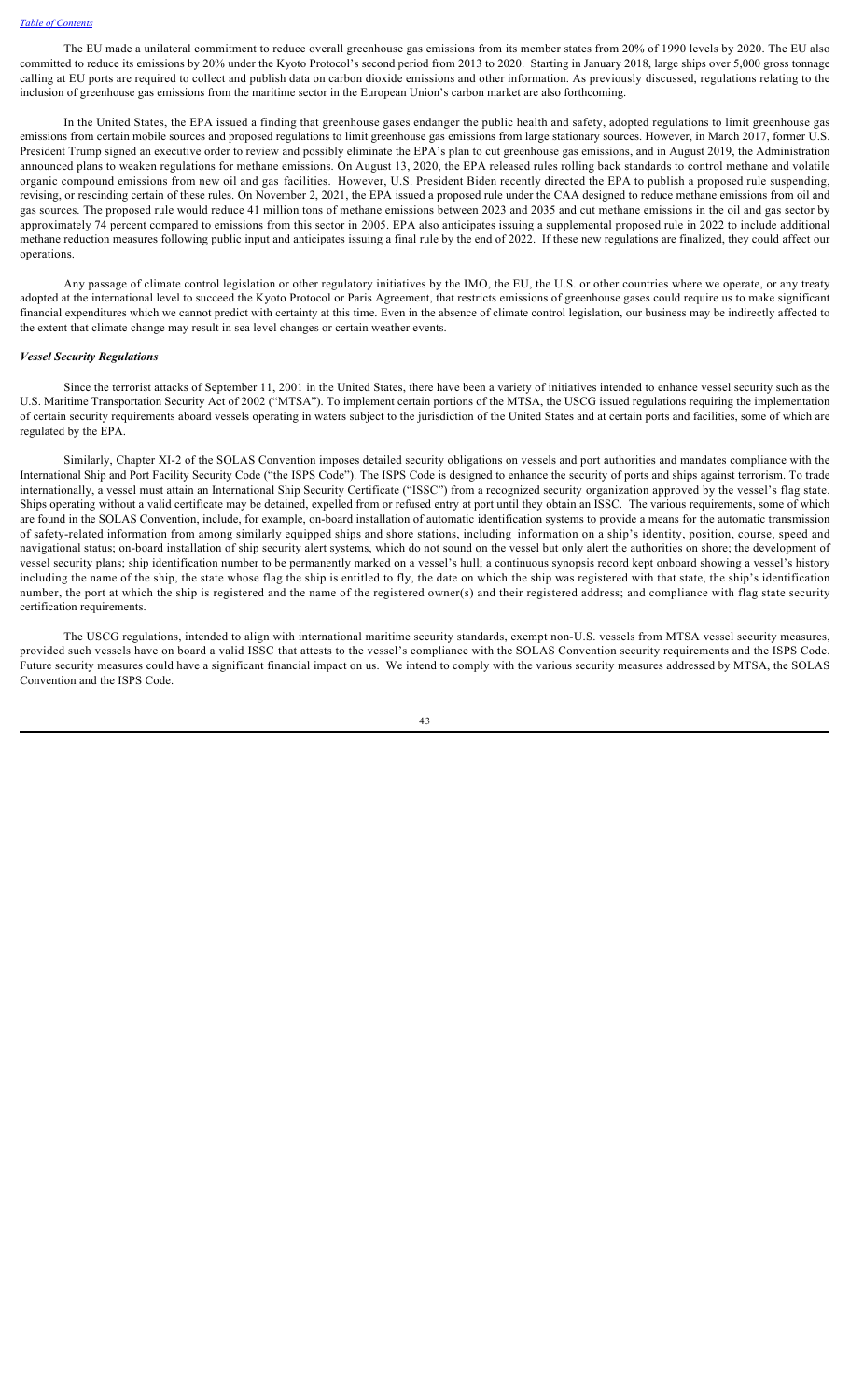The cost of vessel security measures has also been affected by the escalation in the frequency of acts of piracy against ships, notably off the coast of Somalia, including the Gulf of Aden and Arabian Sea area. Substantial loss of revenue and other costs may be incurred as a result of detention of a vessel or additional security measures, and the risk of uninsured losses could significantly affect our business. Costs are incurred in taking additional security measures in accordance with Best Management Practices to Deter Piracy, notably those contained in the BMP5 industry standard.

## **Inspection by Classification Societies**

The hull and machinery of every commercial vessel must be classed by a classification society authorized by its country of registry. The classification society certifies that a vessel is safe and seaworthy in accordance with the applicable rules and regulations of the country of registry of the vessel and SOLAS. Most insurance underwriters make it a condition for insurance coverage and lending that a vessel be certified "in class" by a classification society which is a member of the International Association of Classification Societies, the IACS. The IACS has adopted harmonized Common Structural Rules, or "the Rules," which apply to oil tankers and bulk carriers contracted for construction on or after July 1, 2015. The Rules attempt to create a level of consistency between IACS Societies. All of our vessels are certified as being "in class" by all the applicable Classification Societies (e.g., American Bureau of Shipping, Lloyd's Register of Shipping).

A vessel must undergo annual surveys, intermediate surveys, drydockings and special surveys. In lieu of a special survey, a vessel's machinery may be on a continuous survey cycle, under which the machinery would be surveyed periodically over a five-year period. Every vessel is also required to be drydocked every 30 to 36 months for inspection of the underwater parts of the vessel. If any vessel does not maintain its class and/or fails any annual survey, intermediate survey, drydocking or special survey, the vessel will be unable to carry cargo between ports and will be unemployable and uninsurable which could cause us to be in violation of certain covenants in our loan agreements. Any such inability to carry cargo or be employed, or any such violation of covenants, could have a material adverse impact on our financial condition and results of operations.

#### **Risk of Loss and Liability Insurance**

#### *General*

The operation of any cargo vessel includes risks such as mechanical failure, physical damage, collision, property loss, cargo loss or damage and business interruption due to political circumstances in foreign countries, piracy incidents, hostilities and labor strikes. In addition, there is always an inherent possibility of marine disaster, including oil spills and other environmental mishaps, and the liabilities arising from owning and operating vessels in international trade. OPA, which imposes virtually unlimited liability upon shipowners, operators and bareboat charterers of any vessel trading in the exclusive economic zone of the United States for certain oil pollution accidents in the United States, has made liability insurance more expensive for shipowners and operators trading in the United States market. We carry insurance coverage as customary in the shipping industry. However, not all risks can be insured, specific claims may be rejected, and we might not be always able to obtain adequate insurance coverage at reasonable rates.

### *Hull and Machinery Insurance*

We procure marine hull and machinery and war risk insurance, which include the risk of actual or constructive total loss, for all of the vessels in our fleet. The vessels in our fleet are each covered up to at least fair market value, with deductibles of \$350,000 per vessel per incident. We also arranged increased value coverage for each vessel. Under this increased value coverage, in the event of total loss of a vessel, we will be able recover for amounts not recoverable under the hull and machinery policy. We generally do not maintain insurance against loss of hire (except for certain charters for which we consider it appropriate), which covers business interruptions that result in the loss of use of a vessel.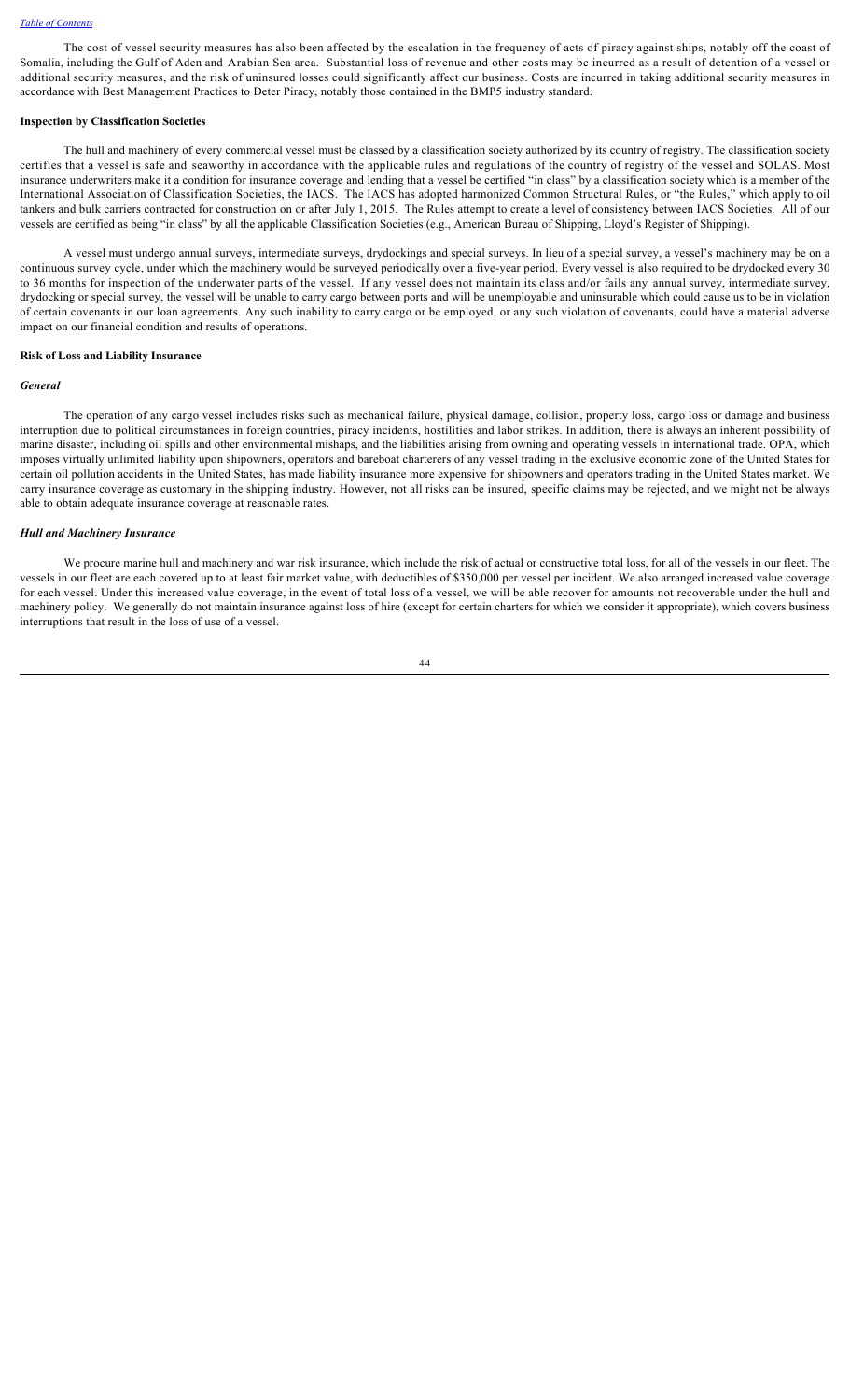# *Protection and Indemnity Insurance*

Protection and indemnity insurance is provided by mutual protection and indemnity associations, or "P&I Associations," and covers our third-party liabilities in connection with our shipping activities. This includes third-party liability and other related expenses of injury or death of crew, passengers and other third parties, loss or damage to cargo, claims arising from collisions with other vessels, damage to other third-party property, pollution arising from oil or other substances and salvage, towing and other related costs, including wreck removal. Protection and indemnity insurance is a form of mutual indemnity insurance, extended by protection and indemnity mutual associations, or "clubs."

Our current protection and indemnity insurance coverage for pollution is \$1 billion per vessel per incident. The 13 P&I Associations that comprise the International Group insure approximately 90% of the world's commercial tonnage and have entered into a pooling agreement to reinsure each association's liabilities. The International Group's website states that the Pool provides a mechanism for sharing all claims in excess of US\$ 10 million up to, currently, approximately US\$ 8.2 billion. As a member of a P&I Association, which is a member of the International Group, we are subject to calls payable to the associations based on our claim records as well as the claim records of all other members of the individual associations and members of the shipping pool of P&I Associations comprising the International Group.

### **Competition**

We operate in what we refer to as the Nordic American System, which describes our operation of our homogenous Suezmax tanker fleet in markets that are highly competitive and based primarily on supply and demand. We currently operate the majority of our vessels in the spot market. We compete for charters on the basis of price, vessel location, size, age and condition of the vessel, as well as on our reputation as an operator. For more information on the "Nordic American System", please see "Item 4.A. History and Development of the Company."

#### **Permits and Authorizations**

We are required by various governmental and quasi-governmental agencies to obtain certain permits, licenses and certificates with respect to our vessels. The kinds of permits, licenses and certificates required depend upon several factors, including the commodity transported, the waters in which the vessel operates, the nationality of the vessel's crew and the age of a vessel. We have been able to obtain all permits, licenses and certificates currently required to permit our vessels to operate. Additional laws and regulations, environmental or otherwise, may be adopted which could limit our ability to do business or increase our cost of doing business.

## **Seasonality**

Historically, oil trade and, therefore, charter rates increased in the winter months and eased in the summer months as demand for oil in the Northern Hemisphere rose in colder weather and fell in warmer weather. The tanker industry, in general, has become less dependent on the seasonal transport of heating oil than a decade ago as new uses for oil and oil products have developed, spreading consumption more evenly over the year. This is most apparent from the higher seasonal demand during the summer months due to energy requirements for air conditioning and motor vehicles.

# **C. Organizational Structure**

See Exhibit 8.1 to this Form 20-F for a list of our significant subsidiaries.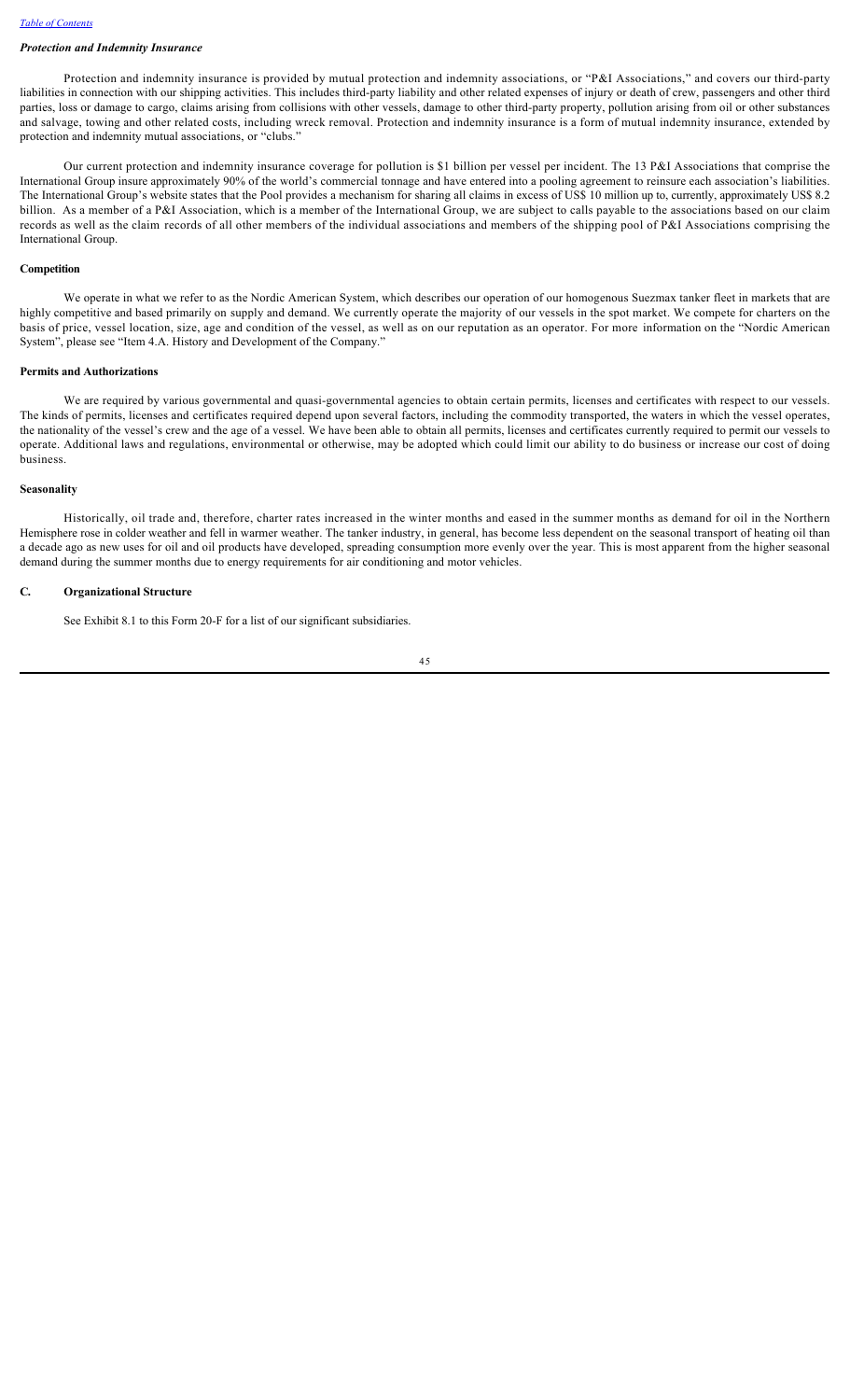# **D. Property, Plant and Equipment**

Please see "Item 4. Information on the Company B. Business Overview—Our Fleet", for a description of our vessels. The vessels are mortgaged as collateral under the 2019 Senior Secured Credit Facility including the \$30 million Accordion Loan and the financing agreements with Ocean Yield.

# **ITEM 4A. UNRESOLVED STAFF COMMENTS**

None.

# **ITEM 5. OPERATING AND FINANCIAL REVIEW AND PROSPECTS**

The following management's discussion and analysis should be read in conjunction with our historical financial statements and notes thereto included elsewhere in this report. This discussion contains forward-looking statements that reflect our current views with respect to future events and financial performance. Our actual results may differ materially from those anticipated in these forward-looking statements as a result of certain factors, such as those set forth in the section entitled "Item 3. Key Information—D. Risk Factors" and elsewhere in this annual report.

# **A. Operating Results**

## **Business overview**

Our fleet as of December 31, 2021, consisted of 24 vessels, including 2 newbuildings, Suezmax crude oil tankers. In 2022, we have sold three vessels. The contracts for the two Suezmax newbuildings with Samsung shipyard in South Korea, scheduled for delivery in the first half of 2022, were announced by us in September 2020. The majority of our vessels are employed in the spot market, together with one vessel currently on a longer term time charter agreement expiring in late 2022 or later. The two newbuildings to be delivered in May and June 2022 will be chartered out on six-year timecharter agreements commencing upon delivery of the vessels from the shipyard. The vessels in our fleet are considered homogenous and interchangeable as they have approximately the same freight capacity and ability to transport the same type of cargo.

## YEAR ENDED DECEMBER 31, 2021 COMPARED TO YEAR ENDED DECEMBER 31, 2020

|                                     |            | <b>Years Ended</b><br>December 31, |           |  |  |
|-------------------------------------|------------|------------------------------------|-----------|--|--|
| All figures in USD '000             | 2021       | 2020                               | Variance  |  |  |
| <b>Voyage Revenues</b>              | 191,075    | 354,619                            | $-46.1%$  |  |  |
| Other Income                        | 4,684      |                                    | N/A       |  |  |
| <b>Voyage Expenses</b>              | (128, 263) | (121,089)                          | 5.9%      |  |  |
| <b>Vessel Operating Expenses</b>    | (67,676)   | (66, 883)                          | $1.2\%$   |  |  |
| <b>Impairment Loss on Vessels</b>   | (60,311)   |                                    | N/A       |  |  |
| Depreciation Expenses               | (68,352)   | (67, 834)                          | $0.8\%$   |  |  |
| General and Administrative Expenses | (15,620)   | (17,586)                           | $-11.2%$  |  |  |
| <b>Net Operating (Loss) Income</b>  | (144, 463) | 81,227                             | N/A       |  |  |
| Interest Income                     | 3          | 96                                 | $-96.9\%$ |  |  |
| Interest Expenses                   | (26,380)   | (31,481)                           | $-16.2\%$ |  |  |
| Other Financial Income (Expenses)   | (488)      | 191                                | N/A       |  |  |
| <b>Net (Loss) Income</b>            | (171, 328) | 50,033                             | N/A       |  |  |
|                                     |            |                                    |           |  |  |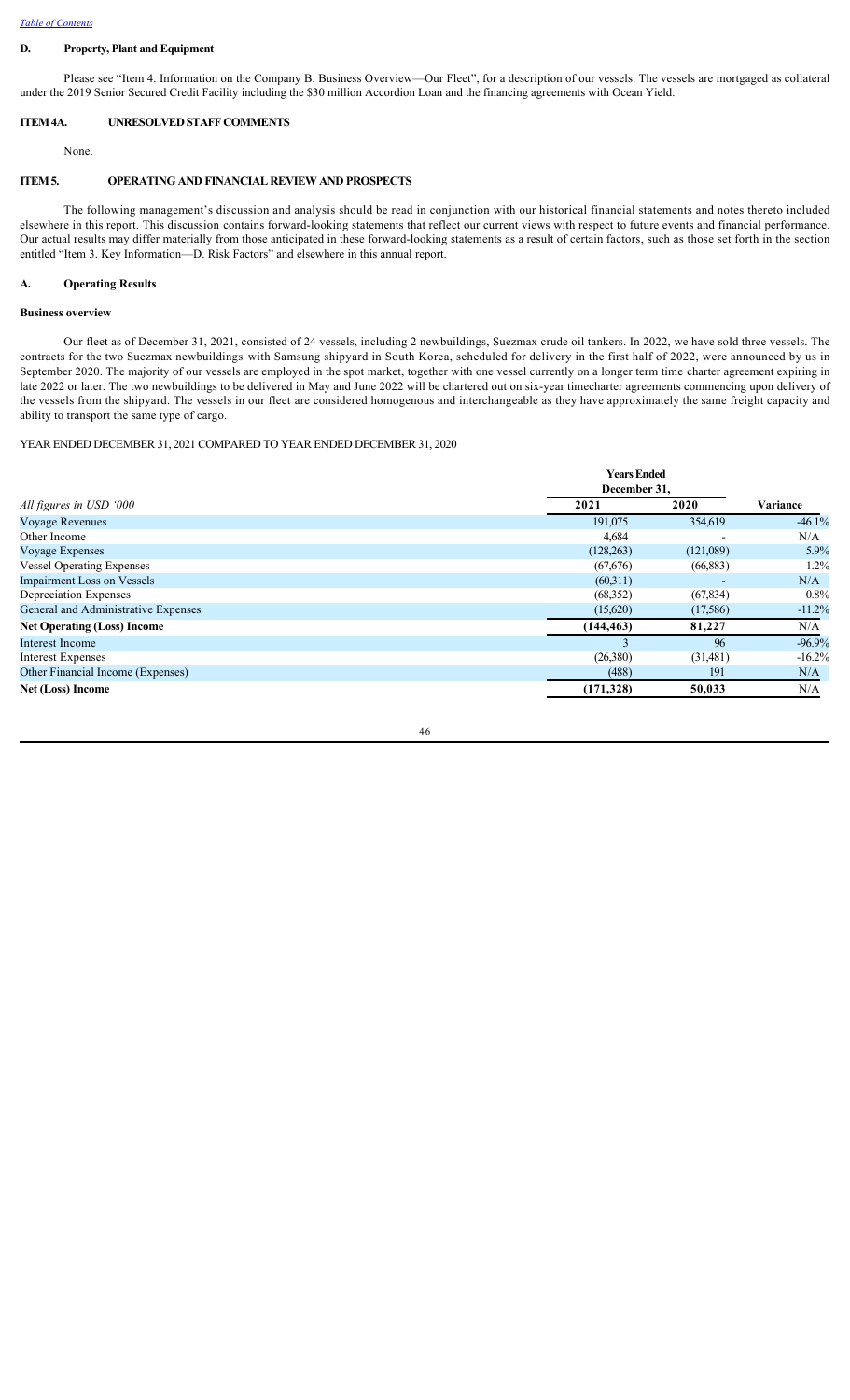Management believes that net voyage revenue, a non-GAAP financial measure, provides additional meaningful information because it enables us to compare the profitability of our vessels which are employed under bareboat charters, spot related time charters and spot charters. Net voyage revenues divided by the number of days on the charter provides the Time Charter Equivalent (TCE) Rate. Net voyage revenues and TCE rates are widely used by investors and analysts in the tanker shipping industry for comparing the financial performance of companies and for preparing industry averages. We believe that our method of calculating net voyage revenue is consistent with industry standards. The table below reconciles our net voyage revenues to voyage revenues.

|                                                  |            | <b>Years Ended</b><br>December 31. |           |  |  |  |  |
|--------------------------------------------------|------------|------------------------------------|-----------|--|--|--|--|
|                                                  |            |                                    |           |  |  |  |  |
| All figures in USD '000, except TCE rate per day | 2021       | 2020                               | Variance  |  |  |  |  |
| Voyage Revenues                                  | 191,075    | 354,619                            | $-46.1\%$ |  |  |  |  |
| Less Voyage expenses                             | (128, 263) | (121,089)                          | 5.9%      |  |  |  |  |
| <b>Net Voyage Revenue</b>                        | 62,812     | 233,530                            | $-73.1\%$ |  |  |  |  |
| Vessel Calendar Days (1)                         | 8.337      | 8.418                              | $-1.0\%$  |  |  |  |  |
| Less off-hire days                               | 527        | 952                                | $-44.6%$  |  |  |  |  |
| <b>Total TCE days</b>                            | 7.810      | 7.466                              | $4.6\%$   |  |  |  |  |
| <b>TCE Rate per day (2)</b>                      | 8.043      | 31,279                             | $-74.3\%$ |  |  |  |  |

(1) Vessel Calendar Days is the total number of days the vessels were in our fleet.

(2) Time Charter Equivalent ("TCE") Rate, results from Net Voyage Revenue divided by total TCE days.

The change in Voyage revenue is due to two main factors:

i) The number of TCE days

ii) The change in the TCE rate achieved.

Number of vessel calendar days decreased insignificantly by 1.0% and reflects that the number of vessels in our fleet was similar in 2021 as in 2020, apart from one vessel being sold in November 2021.

With regards to i), the decrease of 425 days in offhire days was a result of less vessels undergoing planned maintenance in 2021 compared to 2020.

With regards to ii), the TCE rate per day decreased by \$23,237, or 74.3%, from \$31,279 in 2020 to \$8,043 in 2021. The indicative rates presented by Clarksons Research decreased by 75.7% for the twelve months of 2021 compared to the same twelve months in 2020 to \$7,338 from \$30,240, respectively.

As a result of i) and ii) net voyage revenues decreased by 73.1% from \$233.5 million for the year ended December 31, 2020, to \$62.8 million for the year ended December 31, 2021. Other Income relates to a distribution from an insurance association and we received a net amount of \$4.6 million.

Voyage expenses increased to \$128.3 million from \$121.1 million, or 5.9%. Voyage expenses mainly consist of port charges, bunkers and commissions and the most influential cost is the cost of bunkers. Cost of bunkers is influenced by actual consumption in a year and the price of the fuel. The increase in voyage expenses in 2021 was primarily due to an increase in bunker costs caused by an increase in fuel oil prices compared to prior year, offset by a reduction in commission costs. Voyage expenses are relatively similar in 2021 as in 2020 and shows the activity level of our vessels and that we have operated a similar number of vessels in both years.

Vessel operating expenses increased by \$0.8 million, or 1.2%, from \$66.9 million in 2020 to \$67.7 million in 2021, and reflects that the number of vessels in the fleet was similar in 2021 as in 2020 with a similar expense per vessel for the two years. In cooperation with our technical managers we maintain our focus on keeping the fleet in top technical condition whilst keeping costs low.

General and administrative expenses decreased by \$2.0 million, or 11.2%, from \$17.6 million in 2020 to \$15.6 million in 2021. The decrease in cost is mainly related to a decrease in staff cost.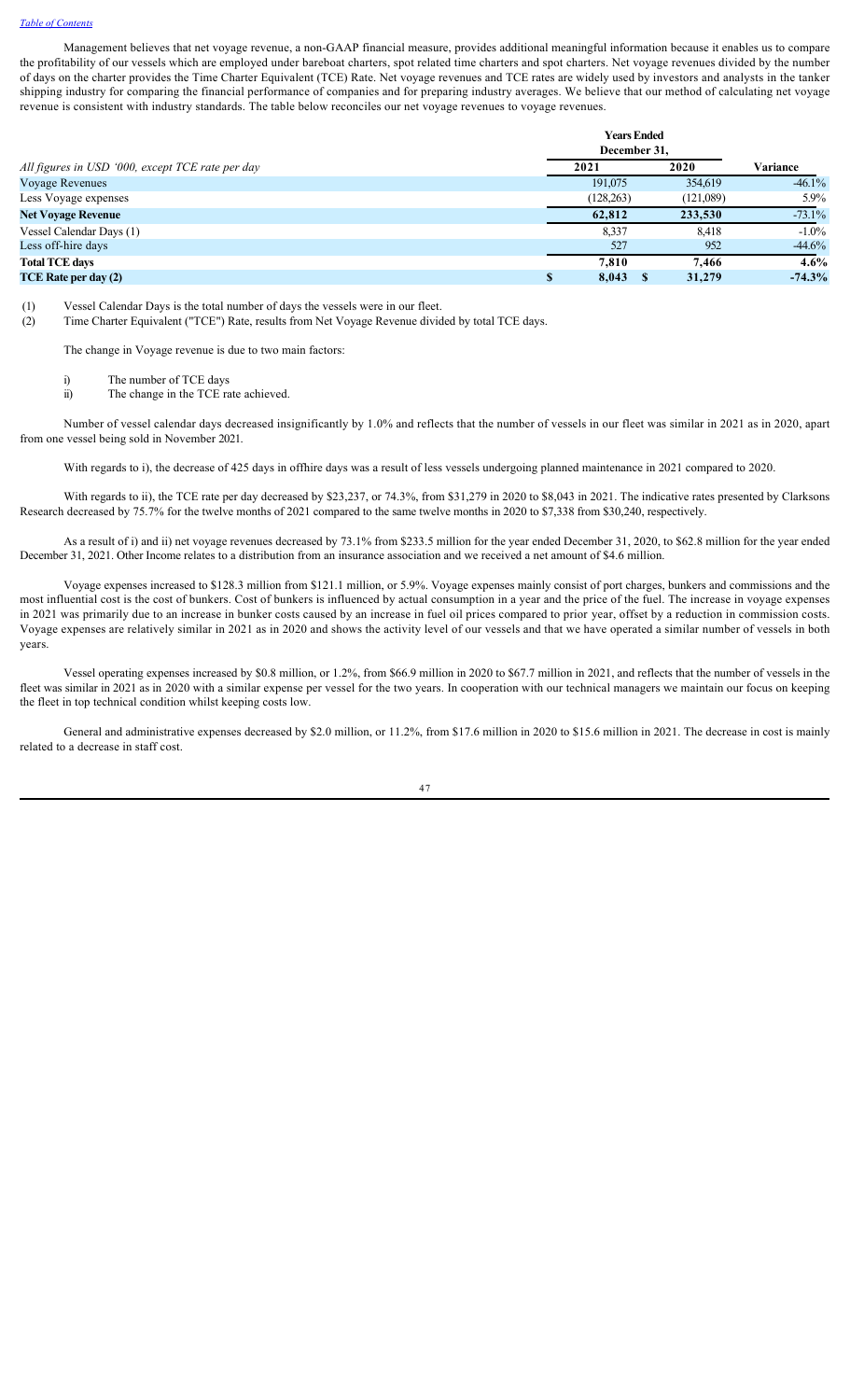Depreciation expenses increased by \$0.5 million, or 0.8%, from \$67.8 million in 2020 to \$68.4 million in 2021. The insignificant increase in 2021 compared to 2021 is primarily a result of increase in capitalized cost in 2021 related to drydocking of our vessels that is depreciated over a period until next drydocking, offset by less depreciation related to one vessel sold in 4Q21 and one vessel held for sale.

Impairment Loss on Vessels increased to \$60.3 million in 2021 compared to \$0 in 2020. We have recorded \$8.9 million in impairment charges to adjust the carrying value to fair value less cost to sell related to one vessel classified as Held for Sale. Further \$51.4 million in impairment charges related to five of our 2002 and 2003 built vessels have been recorded due to estimated undiscounted cash flows being lower than the carrying values when performing our impairment testing for these vessels and the carrying values have accordingly been adjusted to reflect the fair value.

Interest expenses decreased by \$5.1 million, or 16.2%, from \$31.5 million in 2020 to \$26.4 million in 2021. The decrease is due to repayments on our credit facilities in 2020 and 2021 that lowers the outstanding loan balances and related interest cost.

## YEAR ENDED DECEMBER 31, 2020 COMPARED TO YEAR ENDED DECEMBER 31, 2019

|                                     |           | <b>Years Ended</b><br>December 31. |           |  |  |  |
|-------------------------------------|-----------|------------------------------------|-----------|--|--|--|
| All figures in USD '000             | 2020      | 2019                               | Variance  |  |  |  |
| Voyage Revenues                     | 354,619   | 317.220                            | 11.8%     |  |  |  |
| Voyage Expenses                     | (121,089) | (141,770)                          | $-14.6\%$ |  |  |  |
| <b>Vessel Operating Expenses</b>    | (66, 883) | (66,033)                           | $1.3\%$   |  |  |  |
| <b>Impairment Loss on Vessels</b>   |           |                                    |           |  |  |  |
| General and Administrative Expenses | (17,586)  | (13,481)                           | $30.5\%$  |  |  |  |
| Depreciation Expenses               | (67, 834) | (63,965)                           | $6.0\%$   |  |  |  |
| <b>Net Operating (Loss) Income</b>  | 81,227    | 31,971                             | 154.1%    |  |  |  |
| Interest Income                     | 96        | 298                                | $-67.8\%$ |  |  |  |
| <b>Interest Expenses</b>            | (31,481)  | (38,390)                           | $-18.0\%$ |  |  |  |
| Other Financial Income (Expenses)   | 191       | (4,231)                            | N/A       |  |  |  |
| <b>Net (Loss) Income</b>            | 50.033    | (10, 352)                          | N/A       |  |  |  |

Management believes that net voyage revenue, a non-GAAP financial measure, provides additional meaningful information because it enables us to compare the profitability of our vessels which are employed under bareboat charters, spot related time charters and spot charters. Net voyage revenues divided by the number of days on the charter provides the Time Charter Equivalent (TCE) Rate. Net voyage revenues and TCE rates are widely used by investors and analysts in the tanker shipping industry for comparing the financial performance of companies and for preparing industry averages. We believe that our method of calculating net voyage revenue is consistent with industry standards. The table below reconciles our net voyage revenues to voyage revenues.

|                                                  |             | <b>Years Ended</b> |           |  |  |  |  |
|--------------------------------------------------|-------------|--------------------|-----------|--|--|--|--|
|                                                  |             | December 31.       |           |  |  |  |  |
| All figures in USD '000, except TCE rate per day | 2020        | 2019               | Variance  |  |  |  |  |
| Voyage Revenues                                  | 354,619     | 317.220            | 11.8%     |  |  |  |  |
| Less Voyage expenses                             | (121,089)   | (141,770)          | $-14.6%$  |  |  |  |  |
| <b>Net Voyage Revenue</b>                        | 233,530     | 175,450            | $33.1\%$  |  |  |  |  |
| Vessel Calendar Days (1)                         | 8,418       | 8,395              | $0.3\%$   |  |  |  |  |
| Less off-hire days                               | 952         | 293                | 224.9%    |  |  |  |  |
| <b>Total TCE days</b>                            | 7.466       | 8.102              | $(7.8\%)$ |  |  |  |  |
| TCE Rate per day (2)                             | 31,279<br>S | 21,655             | 44.4%     |  |  |  |  |

(1) Vessel Calendar Days is the total number of days the vessels were in our fleet.

(2) Time Charter Equivalent ("TCE") Rate, results from Net Voyage Revenue divided by total TCE days.

The change in Voyage revenue is due to two main factors:

i) The number of TCE days

ii) The change in the TCE rate achieved.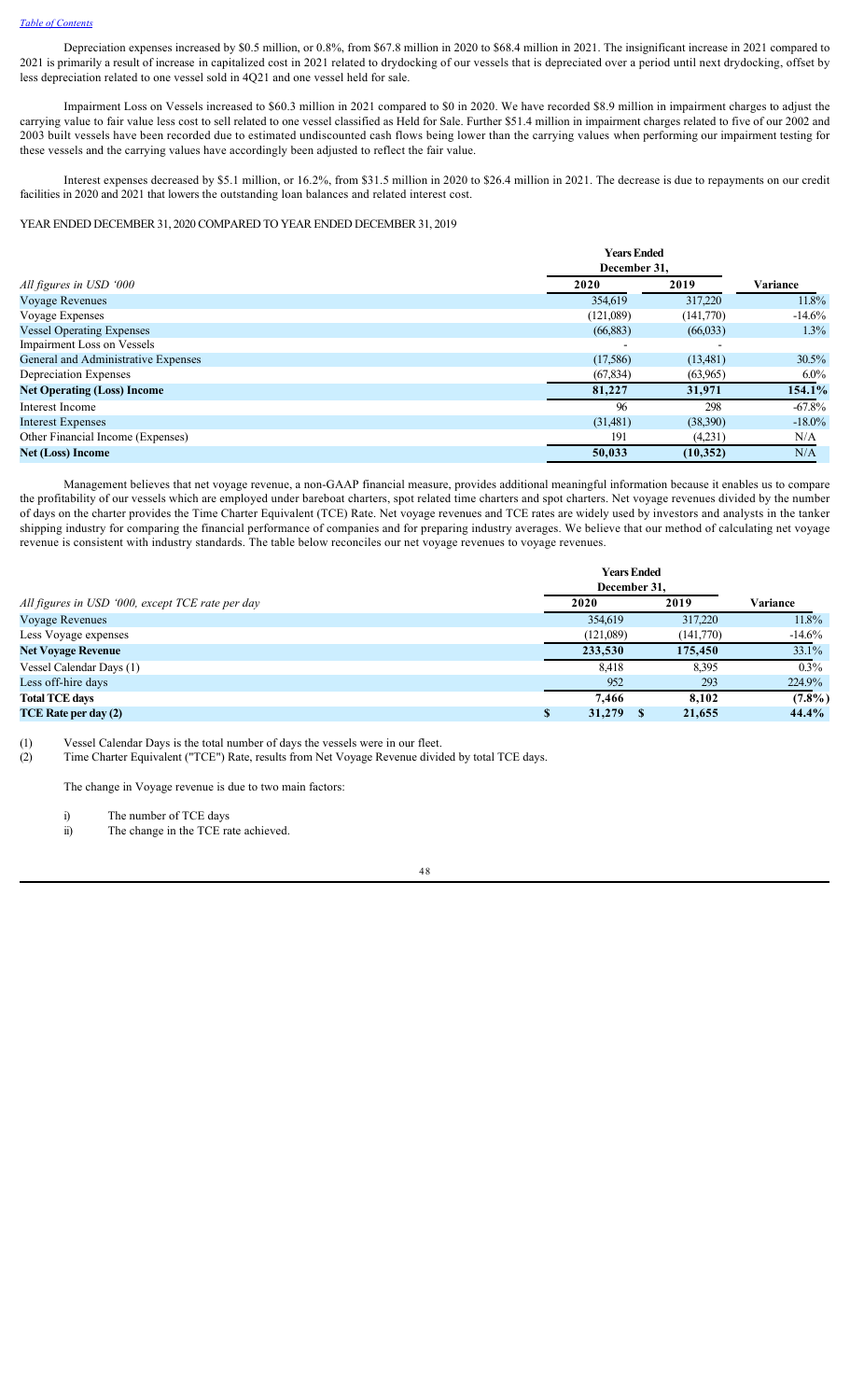Number of vessel calendar days increased insignificantly by 0.3% and reflects that the number of vessels in our fleet was similar in 2020 as in 2019.

With regards to i), the increase of 636 days in offhire days was a result of an increase in planned offhire in 2020 due to drydocking of our vessels.

With regards to ii), the TCE rate per day increased by \$9,624, or 44.4%, from \$21,655 in 2019 to \$31,279 in 2020. The indicative rates presented by Clarksons Research decreased by 4.2% for the twelve months of 2020 compared to the same twelve months in 2019 to \$30,240 from \$31,560, respectively. The rates presented by Clarksons Research for the year ended December 31, 2019 were significantly influenced by a spike in the Suezmax tanker rates in the fourth quarter of 2019. The spike reported by Clarksons Research in fourth quarter of 2019 materialized to a larger extent for us in the first quarter of 2020.

As a result of i) and ii) net voyage revenues increased by 33.1% from \$175.5 million for the year ended December 31, 2019, to \$233.5 million for the year ended December 31, 2020.

Voyage expenses decreased to \$121.1 million from \$141.8 million, or 14.6%. The decrease in voyage expenses was primarily due to a decrease in bunker costs caused by a combination of a decrease in fuel oil prices compared to prior year and lower consumption as a larger portion of the vessels have been employed on time charter contracts during 2020 compared to 2019.

Vessel operating expenses increased by \$0.9 million, or 1.3%, from \$66.0 million in 2019 to \$66.9 million in 2020, and reflects that the number of vessels in the fleet was similar in 2020 as in 2019 with a similar expense per vessel for the two years. In cooperation with our technical managers we maintain our focus on keeping the fleet in top technical condition whilst keeping costs low.

General and administrative expenses increased by \$4.1 million, or 30.5%, from \$13.5 million in 2019 to \$17.6 million in 2020. The increase in cost is mainly related to the termination of a cost sharing agreement with a former associate and increase in salaries.

Depreciation expenses increased by \$3.8 million, or 6.0%, from \$64.0 million in 2019 to \$67.8 million in 2020. The increase in 2020 compared to 2019 is primarily due to an increase in capitalized cost in 2020 related to drydocking of our vessels that is depreciated over a period until next drydocking.

Interest expenses decreased by \$6.9 million, or 18.0%, from \$38.4 million in 2019 to \$31.5 million in 2020. The decrease is due to repayments on our credit facilities in 2019 and 2020 that lowers the outstanding loan balances and related interest cost.

Other financial expenses decreased by \$4.4 million mainly due to a fair value adjustment of Investment Securities of \$3.2 million in 2019.

#### **Inflation**

The costs of oil tankers tend to fluctuate with the cyclicality in raw material costs, especially the price of steel and copper. Operating costs for oil tankers has been stable with very little, or moderate inflation over the years and management does not consider inflation to be a significant risk to direct operating costs in the current and in the foreseeable economic environment. However, oil transportation is a specialized area and if number of vessels where to increase significantly, increased demand for qualified crew can be expected, potentially putting pressure on crew cost. A general cost inflation in the world could impact the shipping industry and put inflationary pressure on cost items such as, but not limited to, crew costs, spare parts, maintenance, insurance etc.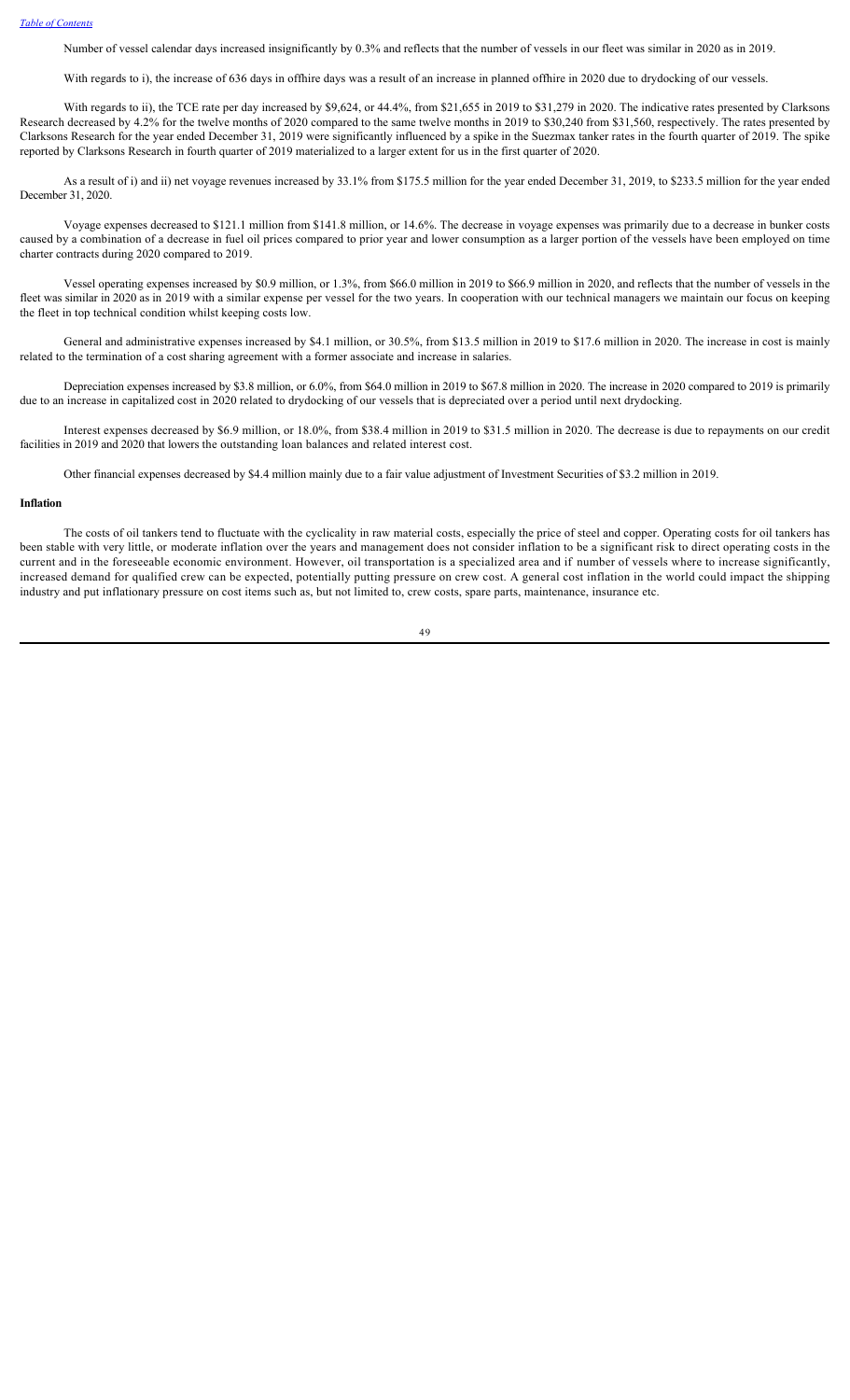# **Selected Financial Data**

The following selected historical financial information should be read in conjunction with our audited financial statements and related notes, which are included herein, together with Item 5. Operating and Financial Review and Prospects. The Statements of Operations data for each of the three years ended December 31, 2021, 2020 and 2019 and selected Balance Sheet data as of December 31, 2021 and 2020 have been derived from our audited financial statements included elsewhere in this document. The Statements of Operations financial information for the years ended December 31, 2018 and 2017 and selected balance sheet information as of December 31, 2019, 2018 and 2017 have been derived from our audited financial statements not included in this Annual Report on Form 20-F.

| <b>SELECTED CONSOLIDATED FINANCIAL DATA</b>           | Year ended December 31, |              |              |             |             |
|-------------------------------------------------------|-------------------------|--------------|--------------|-------------|-------------|
| All figures in thousands of USD except share data     | 2021                    | 2020         | 2019         | 2018        | 2017        |
| <b>Voyage Revenues</b>                                | 191,075                 | 354,619      | 317,220      | 289,016     | 297,141     |
| Other Income                                          | 4,684                   |              |              |             |             |
| Voyage Expenses                                       | (128, 263)              | (121,089)    | (141,770)    | (165,012)   | (142, 465)  |
| <b>Vessel Operating Expenses</b>                      | (67,676)                | (66, 883)    | (66,033)     | (80, 411)   | (87,663)    |
| <b>Depreciation Expenses</b>                          | (68, 352)               | (67, 834)    | (63,965)     | (60, 695)   | (100, 669)  |
| <b>Impairment Loss on Vessel</b>                      | (60,311)                |              |              | (2,168)     | (110,480)   |
| <b>Impairment Loss on Goodwill</b>                    |                         | $\mathbf{u}$ | $\mathbf{r}$ |             | (18,979)    |
| Loss on Disposal of Vessels                           |                         |              |              | (6,619)     |             |
| General and Administrative Expenses                   | (15,620)                | (17,586)     | (13,481)     | (12, 727)   | (12, 575)   |
| <b>Net Operating Income (Loss)</b>                    | (144, 463)              | 81,227       | 31,971       | (38, 616)   | (175, 690)  |
| <b>Interest Income</b>                                | 3                       | 96           | 298          | 334         | 347         |
| <b>Interest Expense</b>                               | (26, 380)               | (31,481)     | (38, 390)    | (34, 549)   | (20, 464)   |
| Other Financial (Expenses) Income                     | (429)                   | 255          | (4,160)      | (14, 729)   | (644)       |
| <b>Total Other Expenses</b>                           | (26, 806)               | (31, 130)    | (42, 252)    | (48, 944)   | (20, 761)   |
| Income Tax Expense                                    | (59)                    | (64)         | (71)         | (79)        | (83)        |
| Loss on Equity Method Investment                      |                         |              |              | (7,667)     | (8, 435)    |
| <b>Net Income (Loss)</b>                              | (171, 328)              | 50,033       | (10, 352)    | (95,306)    | (204,969)   |
|                                                       |                         |              |              |             |             |
| Basic and Diluted Earnings (Loss) per Share           | (1.05)                  | 0.34         | (0.07)       | (0.67)      | (1.97)      |
| Cash Dividends Declared per Share                     | 0.06                    | 0.45         | 0.10         | 0.07        | 0.53        |
| Basic and Diluted Weighted Average Shares Outstanding | 162,549,611             | 149,292,586  | 142,571,361  | 141,969,666 | 103,832,680 |
| Market Price per Common Share as of December 31,      | 1.69                    | 2.95         | 4.92         | 2.00        | 2.46        |
| Other financial data:                                 |                         |              |              |             |             |
| Net Cash Provided by (Used in) Operating Activities   | (44, 458)               | 110,944      | 52,858       | (16, 103)   | 31,741      |
| Cash Dividends Paid                                   | 9,700                   | 67,242       | 14,255       | 9,936       | 54,226      |
|                                                       |                         |              |              |             |             |
| <b>Selected Balance Sheet Data (at period end):</b>   |                         |              |              |             |             |
| Cash and Cash Equivalents                             | 34,739                  | 57,847       | 48,847       | 49,327      | 58,359      |
| <b>Total Assets</b>                                   | 851,152                 | 974,347      | 1,030,903    | 1,071,111   | 1,141,063   |
| <b>Total Long-Term Debt</b>                           | 283,411                 | 334,615      | 375,364      | 417,836     | 388,855     |
| Common Stock                                          | 1,836                   | 1,514        | 1,472        | 1,420       | 1,420       |
| Total Shareholders' Equity                            | 498,223                 | 599,126      | 595,424      | 602,031     | 711,064     |
|                                                       |                         |              |              |             |             |
|                                                       | 50                      |              |              |             |             |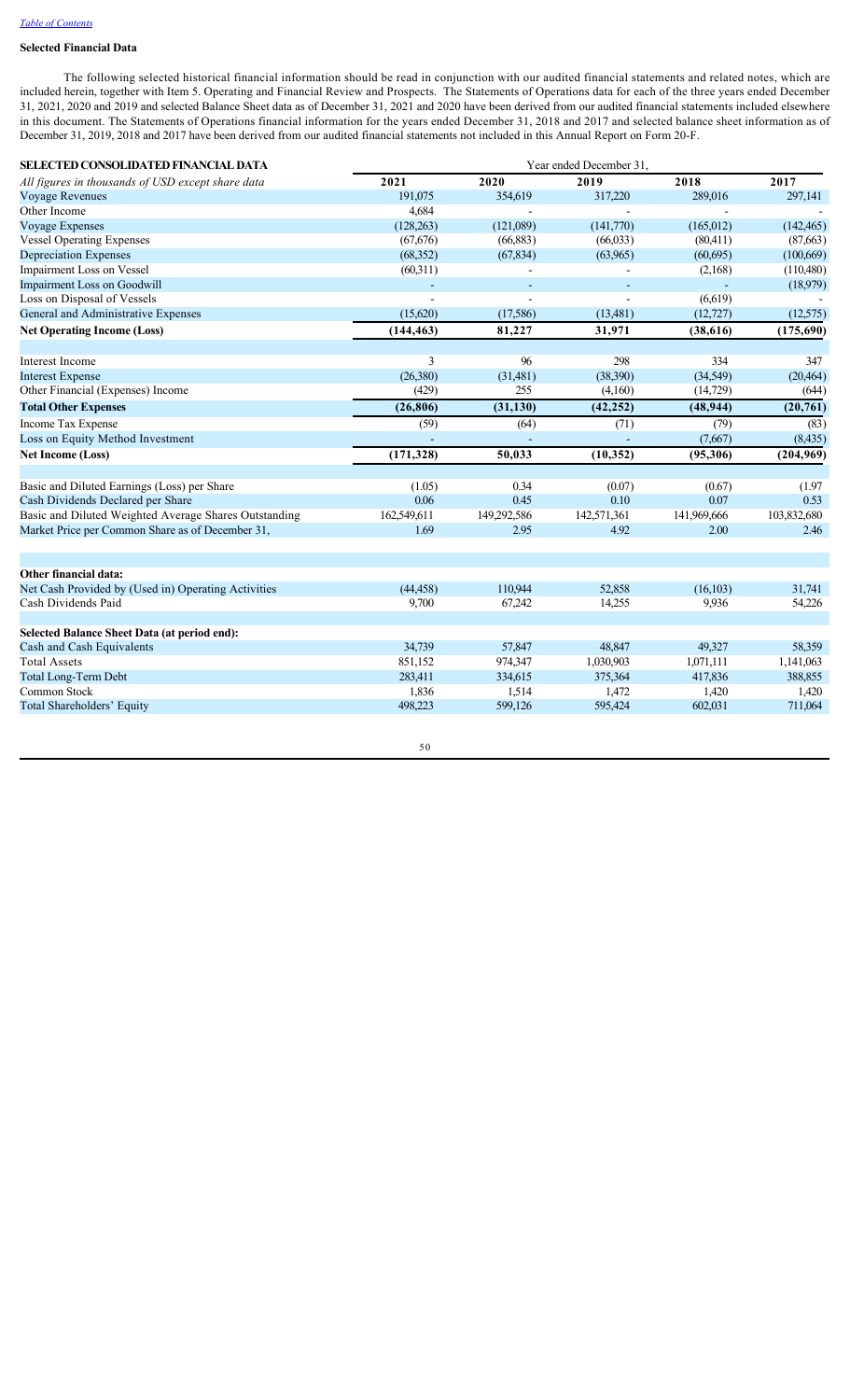# **B. Liquidity and Capital Resources**

We operate in a cyclical and capital-intensive industry. Our fleet of Suezmax tankers are financed through a combination of earnings generated from operations, equity and borrowings.

Our main liquidity requirements are related to voyage cost and operating cost for our vessels, repayments of loans and related interest charges, general and administration cost, capital expenditure for our vessels including instalments related to our newbuilding program and working capital needs.

In September 2020, we announced that we had entered into two Suezmax newbuilding contracts with Samsung shipyard in South Korea for scheduled deliveries in May and June of 2022. We refer to further information below and in "Item 5. Operating and Financial Review and Prospects—F. Tabular Disclosure of Contractual Obligations" for disclosure of Contractual Obligations and Financing Agreements in place for these vessels.

#### **Our Borrowing Activities**

On February 12, 2019, we entered into the \$306 million 2019 Senior Secured Credit Facility using twenty of our vessels at that time built from year 2000 to 2017 as collateral. On December 16, 2020, we entered into a loan agreement for \$30.0 million that is considered an accordion loan under the 2019 Senior Secured Credit Facility loan agreement. In November 2021, we sold Nordic Sirius (2000-build) and there were 19 vessels built from 2002 to 2017 used as collateral for the outstanding loan balance as of December 31, 2021.

The three 2018-built vessels are financed through Ocean Yield ASA.

In September 2020, we announced that we had entered into two Suezmax newbuilding contracts with Samsung shipyard in South Korea for scheduled deliveries in the first half of 2022 to expand and renew our fleet. In December 2020, we entered into financing agreements with Ocean Yield ASA for the financing of up to 80% of the newbuilding price for the two 2022 newbuildings at similar terms as the 2018-built vessels. We had not utilized any portion of this financing arrangement as of December 31, 2021.

### *2019 Senior Secured Credit Facility and \$30 million Accordion Loan*

On February 12, 2019 we entered into a new five-year senior secured credit facility for \$306.1 million (the "2019 Senior Secured Credit Facility"). Borrowings under the 2019 Senior Secured Credit Facility are secured by first priority mortgages over our vessels (excluding the three vessels delivered in 2018, see described below) and assignments of earnings and insurance. The loan is amortizing with a twenty-year maturity profile, carries a floating LIBOR interest rate plus a margin and matures in February 2024. Further, the agreement contains a discretionary excess cash mechanism for the lender that equals 50% of the net earnings from the collateral vessels, less capex provision and fixed loan amortization. Net proceeds obtained from sale of a vessel used as security are at our lender's discretion subject to repayment of the outstanding loan balance. The agreement contains covenants that require a minimum liquidity of \$30.0 million and a loan-to-vessel value ratio of maximum 70%.

On December 16, 2020, we entered into a new loan agreement for the borrowing of \$30.0 million (the "\$30 million Accordion Loan"). The loan is considered an accordion loan to the 2019 Senior Secured Credit Facility loan agreement and has the same amortization profile, carries a floating LIBOR interest rate plus a margin and matures in February 2024. The security of the loan is attached to the security of the 2019 Senior Secured Credit Facility and has equal priority, same financial covenants, repayment clauses and same excess cash flow mechanism as the 2019 Senior Secured Credit Facility.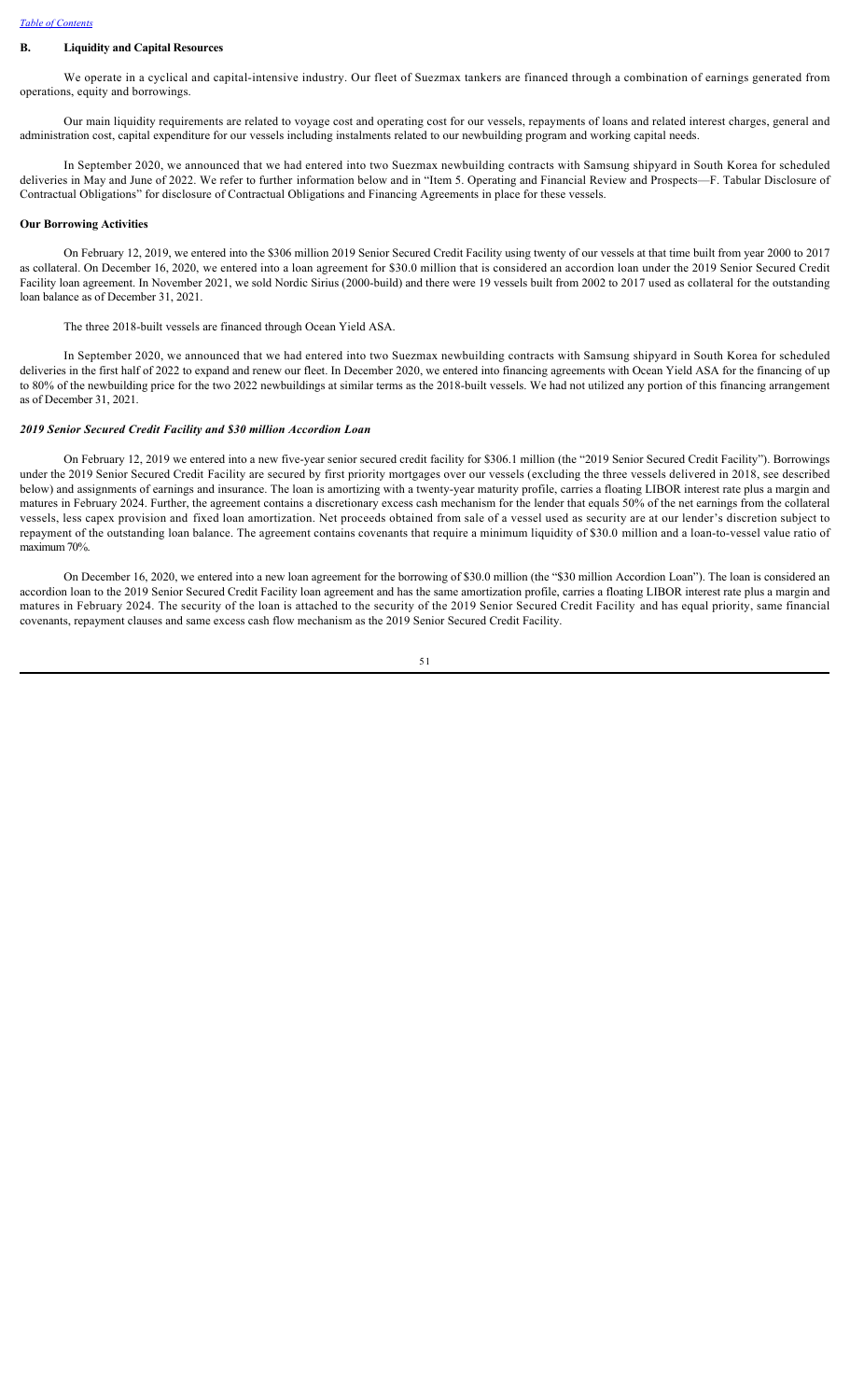As of December 31, 2020, we had \$253.9 million drawn under our 2019 Senior Secured Credit Facility, where \$14.4 million, net of deferred financing cost of \$2.4 million, was presented as Current Portion of Long-Term Debt.

We have repaid \$30.8 million on the facilities in the twelve months ended December 31, 2021. As of December 31, 2021, the total outstanding balance was \$223.1 million. We have presented \$29.5 million, net of deferred financing costs of \$2.3 million, under Current Portion of Long-Term Debt that includes \$14.9 million in debt associated with a Vessel Held for Sale. Earnings generated in the fourth quarter of 2021 did not result in any additional payment related to the excess cash flow mechanism.

Subsequent to December 31, 2021, we have repaid in total \$48.7 million and the total outstanding balance as of April 30, 2022, is \$174.5 million.

#### *Financing of 2018-built Vessels*

The three vessels were delivered to us in July, August and October 2018, respectively. Under the terms of the financing agreement, the lender has provided financing of 77.5% of the purchase price for each of the three 2018-built vessels. Upon delivery of each of the vessels, we commenced ten-year bareboat charter agreements. We have obligations to purchase the vessels for a consideration of \$13.6 million for each vessel upon the completion of the ten-year bareboat charter agreements, and also have the option to purchase the vessels after sixty and eighty-four months. The financing agreements for the three vessels have a total effective interest rate ranging from 4.75% to 4.82% including a floating LIBOR element that is subject to annual adjustment. The financing agreements contain certain financial covenants requiring us to maintain on a consolidated basis a minimum value adjusted equity of \$175.0 million, a minimum value adjusted equity ratio of 25%, minimum liquidity of \$20.0 million and a minimum vessel value to outstanding lease clause.

The outstanding amounts under this financing arrangement were \$104.3 million and \$112.2 million as of December 31, 2021 and 2020, respectively, where \$8.1 million and \$7.7 million, net of deferred financing costs, have been presented as Current Portion of Long-Term Debt, respectively.

### *Financing of 2022 Newbuildings*

In 2020, we announced that we had entered into financing agreements for the two Suezmax newbuildings to be delivered to us during 2022. Under the terms of the financing agreement, the lender will provide financing of up to 80.0% of the purchase price for each of the two newbuildings. The agreement includes financing of the remaining pre-delivery instalments to be paid in 2022 and the final amounts to be paid upon delivery of the vessels. Upon delivery of each of the vessels, we will commence ten-year bareboat charter agreements. We have obligations to purchase the vessels upon the completion of the ten-year bareboat charter agreements, and also have the option to purchase the vessels after sixty and eighty-four months. The financing agreements for the two vessels include a fixed interest rate plus a floating LIBOR element that is subject to quarterly adjustment. The financing agreements contain certain financial covenants requiring us to on a consolidated basis to maintain a minimum liquidity of \$20.0 million and a minimum vessel value to outstanding lease clause.

As of December 31, 2021, we have not utilized any portion of the financing agreement. As of the date of this report, we have utilized \$22.0 million of the financing arrangement to pay for agreed pre-delivery instalments to the yard.

## *Equity*

On October 16, 2020, we entered into a new equity distribution agreement with B. Riley Securities, Inc., acting as a sales agent, under which we may, from time to time, offer and sell shares of our common stock through the \$60 million ATM. As of December 31, 2020, we had not raised any proceeds, under the \$60 million ATM. In 2021, we have raised gross and net proceeds (after deducting sales commissions and other fees and expenses) of \$60.0 million and \$58.5 million, respectively, by issuing and selling 22,025,978 common shares and this ATM was fully utilized. The 2020 \$60 million ATM program was terminated on October 14, 2021.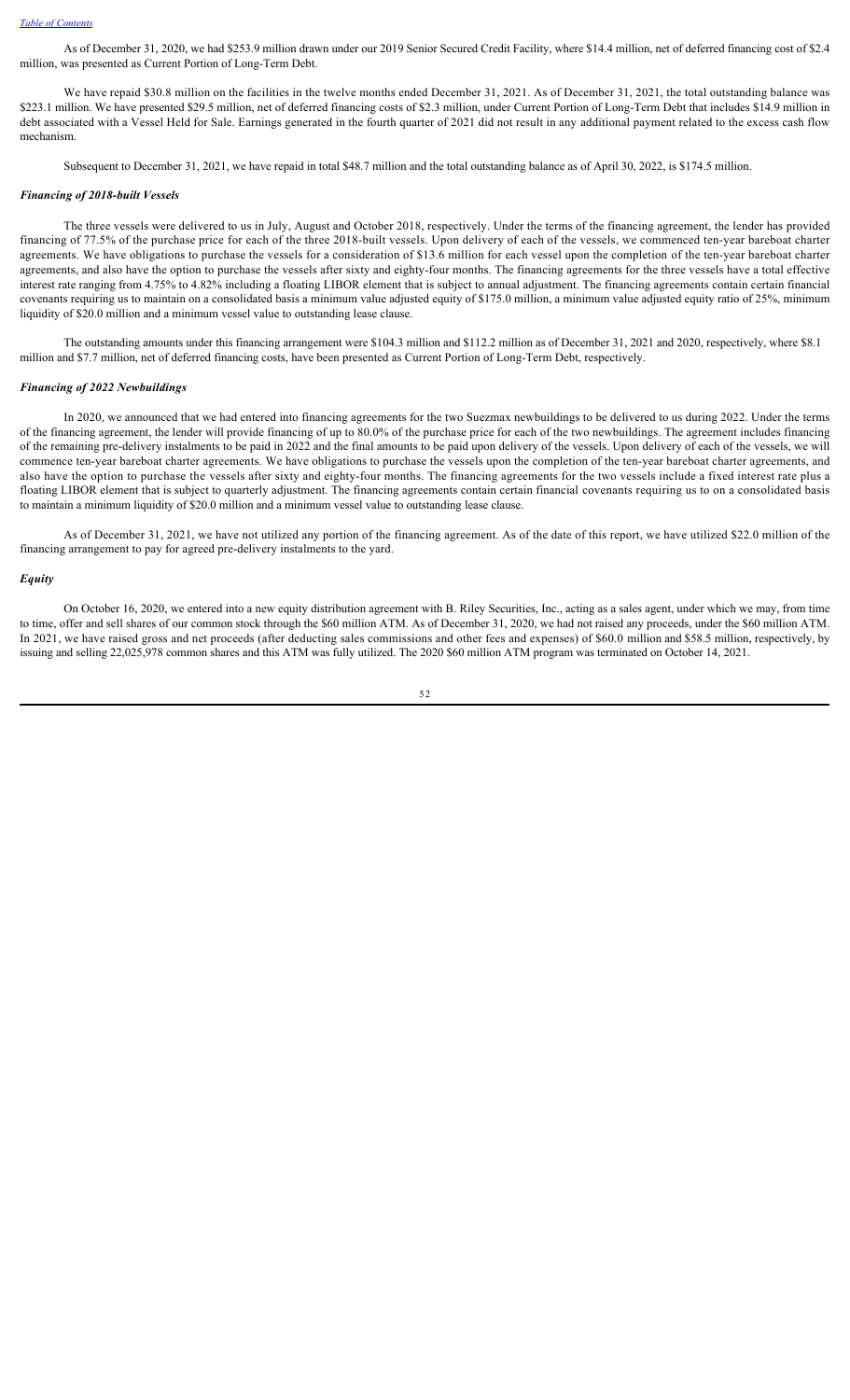On September 29, 2021, we entered into a new equity distribution agreement with B. Riley Securities, Inc, acting as sales agent, under which the Company may, from time to time, offer and sell common stock through an At-the-Market Offering (the "\$60 million 2021 ATM") program having an aggregate offering price of up to \$60,000,000. As of December 31, 2021, we had raised gross and net proceeds (after deducting sales commissions and other fees and expenses) of \$22.3 million and \$21.7 million, respectively, by issuing and selling 10,222,105 common shares. Subsequent to December 31, 2021, and through to February 14, 2022, we have raised gross and net proceeds of \$16.9 million and \$16.5 million, respectively, by issuing and selling 10,764,990 common shares. The \$60 million 2021 ATM was terminated on February 14, 2022, after having utilized \$39.2 million of the program.

On February 14, 2022, we entered into a new equity distribution agreement with B. Riley Securities, Inc, acting as sales agent, under which the Company may, from time to time, offer and sell common stock through an At-the-Market Offering (the "\$60 million 2022 ATM") program having an aggregate offering price of up to \$60,000,000. As of the date of this report we have raised gross and net proceeds of \$16.8 million and \$16.3 million, respectively, by selling and issuing 7,213,676 commons shares with a remaining available balance of \$43.2 million under this ATM. Based on the share price of the Company of \$2.70 as of May 5, 2022, it would have resulted in 16,012,750 new shares being issued, if fully utilizing the remaining balance available of the \$60 million 2022 ATM.

## *Liquidity and compliance*

Cash, restricted cash and cash equivalents are predominantly held in U.S. Dollars and cash and cash equivalents was \$34.7 million and \$57.8 million as of December 31, 2021 and December 31, 2020, respectively. Minor cash balances are held in NOK and EUR. Restricted cash was \$9.9 million and \$4.2 million as of December 31, 2021 and December 31, 2020, respectively. The restricted cash deposit is nominated and available for use for drydocking and other capex commitments related to the vessels used as collateral under the 2019 Senior Secured Credit Facility.

We monitor compliance with our financial covenants on a regular basis and as of December 31, 2021, we were in compliance with the financial covenants in our debt facilities. Our financial minimum liquidity covenant of \$30.0 million is the most sensitive covenant.

On a regular basis, we perform cash flow projections to evaluate whether we will be in a position to cover our liquidity needs for the next 12-month period and the compliance with financial and security ratios under our existing and future financing agreements. In developing estimates of future cash flows, we make assumptions about the vessels' future performance, market rates, operating expenses, capital expenditure, fleet utilization, general and administrative expenses, loan repayments and interest charges. The assumptions applied are based on historical experience and future expectations.

We prepare cash flow projections for different scenarios and a key input factor to the cash flow projections is the estimated freight rates. We apply an average of several broker estimates in combination with own estimates for the coming 12-months period. Freight rates in the first quarter of 2022 have improved compared to the average freight rates achieved in 2021 and we have recently secured spot voyage contracts that are significantly above the rates achieved in 2021. However, in the event that the positive development in the freight rates in 2022 do not continue and we experience a scenario with Suezmax tanker freight rates in line with 2021, we have identified a cash shortfall within the coming twelve-months period, exceeding the remaining available balance of the \$60 million ATM launched on February 14, 2022. If such a scenario should unfold, the Board has approved measures to be implemented to secure additional liquidity. We have financial flexibility and the available measures encompass sale of vessels that include avoidance of capital expenditure, ATM renewals or further borrowings. As of the date of this report, we have issued and sold 7,213,676 common shares under the \$60 million 2022 ATM for a gross consideration of \$16.8 million with a remaining available balance of \$ 43.2 million. Further, we have sold three vessels in 2022 with the gross proceeds of \$46.4 million and \$43.8 million of the proceeds were used to repay outstanding debt. The current loan-to-value ratio of the 2019 Senior Secured Credit Facility is well below 45% and further borrowings could be pursued, if needed.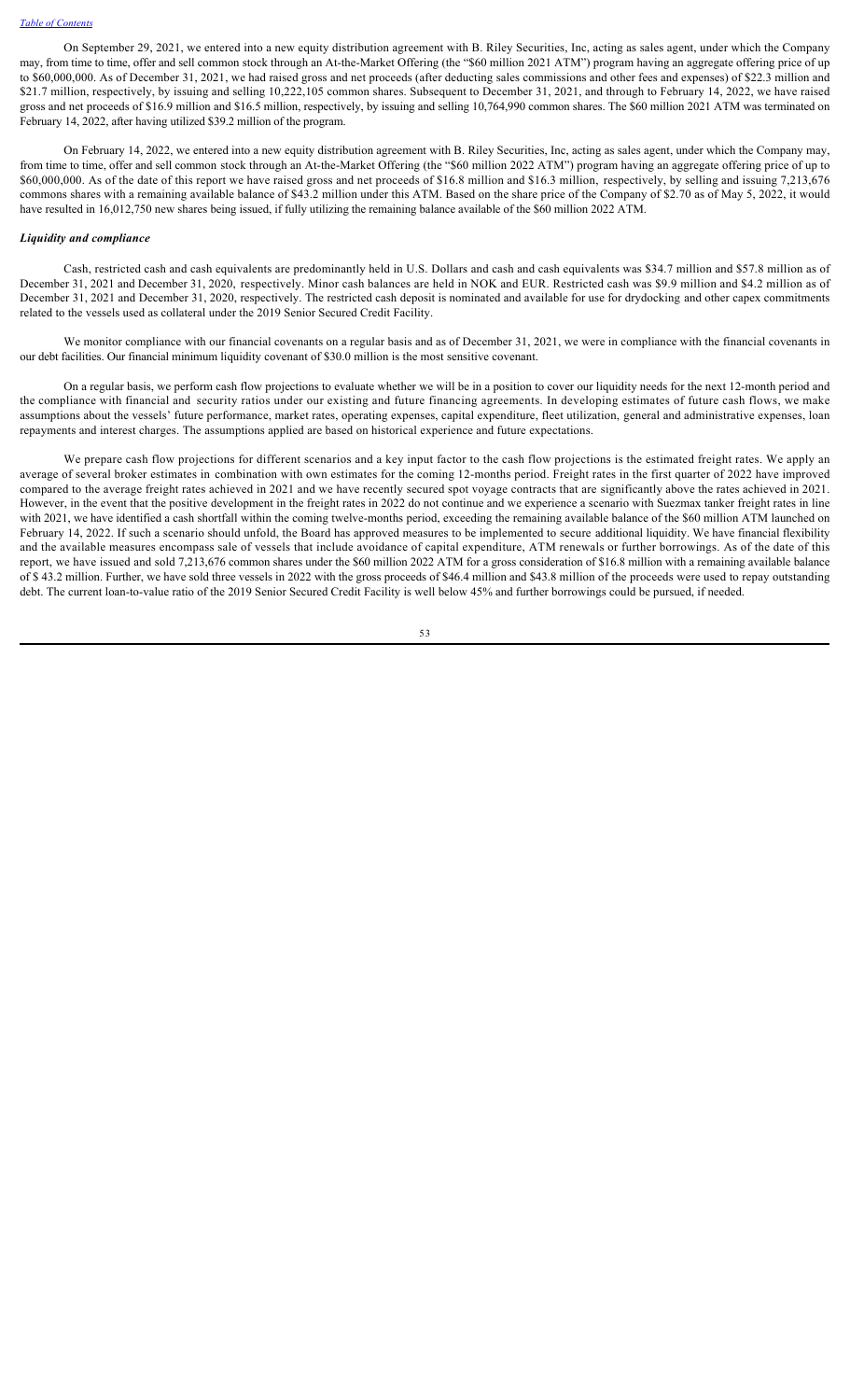## *Contractual Obligations*

The Company's contractual obligations as of December 31, 2021, consist of our obligations as borrower under our 2019 Senior Secured Credit Facility including our \$30 million Accordion Loan, our obligations related to financing of our three 2018-built vessels and the obligations to pay for the two Suezmax newbuildings ordered for delivery in 2022. The remaining instalments for the newbuildings will be financed through the financing arrangement with Ocean Yield. For further information, please see "Item 5. Operating and Financial Review and Prospects—B. Liquidity and Capital Resources."

The following table sets out financing and contractual obligations outstanding as of December 31, 2021. In 2022, we have sold three vessels and upon the discretion of our lender we have repaid \$43.8 million of the proceeds from these sales to the 2019 Senior Secured Credit Facility. These repayments are triggered by specific events in 2022 and have not been included in the table below.

|                                                                  |         | <b>Less than</b> | $1 - 3$                  |                          | More than |
|------------------------------------------------------------------|---------|------------------|--------------------------|--------------------------|-----------|
| Contractual Obligations in \$'000s                               | Total   | vear             | vears                    | 3-5 years                | 5 years   |
| 2019 Senior Secured Credit Facility including Accordion Loan (1) | 223,122 | 16,805           | 206,317                  |                          |           |
| Interest Payments (2)                                            | 33,053  | 16.168           | 16.885                   | $\overline{\phantom{0}}$ |           |
| Financing of 2018-built Vessels (3)                              | 104.278 | 8,327            | 17,850                   | 19.508                   | 58,593    |
| Interest Payments (4)                                            | 23,769  | 4,797            | 8,374                    | 6,582                    | 4,016     |
| Operating Lease Liabilities (5)                                  | 2.084   | 740              | 1,344                    |                          |           |
| Newbuildings $(6)$                                               | 88,000  | 88,000           | $\overline{\phantom{0}}$ | $\overline{\phantom{0}}$ |           |
| Total                                                            | 474,306 | 134,837          | 250,770                  | 26,090                   | 62,609    |

*Notes:*

- *(1) Refers to obligation to repay indebtedness outstanding under the 2019 Senior Secured Credit Facility including the Accordion Loan as of December 31, 2021. The facilities contain a discretionary excess cash amortization mechanism for the lender that equals 50% of the net earnings from the collateral vessels, less capex provision and fixed amortization.*
- *(2) Refers to the estimated interest payments over the term of indebtedness outstanding under the 2019 Senior Secured Credit Facility including the Accordion Loan as of December 31, 2021. Estimate is based on applicable interest rate, agreed amortization and balance outstanding as of December 31, 2021.*
- *(3) Refers to obligation to repay indebtedness outstanding as of December 31, 2021 for three 2018-built vessels.*
- *(4) Refers to estimated interest payments over the term of the indebtedness outstanding as of December 31, 2021, for the financing of the three 2018 built vessels. Estimate is based on applicable interest rate as of December 31, 2021.*
- *(5) Refers to the future obligation as of December 31, 2021, to pay for operating lease liabilities at nominal values.*
- *(6) Refers to the remaining obligations as of December 31, 2021 for our order of two Suezmax newbuildings for delivery in May and June 2022 from Samsung Shipyard in South Korea.*

As of December 31, 2021, we do not have any liabilities, contingent or otherwise, that we would consider to be off-balance sheet arrangements.

# **Cash Flows**

The following table shows our net cash flows from operating, investing and financing activities for the periods ended December 31, 2021, 2020 and 2019.

| All figures in USD '000                                                 | 2021      | 2020      | 2019     |
|-------------------------------------------------------------------------|-----------|-----------|----------|
| Net Cash Provided by (Used in) Operating Activities                     | (44, 458) | 110.944   | 52,858   |
| Net Cash Used in Investing Activities                                   | (3,465)   | (17, 476) | (2,319)  |
| Net Cash Provided by (Used in) Financing Activities                     | 30,513    | (93,075)  | (38,251) |
| Net Increase / (Decrease) in Cash, Cash Equivalents and Restricted cash | (17, 410) | 393       | 12,288   |
| Cash, Cash Equivalents and Restricted Cash at Beginning of Year         | 62,070    | 61.638    | 49.327   |
| Cash, Cash Equivalents and Restricted Cash at End of Year               | 44,648    | 62.070    | 61,638   |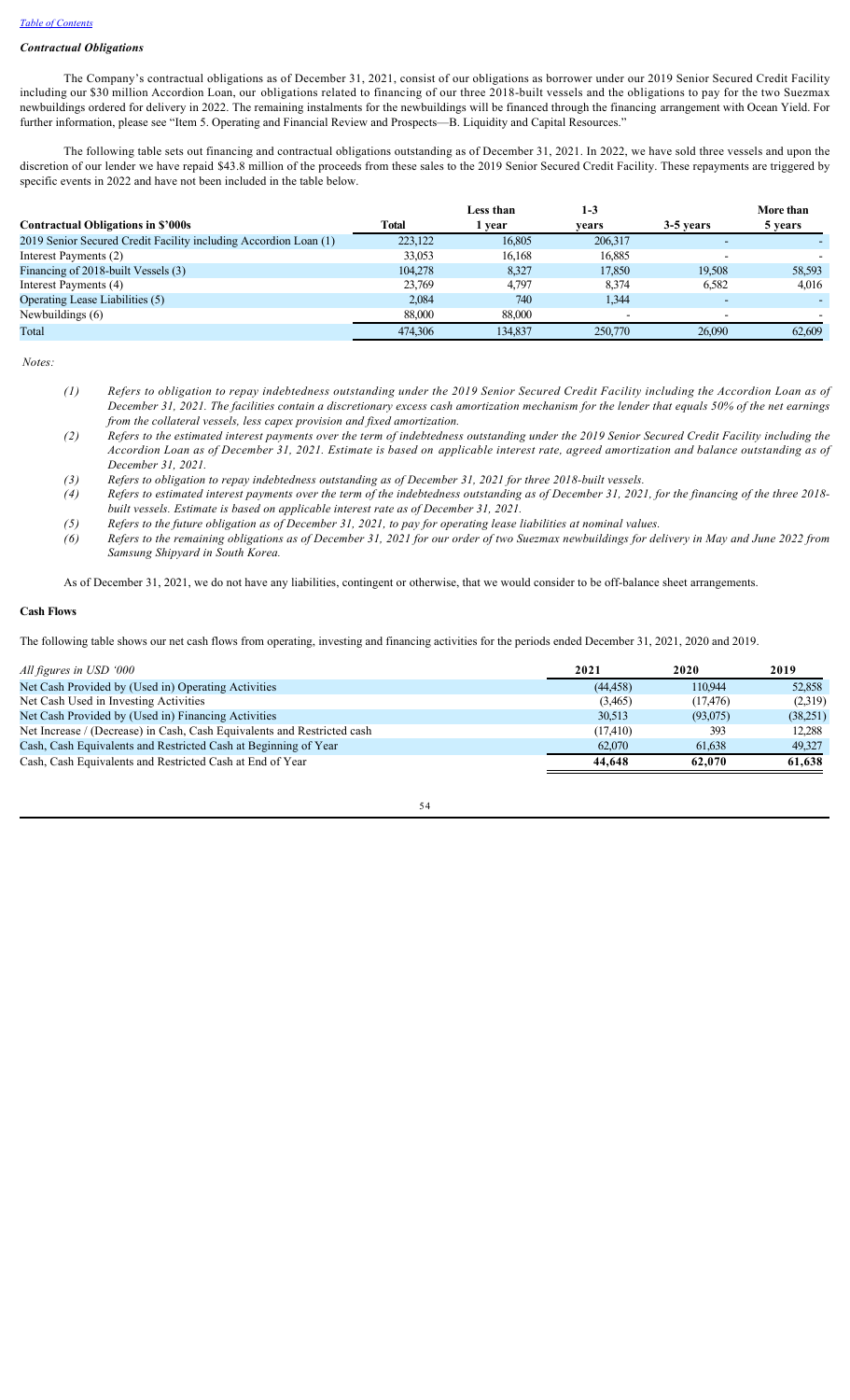### YEAR ENDED DECEMBER 31, 2021, COMPARED TO YEAR ENDED DECEMBER 31, 2020

Cash flows provided by / (used in) operating activities decreased to (\$44.5) million for the year ended December 31, 2021, from \$110.9 million for the year ended December 31, 2020. The change in cash flows provided by operating activities is primarily due to decreases in market rates achieved in 2021 compared to 2020.

Cash flows used in investing activities decreased to (\$3.5) million for the year ended December 31, 2021, compared to (\$17.5) million for the year ended December 31, 2020. The decrease of cash flows used in investing activities is primarily due to proceeds of \$14.3 million from sale of a vessel in 2021 and reduced investment in vessels of \$3.0 million in 2021 compared to 2020, offset by an increase in investment in vessels under construction in 2021 of \$2.3 million compared to 2020.

Cash flows provided by / (used in) financing activities increased to \$30.5 million for the year ended December 31, 2021, compared to cash flow used in financing activities of (\$93.1) million for the year ended December 31, 2020. The increase is primarily due to an increase of \$59.3 million in proceeds from issuance of common stock and reduced repayments on our borrowing facilities of \$37.1 million in 2021 compared to 2020, offset by a decrease in distributed dividends from \$67.2 million in 2020 compared to \$9.7 million in 2021 and reduced proceeds of \$29.7 million from borrowing activities in 2021 compared to 2020.

The cash, restricted cash and cash equivalents was \$44.6 million (including \$9.9 million in restricted cash) as of December 31, 2021.

### YEAR ENDED DECEMBER 31, 2020, COMPARED TO YEAR ENDED DECEMBER 31, 2019

Cash flows (used in) / provided by operating activities increased to \$110.9 million for the year ended December 31, 2020, from \$52.9 million for the year ended December 31, 2019. The change in cash flows provided by operating activities is primarily due to increases in charter rates achieved in 2020 compared to 2019 combined with a positive change in working capital from voyage related activities.

Cash flows (used in) / provided by investing activities increased to (\$17.5) million for the year ended December 31, 2020, compared to (\$2.3) million for the year ended December 31, 2019. The increase of cash flows used in investing activities is primarily due to the payment of the installment of \$11.0 million for the 2022 Newbuildings and an increase of \$4.3 million in investment in vessels.

Cash flows used in financing activities increased to (\$93.1) million for the year ended December 31, 2020, compared to cash flow used in financing activities of (\$38.3) million for the year ended December 31, 2019. The increase is primarily due to an increase in distributed dividends of \$53.0 million, an increase in repayments on the 2019 Senior Secured Credit Facility of \$53.6 million, offset by an increase in proceeds from issuance of common stock of \$2.8 million, and proceeds of \$29.3 million from the Accordion Loan compared to the net repayment of \$13.4 million in 2019 related to termination of the \$500 mill credit facility by \$313.4 million and by proceeds from the 2019 Senior Secured Credit Facility by \$300.0 million.

The cash, restricted cash and cash equivalents was \$62.1 million (including restricted cash of \$4.2 million) as of December 31, 2020.

# **C. Research and Development, Patents and Licenses, Etc.**

Not applicable.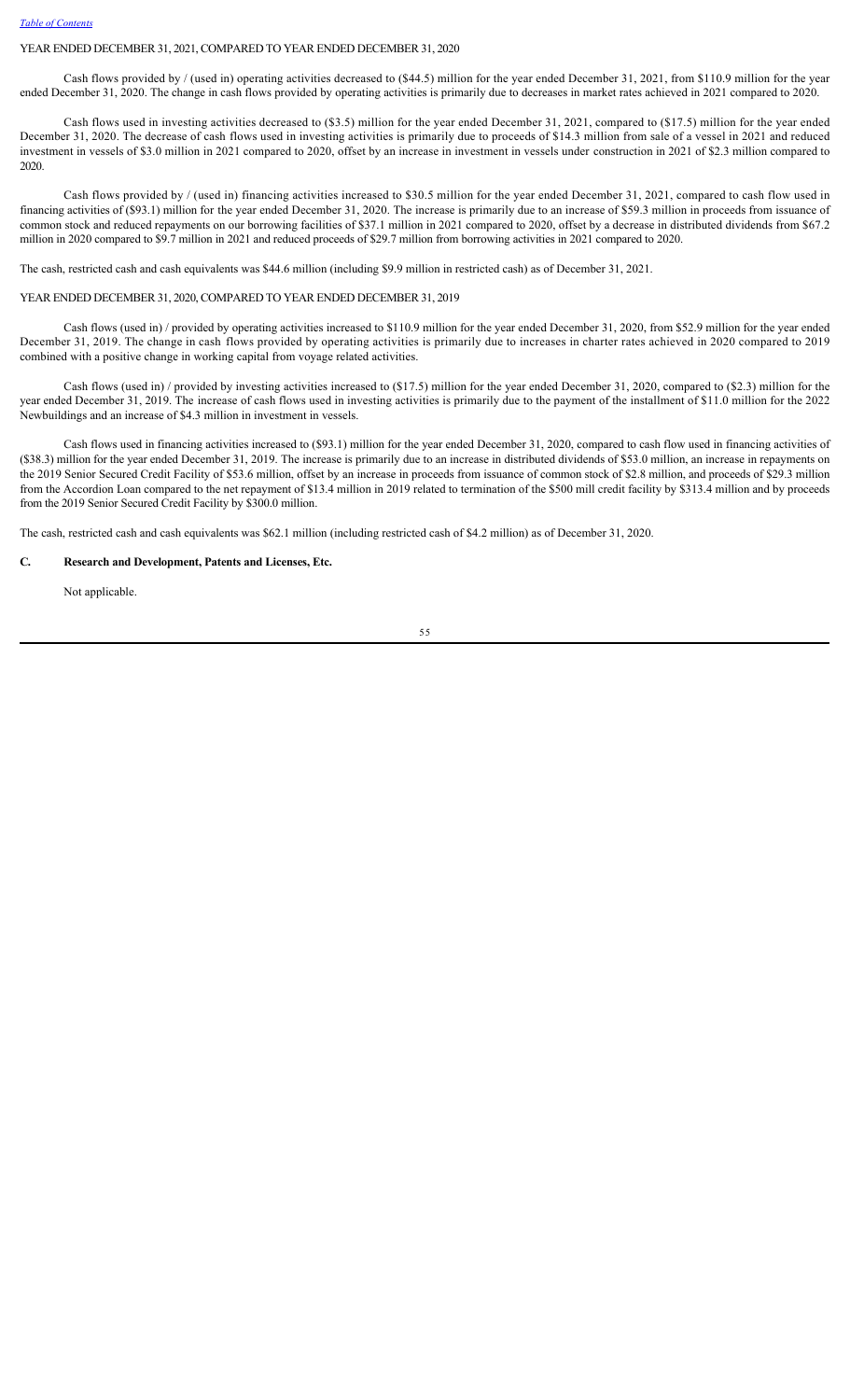# **D. Trend Information**

The oil tanker industry has been highly cyclical, experiencing volatility in charter hire rates and vessel values resulting from changes in the supply of and demand for crude oil and tanker capacity. See "Item 4. Information on the Company—B. Business Overview –The International Tanker Market."

## **E. Critical Accounting Estimates**

We prepare our financial statements in accordance with accounting principles generally accepted in the United States, or U.S. GAAP. On a regular basis, management reviews the accounting policies, assumptions, estimates and judgments to ensure that our consolidated financial statements are presented fairly and in accordance with U.S. GAAP. However, because future events and their effects cannot be determined with certainty, actual results could differ from our assumptions and estimates, and such differences could be material. For a description of our material accounting policies, please read Item 18. Financial Statements Note 2 -Summary of Significant Accounting Policies.

#### **Revenues and voyage expenses**

Revenues and voyage expenses are recognized on an accruals basis over the duration of each spot charter.

For vessels operating on spot charters, voyage revenues are recognized ratably over the estimated length of each voyage, calculated on a load-to-discharge basis under ASC 606 and, therefore, are allocated between reporting periods based on the relative transit time in each period, and revenue is therefore recognized on a pro-rata basis commencing on the date that the cargo is loaded and concluded on the date of discharge of the cargo. Voyage expenses are capitalized between the discharge port of previous cargo, or contract date if later, and the load port of the cargo to be chartered if they qualify as fulfillment costs. Incremental cost to obtain a contract is capitalized and amortized ratably over the estimated length of each voyage, calculated on a load-to-discharge basis. The impact of recognizing voyage expenses ratably over the length of each voyage is not materially different on a quarterly and annual basis from a method of recognizing such costs when incurred. We do not capitalize fulfilment cost or recognize revenue when a charter has not been contractually committed to by a customer.

#### **Vessel Impairment**

The carrying values of the Company's vessels may not represent their fair value at any point in time since the market prices of secondhand vessels tend to fluctuate with changes in charter rates and the cost of newbuildings. Historically, both charter rates and vessel values tend to be cyclical. Our vessels are evaluated for possible impairment whenever events or changes in circumstances indicate that the carrying amount of a vessel may not be recoverable. If the estimated undiscounted future cash flows expected from the commercial use of the vessel and its eventual sale is less than the carrying amount of the vessel, the vessel is deemed to be impaired. Impairment charges are assessed and recognized on an individual vessel by vessel basis. Further, we also consider if there are other factors that impact the probability for disposal of a vessel at its fair value before the end of its useful life. Under this approach we identified impairment charges on vessels for the year ended December 31, 2021, December 31, 2020, December 31, 2019 of \$60.3 million, \$0.0 million and \$0.0 million, respectively. The amount of the impairment is measured as the difference between the carrying value and the estimated fair value of the vessel. Fair value is based on broker estimates that could be adjusted if there are actual entity specific comparable transactions available. The impairment charges of \$60.3 million recognized in 2021 includes an impairment loss of \$8.9 million related to a Vessel Held for Sale that is presented at its fair value less cost to sell as of December 31, 2021.

In developing estimates of future undiscounted cash flows, we make assumptions and estimates about the vessels' future performance, with the significant assumptions being related to charter rates, fleet utilization, operating expenses, capital expenditures/periodical maintenance, residual value and the estimated remaining useful life of each vessel.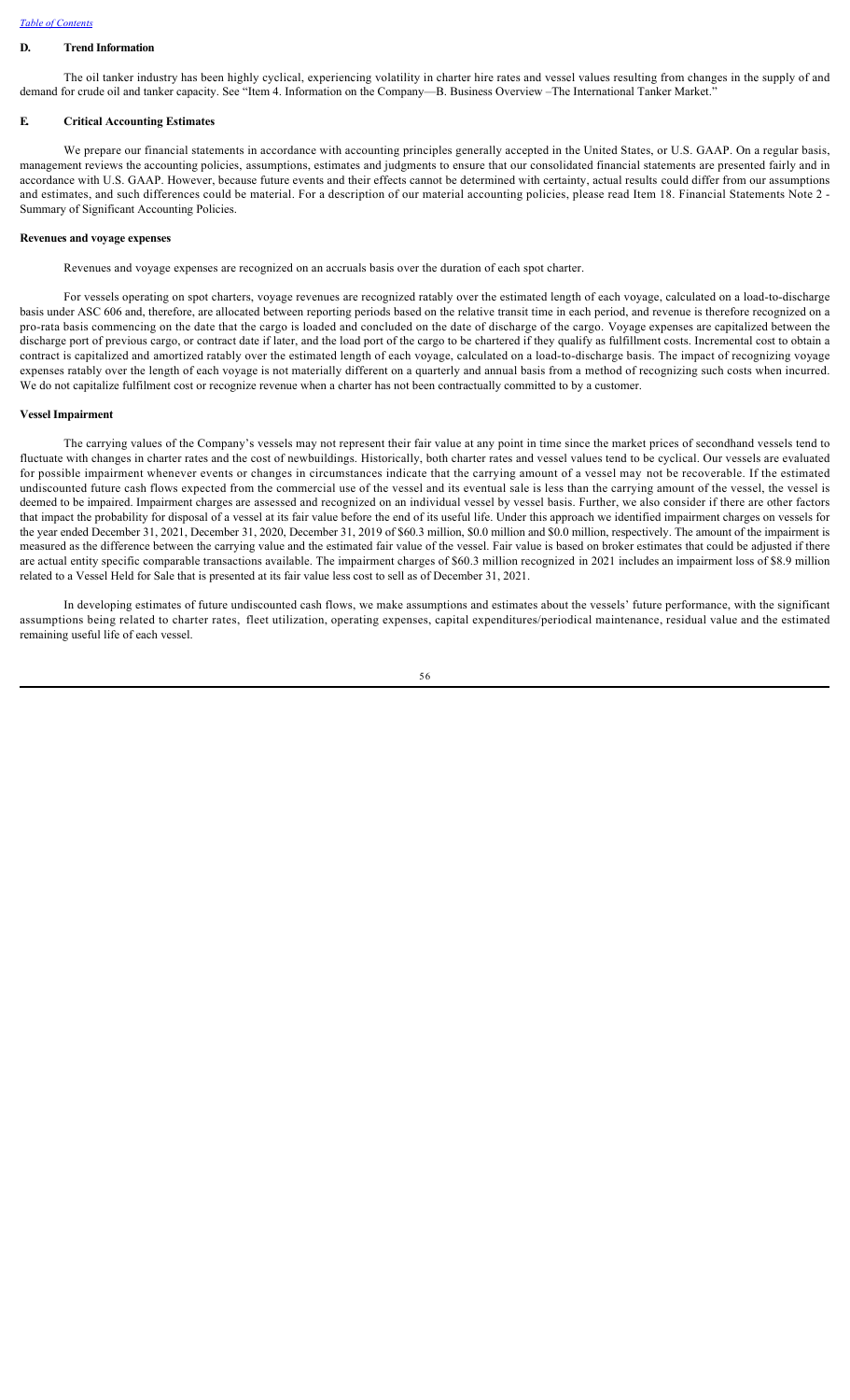The assumptions used to develop estimates of future undiscounted cash flows are based on historical trends as well as future expectations. The estimated net operating revenues are determined by considering an estimated daily time charter equivalent for the remaining operating days over the useful life of the vessel. The daily time charter equivalent rates are converted to annual forecasted revenues by multiplying the daily rate by the number of days in the year less days for expected off-hire and dry-docking. Although the Company believes that the assumptions used to evaluate potential impairment are reasonable and appropriate, such assumptions are subjective. There can be no assurance whether the actual outcome will be close to the estimates applied, as the tanker market is volatile in respect of both vessel values and charter rates, and we might experience changes in demand for transportation services, oil production, regulations and the size of the global tanker fleet.

We have historically and in our current base case analysis applied an estimated daily time charter equivalents based on an average of several broker estimates for the first two years. For the remaining period from year three and to the end of the useful life of each vessel, we have applied a daily time charter equivalent equalling to the trailing fifteen-year historical company-specific average spot market rate. The broker estimates applied in year one and two are considered a more precise forecast as it captures the shorter-term expected market development of our business. The broker estimates are normally not available for a period exceeding two years. For year 3 and beyond, we believe that the 15-year historical company-specific average is a reasonable proxy for our expected cash flows as this average is most likely to encompass the charter rate cycles that our vessels will experience.

When we calculate the expected undiscounted net cash flows for the vessels, we deduct operating expenses and expected cost of dry-docking and other expected capital expenditures from the operating revenues before adding an estimated residual value of the vessel at the end of its useful life. The operating expenses applied are based on the forecasted operating cost for the vessels, which is adjusted in subsequent periods for expected growth. We have applied a compounded growth factor to the operating expenses, which is calculated based on the average increase in our operating expenses over the last fifteen years. Estimated cash outflows for dry-docking are based on historical and forecasted expenditure. Vessel utilization is based on historical average levels achieved. The residual value applied is a long term estimate based on an estimated market price of scrap per ton multiplied by lightweight tonnage of the vessel, less estimated cost associated with scrapping the vessel. The scrap price applied is less than the prevailing scrap price for steel and is based on observation over a longer period of time. All vessels are maintained for and assumed to have a useful life of 25 years.

Further, we consider if there are present factors that impact the probability of disposal of a vessel before the end of its estimated useful life. These factors could include the current price of secondhand vessels, expected capital expenditure, prevailing freight rates and oil price. The secondhand prices of Suezmax vessels have been attractive in 2021 in an historical perspective in combination with lower than expected freight rates and oil future prices not supporting storage of oil. In late 2021, we sold one vessel built in 2000 and in 2022, we have sold three vessels built in 2002. As a result of attractive pricing of our oldest vessels, a tanker market below our operating break-even and an oil price curve not stimulating demand for floating storage, we have considered that there is an increased probability of sale of our oldest vessels. For these vessels that are more sensitive to short-term freight rates, we have supplemented our historical practice of estimating undiscounted cash flows by including two additional scenarios that we probability weighted in determining undiscounted cash flows. One additional scenario reflected potential sales within the next twelve months at prevailing fair values and a second additional scenario reflecting lower than expected rates for the remaining useful life. We have applied judgment in weighting the different scenarios and performed a sensitivity analysis and as a result of this we have recorded an impairment charge related to five of our 2002 and 2003 built vessels. In 2022, we have sold three 2002-built vessels.

In the table below we have indicated the following: (1) charter rates applied in our base case vessel impairment assessment; (2) the break-even rate, if applied from year 1 to the end of the useful life for each vessel, indicates the rate at which undiscounted cash flow do not exceed the book value for the first vessel in our fleet and (3) achieved rates, which represents the five and ten-year average charter rates achieved by the Company. The break-even rate (2) presented is calculated subsequent to the impairment charges discussed above were recorded.

|              |            | Rates used (1) |            |        | <b>Achieved Rates (3)</b><br>Break even rate (2) |           |  |  |
|--------------|------------|----------------|------------|--------|--------------------------------------------------|-----------|--|--|
| $$$ per day) | First year | Second year    | Thereafter | 2021   | 2017-2021                                        | 2012-2021 |  |  |
| NAT fleet    | 19.217     | 27,503         | 23,548     | 22,023 | 18,259                                           | 20,160    |  |  |
|              |            |                |            |        |                                                  |           |  |  |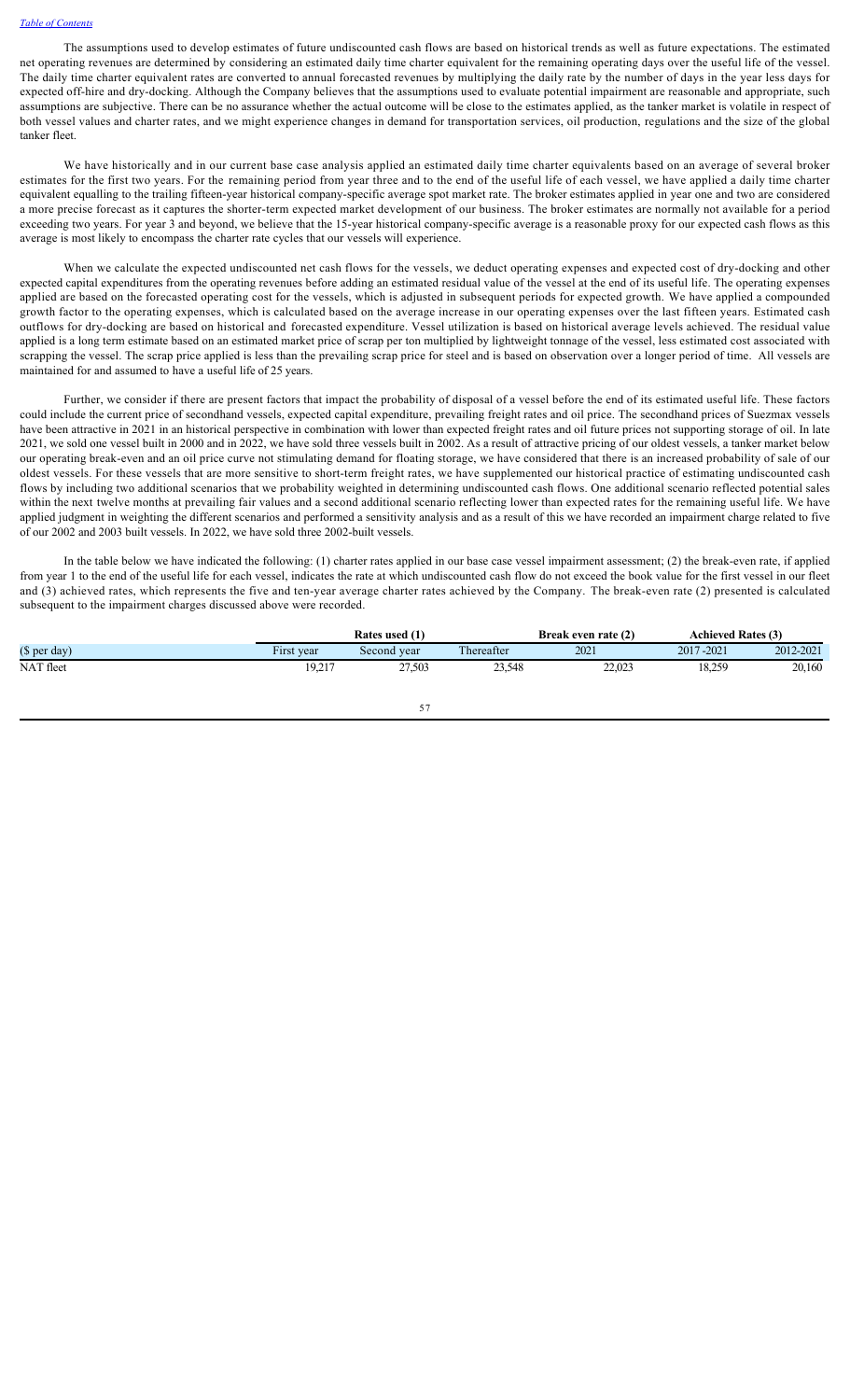If the five or ten-year average historical rates described under "Achieved Rates" had been used in the base case cash flow forecast instead of the rates used from year three and onwards, carrying value would exceed the total undiscounted cash flows for five and two of our vessels, respectively. These figures are calculated after the impairment charges discussed above were recorded.

**The Total Fleet – Comparison of Carrying Value versus Market Value:** During the past five years, the market values of vessels have experienced particular volatility for many vessel classes. During 2021, our fleet of Suezmax vessels experienced a positive valuation curve with values at the end of 2021 above the valuations received at the end of 2020 driven by the increase in steel prices and newbuilding prices. According to Clarksons Research 166 Suezmax tankers were sold and bought in total between 2017 and 2021, however such transactions may not be vessels as well maintained as the vessels in our fleet. As further described below, we believe that our fleet should be valued as a transportation system as it is not meaningful under our strategy to solely assess the value of each individual vessel.

Factors and conditions which could impact our estimates of future cash flows of our vessels include:

- Declines in prevailing market charter rates;
- Delays in anticipated market upturn;
- Changes in behaviours and attitudes of our charterers towards actual and preferred technical, operational and environmental standards;
- Changes in regulations over the requirements for the technical and environmental capabilities of our vessels; and
- Increased inflation as a result of factors outside our control.
- Changes in steel prices

Our estimates of market value assume that our vessels are all in good and seaworthy condition without need for repair and, if inspected, would be certified in class without notations of any kind, and are held for use. Most oil companies require CAP 2 notation or better. All relevant vessels in our fleet have CAP1 notation for Hull, as well as Machinery & Cargo. CAP is an abbreviation for Condition Assessment Program. The quality of the NAT fleet is at the top as evidenced by our vetting statistics, that is, inspections of our ships by clients. In such vetting processes safety for our crew, the environment and our assets are main considerations.

Our estimates are based on the estimated market values for our vessels that we have received from shipbrokers and these are inherently uncertain. The market value of a vessel as determined by shipbrokers could be an arbitrary assessment giving an estimate of a value for a transaction that has not taken place. In Management's view the valuation of the Company on the NYSE should not be based solely upon net asset value (NAV), a measure that only is linked to the steel value of our ships. We have our own ongoing system value with a large and homogenous fleet allowing us to offer our transportation services to our clients across the globe, well-functioning processes and established customer relationships with oil majors and other reputable customers.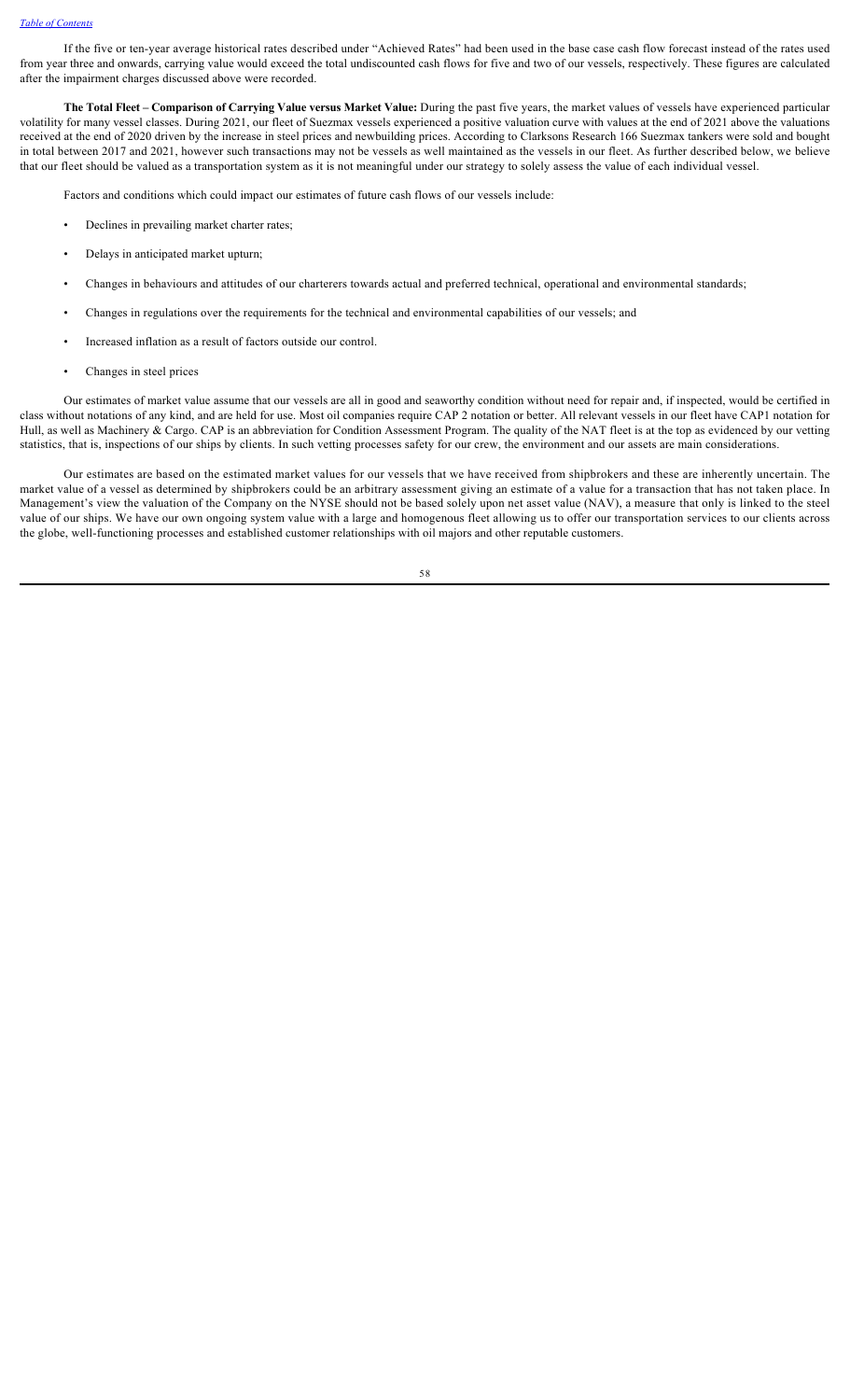|                    |              |                        | Carrying<br>Value \$<br>(millions)<br>Dec 31, | Carrying<br>Value<br>\$(millions)<br>Dec 31, |
|--------------------|--------------|------------------------|-----------------------------------------------|----------------------------------------------|
| <b>Vessel</b>      | <b>Built</b> | <b>Deadweight Tons</b> | 2021                                          | 2020                                         |
| Nordic Moon        | 2002         | 160,305                | 15.3                                          | 30.6                                         |
| Nordic Grace (1)   | 2002         | 149,921                | 15.3                                          | 25.0                                         |
| Nordic Mistral (1) | 2002         | 164,236                | 15.3                                          | 26.2                                         |
| Nordic Passat (1)  | 2002         | 164,274                | 15.0                                          | 26.6                                         |
| Nordic Apollo      | 2003         | 159,998                | 16.5                                          | 32.7                                         |
| Nordic Cosmos      | 2003         | 159,999                | 16.5                                          | 32.9                                         |
| Nordic Pollux*     | 2003         | 150,103                | 18.0                                          | 20.5                                         |
| Nordic Luna*       | 2004         | 150,037                | 20.9                                          | 24.2                                         |
| Nordic Castor*     | 2004         | 150,249                | 19.8                                          | 21.8                                         |
| Nordic Freedom*    | 2005         | 159,331                | 31.8                                          | 35.9                                         |
| Nordic Sprinter*   | 2005         | 159,089                | 23.3                                          | 26.0                                         |
| Nordic Skier*      | 2005         | 159,089                | 24.7                                          | 27.1                                         |
| Nordic Light*      | 2010         | 158,475                | 44.6                                          | 47.6                                         |
| Nordic Cross*      | 2010         | 158,475                | 45.0                                          | 48.1                                         |
| Nordic Vega*       | 2010         | 163,940                | 56.1                                          | 59.9                                         |
| Nordic Breeze*     | 2011         | 158,597                | 45.5                                          | 44.6                                         |
| Nordic Zenith*     | 2011         | 158,645                | 46.1                                          | 45.0                                         |
| Nordic Star*       | 2016         | 157,738                | 54.5                                          | 55.3                                         |
| Nordic Space*      | 2017         | 157,582                | 54.0                                          | 56.7                                         |
| Nordic Tellus      | 2018         | 157,407                | 51.4                                          | 53.7                                         |
| Nordic Aquarius    | 2018         | 157,338                | 50.1                                          | 52.3                                         |
| Nordic Cygnus      | 2018         | 157,526                | 50.7                                          | 52.8                                         |

(1) Sold in 2022

\* The carrying value of our vessels held and used as of December 31, 2021 is \$715.3 million. We have obtained broker estimates from two independent shipbrokers indicating a fair market value of our vessels held and used on a charter free basis to be \$630.6 million, based on an average of the two estimates including the inherent uncertainty in such estimates. Each vessel marked with an asterisk has a fair market value that is lower than the carrying value. The total carrying value based on the above is consequently exceeding the fair value of the vessels by approximately \$84.7 million as of December 31, 2021. We have two newbuildings that will be delivered in May and June 2022 that are not included in the table above. Indicative fair market value is significantly exceeding the agreed purchase price from the shipyard for both these vessels.

## **Vessels and Periodic Maintenance (drydocking)**

The useful life of our vessels are principally dependent on the technical condition of our vessels. Vessels are stated at their historical cost and the estimated economic useful life of a vessel is 25 years from the date of delivery from the shipyard. Certain subsequent expenditures for vessel upgrades are also capitalized if it is determined that they appreciably extend the life, increase the earning capacity or improve the efficiency or safety of the vessel and depreciated over the remaining useful life of the vessel.

Depreciation is calculated based on cost less estimated residual value using the straight-line method. The residual value is estimated by management and reviewed periodically, where the market price of scrap per ton is considered. Scrap prices have increased substantially in 2021 and we are monitoring the development from period to period. For the financial year ended December 31, 2021, we have maintained the scrap value of \$8.0 million in our estimates as the estimate is considered as a long-term estimate and we will observe a longer period of increased scrap values before adjusting our estimates.

Our vessels are required to be drydocked approximately every 30 to 60 months. Vessels exceeding 15 years are subject to periodical maintenance surveys every 30 months, whereas vessels under 15 years of age are subject to survey intervals every 60 months. We capitalize a substantial portion of the costs incurred during drydocking and amortize those costs on a straight-line basis from the completion of a drydocking or intermediate survey to the estimated completion of the next drydocking. Drydocking costs include a variety of costs incurred while vessels are placed within drydock, including direct expenses incurred related to the preparation for docking and port expenses at the drydock shipyard, general shipyard expenses, expenses related to hull, external surfaces and decks, expenses related to machinery and engines of the vessel, as well as expenses related to the testing and correction of findings related to safety equipment on board. We include in capitalized drydocking those costs incurred as part of the drydock to meet classification and regulatory requirements. Expenditures for normal repairs and maintenance performed during drydocking are expensed as incurred. Ballast tank improvements are capitalized and amortized on a straight-line basis over a period of eight years. The capitalized and unamortized drydocking costs are included in the book value of the vessels. Amortization expense of the drydocking costs is included in depreciation expense.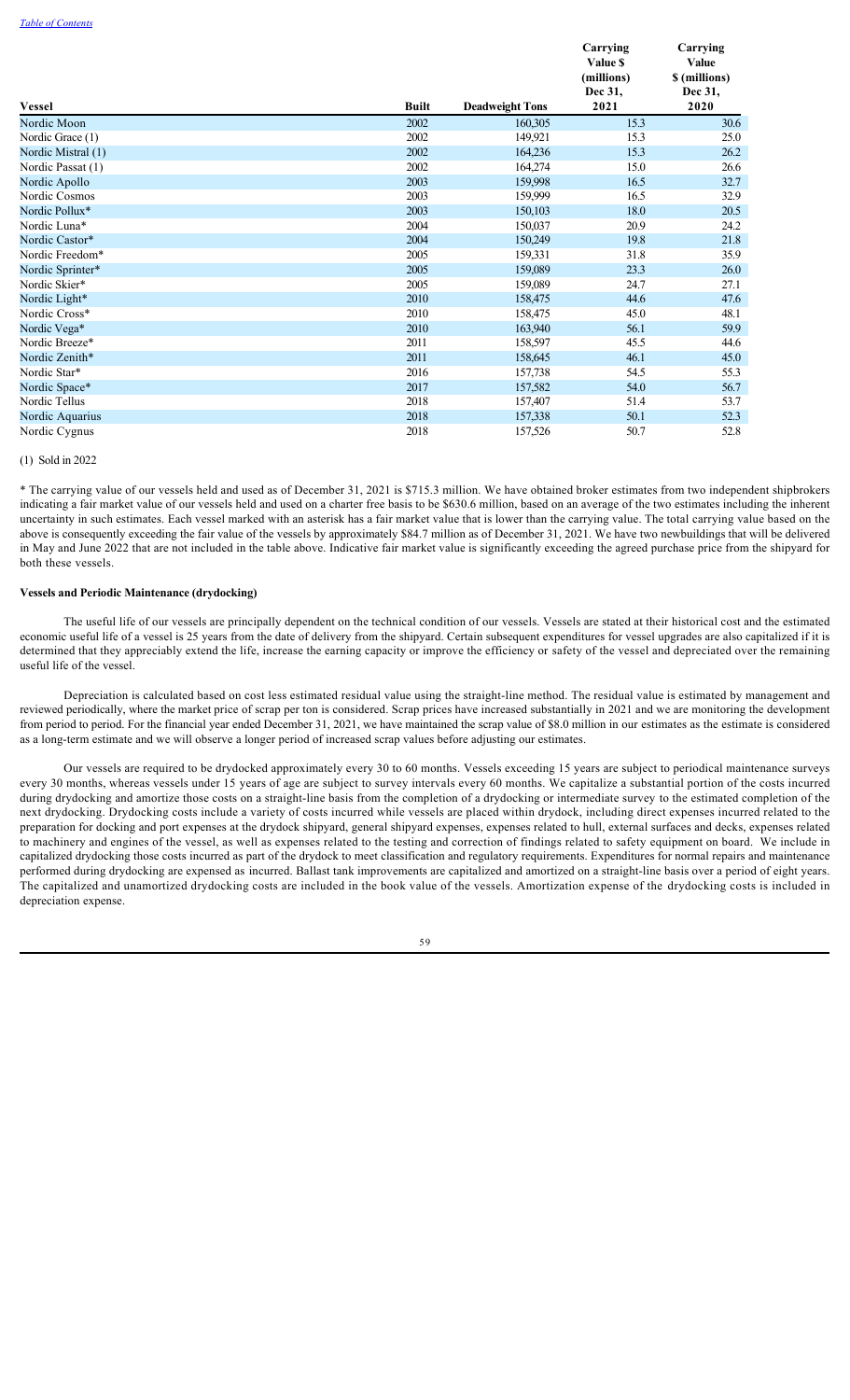If we change our estimate of the next drydock date, we will adjust our annual amortization of drydocking expenditures accordingly.

## **ITEM 6. DIRECTORS, SENIOR MANAGEMENT AND EMPLOYEES**

## **A. Directors and Senior Management**

Set forth below are the names and positions of our directors of the Company and senior management of the Company. The directors of the Company are elected annually, and each elected director holds office until a successor is elected. Officers are elected from time to time by vote of the Board and holds office until a successor is elected.

| <b>The Company</b> |     |                                                                    |  |  |  |
|--------------------|-----|--------------------------------------------------------------------|--|--|--|
| <b>Name</b>        | Age | <b>Position</b>                                                    |  |  |  |
| Herbjørn Hansson   | 74  | Founder, Chairman, Chief Executive Officer, President and Director |  |  |  |
| Jim Kelly          | 68  | Vice Chairman, Non-Executive Director and Audit Committee Chairman |  |  |  |
| Jenny Chu          | 68  | Non-Executive Director                                             |  |  |  |
| Alexander Hansson  | 40  | Director                                                           |  |  |  |
| Bjørn Giaever      | 54  | Chief Financial Officer                                            |  |  |  |

Certain biographical information with respect to each director and senior management of the Company listed above is set forth below.

**Herbjørn Hansson** earned his M.B.A. at the Norwegian School of Economics and Business Administration and attended Harvard Business School. In 1974 he was employed by the Norwegian Shipowners' Association. In the period from 1975 to 1980, he was Chief Economist and Research Manager of INTERTANKO, an industry association whose members control about 70% of the world's independently owned tanker fleet, excluding state owned and oil company fleets. During the 1980s, he was Chief Financial Officer of Kosmos/Anders Jahre, at the time one of the largest Norwegian based shipping and industry groups. In 1989, Mr. Hansson founded Ugland Nordic Shipping AS, or UNS, which became one of the world's largest owners of specialized shuttle tankers. He served as Chairman in the first phase and as Chief Executive Officer as from 1993 to 2001 when UNS, under his management, was sold to Teekay Shipping Corporation, or Teekay, for an enterprise value of \$780.0 million. He continued to work with Teekay, and reached the position of Vice Chairman of Teekay Norway AS, until he started working full-time for the Company on September 1, 2004. Mr. Hansson is the founder and has been Chairman and Chief Executive Officer of the Company since its establishment in 1995. He also has been a member of various governing bodies of companies within shipping, insurance, banking, manufacturing, national/international shipping agencies including classification societies and protection and indemnity associations. Mr. Hansson is fluent in Norwegian and English, and has a command of German and French for conversational purposes.

**Jim Kelly** has been a director of the Company since June 2010. Mr. Kelly has worked for Time Inc., the world's largest magazine publisher, since 1978. He served as Foreign Editor during the fall of the Soviet Union and the first Gulf War, and was named Deputy Managing Editor in 1996. In 2001, Mr. Kelly became the magazine's managing editor, and during his tenure the magazine won a record four National Magazine awards. In 2004, *Time Magazine* received its first EMMA for its contribution to the ABC News Series "Iraq: Where Things Stand." In late 2006, Mr. Kelly became the managing editor of all of Time Inc., helping supervise the work of more than 2,000 journalists working at 125 titles, including *Fortune, Money, Sports Illustrated* and *People*. Since 2009, Mr. Kelly has worked as a consultant at Bloomberg LP and taught at Princeton and Columbia Universities. Jim Kelly was elected as member of our Audit Committee in February 2012. Mr. Kelly was appointed as the Chairman of the Audit Committee after our former vice chairman, non-executive board member and chairman of the Audit Committee, Mr. Andreas Ove Ugland, passed away on March 8, 2020.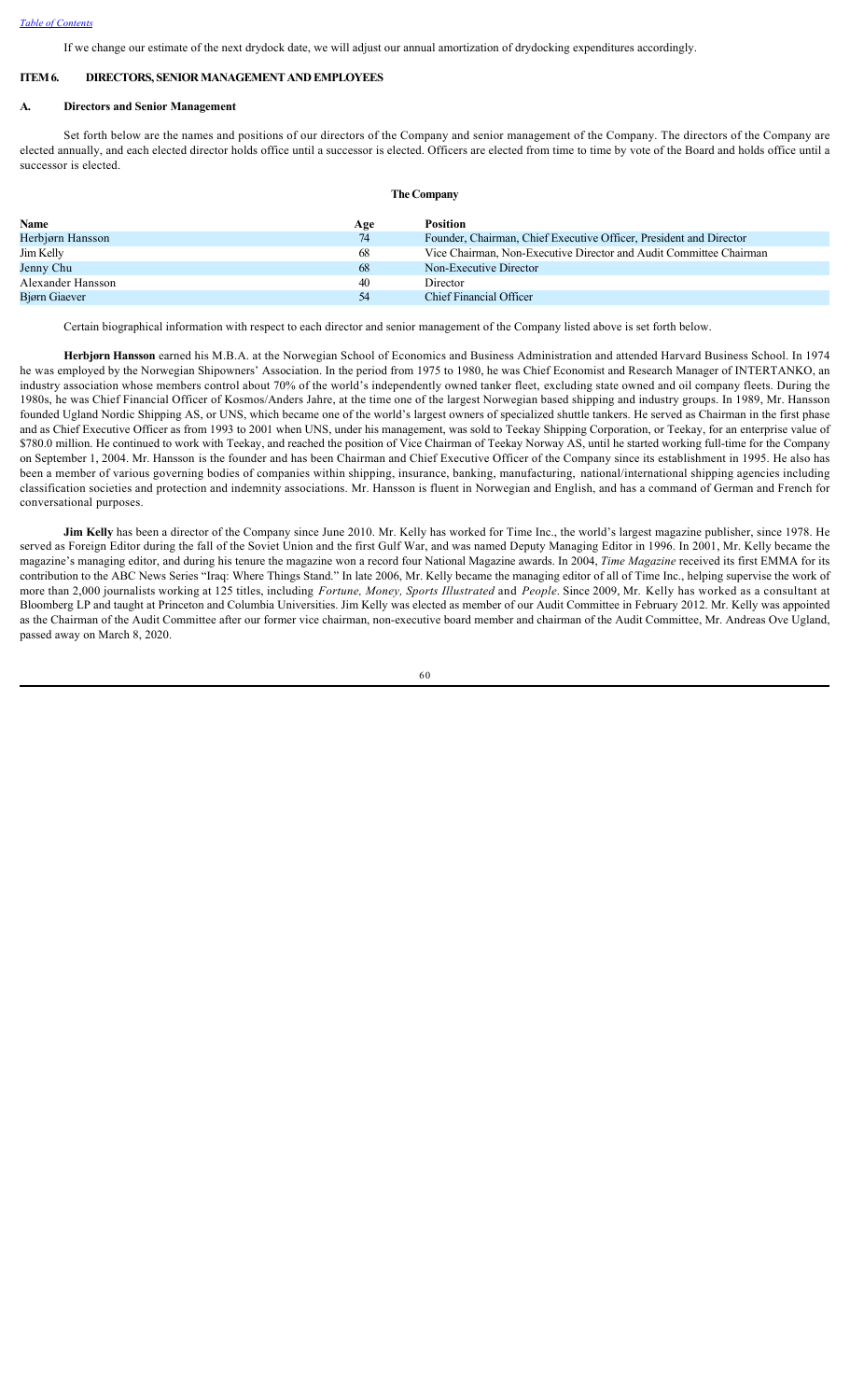Jenny Chu Jenny Chu was appointed to the Board of Nordic American Tankers on April 4, 2022. Ms. Chu is a US citizen, born in South-Korea, with more than 25 years of experience in the financial services industry working with wealth planning for ultra-high net worth individuals in Morgan Stanley, UBS, JP Morgan and Merrill Lynch Wealth Management. She was Managing Director at JP Morgan Securities and Senior Vice President for Merrill Lynch both in Century City, California, US. She is currently Head of Global Business Development in The Boars' Club, a by-invitation private international investment club for principals of single family offices. She is a director at the Korean American Chamber of Commerce, member of the Korea Trade Investment Promotion Agency (KOTRA) and several other director- and memberships. Ms. Chu knows and has been a close contact for NAT for many years and she brings valuable knowledge, experience and network to NAT, both in the US and in Asia.

**Alexander Hansson** has been a director of the Company since November 2019 and has been employed by the Company since 2009. Mr. Hansson is an investor in various markets globally and has made several successful investments in both listed and privately held companies. Mr. Hansson is the son of the Company's Chairman and Chief Executive Officer and he has built a network over the last 20 years in the shipping and finance sector. He has operated shipping and trading offices in London and Monaco. He studied at EBS Regents College in London, United Kingdom.

**Bjørn Giaever** joined the Company as Chief Financial Officer and Secretary on October 16, 2017. Mr. Giaever has over 20 years of experience in the shipping & offshore industry, holding key roles in corporate finance and equity research. He joined the Company from Fearnley Securities AS, where he served as partner and director in the Corporate Finance division. From 2006 to 2010, Mr. Giaever served as a senior corporate advisor in the John Fredriksen group in London. In addition, Mr. Giaever has been a top rated Shipping Analyst at DNB Markets and partner at Inge Steensland AS, specializing in gas and maritime matters. Mr. Giaever holds a BSc in business and economics.

### **Retiring Director**

**Douglas H. Penick** was a director of the Company since July 2021 until his resignation from the Company's board of directors effective March 28, 2022.

#### **B. Compensation**

During the year ended December 31, 2021, we have paid aggregate cash compensation of \$4.3 million to our directors and executive officers (six persons). The amount includes the cash compensation paid for managing our operations in Monaco.

## **2011 Equity Incentive Plan**

In 2011 and 2015, the Board of Directors approved an incentive plan under which 400,000 and 137,665, respectively, common shares were reserved for issuance and were allocated among persons employed in the management of the Company and the members of the Board of Directors. The holders of the restricted shares were entitled to voting rights as well as dividends paid during the vesting period. All 537,665 common shares allocated have been fully vested and this part of the plan is as such completed and closed.

In October 2019, we amended and restated the 2011 Equity Incentive Plan to reserve an additional 1,000,000 stock options for issuance to persons employed in the management of the Company and members of the Board of Directors under the same terms as the original plan. On October 28, 2019, the Company granted 755,000 and 234,000 stock options with vesting over a period of two and three years, respectively, and an exercise price of \$4.70 per share. In October 2021, the vesting period for the 755,000 stock options that originally vested in October 2021 was prolonged with one year.

A copy of the Amended and Restated 2011 Equity Incentive Plan is filed as Exhibit 4.11 to this annual report.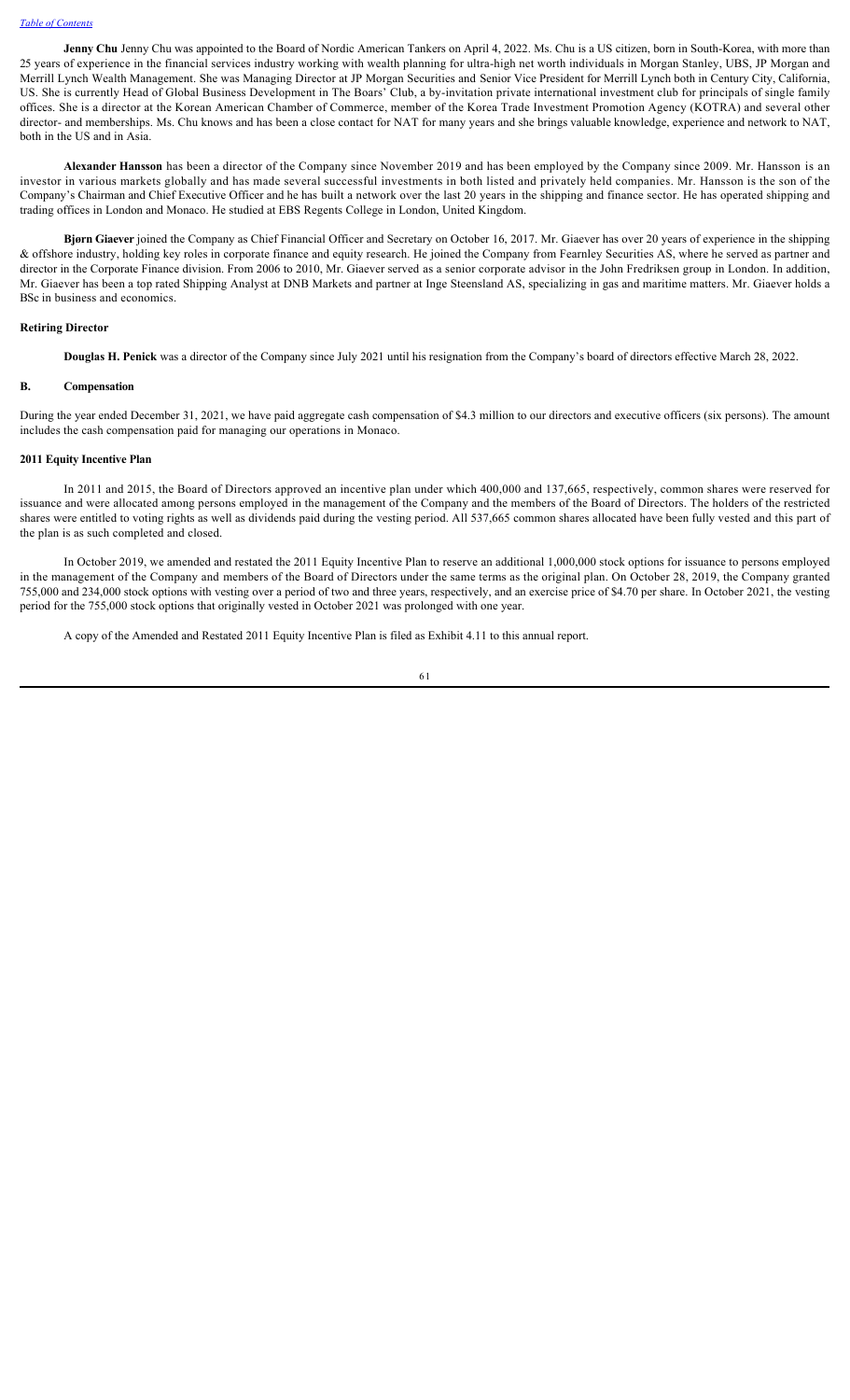## **Executive Pension Plan**

Our Founder, Chairman, President and Chief Executive Officer had an individual deferred compensation agreement that was terminated in 2019. The parties entered into an agreement in 2020, whereby our Founder, Chairman, President and Chief Executive Officer has a right to have his present position until 2027, after which he may become non-executive Chairman as long as he lives. Our Chief Financial Officer has a regular contribution pension plan in line with the Company's policy for employees.

# **C. Board Practices**

The members of our Board of Directors serve until the next annual general meeting following his or her election. The members of our current Board of Directors were elected at the annual general meeting held in 2021. Our Board of Directors has established an Audit Committee, consisting of a single independent director, Mr. Kelly. Mr. Kelly serves as the audit committee financial expert. The Audit Committee provides assistance to our Board of Directors in fulfilling their responsibility to shareholders, and investment community relating to corporate accounting, reporting practices of the Company, and the quality and integrity of the financial reports of the Company. The Audit Committee, among other duties, recommends to the Board of Directors the independent auditors to be selected to audit our financial statements; meets with the independent auditors and our financial management to review the scope of the proposed audit for the current year and the audit procedures to be utilized; reviews with the independent auditors, and financial and accounting personnel, the adequacy and effectiveness of the accounting and financial controls of the Company; and reviews the financial statements contained in the annual report to shareholders with management and the independent auditors.

Pursuant to an exemption for foreign private issuers, we are not required to comply with many of the corporate governance requirements of the NYSE that are applicable to U.S. listed companies. For more information, please see "Item 16G. Corporate Governance."

There are no contracts between us and any of our directors providing for benefits upon termination of their employment.

### **D. Employees**

All our shore based employees have employment contracts and as of December 31, 2021, the Company had a total of about 19 full time employees. We have fixed contracts with three ship managers, which operate under our direct instructions. All seafarers onboard our vessels have employment contracts via the technical management companies.

# **E. Share Ownership**

With respect to the total amount of common shares owned by all of our officers and directors individually and as a group, please see "Item 7. Major Shareholders and Related Party Transactions."

# **ITEM 7. MAJOR SHAREHOLDERS AND RELATED PARTY TRANSACTIONS**

#### **A. Major Shareholders**

The following table sets forth information regarding beneficial ownership of our common shares for (i) owners of more than five percent of our common shares and (ii) our directors and officers, of which we are aware of the date of this annual report.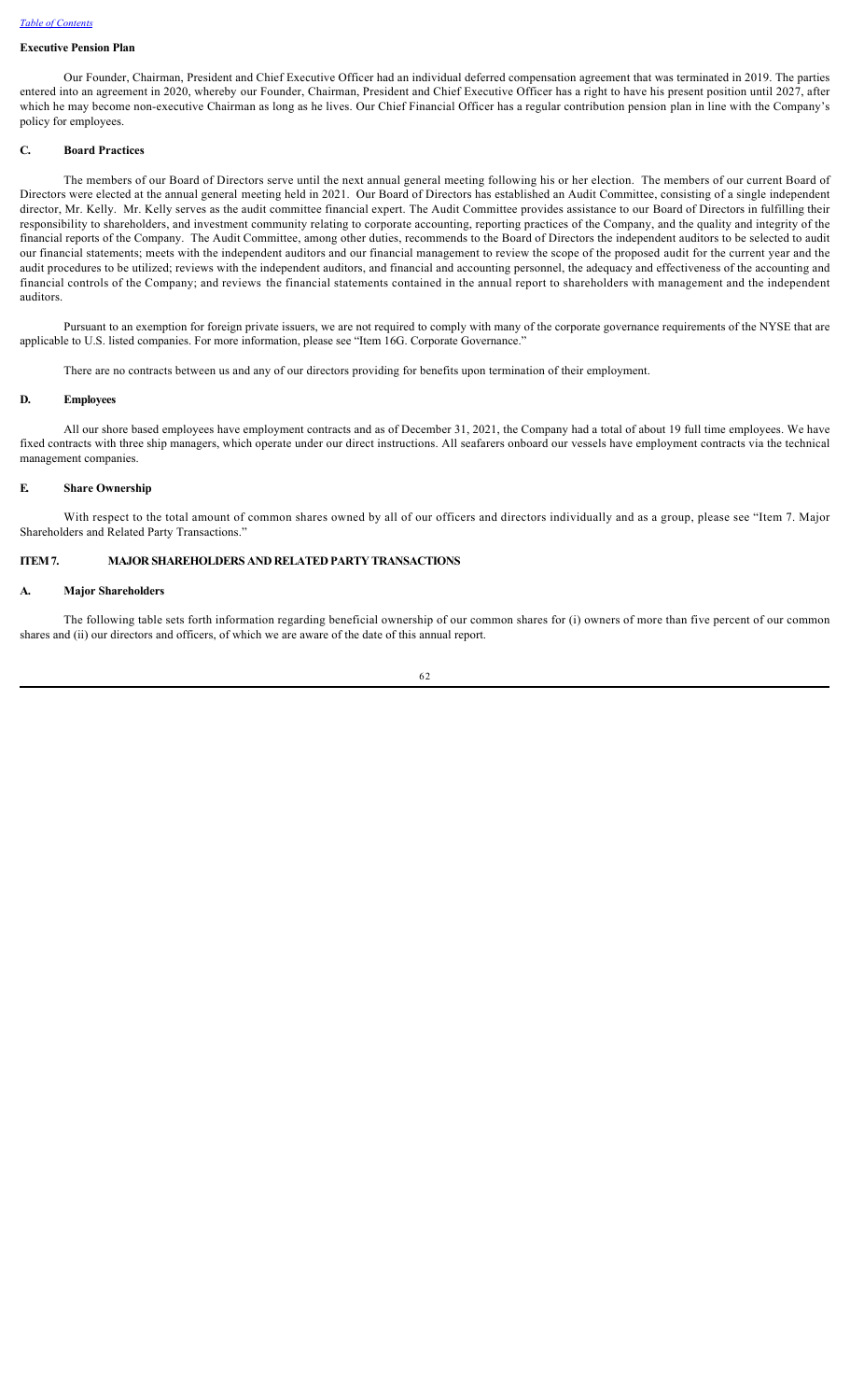| Title  | <b>Identity of Person</b> | <b>No. of Shares</b> | Percent of Class(1) |
|--------|---------------------------|----------------------|---------------------|
| Common | Hansson family (2)        | 5,740,659            | 2.85%               |
|        | Jim Kelly                 |                      |                     |
|        | Jenny Chu                 |                      |                     |
|        | Bjørn Giæver              |                      |                     |

\* Less than 1% of our common outstanding shares.

(1) Based on 201,672,862 common shares outstanding as of the date of this annual report.

(2) The holdings between our founder, chairman & CEO, Herbjørn Hansson, and Alexander Hansson, are reported herein. Alexander Hansson is holding 1,635,000 of these shares personally.

As of May 5, 2022, we had 465 holders of record in the United States, including Cede & Co., which is the Depositary Trust Company's nominee for holding shares on behalf of brokerage firms, as a single holder of record. We had a total of 201,672,862 Common Shares outstanding as of the date of this annual report.

# **B. Related Party Transactions**

# **Board Members and Employees:**

We have an agreement with a company owned by a Board member for the use of an asset for corporate and marketing activities. We have in 2021 paid a fixed annual fee of \$0.2 million, operating cost of \$0.5 million and fees associated with actual use. In 2021, 2020 and 2019, we recognized \$0.3 million, \$0.1 million and \$0.3 million, respectively, for utilization of the asset. No amounts were due to the related party as of December 31, 2021, 2020 and 2019 related to use of the asset.

# **C. Interests of Experts and Counsel**

Not applicable.

# **ITEM 8. FINANCIAL INFORMATION**

# **A. Consolidated Statements and other Financial Information**

See Item 18.

# **Legal Proceedings**

To our knowledge, we are not currently a party to any lawsuit that, if adversely determined, would have a material adverse effect on our financial position, results of operations or liquidity.

# **Dividend Policy**

Our policy is to declare quarterly dividends to shareholders as decided by the Board of Directors. The dividend to shareholders could be higher than the operating cash flow or the dividend to shareholders could be lower than the operating cash flow after reserves as the Board of Directors may from time to time determine are required, taking into account contingent liabilities, the terms of our borrowing agreements, our other cash needs and the requirements of Bermuda law.

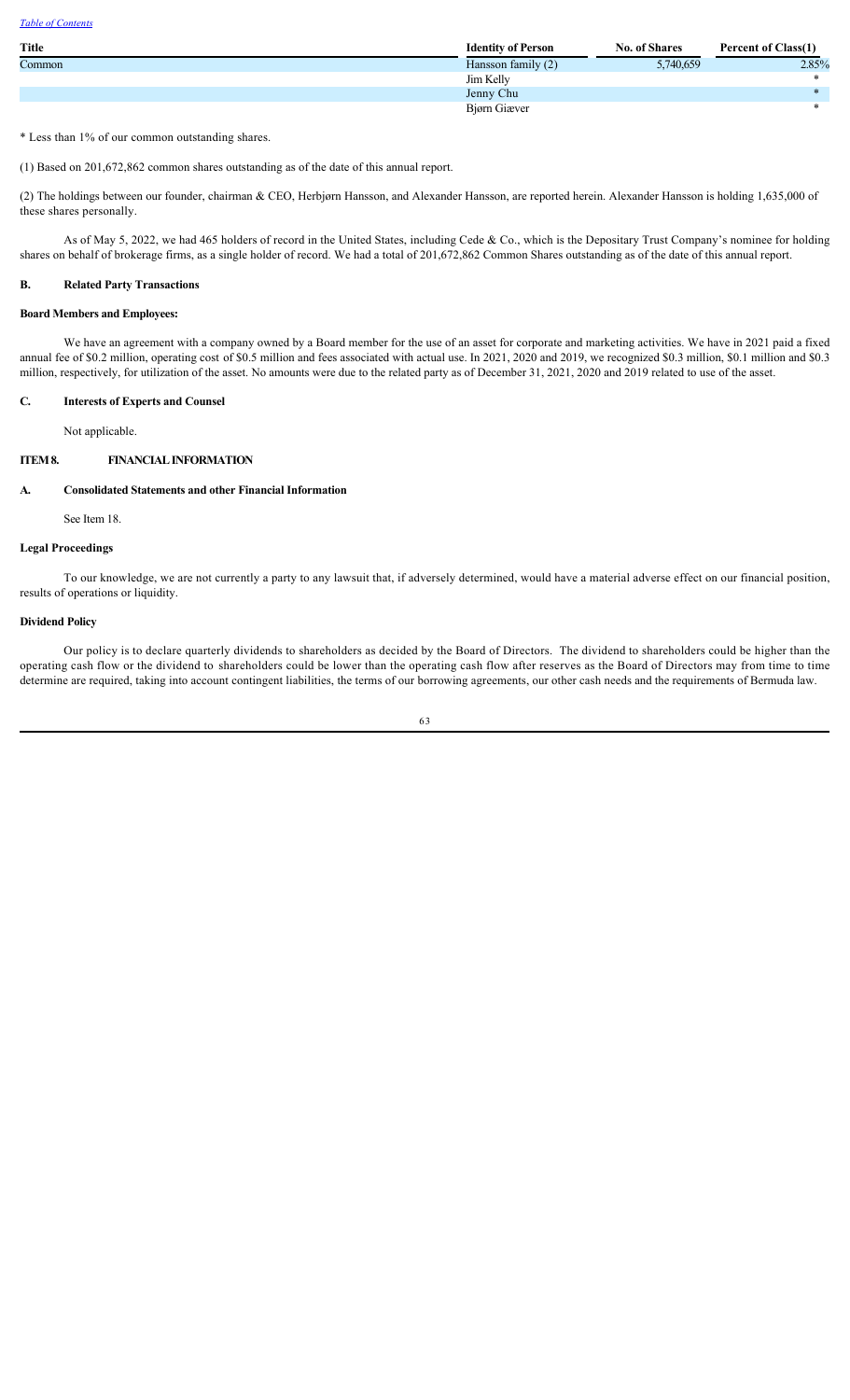Total cash dividends distributed in 2021 totalled \$9.7 million. The quarterly cash dividend payments per share over the last 5 years have been as follows:

| Period       | 2021 | 2020 | 2019 | 2018 | 2017 |
|--------------|------|------|------|------|------|
| 1st Ouarter  | 0.02 | 0.07 | 0.04 | 0.03 | 0.20 |
| 2nd Ouarter  | 0.02 | 0.14 | 0.03 | 0.01 | 0.20 |
| 3rd Quarter  | 0.01 | 0.20 | 0.01 | 0.02 | 0.10 |
| 4th Ouarter  | 0.01 | 0.04 | 0.02 | 0.01 | 0.03 |
| <b>Total</b> | 0.06 | 0.45 | 0.10 | 0.07 | 0.53 |

The Company declared a dividend of \$0.01 per share in respect of the fourth quarter of 2021, which was paid to shareholders on March 30, 2022.

## **B. Significant Changes**

Not applicable.

## **ITEM 9. THE OFFER AND LISTING**

Not applicable except for Item 9.A.4. and Item 9.C.

## **Share History and Markets**

Since November 16, 2004, the primary trading market for our common shares has been the NYSE on which our shares are listed under the symbol "NAT."

#### **ITEM 10. ADDITIONAL INFORMATION**

## **A. Share Capital**

Not applicable.

## **B. Memorandum and Articles of Association**

#### **Memorandum of Association and Bye-Laws**

The following description of our share capital summarizes the material terms of our Memorandum of Association and our bye-laws.

Under our Memorandum of Association, as amended, our authorized capital consists of 360,000,000 common shares having a par value of \$0.01 per share.

The purposes and powers of the Company include the entering into of any guarantee, contract, indemnity or suretyship and to assure, support, secure, with or without the consideration or benefit, the performance of any obligations of any person or persons; and the borrowing and raising of money in any currency or currencies to secure or discharge any debt or obligation in any manner.

Our bye-laws provide that our Board of Directors shall convene and the Company shall hold annual general meetings of shareholders in accordance with the requirements of the Companies Act at such times and places as the Board shall decide. However, under Bermuda law, a company may by resolution in general meeting, elect to dispense with the holding of an annual general meeting for (a) the year in which it is made and any subsequent year or years; (b) for a specified number of years; or (c) indefinitely. Our Board of Directors may call special general meetings of shareholders at its discretion or as required by the Companies Act. Under the Companies Act, holders of one-tenth of our issued common shares may call special general meetings.

Under our bye-laws, five days advance notice of an annual general meeting or any special general meeting must be given to each shareholder entitled to vote at that meeting unless, in the case of an annual general meeting, a shorter notice period for such meeting is agreed to by all of the shareholders entitled to vote thereat and, in the case of any other meeting, a shorter notice period for such meeting is agreed to by at least 75% of the shareholders entitled to vote thereat. Under Bermuda law, accidental failure to give notice will not invalidate proceedings at a meeting. Our Board of Directors may set a record date for the purpose of identifying the persons entitled to receive notice of and vote at a meeting of shareholders at any time before or after the date on which such notice is dispatched.

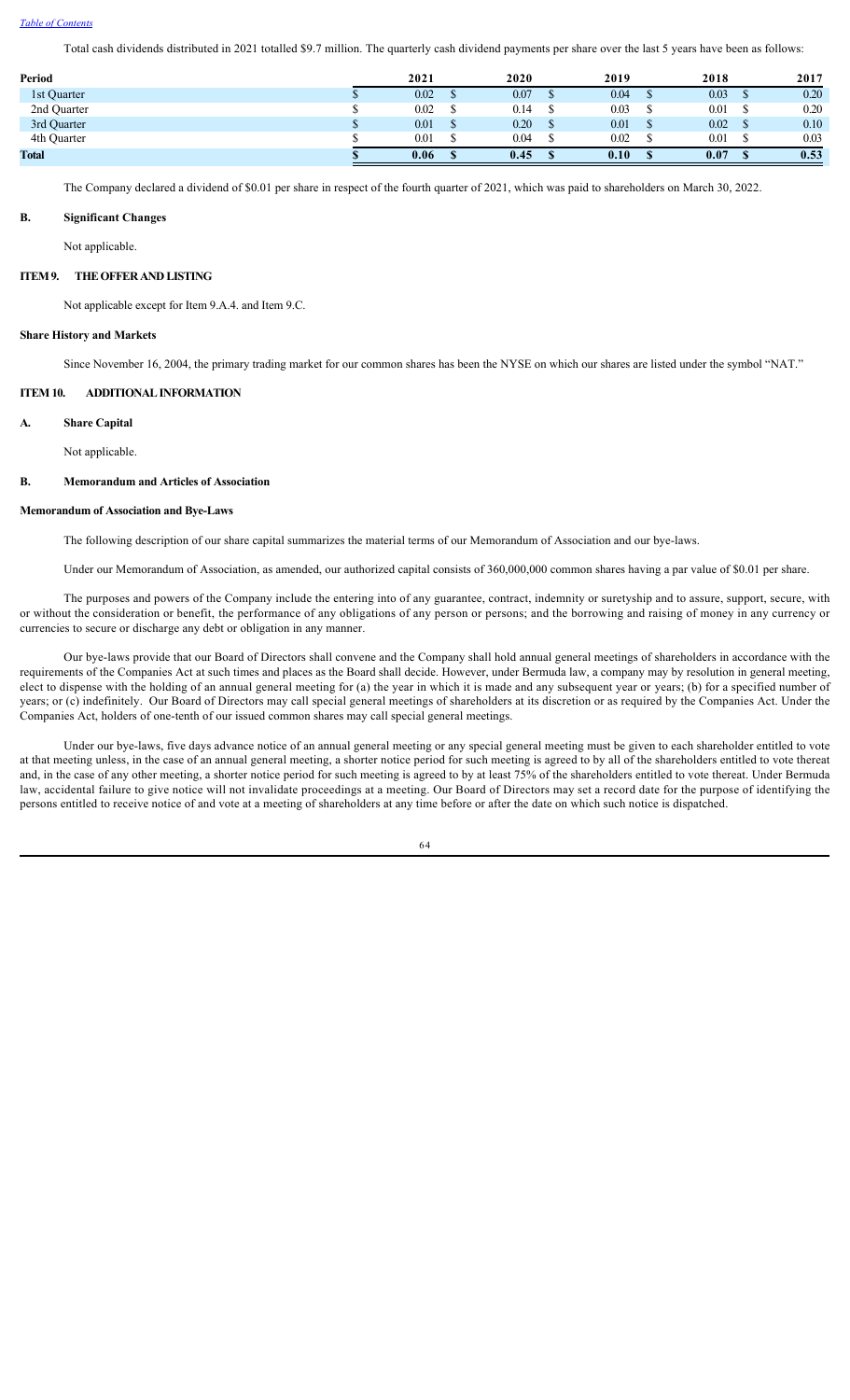Our Board of Directors must consist of at least three and no more than 11 directors, or such number in excess thereof as the Board of Directors may from time to time determine by resolution. Our directors are not required to retire because of their age, and our directors are not required to be holders of our common shares. Directors serve for one-year terms, and shall serve until re-elected or until their successors are appointed at the next annual general meeting. Casual vacancies on our Board of Directors may be filled by a majority vote of the then-current directors.

Any director retiring at an annual general meeting will be eligible for reappointment and will retain office until the close of the meeting at which such director retires or (if earlier) until a resolution is passed at that meeting not to fill the vacancy or the resolution to re-appoint such director is put to a vote at the meeting and is lost. If a director's seat is not filled at the annual general meeting at which he or she retires, such director shall be deemed to have been reappointed unless it is resolved by the shareholders not to fill the vacancy or a resolution for the reappointment of the director is voted upon and lost. No person other than a director retiring shall be appointed a director at any general meeting unless (i) he or she is recommended by the Board of Directors or (ii) a notice executed by a shareholder (not being the person to be proposed) has been received by our secretary no less than 120 days and no more than 150 days prior to the date our proxy statement is released to shareholders in connection with the prior year's annual general meeting declaring the intention to propose an individual for the vacant directorship position.

A director may at any time summon a meeting of the Board of Directors. The quorum necessary for the transaction of business at a meeting of the Board of Directors may be fixed by the Board of Directors and, unless so fixed at any other number, shall be two directors. Questions arising at any meeting of the Board of Directors shall be determined by a majority of the votes cast.

Our bye-laws do not prohibit a director from being a party to, or otherwise having an interest in, any transaction or arrangement with the Company or in which the Company is otherwise interested. Our bye-laws provide that a director who has an interest in any transaction or arrangement with the Company and who has complied with the provisions of the Companies Act and with our bye-laws with regard to disclosure of such interest shall be taken into account in ascertaining whether a quorum is present, and will be entitled to vote in respect of any transaction or arrangement in which he is so interested.

Our bye-laws permit us to increase our authorized share capital with the approval of a majority of votes cast in respect of our outstanding common shares represented in person or by proxy.

There are no pre-emptive, redemption, conversion or sinking fund rights attached to our common shares. The holders of common shares are entitled to one vote per share on all matters submitted to a vote of holders of common shares. Unless a different majority is required by law or by our bye-laws, resolutions to be approved by holders of common shares require approval by a simple majority of votes cast at a meeting at which a quorum is present. Shareholders present in person or by proxy and entitled to vote at a meeting of shareholders representing the holders of at least one-third of the issued shares entitled to vote at such general meeting shall be a quorum for all purposes.

Under our bye-laws, our Board of Directors is authorized to attach to our undesignated shares such preferred, qualified or other special rights, privileges, conditions and restrictions as the Board of Directors may determine. The Board of Directors may allot our undesignated shares in more than one series and attach particular rights and restrictions to any such shares by resolution; provided, however, that the Board of Directors may not attach any rights or restrictions to our undesignated shares that would alter or abrogate any of the special rights attached to any other class or series of shares without such sanction as is required for any such alternation or abrogation unless expressly authorized to do so by the rights attaching to or by the terms of the issue of such shares.

Subject to Bermuda law, special rights attaching to any class of our shares may be altered or abrogated with the consent in writing of not less than 75% of the issued shares of that class or with the sanction of a resolution of the holders of such shares voting in person or by proxy.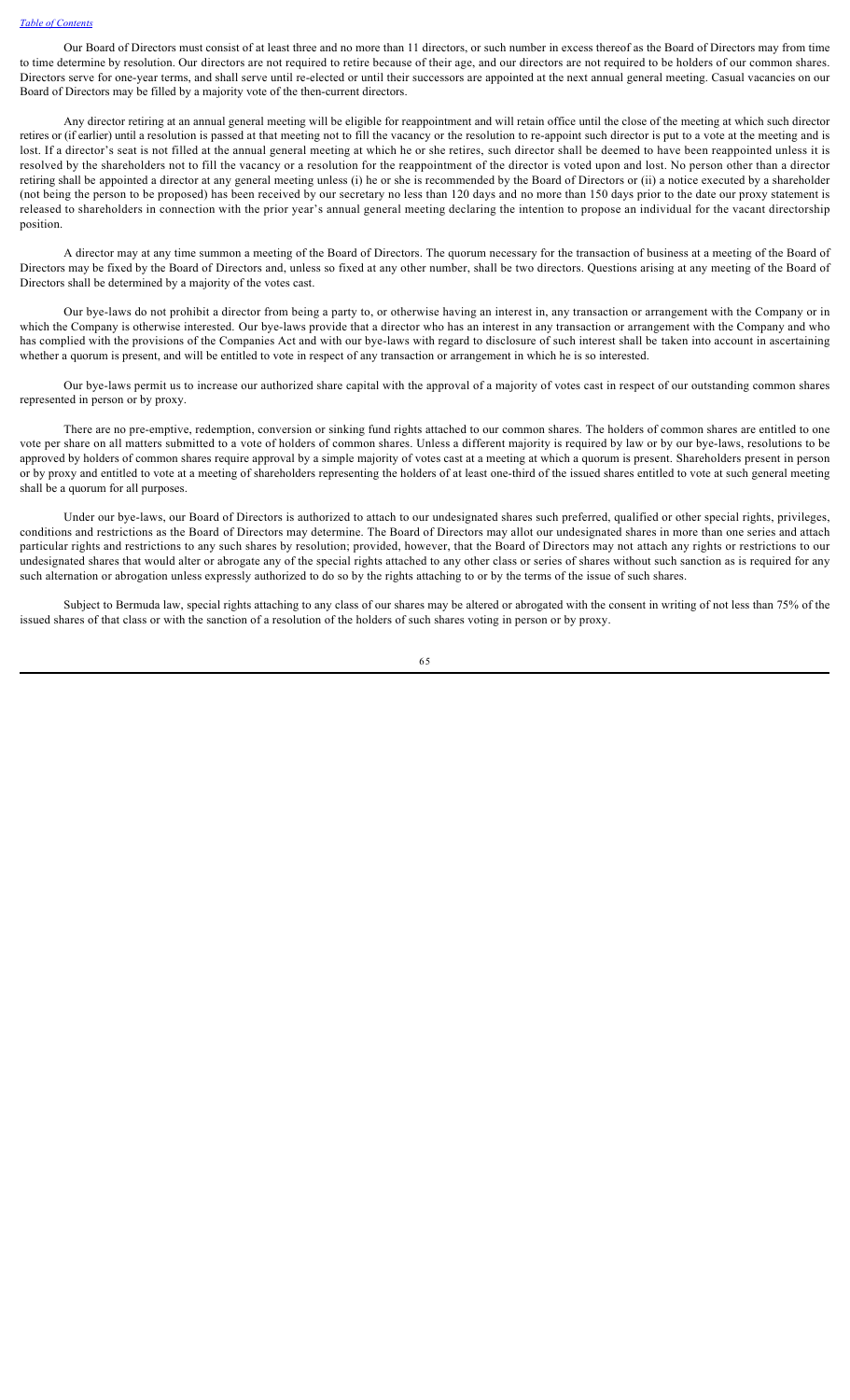In the event of our liquidation, dissolution or winding up, the holders of common shares are entitled to share in our assets, if any, remaining after the payment of all of our debts and liabilities, subject to any liquidation preference on any outstanding preference shares.

Our bye-laws provide that our Board of Directors may, from time to time, declare and pay dividends or distributions out of contributed surplus, which we refer to collectively as dividends. Each common share is entitled to dividends if and when dividends are declared by our Board of Directors, subject to any preferred dividend right of the holders of any preference shares.

There are no limitations on the right of non-Bermudians or non-residents of Bermuda to hold or vote our common shares.

Bermuda law permits the bye-laws of a Bermuda company to contain a provision indemnifying the Company's directors and officers for any loss arising or liability attaching to him or her by virtue of any rule of law in respect of any negligence, default, breach of duty or breach of trust of which the officer or person may be guilty, save with respect to fraud or dishonesty. Bermuda law also grants companies the power generally to indemnify directors and officers of a company, except in instances of fraud and dishonesty, if any such person was or is a party or threatened to be made a party to a threatened, pending or completed action, suit or proceeding by reason of the fact that he or she is or was a director and officer of such company or was serving in a similar capacity for another entity at such company's request.

Our bye-laws provide that each director, alternate director, officer, person or member of a committee, if any, resident representative, and any liquidator, manager or trustee for the time being acting in relation to the affairs of the Company, and his heirs, executors or administrators, which we refer to collectively as an indemnitee, will be indemnified and held harmless out of our assets to the fullest extent permitted by Bermuda law against all liabilities, loss, damage or expense (including, but not limited to, liabilities under contract, tort and statute or any applicable foreign law or regulation and all reasonable legal and other costs and expenses properly payable) incurred or suffered by him or by reason of any act done, conceived in or omitted in the conduct of the Company's business or in the discharge of his duties except in respect of fraud or dishonesty. In addition, each indemnitee shall be indemnified out of the assets of the Company against all liabilities incurred in defending any proceedings, whether civil or criminal, in which judgment is given in such indemnitee's favor, or in which he is acquitted.

Under our bye-laws, we and our shareholders have agreed to waive any claim or right of action we or they may have at any time against any indemnitee on account of any action taken by such indemnitee or the failure of such indemnitee to take any action in the performance of his duties with or for the Company with the exception of any claims or rights of action arising out of fraud or actions to recover any gain, personal profit or advantage to which such indemnitee is not legally entitled.

Our Board of Directors may, at its discretion, purchase and maintain insurance for, among other persons, any indemnitee or any persons who are or were at the time directors, officers or employees of the Company, or of any other company in which the Company has a direct or indirect interest that is allied or associated with the Company, or of any subsidiary undertaking of the Company or such other company, against liability incurred by such persons in respect of any act or omission in the actual or purported execution or discharge of their duties or in the exercise or purported exercise of their powers or otherwise in relation to their duties, powers or offices in relation to the Company, subsidiary undertaking or any such other company.

Our Memorandum of Association may be amended with the approval of a majority of votes cast in respect of our outstanding common shares represented in person or by proxy and our bye-laws may be amended by approval by not less than 75% of the votes cast in respect of our issued and outstanding common shares represented in person or by proxy.

### **Shareholder Rights Agreement**

On June 16, 2017, our Board declared a dividend of one preferred share purchase right, or a Right, for each outstanding common share and adopted a shareholder rights plan, as set forth in the Shareholders Rights Agreement dated as of June 16, 2017, or the Rights Agreement, by and between the Company and Computershare Trust Company, N.A., as rights agent.

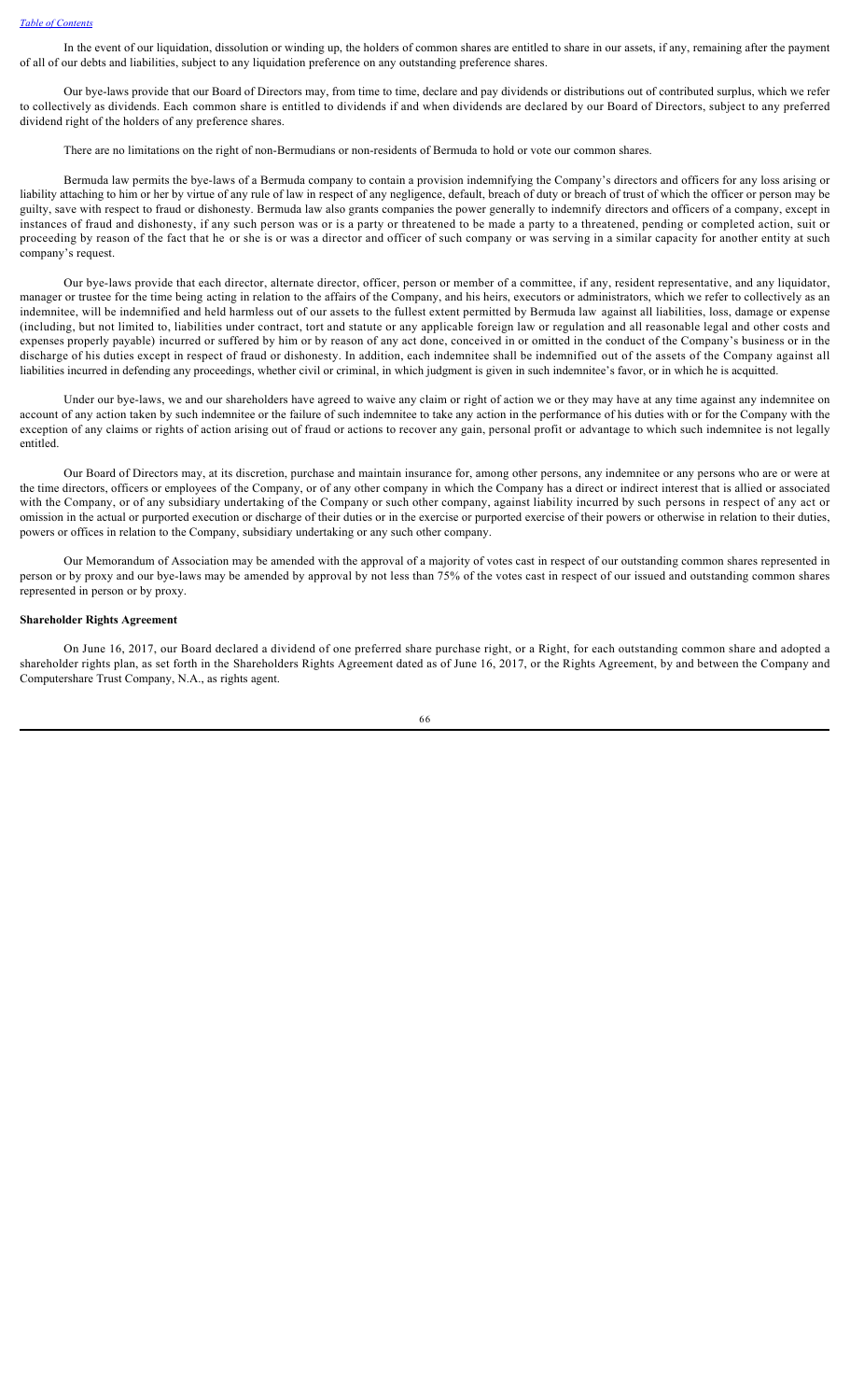The Board adopted the Rights Agreement to protect shareholders from coercive or otherwise unfair takeover tactics. In general terms, it works by imposing a significant penalty upon any person or group that acquires 15% or more of our outstanding common shares without the approval of the Board. If a shareholder's beneficial ownership of our common shares as of the time of the public announcement of the rights plan and associated dividend declaration is at or above the applicable threshold, that shareholder's then-existing ownership percentage would be grandfathered, but the rights would become exercisable if at any time after such announcement, the shareholder increases its ownership percentage by 1% or more.

The Rights may have anti-takeover effects. The Rights will cause substantial dilution to any person or group that attempts to acquire us without the approval of our Board. As a result, the overall effect of the Rights may be to render more difficult or discourage any attempt to acquire us. Because our Board can approve a redemption of the Rights for a permitted offer, the Rights should not interfere with a merger or other business combination approved by our Board.

For those interested in the specific terms of the Rights Agreement, we provide the following summary description. Please note, however, that this description is only a summary, and is not complete, and should be read together with the entire Rights Agreement, which is an exhibit to the Form 8-A filed by us on June 16, 2017 and incorporated herein by reference. The foregoing description of the Rights Agreement is qualified in its entirety by reference to such exhibit.

*The Rights*. The Rights trade with, and are inseparable from, our common shares. The Rights are evidenced only by certificates that represent our common shares. New Rights will accompany any new common shares of the Company issues after June 26, 2017 until the Distribution Date described below.

*Exercise Price*. Each Right allows its holder to purchase from the Company one one-thousandth of a Series A Participating Preferred Share (a "Preferred Share") for \$30.00 (the "Exercise Price"), once the Rights become exercisable. This portion of a Preferred Share will give the shareholder approximately the same dividend, voting and liquidation rights as would one common share. Prior to exercise, the Right does not give its holder any dividend, voting, or liquidation rights.

*Exercisability*. The Rights are not exercisable until ten days after the public announcement that a person or group has become an "Acquiring Person" by obtaining beneficial ownership of 15% or more of our outstanding common shares.

Certain synthetic interests in securities created by derivative positions, whether or not such interests are considered to be ownership of the underlying common shares or are reportable for purposes of Regulation 13D of the Securities Exchange Act of 1934, as amended, are treated as beneficial ownership of the number of our common shares equivalent to the economic exposure created by the derivative position, to the extent our actual common shares are directly or indirectly held by counterparties to the derivatives contracts. Swaps dealers unassociated with any control intent or intent to evade the purposes of the Rights Agreement are exempt from such imputed beneficial ownership.

For persons who, prior to the time of public announcement of the Rights Agreement, beneficially own 15% or more of our outstanding common shares, the Rights Agreement "grandfathers" their current level of ownership, so long as they do not purchase additional shares in excess of certain limitations.

The date when the Rights become exercisable is the "Distribution Date." Until that date, our common share certificates (or, in the case of uncertificated shares, by notations in the book-entry account system) will also evidence the Rights, and any transfer of our common shares will constitute a transfer of Rights. After that date, the Rights will separate from our common shares and will be evidenced by book-entry credits or by Rights certificates that the Company will mail to all eligible holders of our common shares. Any Rights held by an Acquiring Person are null and void and may not be exercised.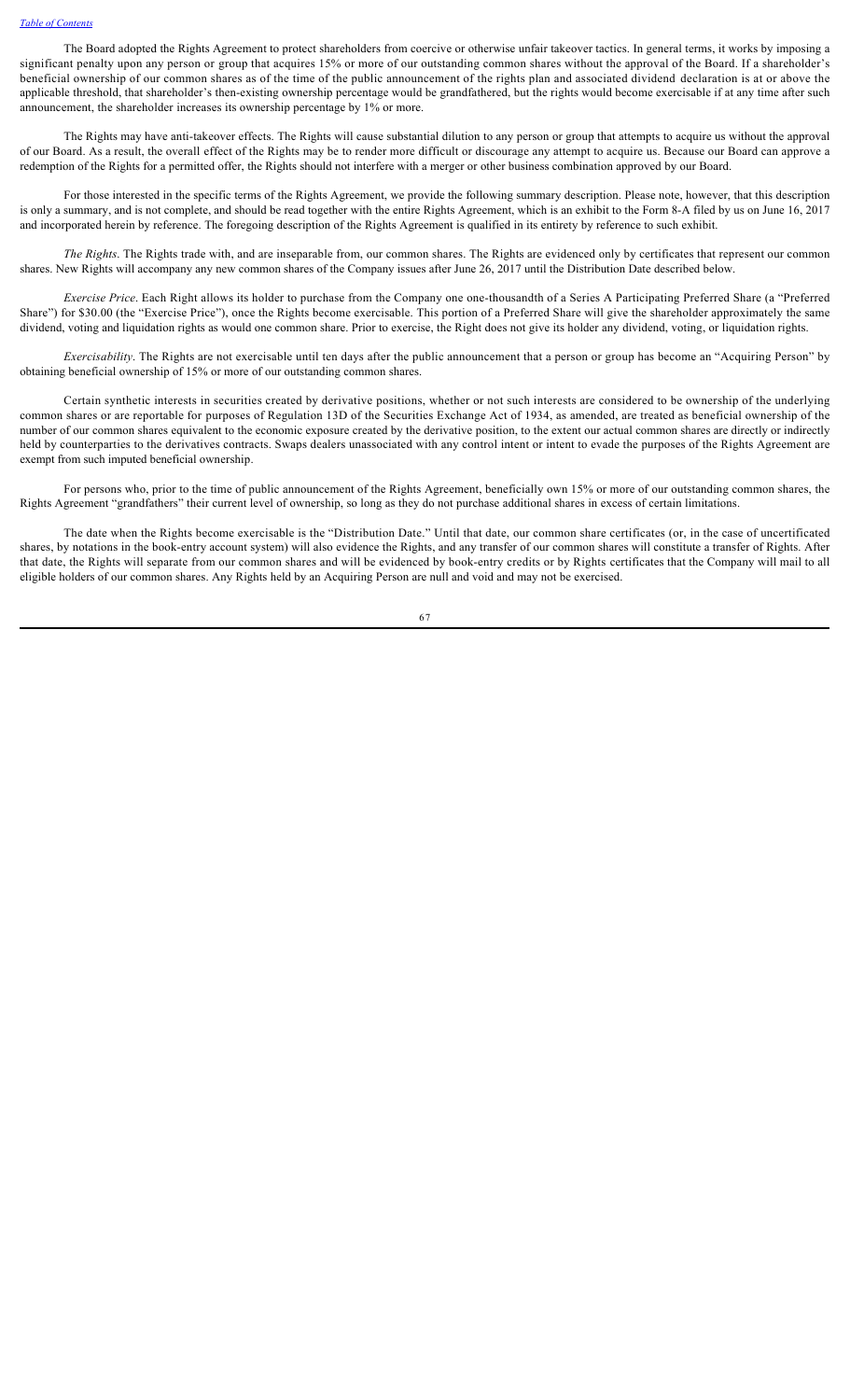# Preferred Share Provisions

Each one one-thousandth of a Preferred Share, if issued, will, among other things:

- not be redeemable;
- entitle holders to quarterly dividend payments in an amount per share equal to the aggregate per share amount of all cash dividends, and the aggregate per share amount (payable in kind) of all non-cash dividends or other distributions other than a dividend payable in our common shares or a subdivision of our outstanding common shares (by reclassification or otherwise), declared on our common shares since the immediately preceding quarterly dividend payment date; and
- entitle holders to one vote on all matters submitted to a vote of the shareholders of the Company.

The value of one one-thousandth interest in a Preferred Share should approximate the value of one common share.

Consequences of a Person or Group Becoming an Acquiring Person.

• *Flip In*. If an Acquiring Person obtains beneficial ownership of 15% or more of our common shares, then each Right will entitle the holder thereof to purchase, for the Exercise Price, a number of our common shares (or, in certain circumstances, cash, property or other securities of the Company) having a then-current market value of twice the Exercise Price. However, the Rights are not exercisable following the occurrence of the foregoing event until such time as the Rights are no longer redeemable by the Company, as further described below.

Following the occurrence of an event set forth in preceding paragraph, all Rights that are or were, under certain circumstances specified in the Rights Agreement, beneficially owned by an Acquiring Person or certain of its transferees will be null and void.

• *Flip Over*. If, after an Acquiring Person obtains 15% or more of our common shares, (i) the Company merges into another entity; (ii) an acquiring entity merges into the Company; or (iii) the Company sells

or transfers 50% or more of its assets, cash flow or earning power, then each Right (except for Rights that have previously been voided as set forth above) will entitle the holder thereof to purchase, for the Exercise Price, a number of our common shares of the person engaging in the transaction having a then-current market value of twice the Exercise Price.

• *Notional Shares*. Shares held by affiliates and associates of an Acquiring Person, including certain entities in which the Acquiring Person beneficially owns a majority of the equity securities, and Notional Common Shares (as defined in the Rights Agreement) held by counterparties to a Derivatives Contract (as defined in the Rights Agreement) with an Acquiring Person, will be deemed to be beneficially owned by the Acquiring Person.

*Redemption*. The Board may redeem the Rights for \$0.01 per Right at any time before any person or group becomes an Acquiring Person. If the Board redeems any Rights, it must redeem all of the Rights. Once the Rights are redeemed, the only right of the holders of the Rights will be to receive the redemption price of \$0.01 per Right. The redemption price will be adjusted if the Company has a stock dividend or a stock split.

*Exchange*. After a person or group becomes an Acquiring Person, but before an Acquiring Person owns 50% or more of our outstanding common shares, the Board may extinguish the Rights by exchanging one common share or an equivalent security for each Right, other than Rights held by the Acquiring Person. In certain circumstances, the Company may elect to exchange the Rights for cash or other securities of the Company having a value approximately equal to one common share.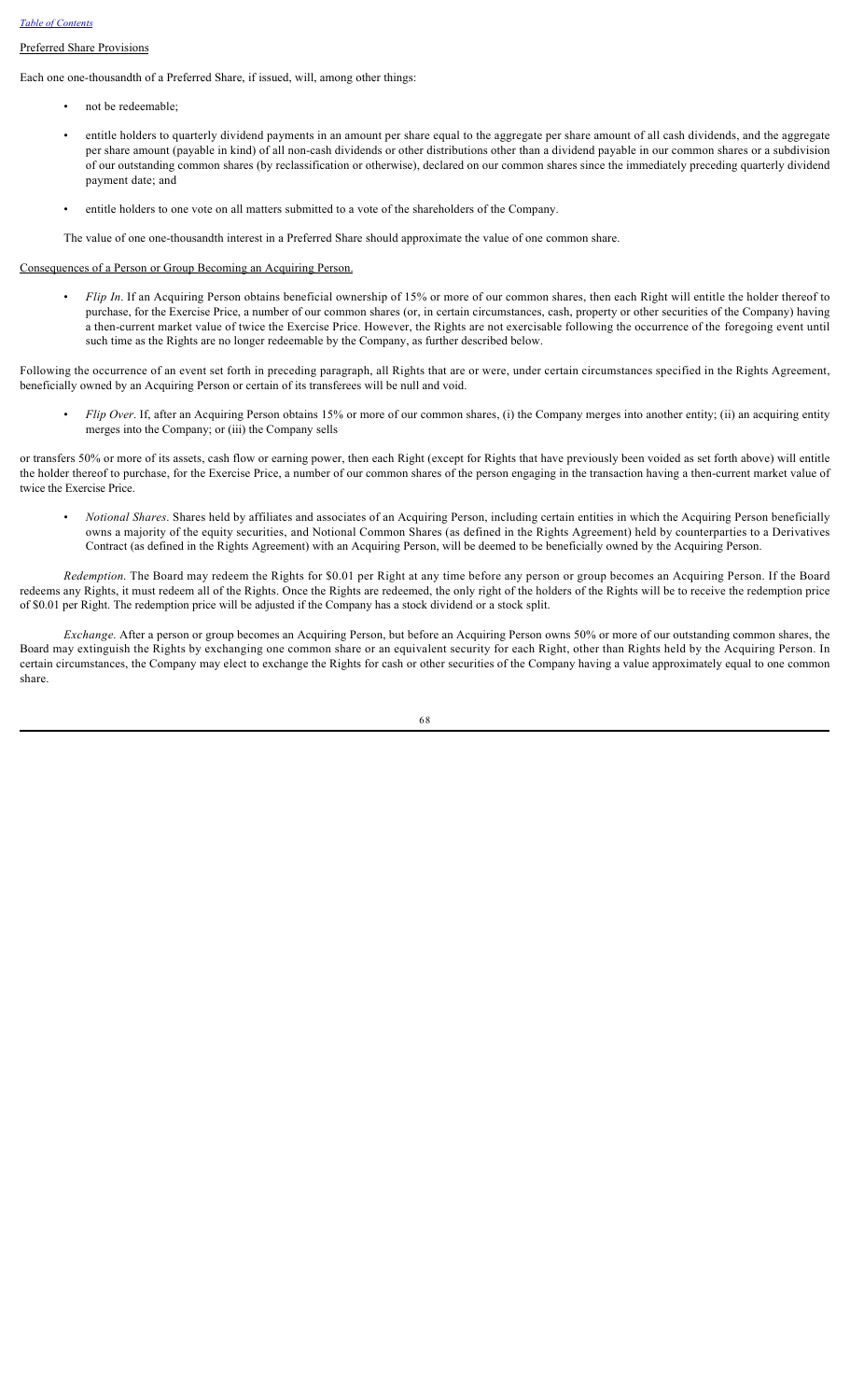*Expiration*. The Rights expire on the earliest of (i) June 16, 2027; or (ii) the redemption or exchange of the Rights as described above.

*Anti-Dilution Provision*s. The Board may adjust the purchase price of the Preferred Shares, the number of Preferred Shares issuable and the number of outstanding Rights to prevent dilution that may occur from a stock dividend, a stock split, or a reclassification of the Preferred Shares or our common shares. No adjustments to the Exercise Price of less than 1% will be made.

*Amendments*. The terms of the Rights and the Rights Agreement may be amended in any respect without the consent of the holders of the Rights on or prior to the Distribution Date. Thereafter, the terms of the Rights and the Rights Agreement may be amended without the consent of the holders of Rights, with certain exceptions, in order to (i) cure any ambiguities; (ii) correct or supplement any provision contained in the Rights Agreement that may be defective or inconsistent with any other provision therein; (iii) shorten or lengthen any time period pursuant to the Rights Agreement; or (iv) make changes that do not adversely affect the interests of holders of the Rights (other than an Acquiring Person or an affiliate or associate of an Acquiring Person).

*Taxes*. The distribution of Rights should not be taxable for federal income tax purposes. However, following an event that renders the Rights exercisable or upon redemption of the Rights, shareholders may recognize taxable income.

#### **Dividend Reinvestment and Direct Stock Purchase Plan**

The Company's transfer agent, Computershare, maintains a dividend reinvestment program under which shareholders may reinvest their dividends for shares.

# **Listing**

Our common shares are listed on the NYSE under the symbol "NAT."

#### **Transfer Agent**

The registrar and transfer agent for our common shares is Computershare Trust Company, N.A.

#### **C. Material Contracts**

For a description of our 2019 Senior Secured Credit Facility, including the \$30 million Accordion Loan, which the Company entered into on February 12, 2019, please see "Item 5. Operating and Financial Review and Prospectus B. Liquidity and Capital Resources - Our Borrowing Activities".

#### **D. Exchange Controls**

The Company has been designated as a non-resident of Bermuda for exchange control purposes by the Bermuda Monetary Authority, whose permission for the issue of its common shares was obtained prior to the offering thereof.

The Company's common shares are currently listed on an appointed stock exchange. For so long as the Company's shares are listed on an appointed stock exchange the transfer of shares between persons regarded as resident outside Bermuda for exchange control purposes and the issuance of common shares to or by such persons may be effected without specific consent under the Bermuda Exchange Control Act of 1972 and regulations made thereunder. Issues and transfers of common shares between any person regarded as resident in Bermuda and any person regarded as non-resident for exchange control purposes require specific prior approval under the Bermuda Exchange Control Act 1972 unless such common shares are listed on an appointed stock exchange.

Subject to the foregoing, there are no limitations on the rights of owners of shares in the Company to hold or vote their shares. Because the Company has been designated as non-resident for Bermuda exchange control purposes, there are no restrictions on its ability to transfer funds in and out of Bermuda or to pay to United States residents who are holders of common shares, other than in respect of local Bermuda currency.

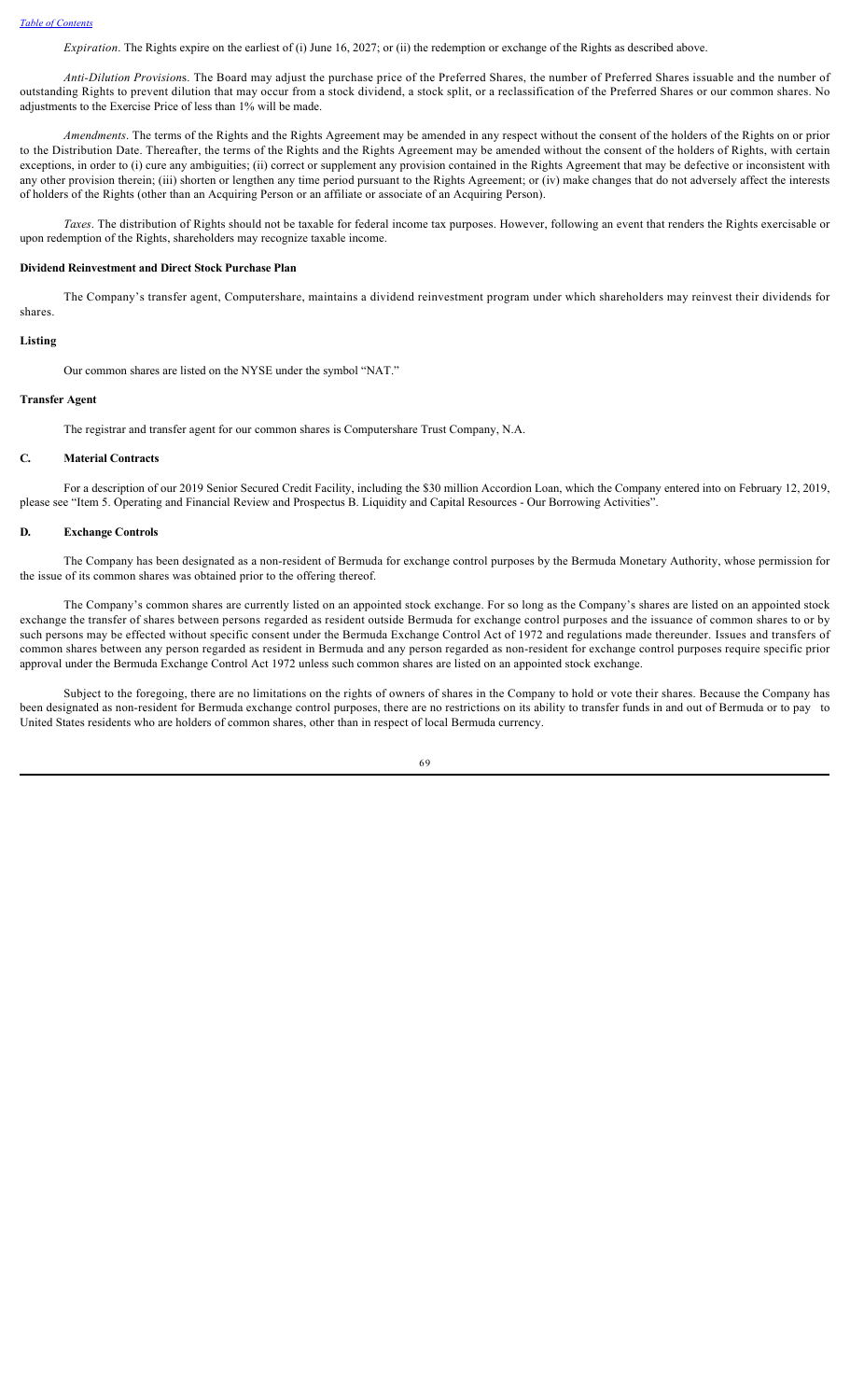In accordance with Bermuda law, share certificates may be issued only in the names of those with legal capacity. In the case of an applicant acting in a special capacity (for example, as an executor or trustee), certificates may, at the request of the applicant, record the capacity in which the applicant is acting. Notwithstanding the recording of any such special capacity, the Company is not bound to investigate or incur any responsibility in respect of the proper administration of any such estate or trust.

The Company will take no notice of any trust applicable to any of its shares or other securities whether or not it had notice of such trust.

As an "exempted company," the Company is exempt from Bermuda laws which restrict the percentage of share capital that may be held by non-Bermudians, but as an exempted company, the Company may not participate in certain business transactions including: (i) the acquisition or holding of land in Bermuda except for land required for its business by way of lease for a term not exceeding 50 years or otherwise, with the express authorization of the Ministers of Finance of Bermuda, land by way of lease for a term not exceeding 21 years in order to provide accommodation or recreational facilities for its officers and employees; (ii) the taking of mortgages on land in Bermuda to secure an amount in excess of \$50,000 without the consent of the Minister of Finance of Bermuda; (iii) the acquisition of securities created or issued by, or any interest in, any local company or business, other than certain types of Bermuda government securities or securities of another "exempted company, exempted partnership or other corporation or partnership resident in Bermuda but incorporated abroad"; or (iv) the carrying on of business of any kind in Bermuda, except in so far as may be necessary for the carrying on of its business outside Bermuda or under a license granted by the Minister of Finance of Bermuda.

The Bermuda government actively encourages foreign investment in "exempted" entities like the Company that are based in Bermuda but do not operate in competition with local business. In addition to having no restrictions on the degree of foreign ownership, the Company is subject neither to taxes on its income or dividends nor to any exchange controls in Bermuda other than outlined above. In addition, there is no capital gains tax in Bermuda, and profits can be accumulated by the Company, as required, without limitation.

# **E. Taxation**

#### **Bermuda Tax Considerations**

Under current Bermuda law, there are no taxes on profits, income or dividends nor is there any capital gains tax. Furthermore, the Company has received from the Minister of Finance of Bermuda under the Exempted Undertakings Tax Protection Act of 1966, as amended, an undertaking that, in the event that Bermuda enacts any legislation imposing tax computed on profits or income, or computed on any capital asset, gain or appreciation, or any tax in the nature of estate duty or inheritance tax, then the imposition of any such tax shall not be applicable to the Company or to any of its operations, or the common shares, debentures or other obligations of the Company, until March 31, 2035. This undertaking does not, however, prevent the imposition of any such tax or duty on such persons as are ordinarily resident in Bermuda and holding such shares, debentures or obligations of the Company or of property taxes on Company-owned real property or leasehold interests in Bermuda.

The United States does not have a comprehensive income tax treaty with Bermuda. However, Bermuda has legislation in place (*U.S.A. – Bermuda Tax Convention Act 1986*) which authorizes the enforcement of certain obligations of Bermuda pursuant to the *Convention Between The Government Of The United Kingdom of Great Britain And Northern Ireland (On Behalf Of The Government Of Bermuda) And The Government Of The United States Of America Relating To The* Taxation Of Insurance Enterprises And Mutual Assistance In Tax Matters entered into on 11 July 1986 (the "Convention"). Article 5 of the Convention states that the U.S.A. and Bermuda "shall provide assistance as appropriate in carrying out the laws of the respective covered jurisdictions (Bermuda and U.S.A.) relating to the prevention of tax fraud and the evasion of taxes. In addition, the competent authorities shall, through consultations, develop appropriate conditions, method, and techniques for providing, and shall thereafter provide, assistance as appropriate in carrying out the fiscal laws of the respective covered jurisdictions other than those relating to tax fraud and the evasion of taxes."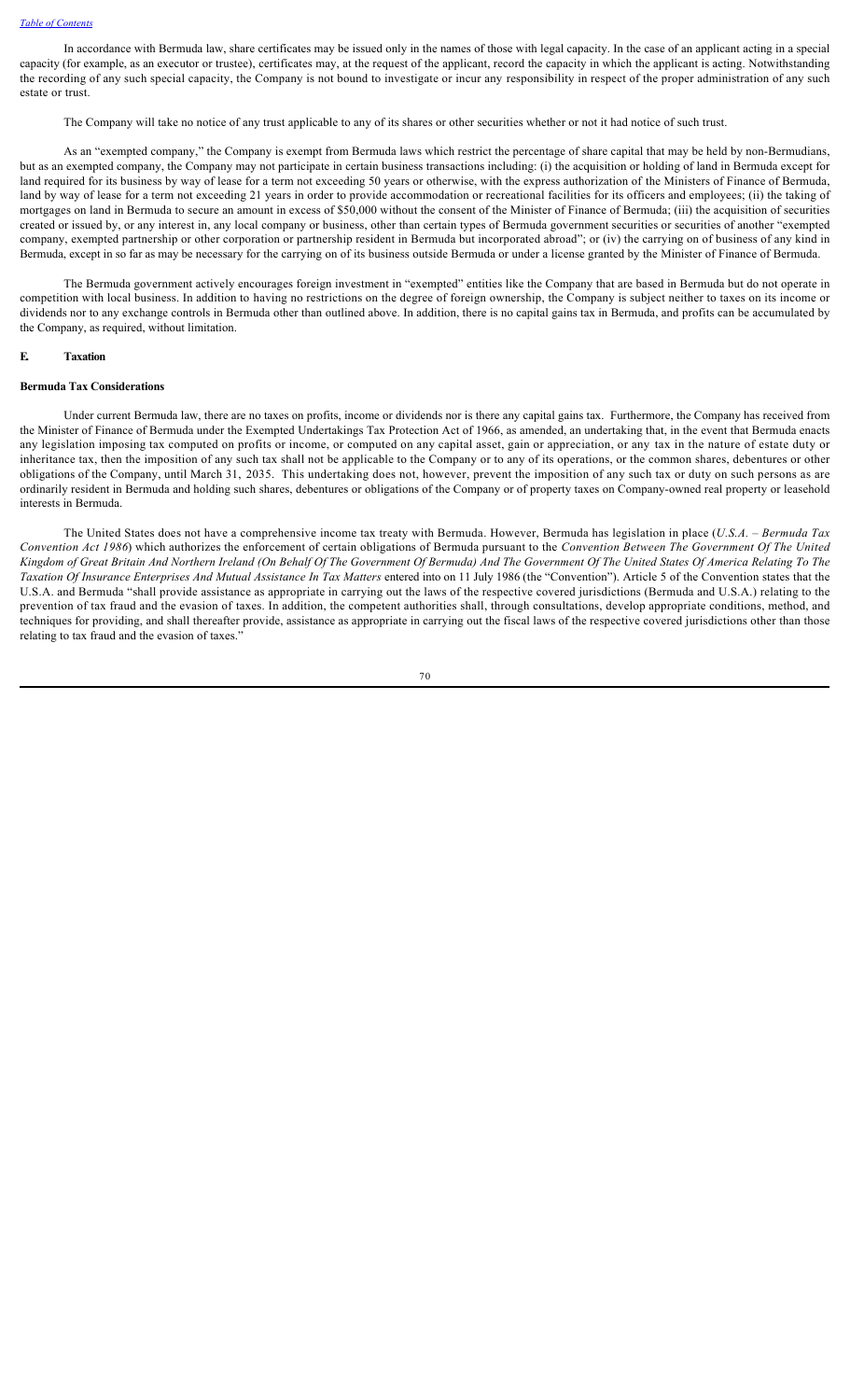# **United States Federal Income Tax Considerations**

The following discussion is a summary of the material United States federal income tax considerations relevant to the Company and to a United States Holder and Non-United States Holder (each defined below) of our common shares. This discussion is based on advice received by us from Seward & Kissel LLP, our United States counsel. This discussion does not purport to deal with the tax consequences of owning common shares to all categories of investors, some of which (such as dealers in securities or currencies, investors whose functional currency is not the United States dollar, financial institutions, regulated investment companies, real estate investment trusts, tax-exempt organizations, insurance companies, persons holding our common shares as part of a hedging, integrated, conversion or constructive sale transaction or a straddle, persons liable for alternative minimum tax, persons subject to the "base erosion and anti-avoidance" tax, persons required to recognize income for U.S. federal income tax purposes no later than when such income is included on an "applicable financial statement" and persons who are investors in pass-through entities) may be subject to special rules. This discussion only applies to shareholders who (i) own our common shares as a capital asset and (ii) own less than 10%, actually or constructively, of our common shares. Shareholders are encouraged to consult their own tax advisors with respect to the specific tax consequences to them of purchasing, holding or disposing of common shares.

# **United States Federal Income Taxation of the Company**

#### *Operating Income: In General*

Unless exempt from United States federal income taxation under section 883 of the United Stated Internal Revenue Code of 1986, as amended, or the Code, a foreign corporation is subject to United States federal income taxation in the manner described below in respect of any income that is derived from the use of vessels, from the hiring or leasing of vessels for use on a time, voyage or bareboat charter basis, or from the performance of services directly related to such use, which we refer to as Shipping Income, to the extent that such Shipping Income is derived from sources within the United States, which we refer to as United States-Source Shipping Income.

Shipping Income that is attributable to transportation that begins or ends, but that does not both begin and end, in the United States will be considered to be 50% derived from sources within the United States. Shipping Income that is attributable to transportation that both begins and ends in the United States will be considered to be 100% derived from sources within the United States.

Shipping Income that is attributable to transportation exclusively between non-United States ports will be considered to be 100% derived from sources outside the United States. Shipping Income derived from sources outside the United States will not be subject to United States federal income tax.

Our vessels will be operated in various parts of the world and, in part, are expected to be involved in transportation of cargoes that begins or ends, but that does not both begin and end, in United States ports. Accordingly, it is not expected that we will engage in transportation that gives rise to 100% United States-Source Shipping Income.

# *Exemption of Operating Income from United States Federal Income Taxation*

Pursuant to section 883 of the Code, we will be exempt from United States federal income taxation on our United States-Source Shipping Income if (i) we are organized in a foreign country that grants an equivalent exemption from income taxation to corporations organized in the United States, which we refer to as the Country of Organization Requirement, and (ii) either (A) more than 50% of the value of our common shares is owned, directly or indirectly, by individuals who are "residents" of such country or of another foreign country that grants an equivalent exemption to corporations organized in the United States, which we refer to as the 50% Ownership Test, or (B) our common shares are "primarily and regularly traded on an established securities market" in such country, in another country that grants an equivalent exemption to United States corporations, or in the United States, which we refer to as the Publicly-Traded Test.

Bermuda, the country in which we are incorporated, grants an equivalent exemption to United States corporations. Therefore, we will satisfy the Country of Organization Requirement and will be exempt from United States federal income taxation with respect to our United States-Source Shipping Income if we satisfy either the 50% Ownership Test or the Publicly-Traded Test.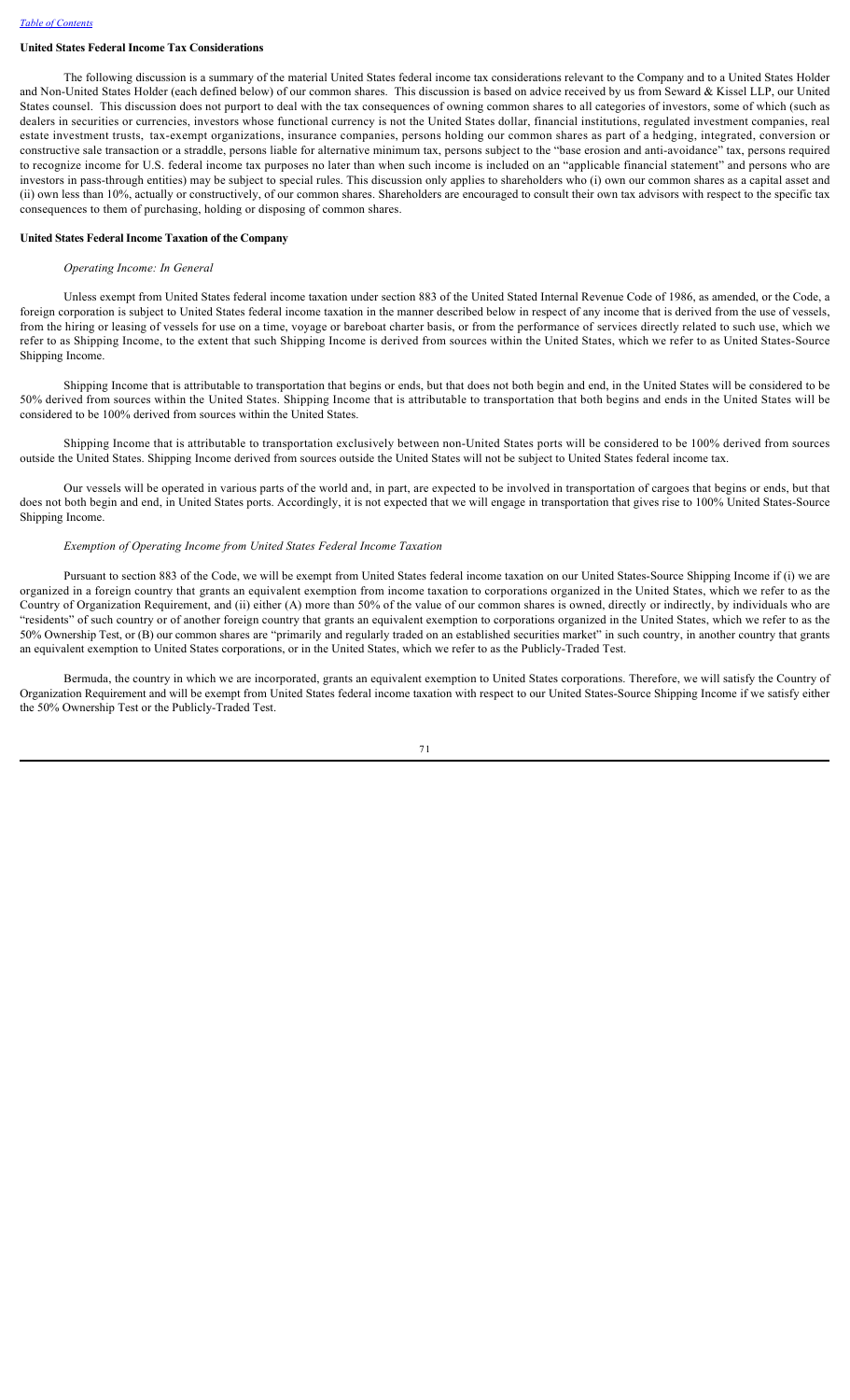The regulations promulgated by the United States Department of the Treasury (the "Treasury Regulations") under section 883 of the Code provide that stock of a foreign corporation will be considered to be "primarily traded" on an established securities market in a country if the number of shares of each class of stock that is traded during any taxable year on all established securities markets in that country exceeds the number of shares in each such class that is traded during that year on established securities markets in any other single country.

The Publicly-Traded Test also requires our common shares be "regularly traded" on an established securities market. Under the Treasury Regulations, our common shares are considered to be "regularly traded" on an established securities market if shares representing more than 50% of our outstanding common shares, by both total combined voting power of all classes of stock entitled to vote and total value, are listed on the market, referred to as the "Listing Threshold." The Treasury Regulations further require that with respect to each class of stock relied upon to meet the listing threshold, (i) such class of stock is traded on the market, other than in minimal quantities, on at least 60 days during the taxable year or 1/6 of the days in a short taxable year, which is referred to as the Trading Frequency Test; and (ii) the aggregate number of shares of such class of stock traded on such market during the taxable year is at least 10% of the average number of shares of such class of stock outstanding during such year (as appropriately adjusted in the case of a short taxable year), which is referred to as the Trading Volume Test. Even if we do not satisfy both the Trading Frequency and Trading Volume Tests, the Treasury Regulations provide that the Tests will be deemed satisfied if our common shares are traded on an established securities market in the United States and such stock is regularly quoted by dealers making a market in our common shares.

We believe that we satisfied the Publicly-Traded Test for our 2021 taxable year since, on more than half the days of the taxable year, we believe the Company's common shares were primarily and regularly traded on an established securities market in the United States, namely the NYSE.

Notwithstanding the foregoing, we will not satisfy the Publicly-Traded Test if 50% or more of the vote and value of our common shares is owned (or is treated as owned under certain stock ownership attribution rules) by persons each of whom owns (or is treated as owning under certain stock ownership attribution rules) 5% or more of the value of our common shares, or 5% Shareholders, for more than half the days during the taxable year, to which we refer to as the 5% Override Rule. In the event the 5% Override Rule is triggered, the 5% Override Rule will nevertheless not apply if we can establish that among the closely-held group of 5% Shareholders, there are sufficient 5% Shareholders that are considered to be "qualified shareholders" for purposes of section 883 of the Code to preclude nonqualified 5% Shareholders in the closely-held group from owning 50% or more of our common shares for more than half the number of days during the taxable year. In order to determine the persons who are 5% Shareholders, we are permitted to rely on those persons that are identified on Schedule 13G and Schedule 13D filings with the SEC as having a 5% or more beneficial interest in our common shares.

We are not aware of any facts which would indicate that 50% or more of our common shares were actually or constructively owned by 5% Shareholders during our 2021 taxable year. Accordingly, we expect that our common shares will be considered to be "primarily and regularly traded on an established securities market" and that we will, therefore, qualify for the exemption under section 883 of the Code for our 2021 taxable year. However, because of the factual nature of the issues relating to this determination, no assurance can be given that we will qualify for the exemption in any future taxable year. For example, if 5% Shareholders owned 50% or more of our common shares, then we would have to satisfy certain requirements regarding the identity and residence of our 5% Shareholders. These requirements are onerous and there is no assurance that we could satisfy them.

# *United States Federal Income Taxation of Gain on Sale of Vessels*

Regardless of whether we qualify for exemption under section 883 of the Code, we will generally not be subject to United States federal income taxation with respect to gain realized on the sale of a vessel, provided the sale is considered to occur outside of the United States under United States federal income tax principles. In general, a sale of a vessel will be considered to occur outside of the United States for this purpose if title to the vessel, and risk of loss with respect to the vessel, pass to the buyer outside of the United States. It is expected that any sale of a vessel by us will be considered to occur outside of the United States.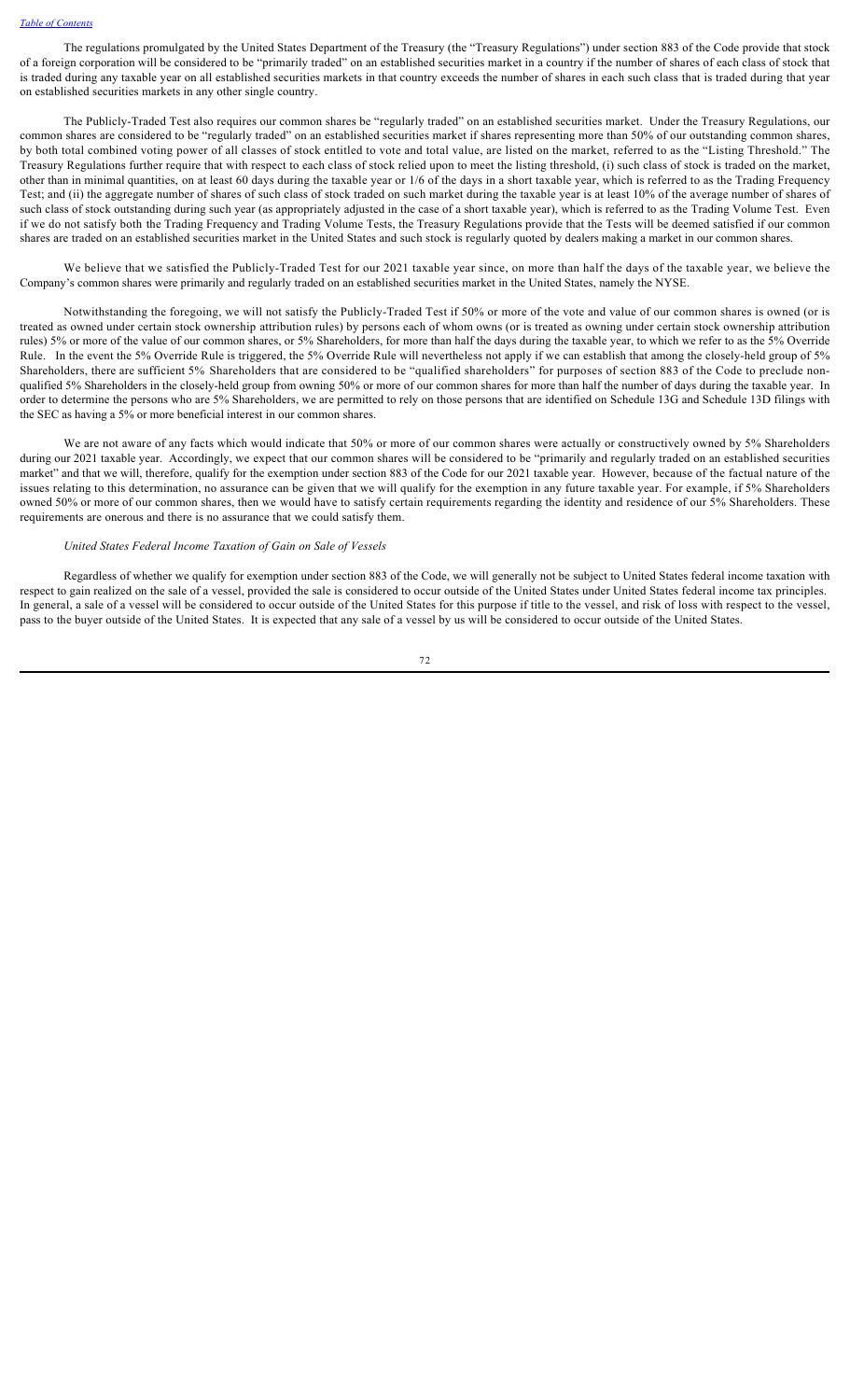# *4% Gross Basis Tax Regime*

To the extent that the benefits of section 883 of the Code are unavailable with respect to any item of United States-Source Shipping Income, such Shipping Income that is considered not to be "effectively connected" with the conduct of a trade or business in the United States, as discussed below, would be subject to a 4% tax imposed by section 887 of the Code on a gross basis, without benefit of deductions, which we refer to as the 4% Gross Basis Tax Regime. Since under the sourcing rules described above, no more than 50% of our Shipping Income would be derived from United States sources, the maximum effective rate of United States federal income tax on our gross Shipping Income would never exceed 2% under the 4% Gross Basis Tax Regime.

# *Net Basis and Branch Profits Tax Regime*

To the extent that the benefits of the exemption under section 883 of the Code are unavailable and our United States-Source Shipping Income is considered to be "effectively connected" with the conduct of a United States trade or business, as described below, any such "effectively connected" United States-Source Shipping Income, net of applicable deductions, would be subject to the United States federal income tax imposed at corporate rate of 21% under present law. In addition, we may be subject to the 30% "branch profits" taxes on earnings effectively connected with the conduct of such trade or business, as determined after allowance for certain adjustments, and on certain interest paid or deemed paid attributable to the conduct of the United States trade or business.

Our United States-Source Shipping Income would be considered "effectively connected" with the conduct of a U.S. trade or business only if (i) we have, or are considered to have, a fixed place of business in the United States involved in the earning of Shipping Income and (ii) substantially all of our United States-Source Shipping Income is attributable to regularly scheduled transportation, such as the operation of a vessel that followed a published schedule with repeated sailings at regular intervals between the same points for voyages that begin or end in the United States, or, in the case of income from the chartering of a vessel, is attributable to a fixed place of business in the United States.

We do not intend to have a fixed place of business in the United States involved in the earning of Shipping Income. Based on the foregoing and on the expected mode of our shipping operations and other activities, we believe that none of our United States-Source Shipping Income will be "effectively connected" with the conduct of a United States trade or business.

# **United States Federal Income Taxation of United States Holders**

As used herein, the term "United States Holder" means, for United States federal income tax purposes, a beneficial owner of common shares who is (A) an individual citizen or resident of the United States, (B) a corporation (or other entity treated as a corporation) created or organized in or under the laws of the United States or of any state or the District of Columbia, (C) an estate the income of which is includible in gross income for United States federal income tax purposes regardless of its source, or (D) a trust if (a) a court within the United States is able to exercise primary supervision over the administration of the trust and one or more United States persons have the authority to control all substantial decisions of the trust or (b) it has an election in place to be treated as a United States person.

If a partnership holds our common shares, the U.S. federal income tax treatment of a partner will generally depend on the status of the partner and the activities of the partnership. If you are a partner in a partnership holding our common shares, you are urged to consult your tax advisors.

#### *Distributions*

Subject to the discussion below of passive foreign investment companies, or PFICs, any distributions made by us with respect to our common shares to a United States Holder will generally constitute dividends, which may be taxable as ordinary income or "qualified dividend income," as described in more detail below, to the extent of our current or accumulated earnings and profits, as determined under United States federal income tax principles. Distributions in excess of our earnings and profits will be treated first as a non-taxable return of capital to the extent of the United States Holder's tax basis in his common shares on a dollar-for-dollar basis and thereafter as capital gain. Because we are not a United States corporation, United States Holders that are corporations will generally not be entitled to claim a dividends received deduction with respect to any distributions they receive from us. Dividends paid with respect to our common shares will generally be treated as "passive category income" or, in the case of certain types of United States Holders, "general category income" for purposes of computing allowable foreign tax credits for United States foreign tax credit purposes.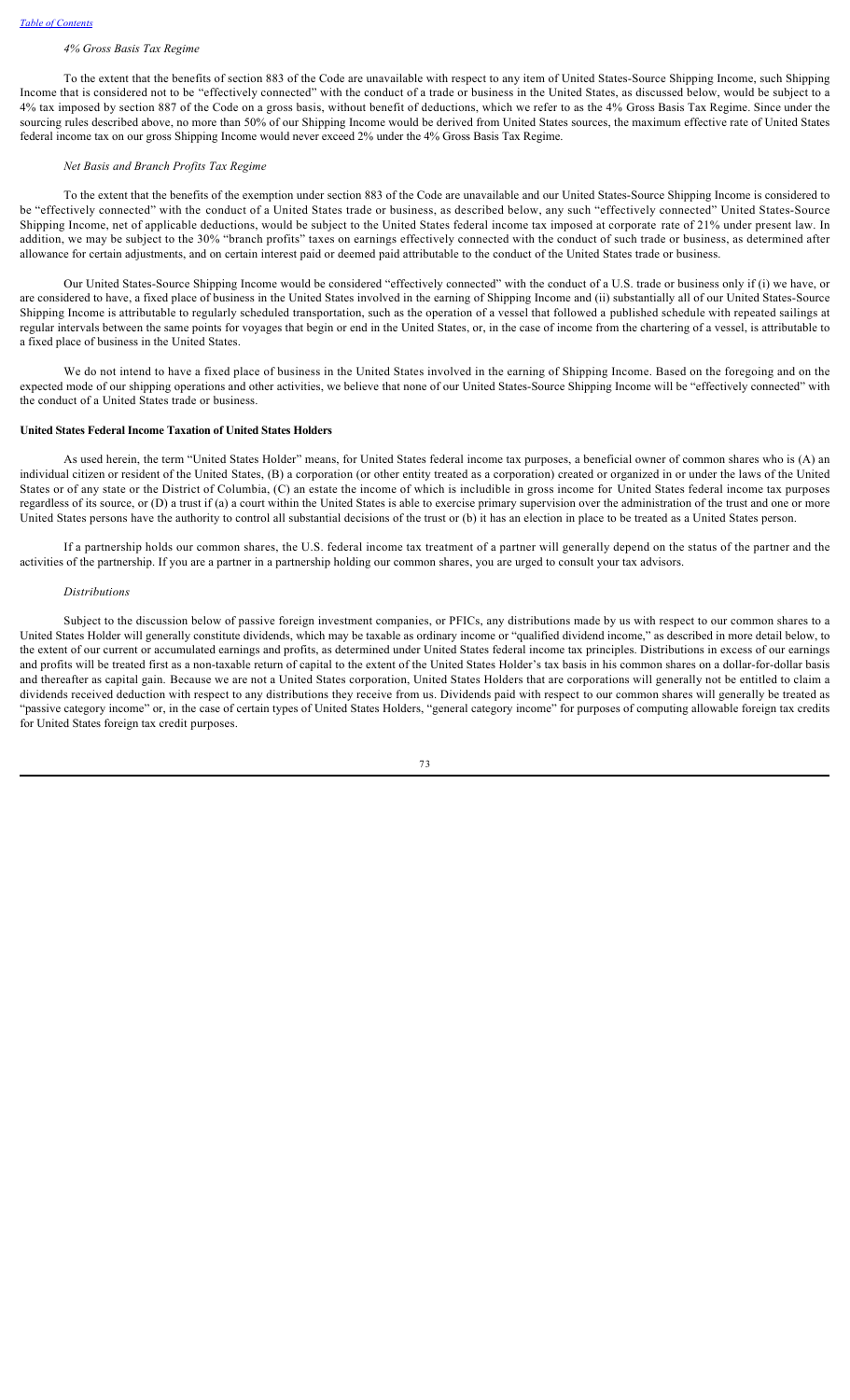Dividends paid on our common shares to a United States Holder who is an individual, trust or estate, or a United States Individual Holder, will generally be treated as "qualified dividend income" that is taxable to such United States Individual Holders at preferential tax rates provided that (1) the common shares are readily tradable on an established securities market in the United States (such as the NYSE on which our common shares are traded); (2) we are not a PFIC for the taxable year during which the dividend is paid or the immediately preceding taxable year (as discussed below); (3) the United States Individual Holder has owned the common shares for more than 60 days in the 121-day period beginning 60 days before the date on which the common shares become ex-dividend, and (4) the United States Individual Holder is not under an obligation (whether pursuant to a short sale or otherwise) to make payments with respect to positions in substantially similar or related property. There is no assurance that any dividends paid on our common shares will be eligible for these preferential rates in the hands of a United States Individual Holder. Any dividends paid by us which are not eligible for these preferential rates will be taxed as ordinary income to a United States Individual Holder.

If we pay an "extraordinary dividend" on our common shares (generally, a dividend in an amount which is equal to or in excess of 10% of a shareholder's adjusted tax basis (or fair market value in certain circumstances) in the common shares or dividends received within a one-year period that, in the aggregate, equal or exceed 20% of a shareholder's adjusted tax basis (or fair market value upon the shareholder's election) that is treated as "qualified dividend income," then any loss derived by a United States Individual Holder from the sale or exchange of such common shares will be treated as long-term capital loss to the extent of such dividend.

#### *Sale, Exchange or other Disposition of Common Shares*

Assuming we do not constitute a PFIC for taxable years after 2004, a United States Holder generally will recognize taxable gain or loss upon a sale, exchange or other disposition of our common shares in an amount equal to the difference between the amount realized by the United States Holder from such sale, exchange or other disposition and the United States Holder's tax basis in such common shares. Such gain or loss will be treated as long-term capital gain or loss if the United States Holder's holding period is greater than one year at the time of the sale, exchange or other disposition. Such capital gain or loss will generally be treated as United States-source income or loss, as applicable, for United States foreign tax credit purposes. A United States Holder's ability to deduct capital losses is subject to certain limitations.

Special rules may apply to a United States Holder who purchased shares before 2005 and did not make a timely QEF election or a mark-to-market election (as discussed below). Such United States Holders are encouraged to consult their tax advisors regarding the United States federal income tax consequences to them of the disposal of our common shares.

# *Passive Foreign Investment Company Considerations*

Special United States federal income tax rules apply to a United States Holder that holds shares in a foreign corporation classified as a PFIC for United States federal income tax purposes. In general, we will be treated as a PFIC with respect to a United States Holder if, for any taxable year in which such Holder held our common shares, either

- at least 75% of our gross income for such taxable year consists of passive income (e.g., dividends, interest, capital gains and rents derived other than in the active conduct of a rental business), or
- at least 50% of the average value of the assets held by us during such taxable year produce, or are held for the production of, such passive income.

For purposes of determining whether we are a PFIC, we will be treated as earning and owning our proportionate share of the income and assets, respectively, of any of our subsidiary corporations in which we own at least 25% of the value of the subsidiary's shares. Income earned, or deemed earned, by us in connection with the performance of services would not constitute passive income. By contrast, rental income would generally constitute passive income unless we were treated under specific rules as deriving our rental income in the active conduct of a trade or business.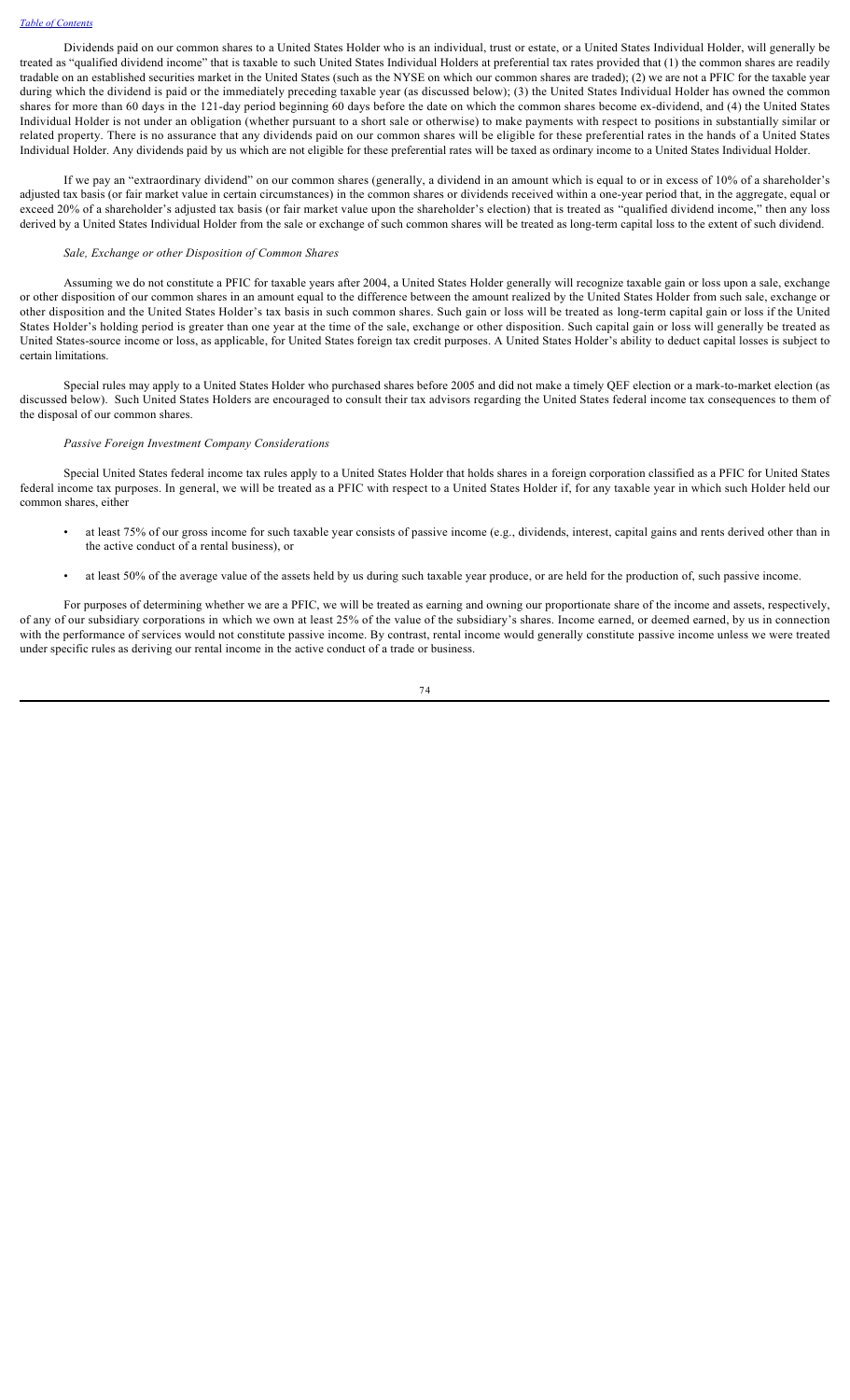For taxable years through 2004, we were a PFIC. However, based on our current operations and future projections, we do not believe that we have been, or will become, a PFIC with respect to our taxable years after 2004. Although there is no legal authority directly on point, and we are not relying upon an opinion of counsel on this issue, our belief is based principally on the position that, for purposes of determining whether we are a PFIC, the gross income we derive or are deemed to derive from our time chartering and voyage chartering activities should constitute services income, rather than rental income. Correspondingly, such income should not constitute passive income, and the assets that we own and operate or are deemed to own and operate in connection with the production of such income, in particular, the vessels, should not constitute passive assets for purposes of determining whether we are a PFIC. We believe there is substantial legal authority supporting our position consisting of case law and Internal Revenue Service, or IRS, pronouncements concerning the characterization of income derived from time charters and voyage charters as services income for other tax purposes. However, we note that there is also authority which characterizes time charter income as rental income rather than services income for other tax purposes. In the absence of any legal authority specifically relating to the statutory provisions governing PFICs, the IRS or a court could disagree with our position. In addition, although we intend to conduct our affairs in a manner to avoid being classified as a PFIC, we cannot assure you that the nature of our operations will not change in the future.

As discussed more fully below, if we were to be treated as a PFIC for any taxable year which included a United States Holder's holding period in our common shares, then such United States Holder would be subject to different United States federal income taxation rules depending on whether the United States Holder makes an election to treat us as a "qualified electing fund," which election we refer to as a QEF Election. As an alternative to making a QEF election, a United States Holder should be able to make a "mark-to-market" election with respect to our common shares, as discussed below. In addition, if we were to be treated as a PFIC for a taxable year ending on or after December 31, 2013, a United States Holder of our common shares would be required to file an annual information return with the IRS for such year.

#### *United States Holders Making a Timely QEF Election*

**Pass-Through of Ordinary Earnings and Net Capital Gain.** A United States Holder who makes a timely QEF Election with respect to our common shares, or an Electing Holder, would report for United States federal income tax purposes his pro rata share of our "ordinary earnings" (i.e., the net operating income determined under United States federal income tax principles) and our net capital gain, if any, for our taxable year that ends with or within the taxable year of the Electing Holder. Our "net capital gain" is any excess of any of our net long term capital gains over our net short term capital losses and is reported by the Electing Holder as long term capital gain. Our net operating losses or net capital losses would not pass through to the Electing Holder and will not offset our ordinary earnings or net capital gain reportable to Electing Holders in subsequent years (although such losses would ultimately reduce the gain, or increase the loss, if any, recognized by the Electing Holder on the sale of his common shares).

For purposes of calculating our ordinary earnings, the cost of each vessel is depreciated on a straight-line basis over the applicable recovery period for vessels. Any gain on the sale of a vessel would be treated as ordinary income, rather than capital gain, to the extent of such depreciation deductions with respect to such vessel.

In general, an Electing Holder would not be taxed twice on his share of our income. Thus, distributions received from us by an Electing Holder are excluded from the Electing Holder's gross income to the extent of the Electing Holder's prior inclusions of our ordinary earnings and net capital gain. The Electing Holder's tax basis in his shares would be increased by any amount included in the Electing Holder's income. Distributions received by an Electing Holder**,** which are not includible in income because they have been previously taxed, would decrease the Electing Holder's tax basis in the common shares. Distributions, if any, in excess of such tax basis would be treated as capital gain (which gain will be treated as long-term capital gain if the Electing Holder held its common shares for more than one year at the time of distribution).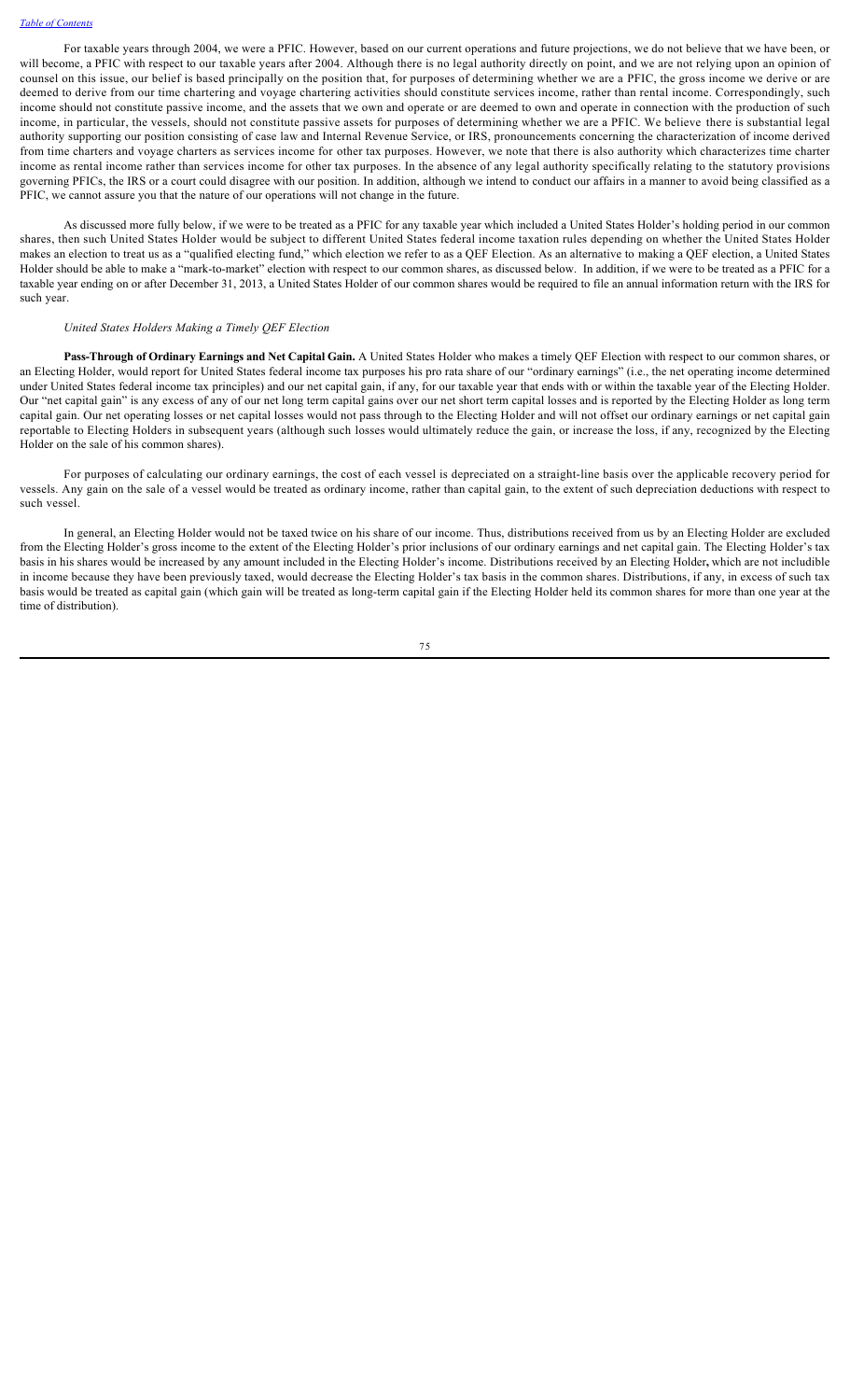**Disposition of Common Shares.** An Electing Holder would generally recognize capital gain or loss on the sale or exchange of common shares in an amount equal to the difference between the amount realized by the Electing Holder from such sale or exchange and the Electing Holder's tax basis in the common shares. Such gain or loss would generally be treated as long-term capital gain or loss if the Electing Holder's holding period in the common shares at the time of the sale or exchange is more than one year. A United States Holder's ability to deduct capital losses may be limited.

**Making a QEF Election.** A United States Holder makes a QEF Election for a taxable year by completing and filing IRS Form 8621 (Return by a Shareholder of a Passive Foreign Investment Company or Qualified Electing Fund) in accordance with the instructions thereto. If we were aware that we were to be treated as a PFIC for any taxable year, we would provide each United States Holder with all necessary information in order to make the QEF Election described above.

#### *United States Holders Making a Timely Mark-to-Market Election*

**Mark-to-Market Regime.** A United States Holder who does not make a QEF Election may make a "mark-to-market" election under section 1296 of the Code, provided that the common shares are regularly traded on a "qualified exchange." The NYSE, on which the common shares are traded, is a "qualified exchange" for these purposes. A United States Holder who makes a timely mark-to-market election with respect to the common shares would include annually in the United States Holder's income, as ordinary income, any excess of the fair market value of the common shares at the close of the taxable year over the United States Holder's then adjusted tax basis in the common shares. The excess, if any, of the United States Holder's adjusted tax basis at the close of the taxable year over the then fair market value of the common shares would be deductible in an amount equal to the lesser of the amount of the excess or the net mark-to-market gains that the United States Holder included in income in previous years with respect to the common shares. A United States Holder's tax basis in his common shares would be adjusted to reflect any income or loss amount recognized pursuant to the mark-to-market election.

**Disposition of Common Shares.** A United States Holder who makes a timely mark-to-market election would recognize ordinary income or loss on a sale, exchange or other disposition of the common shares in an amount equal to the difference between the amount realized by the United States Holder from such sale, exchange or other disposition and the United States Holder's tax basis in the common shares; provided, however, that any ordinary loss on the sale, exchange or other disposition may not exceed the net mark-to-market gains that the United States Holder included in income in previous years with respect to the common shares. The amount of any loss in excess of such net mark-to market gains is treated as capital loss.

**Making the Mark-to-Market Election.** A United States Holder makes a mark-to-market election for a taxable year by completing and filing IRS Form 8621 (Return by a Shareholder of a Passive Foreign Investment Company or Qualified Electing Fund) in accordance with the instructions thereto.

# *United States Holders Not Making a Timely QEF Election or Mark-to-Market Election*

A United States Holder who does not make a timely QEF Election or a timely mark-to-market election, which we refer to as a Non-Electing Holder, would be subject to special rules with respect to (i) any "excess distribution" (generally, the portion of any distributions received by the Non-Electing Holder on the common shares in a taxable year in excess of 125% of the average annual distributions received by the Non-Electing Holder in the three preceding taxable years, or, if shorter, the Non-Electing Holder's holding period for the common shares), and (ii) any gain realized on the sale or other disposition of common shares. Under these rules, (i) the excess distribution or gain would be allocated ratably over the Non-Electing Holder's holding period for the common shares; (ii) the amount allocated to the current taxable year, and any taxable year prior to the first taxable year in which we were a PFIC, would be taxed as ordinary income; and (iii) the amount allocated to each of the other prior taxable years would be subject to tax at the highest rate of tax in effect for the applicable class of taxpayer for that year, and an interest charge for the deemed tax deferral benefit would be imposed with respect to the resulting tax attributable to each such other taxable year. If a Non-Electing Holder dies while owning common shares, the Non-Electing Holder's successor would be ineligible to receive a step-up in the tax basis of those common shares.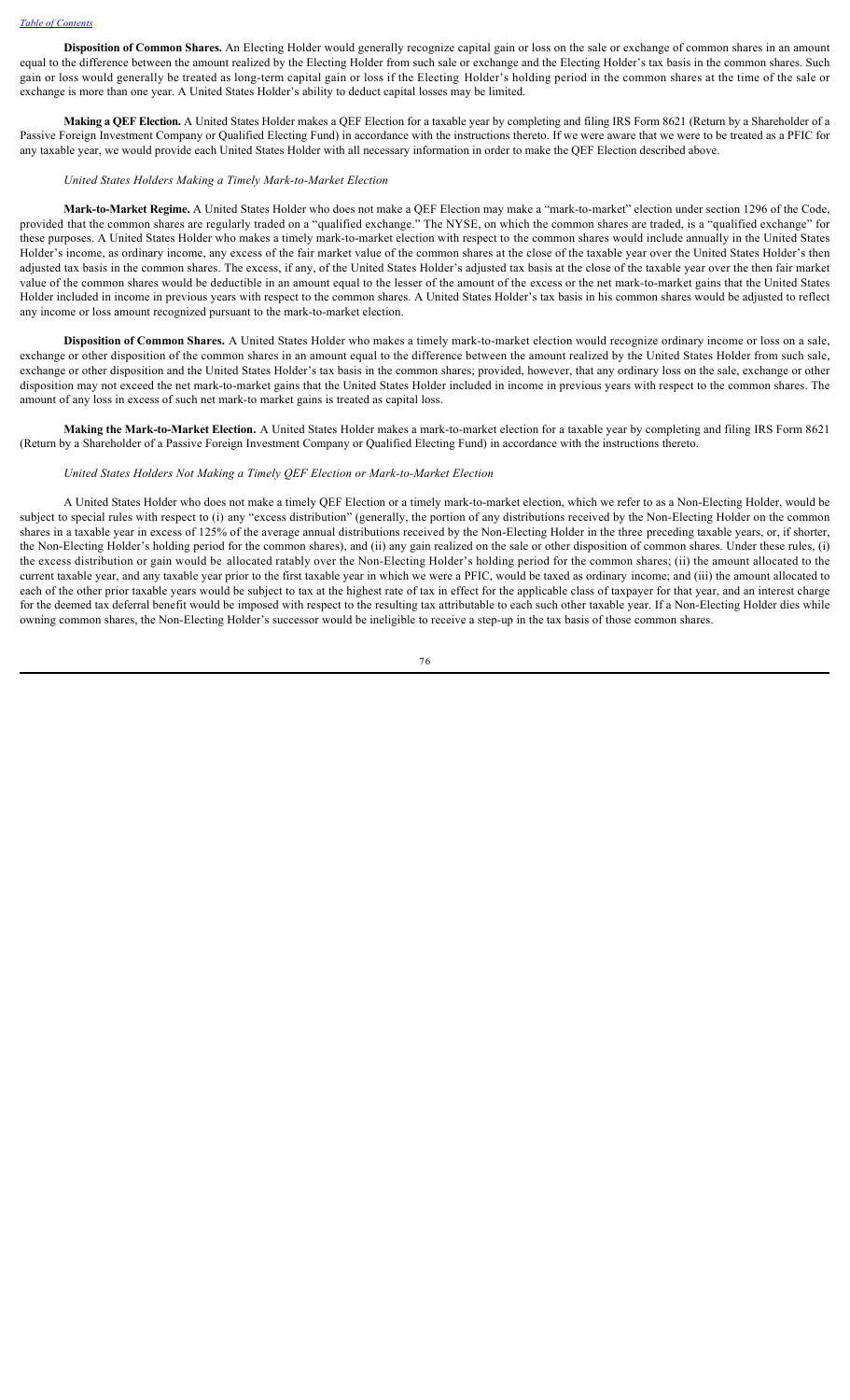Distributions received by a Non-Electing Holder that are not "excess distributions" would be includible in the gross income of the Non-Electing Holder as dividend income to the extent that such distributions are paid out of our current or accumulated earnings and profits as determined under United States federal income tax principles. Such dividends would not be eligible to be treated as "qualified dividend income" eligible for preferential tax rates. Distributions in excess of our current or accumulated earnings and profits would be treated first as a return of the United States Holder's tax basis in the common shares (thereby increasing the amount of any gain or decreasing the amount of any loss realized on the subsequent sale or disposition of such common shares) and thereafter as capital gain.

# *United States Holders Who Acquired Shares Before 2005*

We were a PFIC through the 2004 taxable year. Therefore, a United States Holder who acquired our common shares before 2005 may be subject to special rules with respect to our common shares. In particular, a United States Holder who did not make a timely QEF Election or a mark-to-market election may continue to be subject to the PFIC rules with respect to our common shares. Such United States Holders are encouraged to consult their tax advisors regarding the application of these rules as well as the availability of certain elections which may ameliorate the application of these rules.

# **United States Federal Income Taxation of Non-United States Holders**

A beneficial owner of common shares (other than a partnership) that is not a United States Holder is referred to herein as a Non-United States Holder.

#### *Dividends on Common Shares*

Non-United States Holders generally will not be subject to United States federal income or withholding tax on dividends received from us with respect to our common shares, unless that income is effectively connected with the Non-United States Holder's conduct of a trade or business in the United States. If the Non-United States Holder is entitled to the benefits of a United States income tax treaty with respect to those dividends, that income is taxable only if it is attributable to a permanent establishment maintained by the Non-United States Holder in the United States.

# *Sale, Exchange or Other Disposition of Common Shares*

Non-United States Holders generally will not be subject to United States federal income or withholding tax on any gain realized upon the sale, exchange or other disposition of our common shares, unless:

- the gain is effectively connected with the Non-United States Holder's conduct of a trade or business in the United States (and, if the Non-United States Holder is entitled to the benefits of a United States income tax treaty with respect to that gain, that gain is attributable to a permanent establishment maintained by the Non-United States Holder in the United States); or
- the Non-United States Holder is an individual who is present in the United States for 183 days or more during the taxable year of disposition and other conditions are met.

If the Non-United States Holder is engaged in a United States trade or business for United States federal income tax purposes, the income from the common shares, including dividends and the gain from the sale, exchange or other disposition of the common shares, that is effectively connected with the conduct of that trade or business will generally be subject to regular United States federal income tax in the same manner as discussed in the previous section relating to the taxation of United States Holders. In addition, if you are a corporate Non-United States Holder, your earnings and profits that are attributable to the effectively connected income, subject to certain adjustments, may be subject to an additional branch profits tax at a rate of 30%, or at a lower rate as may be specified by an applicable United States income tax treaty.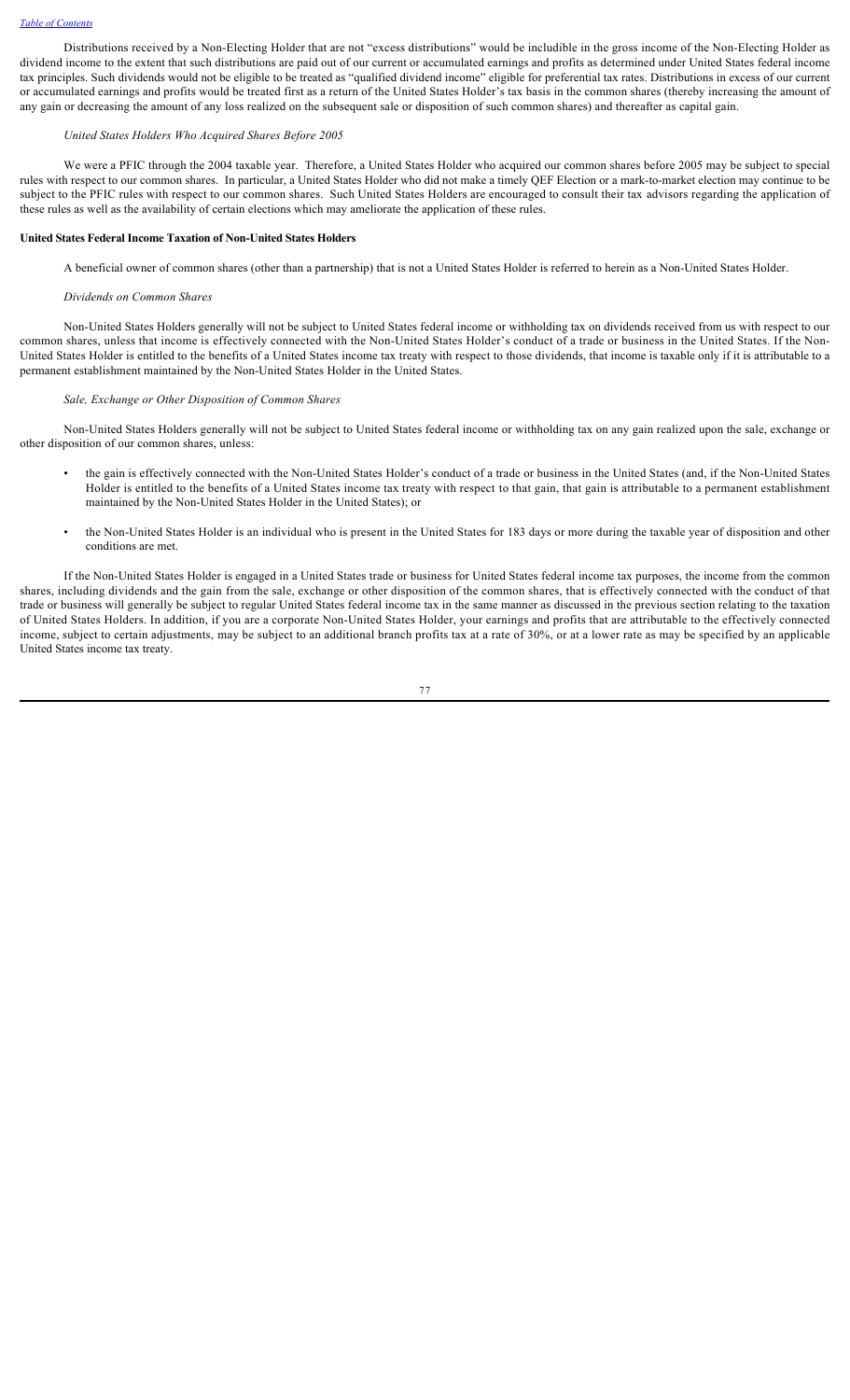# **Backup Withholding and Information Reporting**

In general, dividend payments, or other taxable distributions, made within the United States to you will be subject to information reporting requirements if you are a United States Individual Holder. Such payments may also be subject to backup withholding tax if you are a United States Individual Holder and you:

- fail to provide an accurate taxpayer identification number;
- are notified by the IRS that you have failed to report all interest or dividends required to be shown on your United States federal income tax returns; or
- in certain circumstances, fail to comply with applicable certification requirements.

Non-United States Holders may be required to establish their exemption from information reporting and backup withholding by certifying their status on an IRS Form W-8.

If you are a Non-United States Holder and you sell your common shares to or through a United States office of a broker, the payment of the proceeds is subject to both United States backup withholding and information reporting unless you certify that you are a non-United States person, under penalties of perjury, or you otherwise establish an exemption. If you are a Non-United States Holder and you sell your common shares through a non-United States office of a non-United States broker and the sales proceeds are paid to you outside the United States, then information reporting and backup withholding generally will not apply to that payment. However, information reporting requirements, but not backup withholding, will apply to a payment of sales proceeds, even if that payment is made to you outside the United States, if you sell your common shares through a non-United States office of a broker that is a United States person or has some other contacts with the United States. Such information reporting requirements will not apply, however, if the broker has documentary evidence in his records that you are a non-United States person and certain other conditions are met, or you otherwise establish an exemption.

Backup withholding is not an additional tax. Rather, you generally may obtain a refund of any amounts withheld under backup withholding rules that exceed your United States federal income tax liability by filing a refund claim with the IRS.

Individuals who are United States Holders (and to the extent specified in applicable Treasury regulations, certain individuals who are Non-United States Holders and certain United States entities) who hold "specified foreign financial assets" (as defined in Section 6038D of the Code) are required to file IRS Form 8938 with information relating to the asset for each taxable year in which the aggregate value of all such assets exceeds \$75,000 at any time during the taxable year or \$50,000 on the last day of the taxable year (or such higher dollar amount as prescribed by applicable Treasury regulations). Specified foreign financial assets would include, among other assets, our common shares, unless the shares are held through an account maintained with a United States financial institution. Substantial penalties apply to any failure to timely file IRS Form 8938, unless the failure is shown to be due to reasonable cause and not due to willful neglect. Additionally, in the event an individual United States Holder (and to the extent specified in applicable Treasury regulations, an individual Non-United States Holder or a United States entity) that is required to file IRS Form 8938 does not file such form, the statute of limitations on the assessment and collection of United States federal income taxes of such holder for the related tax year may not close until three years after the date that the required information is filed. United States Holders (including United States entities) and Non- United States Holders are encouraged consult their own tax advisors regarding their reporting obligations under this legislation.

In addition to the tax consequences discussed above, we may be subject to tax in one or more other jurisdictions where we conduct activities. The amount of any such tax imposed upon our operations may be material.

The above-mentioned tax considerations does not purport to be a comprehensive description of all the tax considerations that may be relevant to a decision to purchase, own or dispose of the shares. Shareholders who wish to clarify their own tax situation should consult and rely upon their own tax advisors.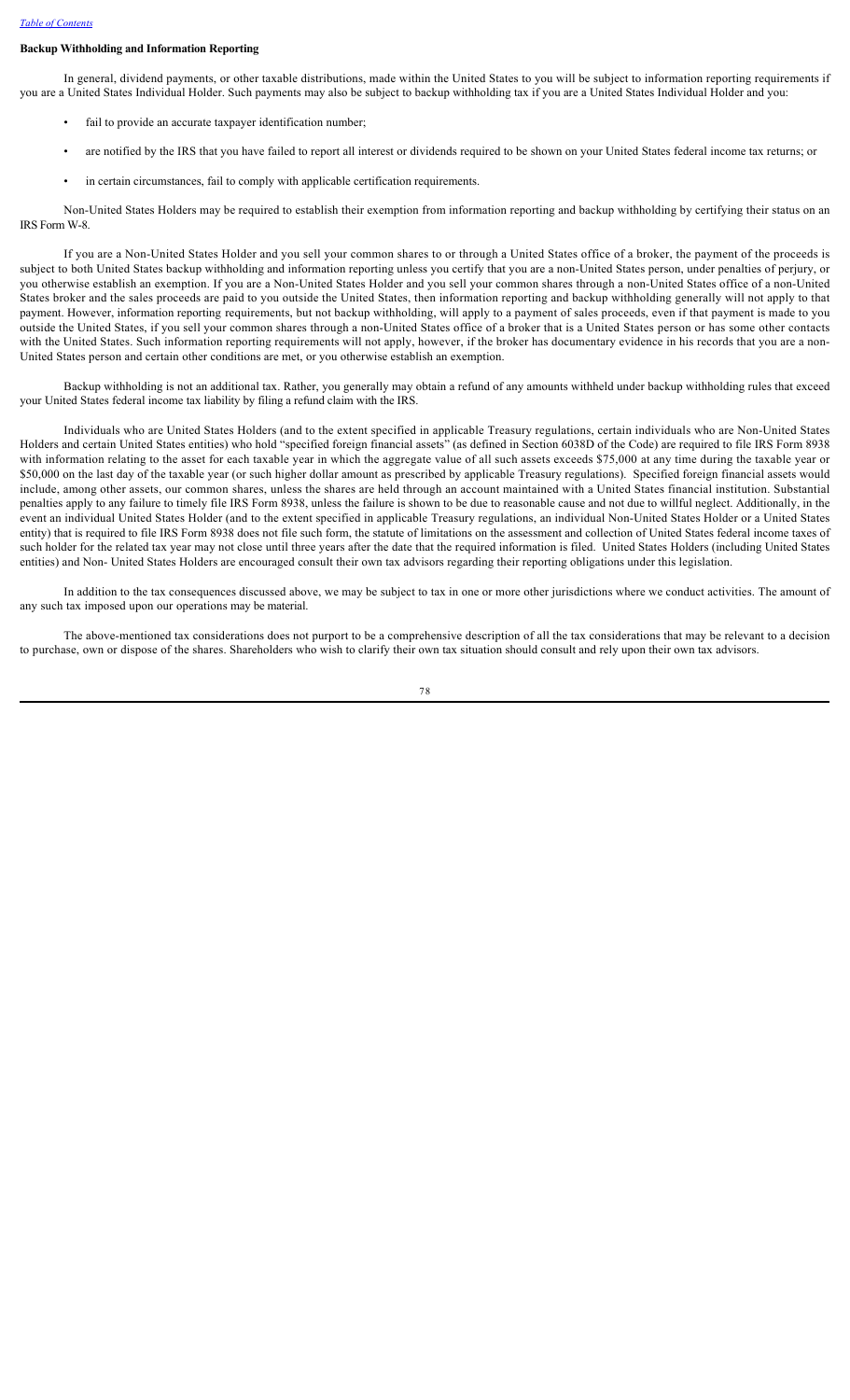# **Other Tax Considerations**

In addition to the tax consequences discussed above, we may be subject to tax in one or more other jurisdictions where we conduct activities. The amount of any such tax imposed upon our operations may be material.

# **F. Dividends and Paying Agents**

Not applicable.

# **G. Statement by Experts**

Not applicable.

# **H. Documents on Display**

We are subject to the informational requirements of the Securities Exchange Act of 1934, as amended. In accordance with these requirements we file reports and other information with the SEC. These materials, including this annual report and the accompanying exhibits may be inspected and copied at the public reference facilities maintained by the SEC at 100 F Street, NE, Room 1580, Washington, D.C. 20549. The SEC maintains a website (http://www.sec.gov) that contains reports, proxy and information statements and other information that we and other registrants have filed electronically with the SEC. Our filings are also available on our .<br>website at www.nat.bm. This web address is provided as an inactive textual reference only. Information contained on our website does not constitute part of this annual report.

Shareholders may also request a copy of our filings at no cost, by writing or telephoning us at the following address:

Nordic American Tankers Limited LOM Building 27 Reid Street Hamilton, HM11, Bermuda. Tel: +1 441 292 7202 Fax: +1 441 292 3266

#### **I. Subsidiary Information**

Not applicable.

# **ITEM 11. QUANTITATIVE AND QUALITATIVE DISCLOSURES ABOUT MARKET RISK**

The Company is exposed to market risk from changes in interest rates related to the variable rate of the Company's borrowings under our 2019 Senior Secured Credit Facility, \$30.0 million Accordion Loan and Financing of 2018-built Vessel. The financing of our 2022-built vessels to be delivered in May and June 2022 is not included in the below as the financing arrangements had not been utilized as of December 31, 2021.

Amounts borrowed under these borrowing agreements bear interest at a rate equal to LIBOR plus a margin. Increasing interest rates could affect our future profitability. In certain situations, the Company may enter into financial instruments to reduce the risk associated with fluctuations in interest rates.

A 100 basis point increase in LIBOR would have resulted in an increase of approximately \$3.5 million in our interest expense for the year ended December 31, 2021.

The Company is exposed to the spot market. Historically, the tanker markets have been volatile as a result of the many conditions and factors that can affect the price, supply and demand for tanker capacity. Changes in demand for transportation of oil over longer distances and supply of tankers to carry that oil may materially affect our revenues, profitability and cash flows. All of our vessels are currently operated in the spot market through a cooperative arrangement. We believe that over time, spot employment generates premium earnings compared to longer-term employment.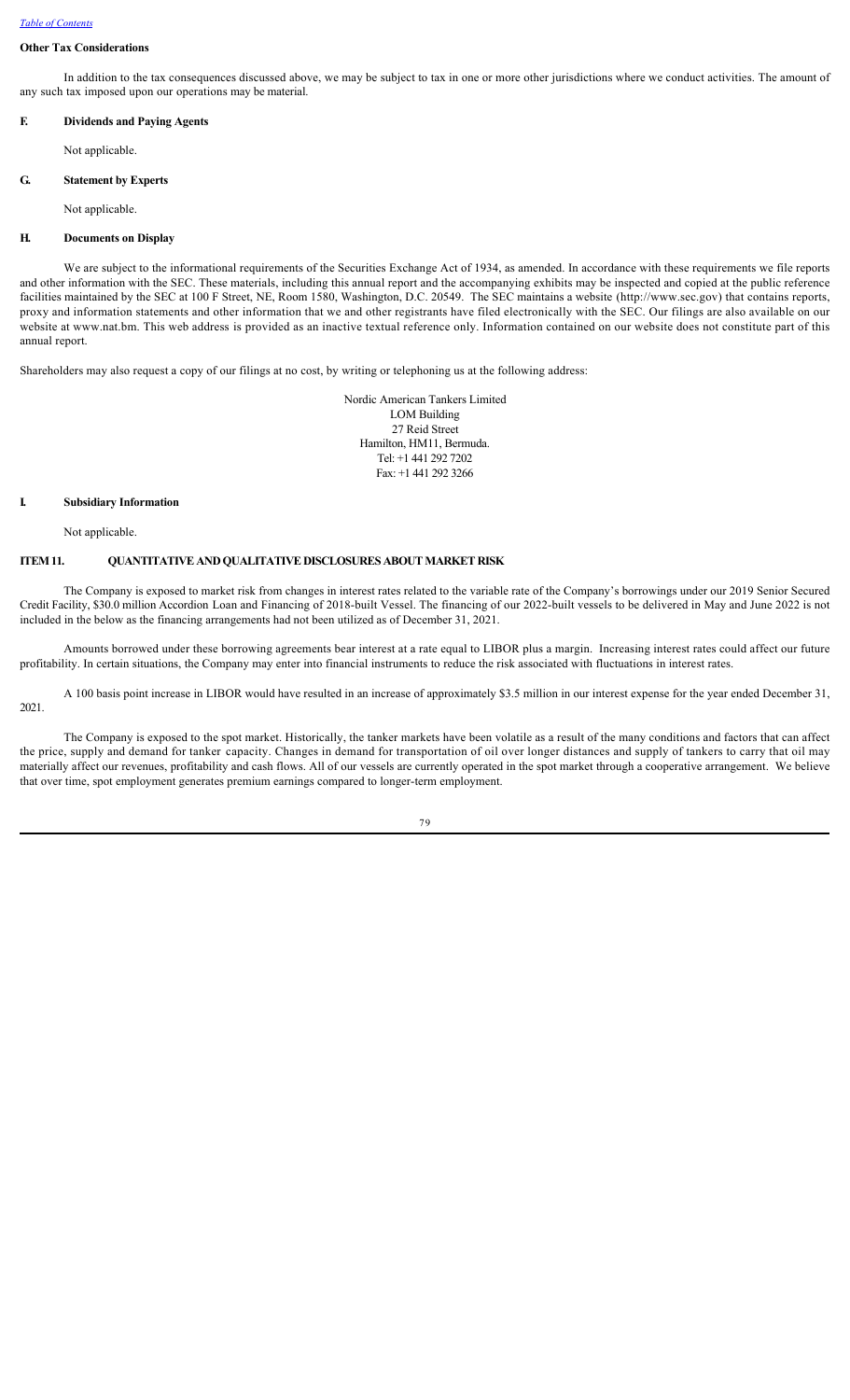We estimate that during 2021, a \$1,000 per day per vessel decrease in the spot market rate would have decreased our voyage revenue by approximately \$7.8 million.

# **ITEM 12. DESCRIPTION OF SECURITIES OTHER THAN EQUITY SECURITIES**

Not applicable.

# **PART II**

# **ITEM 13. DEFAULTS, DIVIDEND ARREARAGES AND DELINQUENCIES**

Not applicable.

# **ITEM 14. MATERIAL MODIFICATIONS TO THE RIGHTS OF SECURITY HOLDERS AND USE OF PROCEEDS**

Not applicable.

#### **ITEM 15. CONTROLS AND PROCEDURES**

# **A. Disclosure Controls and Procedures.**

Pursuant to Rules 13a-15(e) of the Securities Exchange Act of 1934, as amended (the "Exchange Act"), the Company's management, under the supervision and with the participation of the Chief Executive Officer and Chief Financial Officer, evaluated the effectiveness of the design and operation of the Company's disclosure controls and procedures as of December 31, 2021. Disclosure controls and procedures are designed to ensure that information required to be disclosed by the issuer in the reports that it files or submits under the Act is recorded, processed, summarized and reported, within the time periods specified in the U.S Securities and Exchange Commission's rules and forms. Disclosure controls and procedures include, without limitation, controls and procedures designed to ensure that information required to be disclosed by the Company in the reports that it files or submits under the Act is accumulated and communicated to the issuer's management, including its chief executive and chief financial officers, or persons performing similar functions, as appropriate to allow timely decisions regarding required disclosure. Based on this evaluation, management has concluded that our disclosure controls and procedures were not effective as a result of the material weakness that existed as of December 31, 2021, as described below.

#### **B. Management's annual report on internal control over financial reporting.**

Our internal control system is designed to provide reasonable assurance to the Company's management and Board of Directors regarding the reliability of financial reporting and the preparation of published financial statements for external purposes in accordance with U.S. generally accepted accounting principles. Our system of internal control over financial reporting includes those policies and procedures that:

- pertain to the maintenance of records that, in reasonable detail, accurately and fairly reflect the transactions and dispositions of our assets;
- provide reasonable assurance that transactions are recorded as necessary to permit preparation of financial statements in accordance with accounting principles generally accepted in the United States of America and that our receipts and expenditures are being made only in accordance with authorization of our management and directors; and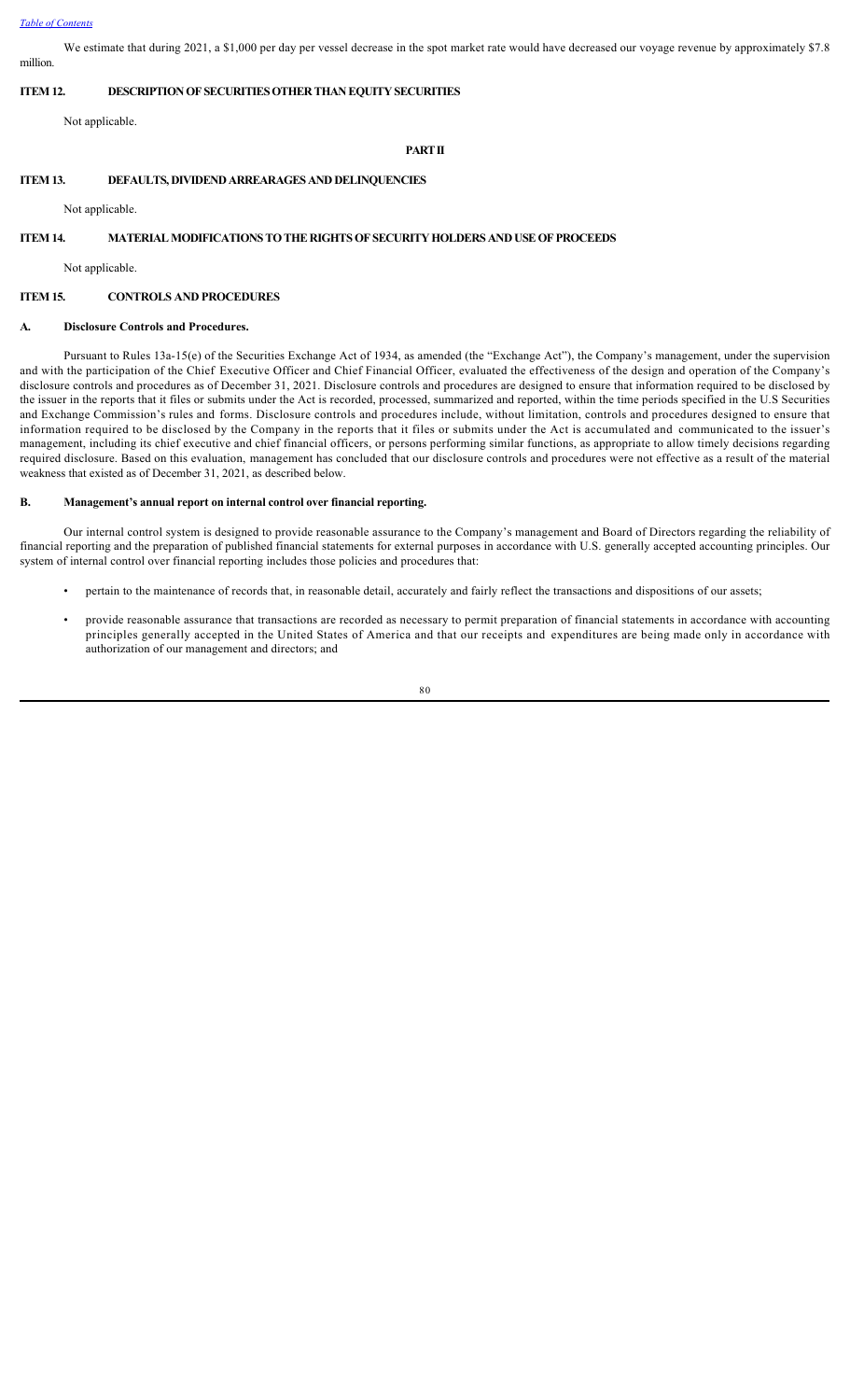• provide reasonable assurance regarding prevention or timely detection of unauthorized acquisition, use or disposition of assets that could have a material effect on the consolidated financial statements.

Because of its inherent limitations, internal control over financial reporting may not prevent or detect all misstatements. All internal control systems, no matter how well designed and operated, can only provide reasonable, not absolute, assurance that the objectives of the control system will be met. Therefore, even those systems determined to be effective can provide only reasonable assurance with respect to financial statement preparation and presentation. Additionally, any projections of any evaluations of effectiveness to future periods are subject to the risk that controls may become inadequate because of changes in conditions or deterioration in the degree of compliance with our policies and procedures.

Our management, including the Chief Executive Officer and the Chief Financial Officer, evaluated the effectiveness of our internal control over financial reporting as at December 31, 2021, based on the framework established in Internal Control – Integrated Framework (2013) issued by the Committee of Sponsoring Organizations of the Treadway Commission ("COSO"). Based on this evaluation, management has concluded that our internal control over financial reporting was not effective as of December 31, 2021, because the following material weakness existed as of December 31, 2021:

The Company did not design and maintain effective internal controls and procedures to timely assess, evaluate, and appropriately respond to circumstances involving a manual journal entry recorded as part of the consolidation process to reverse an impairment loss entry on vessels held and used, including timely and relevant communication to the Audit Committee.

The impairment loss of \$51.4 million related to vessels held and used has now been recorded and included before issuing the consolidated financial statements for the year ended December 31, 2021.

Notwithstanding the identified material weakness and management's assessment that internal control over financial reporting was not effective as of December 31, 2021, management believes that the consolidated financial statements contained in this Annual Report on Form 20-F fairly present, in all material respects, our financial condition, results of operations and cash flows for the fiscal years presented in conformity with US GAAP.

# **C. Attestation report of the registered public accounting firm.**

The effectiveness of our internal control over financial reporting as of December 31, 2021 has been audited by KPMG AS, an independent registered public accounting firm, as stated in their report that appears herein. Their report on internal control over financial reporting expresses an adverse opinion on the effectiveness of our internal control over financial reporting as of December 31, 2021.

# **D. Changes in internal control over financial reporting.**

There have been no changes in internal controls over financial reporting that occurred during the year covered by this Annual Report, that have materially affected, or are reasonably likely to materially affect, the Company's internal controls over financial reporting.

#### **Remediation plan.**

In response to the material weakness described above, management, under the oversight of the audit committee, is evaluating the material weakness and developing measures and controls that are designed to remediate the control deficiencies. The remediation plan will include the following actions:

- implement new measures to ensure unimpeded communications and reporting lines and responsibilities between all parties involved with financial reporting and internal control including the Audit Committee; and
- re-emphasize roles and responsibilities and the requirement for employees to report concerns about any financial reporting or internal control matters that are deemed to be of concern and that all such matters must be reported to the Audit Committee who will have the full authority and resources to investigate matters; and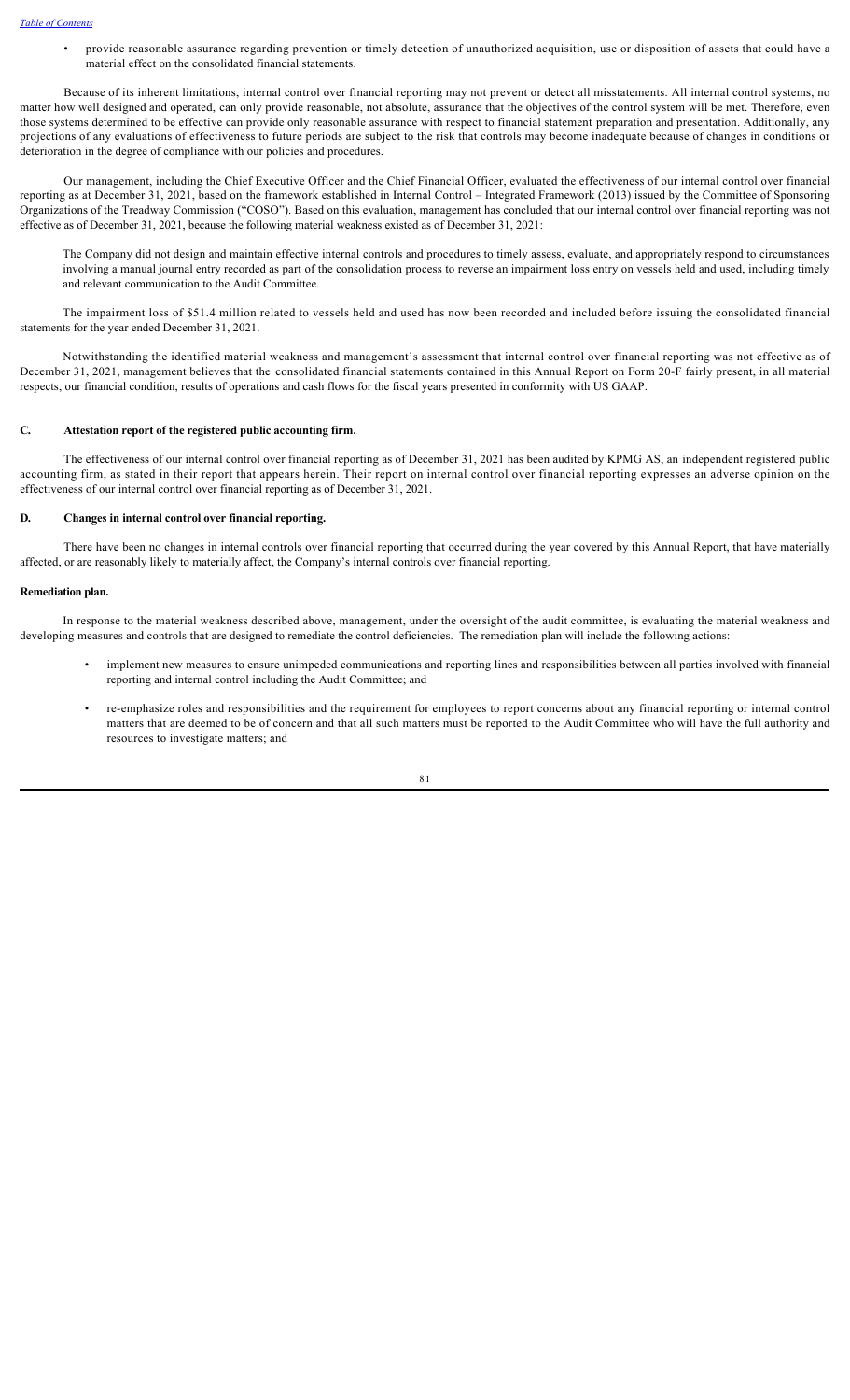- re-establish roles and responsibilities over controls for manual journal entries recorded in consolidation; and
- the Audit Committee will work with the full Board of Directors to evaluate enhancements to board level communications on financial reporting, internal controls and compliance.

We are committed to maintaining an effective internal control environment and believe these measures will remediate the material weakness identified. We have not completed and tested all of the planned corrective processes, enhancements, procedures and related evaluation that we believe are necessary to determine whether the material weakness has been fully remediated. We believe the corrective actions and controls need to be in operation for a sufficient period of time for management to conclude that the control environment is operating effectively and has been adequately tested through audit procedures. Therefore, the material weakness has not been fully remediated as of the date of this report. As we continue to evaluate and work to remediate the control deficiencies that gave rise to the material weakness, we may determine that additional measures or time are required to address the control deficiencies or that we need to modify or otherwise adjust the remediation measures described above.

# **ITEM 16. [RESERVED]**

# **ITEM 16A. AUDIT COMMITTEE FINANCIAL EXPERT**

The Board of Directors has determined that Mr. Kelly, who serves as Chairman of the Audit Committee, qualifies as an "audit committee financial expert" under SEC rules, and that Mr. Kelly is "independent" under applicable NYSE rules and SEC standards.

# **ITEM 16B. CODE OF ETHICS**

The Company has adopted a code of ethics that applies to all of the Company's employees, including our chief executive officer, chief financial officer, principal accounting officer or controller. The code of ethics may be downloaded at our website (www.nat.bm). Additionally, any person, upon request, may ask for a hard copy or an electronic file of the code of ethics

# **ITEM 16C. PRINCIPAL ACCOUNTANT FEES AND SERVICES**

# **A. Audit Fees**

Our Board of Directors has established preapproval and procedures for the engagement of the Company's independent public accounting firms for all audit and non-audit services. The following table sets forth, for the two most recent fiscal years, the aggregate fees billed for professional services rendered by our principal accountant, KPMG AS, Oslo, Norway, Auditor Firm ID: 1363, for the fiscal years ended December 31, 2021 and 2020, respectively, for the audit of the Company's annual financial statements and services provided by the principal accountant in connection with statutory and regulatory filings or engagements for the years ended December 31, 2021 and 2020.

|           | FISCAL YEAR ENDED DECEMBER 31, 2021 | 886,650  |
|-----------|-------------------------------------|----------|
|           | FISCAL YEAR ENDED DECEMBER 31, 2020 | 828,566  |
| <b>B.</b> | <b>Audit-Related Fees</b>           |          |
|           | FISCAL YEAR ENDED DECEMBER 31, 2021 | $\theta$ |
|           | FISCAL YEAR ENDED DECEMBER 31, 2020 | $\theta$ |
|           |                                     |          |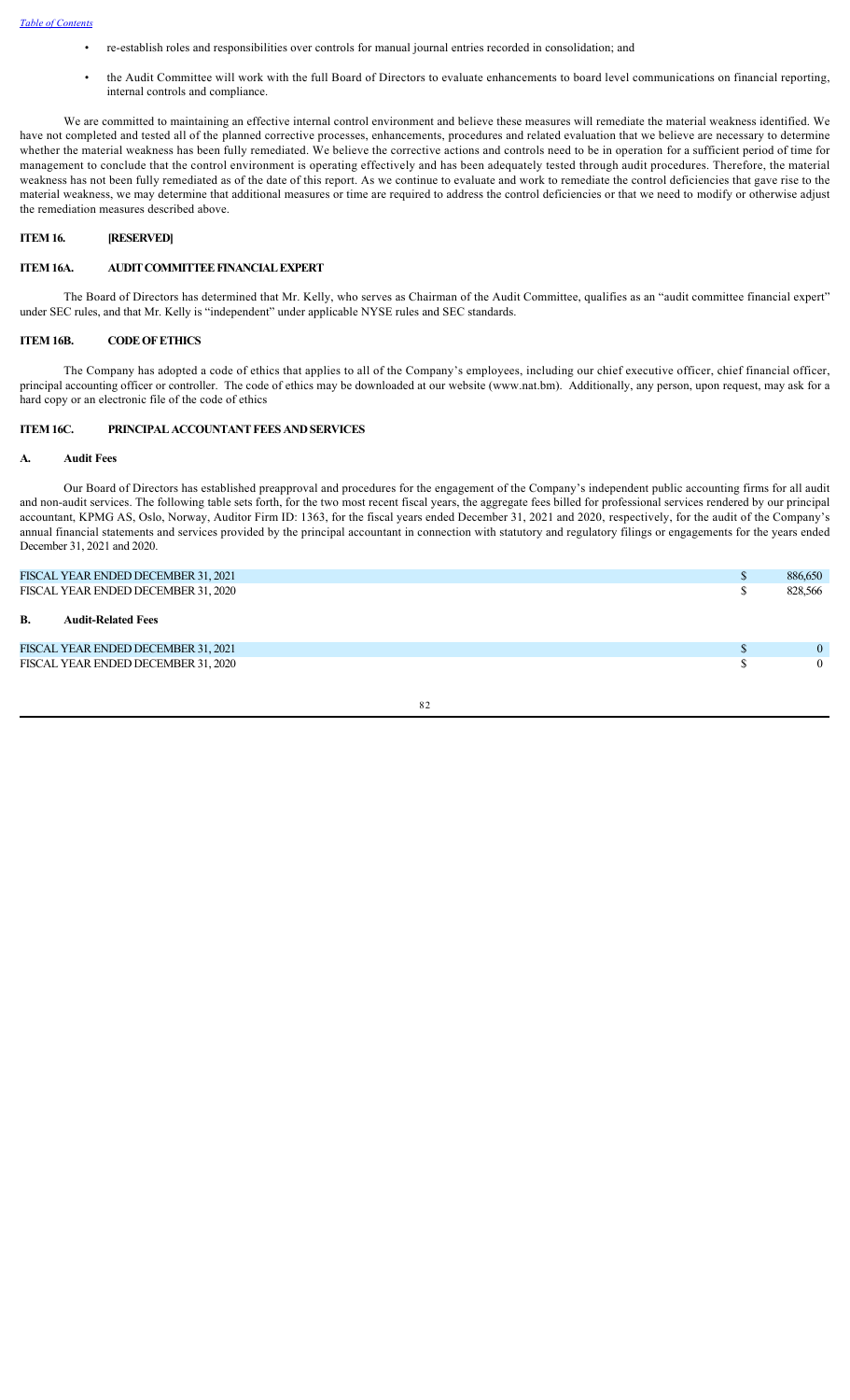# **C. Tax Fees**

Not applicable.

# **D. All Other Fees**

Not applicable.

# **E. Audit Committee's Pre-Approval Policies and Procedures**

Our audit committee pre-approves all audit, audit-related and non-audit services not prohibited by law to be performed by our independent auditors and associated fees prior to the engagement of the independent auditor with respect to such services.

# **F.** Not applicable.

# **ITEM 16D. EXEMPTIONS FROM THE LISTING STANDARDS FOR AUDIT COMMITTEES**

Not applicable.

# **ITEM 16E. PURCHASES OF EQUITY SECURITIES BY THE ISSUER AND AFFILIATED PERSONS.**

Not applicable.

# **ITEM 16F. CHANGE IN REGISTRANT'S CERTIFYING ACCOUNTANT.**

Not applicable.

# **ITEM 16G. CORPORATE GOVERNANCE**

Pursuant to an exception for foreign private issuers, we, as a Bermuda company, are not required to comply with the corporate governance practices followed by U.S. companies under the NYSE listing standards (which are available at www.nyse.com) because in certain cases we follow our home country (Bermuda) practice. We believe that our established practices in the area of corporate governance are in line with the spirit of the NYSE standards and provide adequate protection to our shareholders.

There are four significant differences between our corporate governance practices and the NYSE standards applicable to listed U.S. companies. The NYSE requires that non-management directors meet regularly in executive sessions without management. The NYSE also requires that all independent directors meet in an executive session at least once a year. As permitted under Bermuda law and our bye-laws, our non-management directors do not regularly hold executive sessions without management and we do not expect them to do so in the future. The NYSE requires that a listed U.S. company have a nominating/corporate governance committee of independent directors and a committee charter specifying the purpose, duties and evaluation procedures of the committee. As permitted under Bermuda law and our bye-laws, we do not currently have a nominating or corporate governance committee. The NYSE requires, among other things, that a listed U.S. company have an audit committee with a minimum of three members, all of whom are independent. As permitted by Rule 10A-3 under the Securities Exchange Act of 1934, our audit committee consists of one independent member of our Board of Directors. The NYSE requires U.S. companies to adopt and disclose corporate governance guidelines. The guidelines must address, among other things: director qualification standards, director responsibilities, director access to management and independent advisers, director compensation, director orientation and continuing education, management succession and an annual performance evaluation. We are not required to adopt such guidelines under Bermuda law and we have not adopted such guidelines.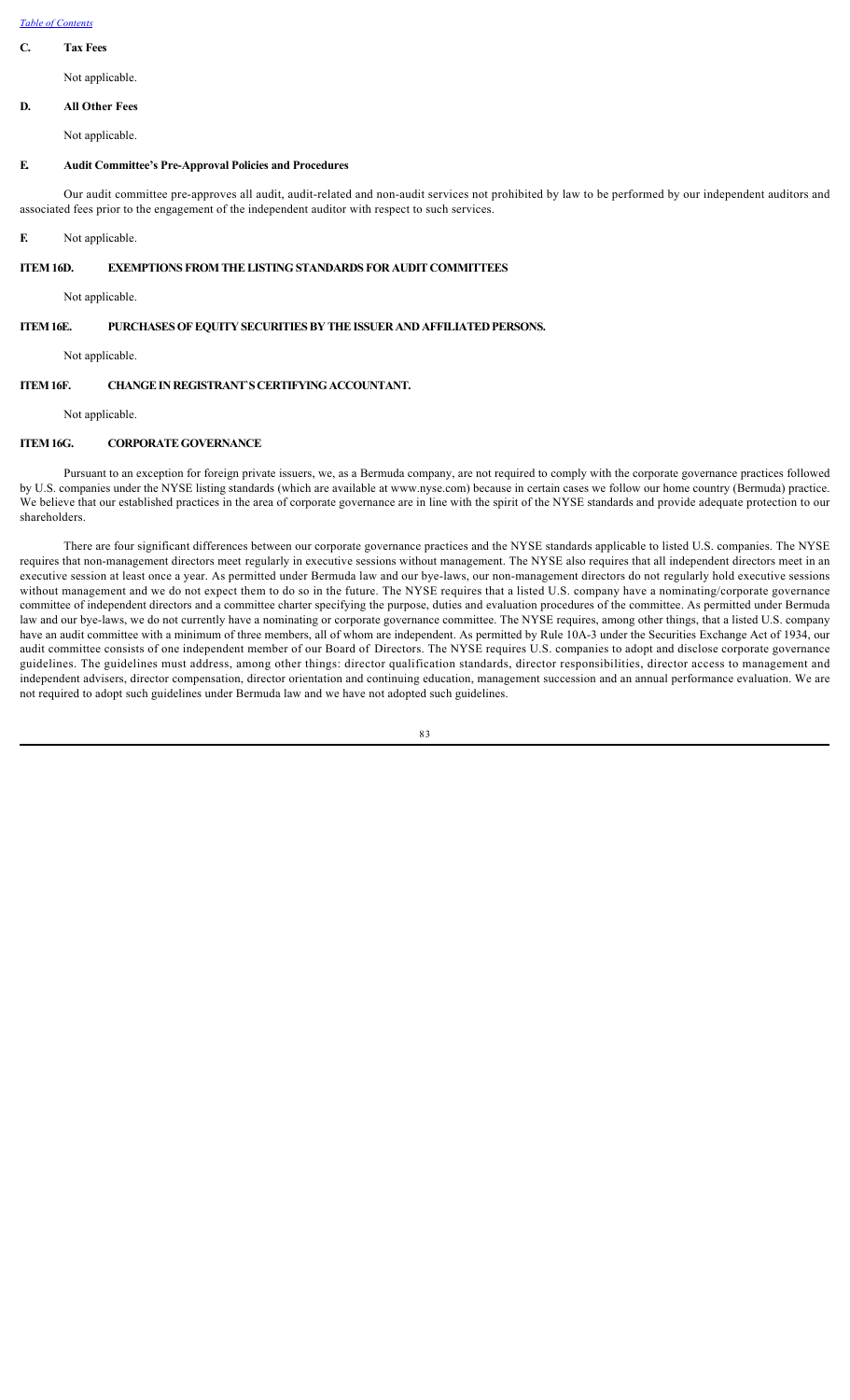# **ITEM 16H. MINE SAFETY DISCLOSURE**

Not applicable.

# **ITEM 16I. DISCLOSURE REGARDING FOREIGN JURISDICTIONS THAT PREVENT INSPECTIONS**

Not applicable.

**PART III**

# **ITEM 17. FINANCIAL STATEMENTS**

See Item 18.

# **ITEM 18. FINANCIAL STATEMENTS**

The financial information required by this Item is set forth on pages F-1 to F-24 filed as part of this annual report.

# **ITEM 19. EXHIBITS**

| $1.1\,$ | Memorandum of Association of the Company incorporated by reference to Exhibit 1.1 to the Company's annual report on Form 20-F filed with the<br>Securities and Exchange Commission on April 17, 2012. |
|---------|-------------------------------------------------------------------------------------------------------------------------------------------------------------------------------------------------------|
| 1.2     | By-Laws of the Company incorporated by reference to Form 6-K filed with the Securities and Exchange Commission on January 18, 2012.                                                                   |
| 2.1     | Form of Share Certificate incorporated by reference to Exhibit 2.1 to the Company's annual report on Form 20-F filed with the Securities and Exchange<br>Commission on April 17, 2012.                |

[2.2](https://www.sec.gov/Archives/edgar/data/1000177/000091957417004901/d7516210_6-k.htm) Shareholder Rights Agreement dated as of June 16, 2017 by and between the Company and Computershare Trust Company, N.A., as rights agent incorporated by reference to Form 6-K filed with the Securities and Exchange Commission on June 16, 2017.

- [2.3](https://www.sec.gov/Archives/edgar/data/1000177/000091957420002937/d8486806_ex2-3.htm) Description of Securities Registered Pursuant to Section 12 of the Securities Exchange Act of 1934 incorporated by reference to Exhibit 2.3 to the Company's annual report on Form 20-F filed with the Securities and Exchange Commission on April 16, 2020.
- [4.11](https://www.sec.gov/Archives/edgar/data/1000177/000091957420002937/d8500640_ex4-11.htm) Amended and Restated 2011 Equity Incentive Plan, incorporated by reference to Exhibit 4.11 to the Company's annual report on Form 20-F for the fiscal year ended December 31, 2019 filed with the Securities and Exchange Commission on April 16, 2020.
- [4.12](https://www.sec.gov/Archives/edgar/data/1000177/000091957420002937/d8517608_ex4-14.htm) Equity Distribution Agreement dated March 29, 2019, by and between Nordic American Tankers Limited and B. Riley FBR, Inc, incorporated by reference to Exhibit 4.14 to the Company's annual report on Form 20-F for the fiscal year ended December 31, 2019 filed with the Securities and Exchange Commission on April 16, 2020.
- [4.13](https://www.sec.gov/Archives/edgar/data/1000177/000114036121014948/brhc10022989_ex4-13.htm) Equity Distribution Agreement dated October 16, 2020, by and between Nordic American Tankers Limited and B. Riley Securities, Inc. incorporated by reference to Exhibit 4.13 to the Company's annual report on Form 20-F for the fiscal year ended December 31, 2020 filed with the Securities and Exchange Commission on April 29, 2021.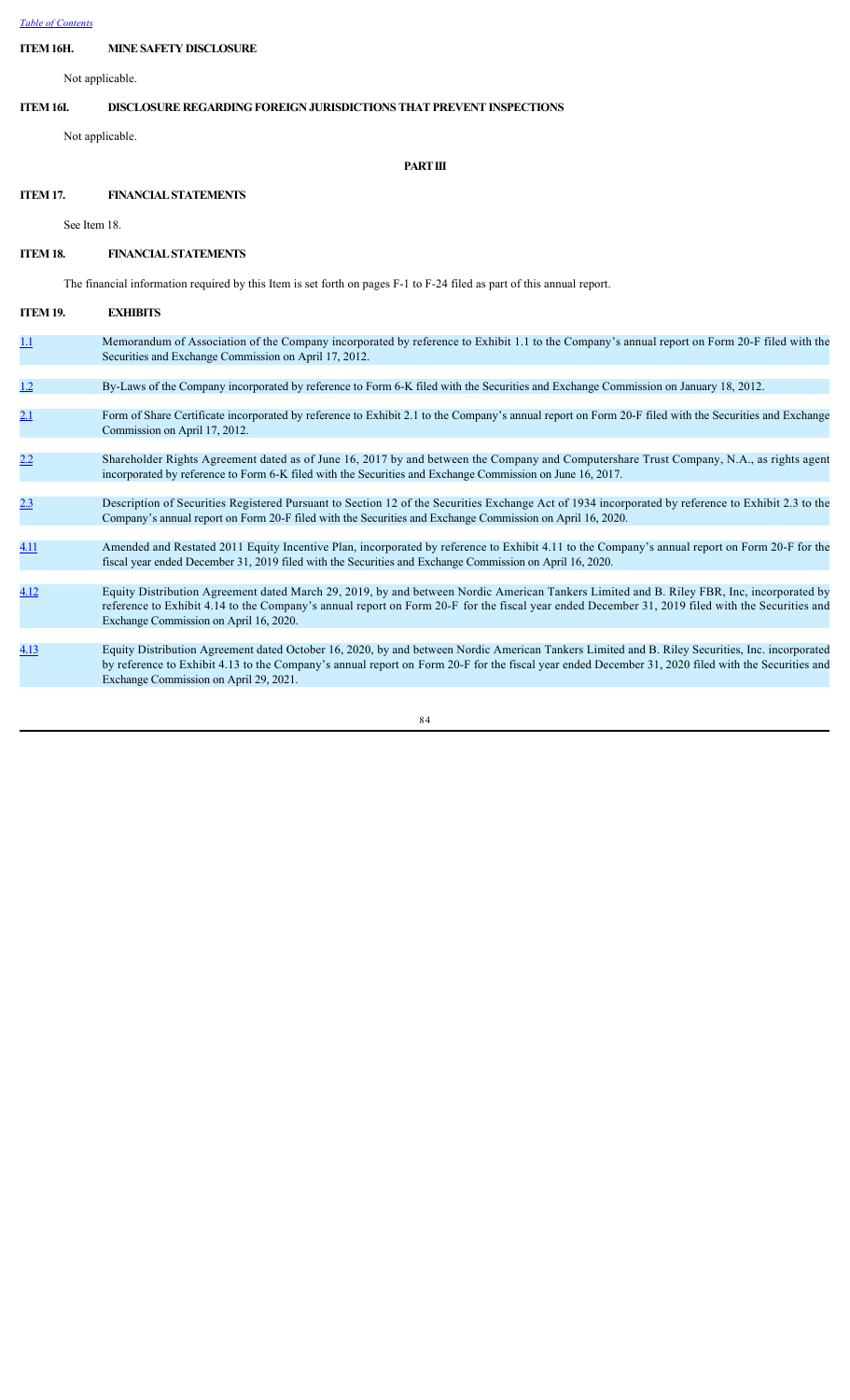| 4.14        | Equity Distribution Agreement dated September 29, 2021, by and between Nordic American Tankers Limited and B. Riley Securities, Inc.                   |
|-------------|--------------------------------------------------------------------------------------------------------------------------------------------------------|
| 4.15        | Equity Distribution Agreement dated February 14, 2022, by and between Nordic American Tankers Limited and B. Riley Securities, Inc.                    |
| 8.1         | Subsidiaries of Nordic American Tankers Limited                                                                                                        |
| 12.1        | Rule 13a-14(a)/15d-14(a) Certification of the Chief Executive Officer.                                                                                 |
| 12.2        | Rule 13a-14(a) /15d-14(a) Certification of the Chief Financial Officer.                                                                                |
| 13.1        | Certification of the Chief Executive Officer pursuant to 18 U.S.C. Section 1350, as adopted pursuant to Section 906 of the Sarbanes-Oxley Act of 2002. |
| <u>13.2</u> | Certification of the Chief Financial Officer pursuant to 18 U.S.C. Section 1350, as adopted pursuant to Section 906 of the Sarbanes-Oxley Act of 2002. |
| 15.1        | Consent of Independent Registered Public Accounting Firm – KPMG AS.                                                                                    |
| 15.2        | <b>Consent of Fearnleys</b>                                                                                                                            |
| 101.INS     | <b>XBRL</b> Instance Document                                                                                                                          |
| 101.SCH     | <b>XBRL Taxonomy Extension Schema Document</b>                                                                                                         |
| 101.CAL     | XBRL Taxonomy Extension Schema Calculation Linkbase Document                                                                                           |
| 101.DEF     | XBRL Taxonomy Extension Schema Definition Linkbase Document                                                                                            |
| 101.LAB     | XBRL Taxonomy Extension Schema Label Linkbase Document                                                                                                 |
| 101.PRE     | XBRL Taxonomy Extension Schema Presentation Linkbase Document                                                                                          |
|             |                                                                                                                                                        |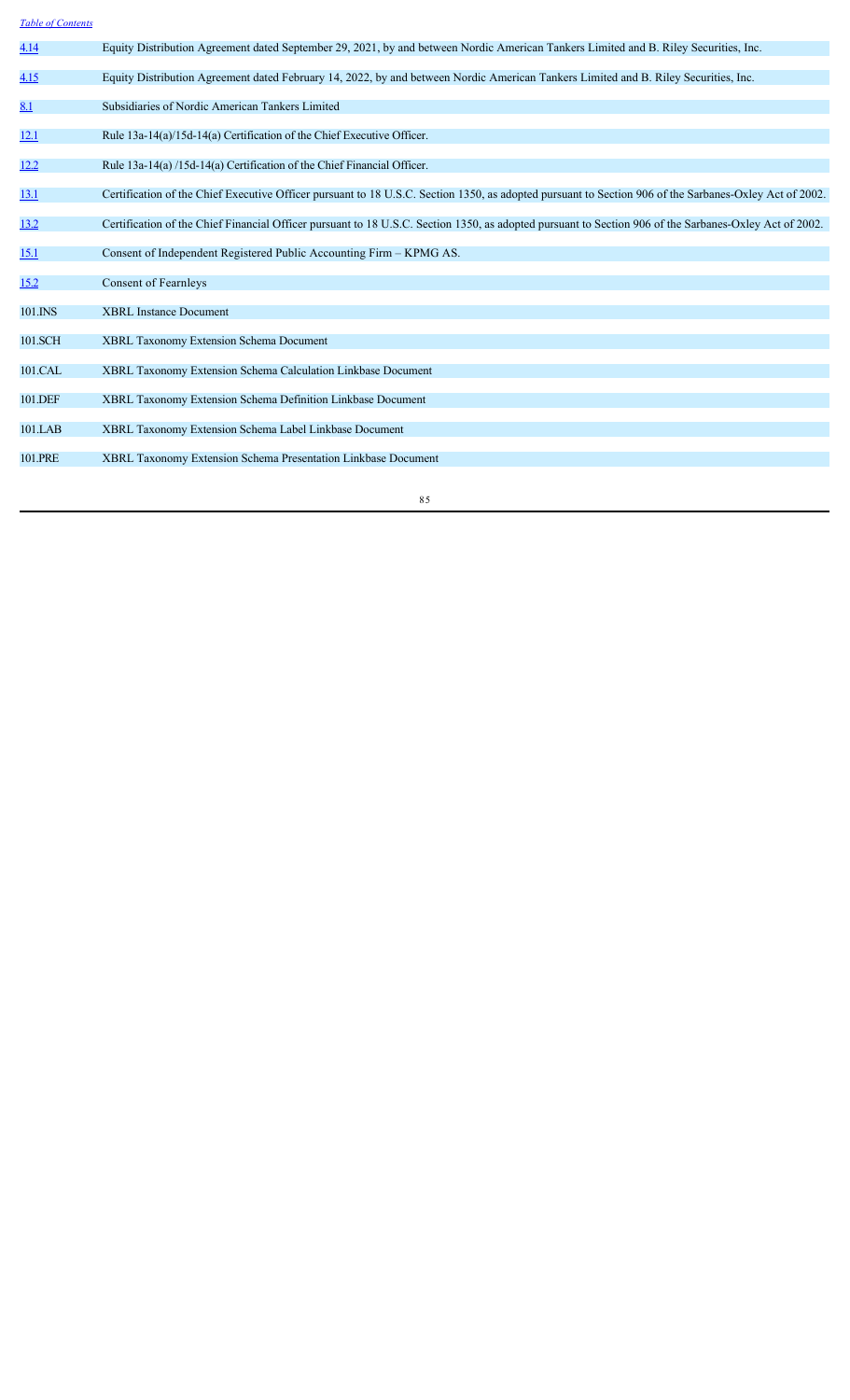# **SIGNATURES**

The registrant hereby certifies that it meets all of the requirements for filing on Form 20-F and has duly caused and authorized the undersigned to sign this annual report on its behalf.

NORDIC AMERICAN TANKERS LIMITED

/s/Herbjørn Hansson May 11 , 2022 Name: Herbjørn Hansson Title: Founder, Chairman, President, and Chief Executive **Officer**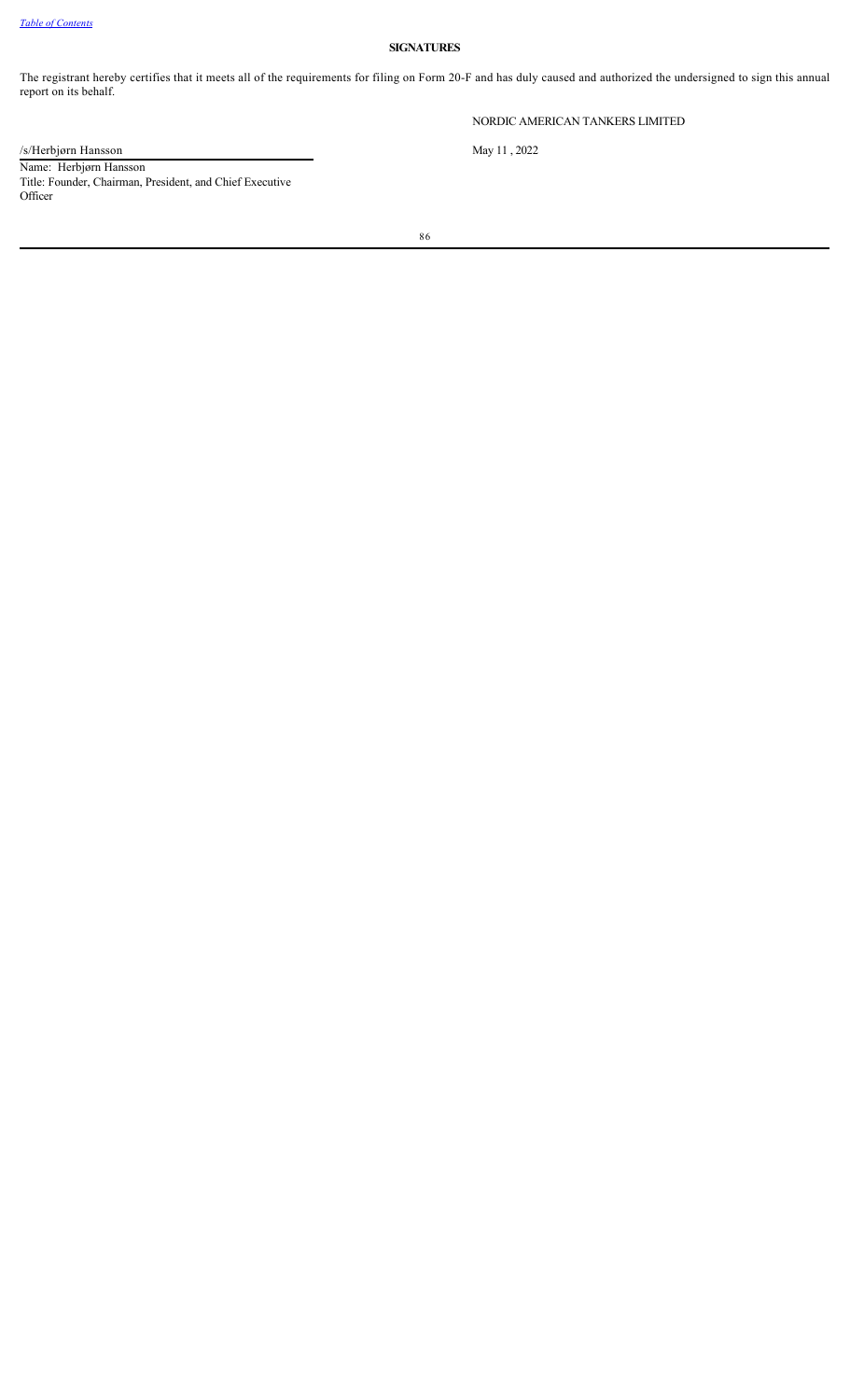TABLE OF CONTENTS

|                                                                                                             | Page  |
|-------------------------------------------------------------------------------------------------------------|-------|
| REPORT OF INDEPENDENT REGISTERED PUBLIC ACCOUNTING FIRM - KPMG AS (PCAOB #1363)                             | $F-2$ |
|                                                                                                             | $F-3$ |
| <b>FINANCIAL STATEMENTS:</b>                                                                                |       |
| Consolidated Statements of Operations for the years ended December 31, 2021, 2020 and 2019                  | $F-4$ |
| Consolidated Statements of Comprehensive Income (Loss) for the years ended December 31, 2021, 2020 and 2019 | $F-5$ |
| Consolidated Balance Sheets as of December 31, 2021 and 2020                                                | $F-6$ |
| Consolidated Statements of Shareholders' Equity for the years ended December 31, 2021, 2020 and 2019        | $F-7$ |
| Consolidated Statements of Cash Flows for the years ended December 31, 2021, 2020 and 2019                  | $F-8$ |
| <b>Notes to Consolidated Financial Statements</b>                                                           | $F-9$ |
|                                                                                                             |       |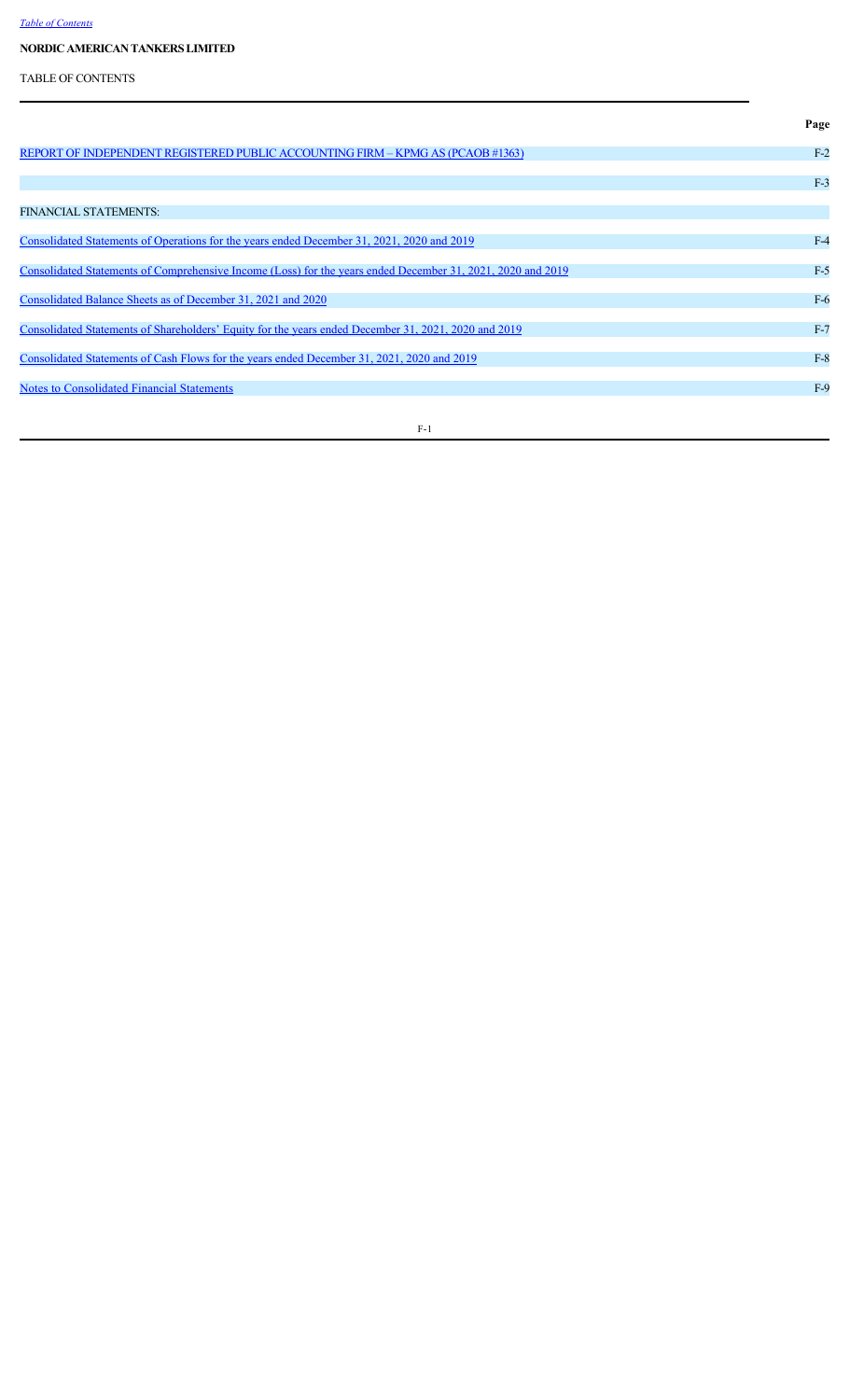# **Report of Independent Registered Public Accounting Firm**

#### To the Shareholders and Board of Directors Nordic American Tankers Limited:

# *Opinion on Internal Control Over Financial Reporting*

We have audited Nordic American Tankers Limited and subsidiaries' (the Company) internal control over financial reporting as of December 31, 2021, based on criteria established in *Internal Control – Integrated Framework (2013)* issued by the Committee of Sponsoring Organizations of the Treadway Commission. In our opinion, because of the effect of the material weakness, described below, on the achievement of the objectives of the control criteria, the Company has not maintained effective internal control over financial reporting as of December 31, 2021, based on criteria established in *Internal Control – Integrated Framework (2013)* issued by the Committee of Sponsoring Organizations of the Treadway Commission.

We also have audited, in accordance with the standards of the Public Company Accounting Oversight Board (United States) (PCAOB), the consolidated balance sheets of the Company as of December 31, 2021 and 2020, the related consolidated statements of operations, comprehensive income (loss), shareholders' equity, and cash flows for each of the years in the three-year period ended December 31, 2021, and the related notes (collectively, the consolidated financial statements), and our report dated May 11, 2022 expressed an unqualified opinion on those consolidated financial statements.

A material weakness is a deficiency, or a combination of deficiencies, in internal control over financial reporting, such that there is a reasonable possibility that a material misstatement of the company's annual or interim financial statements will not be prevented or detected on a timely basis. A material weakness was identified related to controls and procedures to timely assess, evaluate, and appropriately respond to circumstances involving a manual journal entry recorded as part of the consolidation process to reverse an impairment loss entry on vessels held and used, including timely and relevant communication to the Audit Committee. It has been identified and included in management's assessment. The material weakness was considered in determining the nature, timing, and extent of audit tests applied in our audit of the 2021 consolidated financial statements, and this report does not affect our report on those consolidated financial statements.

#### *Basis for Opinion*

The Company's management is responsible for maintaining effective internal control over financial reporting and for its assessment of the effectiveness of internal control over financial reporting, included in the accompanying management's annual report on internal control over financial reporting. Our responsibility is to express an opinion on the Company's internal control over financial reporting based on our audit. We are a public accounting firm registered with the PCAOB and are required to be independent with respect to the Company in accordance with the U.S. federal securities laws and the applicable rules and regulations of the Securities and Exchange Commission and the PCAOB.

We conducted our audit in accordance with the standards of the PCAOB. Those standards require that we plan and perform the audit to obtain reasonable assurance about whether effective internal control over financial reporting was maintained in all material respects. Our audit of internal control over financial reporting included obtaining an understanding of internal control over financial reporting, assessing the risk that a material weakness exists, and testing and evaluating the design and operating effectiveness of internal control based on the assessed risk. Our audit also included performing such other procedures as we considered necessary in the circumstances. We believe that our audit provides a reasonable basis for our opinion.

# *Definition and Limitations of Internal Control Over Financial Reporting*

A company's internal control over financial reporting is a process designed to provide reasonable assurance regarding the reliability of financial reporting and the preparation of financial statements for external purposes in accordance with generally accepted accounting principles. A company's internal control over financial reporting includes those policies and procedures that (1) pertain to the maintenance of records that, in reasonable detail, accurately and fairly reflect the transactions and dispositions of the assets of the company; (2) provide reasonable assurance that transactions are recorded as necessary to permit preparation of financial statements in accordance with generally accepted accounting principles, and that receipts and expenditures of the company are being made only in accordance with authorizations of management and directors of the company; and (3) provide reasonable assurance regarding prevention or timely detection of unauthorized acquisition, use, or disposition of the company's assets that could have a material effect on the financial statements.

Because of its inherent limitations, internal control over financial reporting may not prevent or detect misstatements. Also, projections of any evaluation of effectiveness to future periods are subject to the risk that controls may become inadequate because of changes in conditions, or that the degree of compliance with the policies or procedures may deteriorate.

/s/ KPMG AS

Oslo,Norway May 11, 2022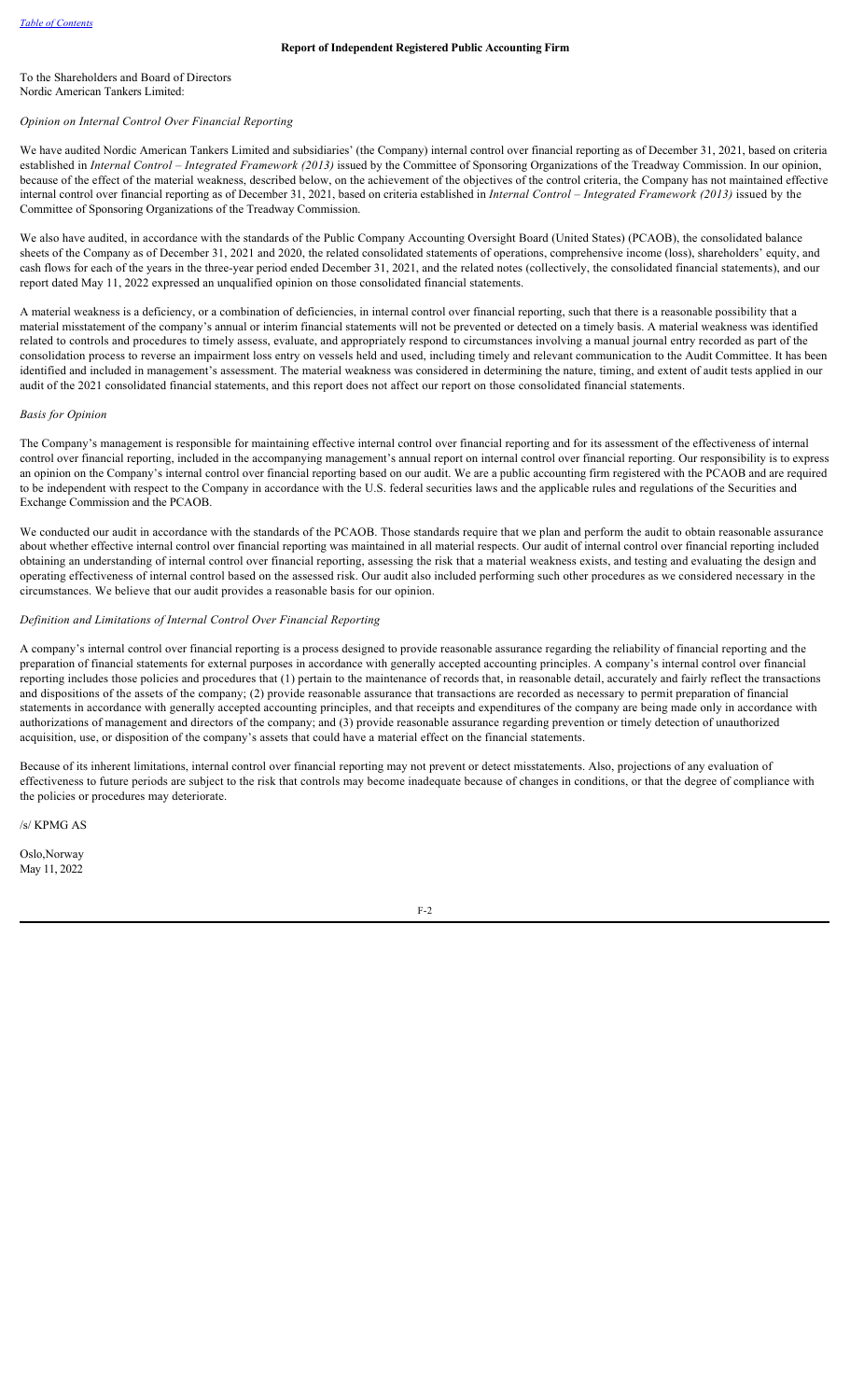# **Report of Independent Registered Public Accounting Firm**

To the Shareholders and Board of Directors Nordic American Tankers Limited:

# *Opinion on the* Consolidated *Financial Statements*

We have audited the accompanying consolidated balance sheets of Nordic American Tankers Limited and subsidiaries (the Company) as of December 31, 2021 and 2020, the related consolidated statements of operations, comprehensive income (loss), shareholders' equity, and cash flows for each of the years in the three-year period ended December 31, 2021, and the related notes (collectively, the consolidated financial statements). In our opinion, the consolidated financial statements present fairly, in all material respects, the financial position of the Company as of December 31, 2021 and 2020, and the results of its operations and its cash flows for each of the years in the three-year period ended December 31, 2021, in conformity with U.S. generally accepted accounting principles.

We also have audited, in accordance with the standards of the Public Company Accounting Oversight Board (United States) (PCAOB), the Company's internal control over financial reporting as of December 31, 2021, based on criteria established in *Internal Control – Integrated Framework (2013)* issued by the Committee of Sponsoring Organizations of the Treadway Commission, and our report dated May 11, 2022 expressed an adverse opinion on the effectiveness of the Company's internal control over financial reporting.

#### *Basis for Opinion*

These consolidated financial statements are the responsibility of the Company's management. Our responsibility is to express an opinion on these consolidated financial statements based on our audits. We are a public accounting firm registered with the PCAOB and are required to be independent with respect to the Company in accordance with the U.S. federal securities laws and the applicable rules and regulations of the Securities and Exchange Commission and the PCAOB.

We conducted our audits in accordance with the standards of the PCAOB. Those standards require that we plan and perform the audit to obtain reasonable assurance about whether the consolidated financial statements are free of material misstatement, whether due to error or fraud. Our audits included performing procedures to assess the risks of material misstatement of the consolidated financial statements, whether due to error or fraud, and performing procedures that respond to those risks. Such procedures included examining, on a test basis, evidence regarding the amounts and disclosures in the consolidated financial statements. Our audits also included evaluating the accounting principles used and significant estimates made by management, as well as evaluating the overall presentation of the consolidated financial statements. We believe that our audits provide a reasonable basis for our opinion.

#### *Critical Audit Matter*

The critical audit matter communicated below is a matter arising from the current period audit of the consolidated financial statements that was communicated or required to be communicated to the audit committee and that: (1) relates to accounts or disclosures that are material to the consolidated financial statements and (2) involved our especially challenging, subjective, or complex judgments. The communication of a critical audit matter does not alter in any way our opinion on the consolidated financial statements, taken as a whole, and we are not, by communicating the critical audit matter below, providing a separate opinion on the critical audit matter or on the accounts or disclosures to which it relates.

#### *Recoverability of the carrying value of vessels held and used*

As discussed in Note 4 to the consolidated financial statements, the Company recognized an impairment loss of \$51.4 million on vessels held and used in 2021 and the carrying value of vessels held and used as of December 31, 2021 was \$715.3 million. As discussed in Note 2 to the consolidated financial statements, at each reporting date, the Group evaluates the recoverability of the carrying values of vessels, once identifying events or changes in circumstances indicate the carrying value of vessels may not be recoverable. To perform this evaluation, the Company estimates undiscounted cash flows to result from the use and eventual disposition of each vessel.

We identified the assessment of recoverability of the carrying value of vessels held and used as a critical audit matter. The undiscounted cash flow model used to calculate the recoverability of vessels was challenging to test due to the subjectivity of certain assumptions, including charter rates, and the probability of sale for vessels built in 2002 and 2003. Changes in these assumptions could have a significant effect on the Company's assessment of the recoverability of the carrying value of such vessels.

The following are the primary procedures we performed to address this critical audit matter. We evaluated the design and tested the operating effectiveness of an internal control related to the recoverability of the carrying value of vessels held and used, including the determination of charter rates and the probability of sale. We performed a sensitivity analysis over the Company's assumptions used to determine the recoverability of the carrying value of vessels held and used to assess the impact of changes in those assumptions on the Company's determination of the recoverable amount. We evaluated the Company's charter rates for 2022 and 2023 by comparing the Company's historical expected charter rates to actual charter rates and comparing current expectations of charter rates to forecasts from brokers and publicly available information about the industry. To evaluate the Company's projected charter rates from 2023 to the end of the useful life of the vessel, we compared the Company's charter rates to both Company specific historical results and to historical charter rates from brokers and publicly available information about the industry. We evaluated the probability of sales for 2002 and 2003 built vessels by comparing to completed sales transactions in 2022, inspecting the Company's approved cash flow forecasts, external communications, and minutes of meetings of the board of directors.

# /s/ KPMG AS

We have served as the Company's auditor since 2015.

Oslo, Norway May 11, 2022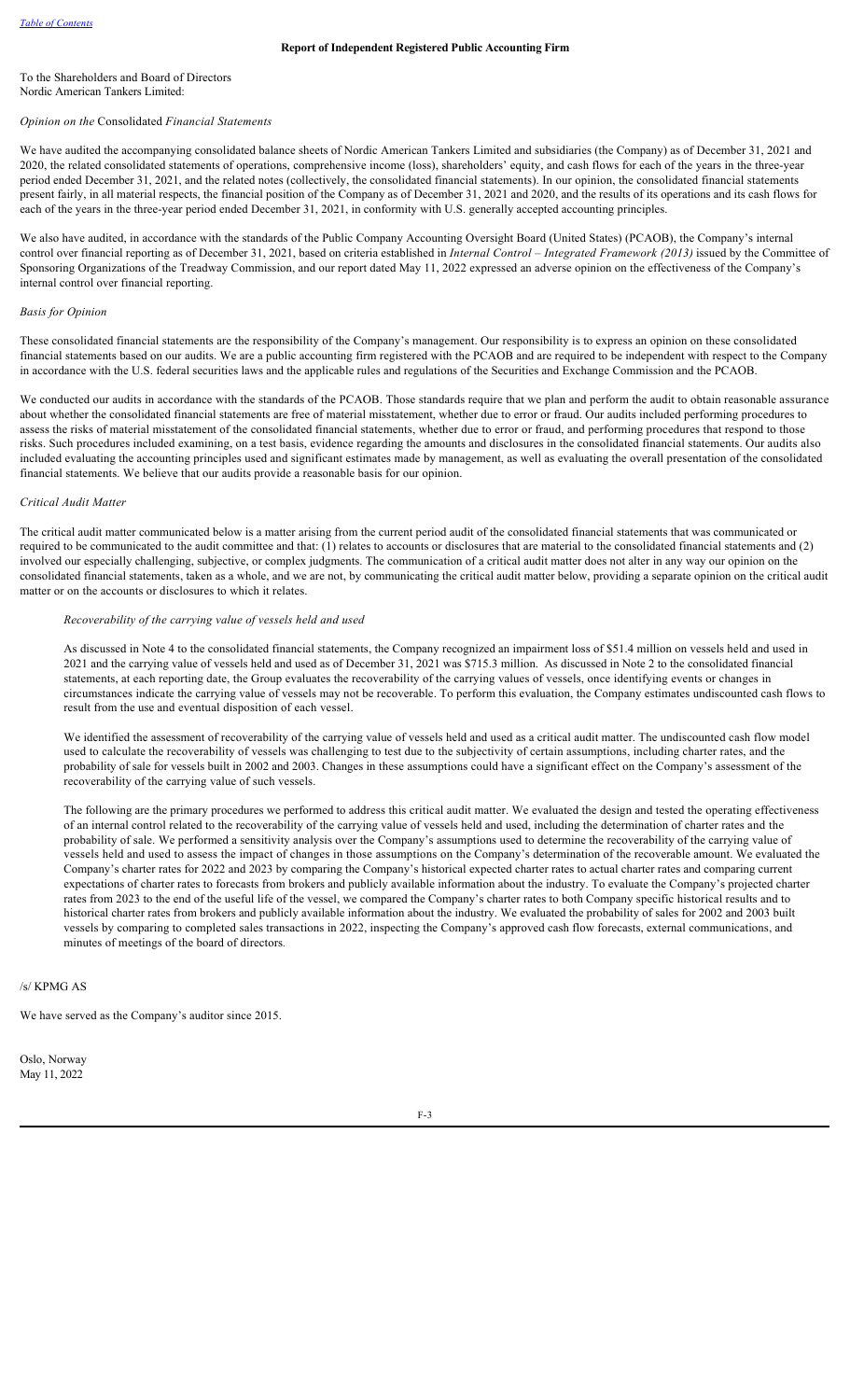<span id="page-95-0"></span>**CONSOLIDATED STATEMENTS OF OPERATIONS FOR YEAR ENDED DECEMBER 31, 2021, 2020** AND **2019**

*All figures in USD '000, except share and per share amount*

|                                                               | <b>Year Ended December 31,</b> |             |             |
|---------------------------------------------------------------|--------------------------------|-------------|-------------|
|                                                               | 2021                           | 2020        | 2019        |
| Voyage Revenues                                               | 191,075                        | 354,619     | 317,220     |
| Other Income                                                  | 4,684                          |             |             |
| Voyage Expenses                                               | (128, 263)                     | (121,089)   | (141,770)   |
| <b>Vessel Operating Expenses</b>                              | (67,676)                       | (66, 883)   | (66,033)    |
| Depreciation Expense                                          | (68, 352)                      | (67, 834)   | (63,965)    |
| <b>Impairment Loss on Vessels</b>                             | (60,311)                       |             |             |
| General and Administrative Expenses                           | (15,620)                       | (17,586)    | (13,481)    |
| <b>Net Operating Income (Loss)</b>                            | (144, 463)                     | 81,227      | 31,971      |
| <b>Interest Income</b>                                        |                                | 96          | 298         |
| <b>Interest Expense</b>                                       | (26,380)                       | (31,481)    | (38,390)    |
| Other Financial Income (Expense)                              | (429)                          | 255         | (4,160)     |
| <b>Total Other Expenses</b>                                   | (26, 806)                      | (31, 130)   | (42, 252)   |
| <b>Net Income (Loss) Before Income Taxes</b>                  | (171, 269)                     | 50,097      | (10, 281)   |
| Income Tax Expense                                            | (59)                           | (64)        | (71)        |
| <b>Net Income (Loss)</b>                                      | (171, 328)                     | 50,033      | (10, 352)   |
| Basic and Diluted Income (Loss) per Share                     | (1.05)                         | 0.34        | (0.07)      |
| Basic and Diluted Average Number of Common Shares Outstanding | 162,549,611                    | 149,292,586 | 142,571,361 |

*The accompanying notes are an integral part of these consolidated financial statements.*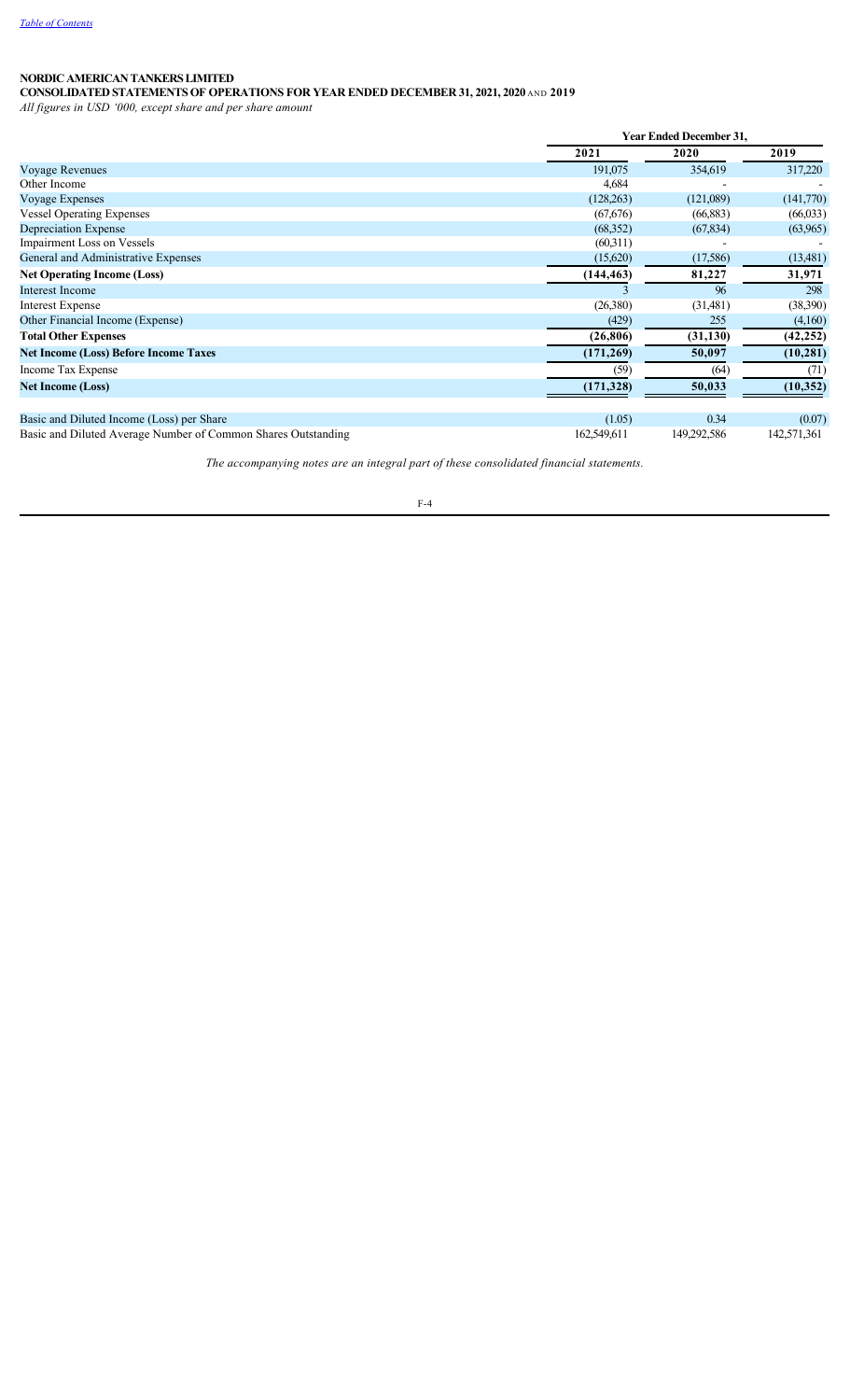**CONSOLIDATED STATEMENTS OF COMPREHENSIVE INCOME (LOSS) FOR YEAR ENDED DECEMBER 31, 2021, 2020 AND 2019**

*All figures in USD '000, except share and per share amount*

|                                                |            | <b>Year Ended December 31.</b> |           |  |
|------------------------------------------------|------------|--------------------------------|-----------|--|
|                                                | 2021       | 2020                           | 2019      |  |
| Net Income (Loss)                              | (171,328)  | 50,033                         | (10,352)  |  |
| <b>Other Comprehensive Income (Loss)</b>       |            |                                |           |  |
| <b>Translation Differences</b>                 | (102)      | 157                            | (498)     |  |
| Unrealized Gain (Loss) on Defined benefit plan | (163)      | (76)                           | 420       |  |
| <b>Other Comprehensive Income (Loss)</b>       | (265)      | 81                             | (78)      |  |
| <b>Total Comprehensive Income (Loss)</b>       | (171, 593) | 50,114                         | (10, 430) |  |

<span id="page-96-0"></span>*The accompanying notes are an integral part of these consolidated financial statements.*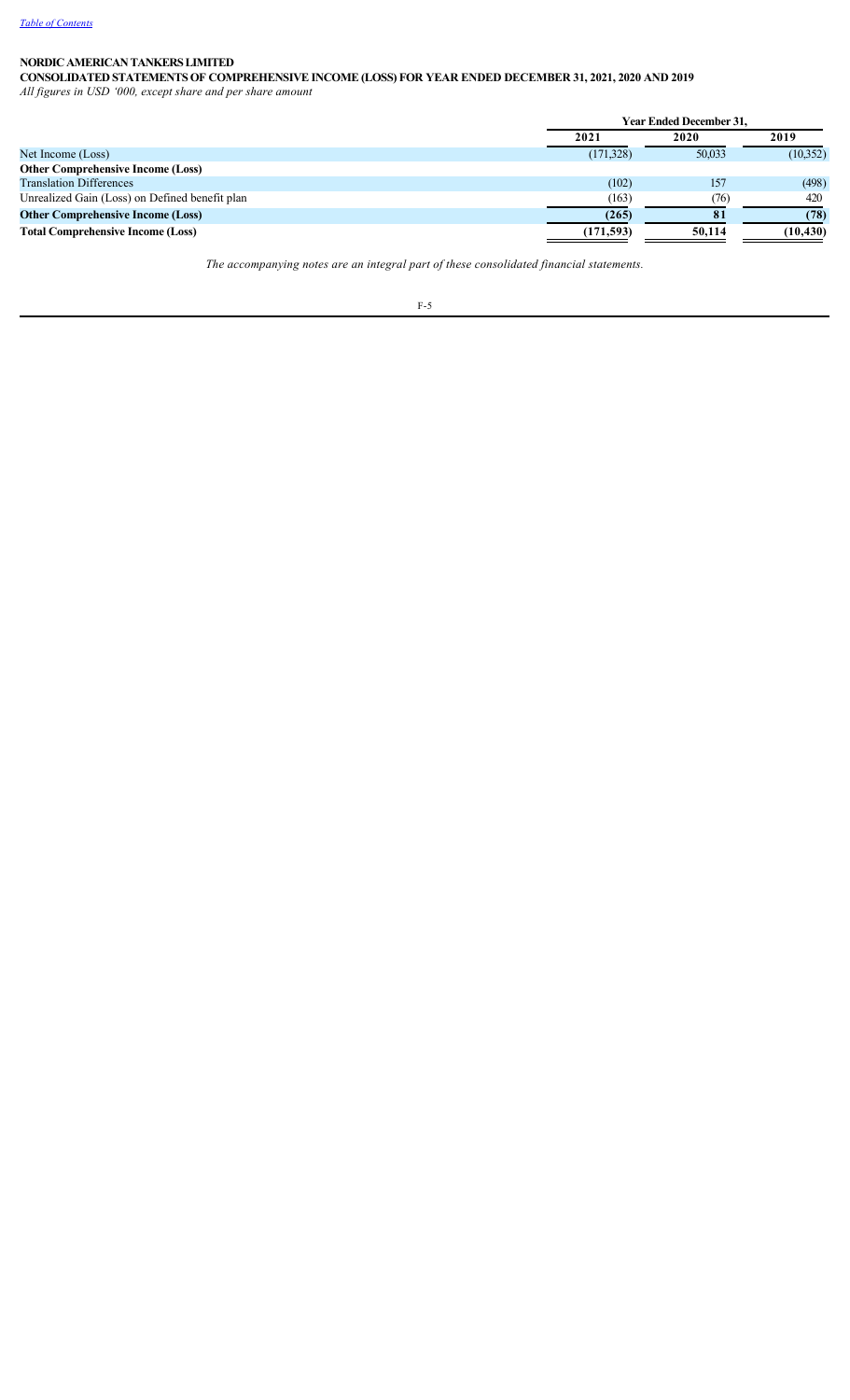# <span id="page-97-0"></span>**CONSOLIDATED BALANCE SHEETS AS OF DECEMBER 31, 2021** AND **2020**

*All figures in USD '000, except share and per share amount*

|                                 | As of December 31, |         |
|---------------------------------|--------------------|---------|
| Assets                          | 2021               | 2020    |
| <b>Current Assets</b>           |                    |         |
| Cash and Cash Equivalents       | 34,739             | 57,847  |
| <b>Restricted Cash</b>          | 9,909              | 4,223   |
| Accounts Receivable, Net        | 9,374              | 6,349   |
| Prepaid Expenses                | 4,847              | 5,477   |
| Inventory                       | 20,873             | 19,408  |
| Voyages in Progress             | 10,488             | 4,644   |
| <b>Other Current Assets</b>     | 1,918              | 1,574   |
| Vessels Held for Sale           | 14,960             |         |
| <b>Total Current Assets</b>     | 107,108            | 99,522  |
| <b>Non-Current Assets</b>       |                    |         |
| Vessels                         | 715,263            | 861,342 |
| Vessels under Construction      | 24,270             | 11,000  |
| <b>Right of Use Assets</b>      | 1,857              | 1,219   |
| Other Non-Current Assets        | 2,654              | 1,264   |
| <b>Total Non-Current Assets</b> | 744,044            | 874,825 |
| <b>Total Assets</b>             | 851,152            | 974,347 |
|                                 |                    |         |

| <b>Liabilities and Shareholders' Equity</b> |         |         |
|---------------------------------------------|---------|---------|
| <b>Current Liabilities</b>                  |         |         |
| Accounts Payable                            | 6,552   | 4,099   |
| <b>Accrued Voyage Expenses</b>              | 14,985  | 5,254   |
| Other Current Liabilities                   | 8,561   | 8,232   |
| Current Portion of Long-Term Debt           | 37,547  | 22,094  |
| <b>Total Current Liabilities</b>            | 67,645  | 39,679  |
| <b>Non-Current Liabilities</b>              |         |         |
| Long-Term Debt                              | 283,411 | 334,615 |
| <b>Operating Lease Liabilities</b>          | 1,149   | 730     |
| Other Non-Current Liabilities               | 724     | 197     |
| <b>Total Non-Current Liabilities</b>        | 285,284 | 335,542 |
| <b>Commitments and Contingencies</b>        |         |         |

| <b>Shareholders' Equity</b>                                                                                            |           |         |
|------------------------------------------------------------------------------------------------------------------------|-----------|---------|
| Common Stock, par value \$0.01 per share 360,000,000 authorized, 183,694,196 and 151,446,112 issued and outstanding at |           |         |
| December 31, 2021 and December 31, 2020, respectively.                                                                 | 1,836     | 1.514   |
| <b>Additional Paid-In Capital</b>                                                                                      | 139,480   | 59.412  |
| Contributed Surplus                                                                                                    | 529,816   | 539.516 |
| Accumulated Other Comprehensive Loss                                                                                   | (1,581)   | (1,316) |
| Retained Earnings (Accumulated Deficit)                                                                                | (171,328) |         |
| <b>Total Shareholders' Equity</b>                                                                                      | 498,223   | 599,126 |
| <b>Total Liabilities and Shareholders' Equity</b>                                                                      | 851,152   | 974,347 |
|                                                                                                                        |           |         |

*The accompanying notes are an integral part of these consolidated financial statements.*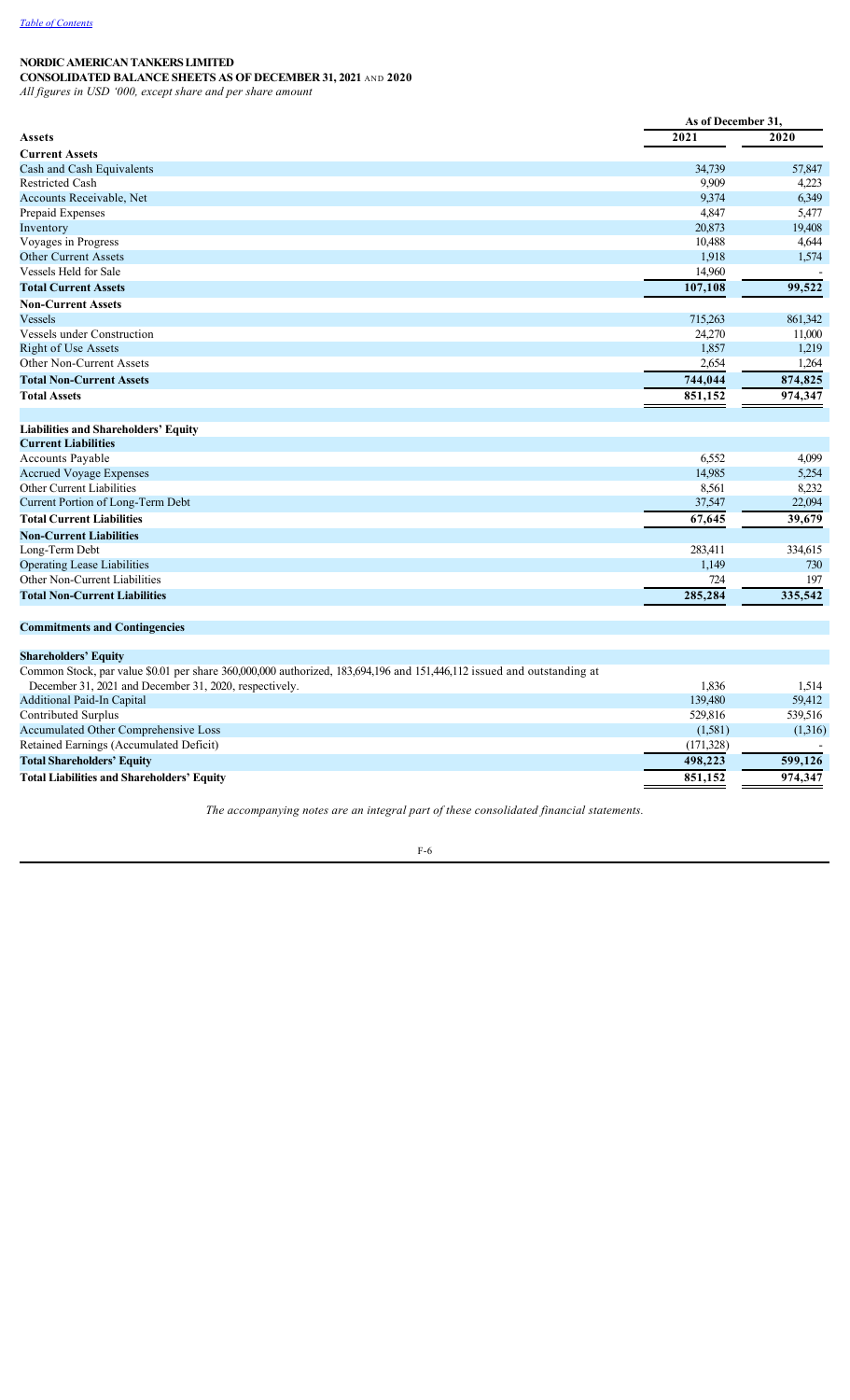<span id="page-98-0"></span>**CONSOLIDATED STATEMENTS OF SHAREHOLDERS' EQUITY FOR YEAR ENDED DECEMBER 31, 2021, 2020** AND **2019**

*All figures in USD '000, except number of shares*

|                                                          | Number of<br><b>Shares</b> | <b>Treasury Common</b><br><b>Shares</b> | <b>Stock</b>             | <b>Additional</b><br>Paid-In<br>Capital | <b>Surplus</b> | Accumulated<br>Other<br>Contributed Comprehensive (Accumulated Shareholders'<br>Loss | <b>Retained</b><br><b>Earnings</b><br>Deficit) | <b>Total</b><br><b>Equity</b> |
|----------------------------------------------------------|----------------------------|-----------------------------------------|--------------------------|-----------------------------------------|----------------|--------------------------------------------------------------------------------------|------------------------------------------------|-------------------------------|
| <b>Balance at January 1, 2019</b>                        | 141,969,666                | 22,000                                  | 1,420                    | 123,852                                 | 786,881        | (1,319)                                                                              | (308, 803)                                     | 602,031                       |
| Net Loss                                                 |                            |                                         |                          |                                         |                | ۰                                                                                    | (10,352)                                       | (10,352)                      |
| Coverage of Accumulated Deficit as of December 31, 2018  |                            |                                         |                          |                                         | (308, 803)     |                                                                                      | 308,803                                        |                               |
| Reduction of Share Premium                               |                            |                                         | $\overline{\phantom{a}}$ | (103, 379)                              | 103,379        |                                                                                      |                                                |                               |
| Common Shares Issued, net of \$0.7 million issuance cost | 5.260.968                  |                                         | 52                       | 17,870                                  |                |                                                                                      | ٠                                              | 17,922                        |
| Other Comprehensive Loss                                 |                            |                                         |                          |                                         |                | (78)                                                                                 |                                                | (78)                          |
| Share Based Compensation                                 |                            |                                         |                          | 156                                     |                |                                                                                      |                                                | (156)                         |
| Forfeited shares - 2011 Equity Incentive Plan            |                            | 20,000                                  |                          |                                         |                |                                                                                      |                                                |                               |
| Dividends Distributed                                    |                            |                                         |                          | $\overline{\phantom{a}}$                | (14,255)       | -                                                                                    |                                                | (14,255)                      |
| <b>Balance at December 31, 2019</b>                      | 147,230,634                | 42,000                                  | 1,472                    | 38.499                                  | 567,202        | (1,396)                                                                              | (10, 352)                                      | 595,424                       |
| Net Income                                               |                            |                                         |                          |                                         |                |                                                                                      | 50,033                                         | 50,033                        |
| Common Shares Issued, net of \$0.7 million issuance cost | 4,215,478                  |                                         | 42                       | 20,628                                  |                | ٠                                                                                    |                                                | 20,670                        |
| Other Comprehensive Loss                                 |                            |                                         |                          |                                         |                | 81                                                                                   |                                                | 81                            |
| Share Based Compensation                                 |                            |                                         |                          | 285                                     |                |                                                                                      |                                                | 285                           |
| Dividends Distributed                                    |                            |                                         |                          |                                         | (27,686)       | ۰.                                                                                   | (39, 566)                                      | (67,242)                      |
| <b>Balance at December 31, 2020</b>                      | 151,446,112                | 42,000                                  | 1,514                    | 59,412                                  | 539,516        | (1,316)                                                                              |                                                | 599,126                       |
| Net Loss                                                 |                            |                                         |                          |                                         |                | -                                                                                    | (171, 328)                                     | (171,328)                     |
| Common Shares Issued, net of \$2.3 million issuance cost | 32,248,084                 |                                         | 322                      | 79,729                                  |                | ٠                                                                                    |                                                | 80,051                        |
| Other Comprehensive Loss                                 |                            |                                         | $\blacksquare$           |                                         | $\overline{a}$ | (265)                                                                                | $\overline{\phantom{0}}$                       | (265)                         |
| Share Based Compensation                                 |                            | (42,000)                                | $\blacksquare$           | 339                                     |                |                                                                                      |                                                | 339                           |
| Dividends Distributed                                    |                            |                                         |                          |                                         | (9,700)        | $\overline{\phantom{0}}$                                                             |                                                | (9,700)                       |
| <b>Balance at December 31, 2021</b>                      | 183.694.196                | $\blacksquare$                          | 1.836                    | 139,480                                 | 529,816        | (1,581)                                                                              | (171, 328)                                     | 498,223                       |

*The accompanying notes are an integral part of these consolidated financial statements.*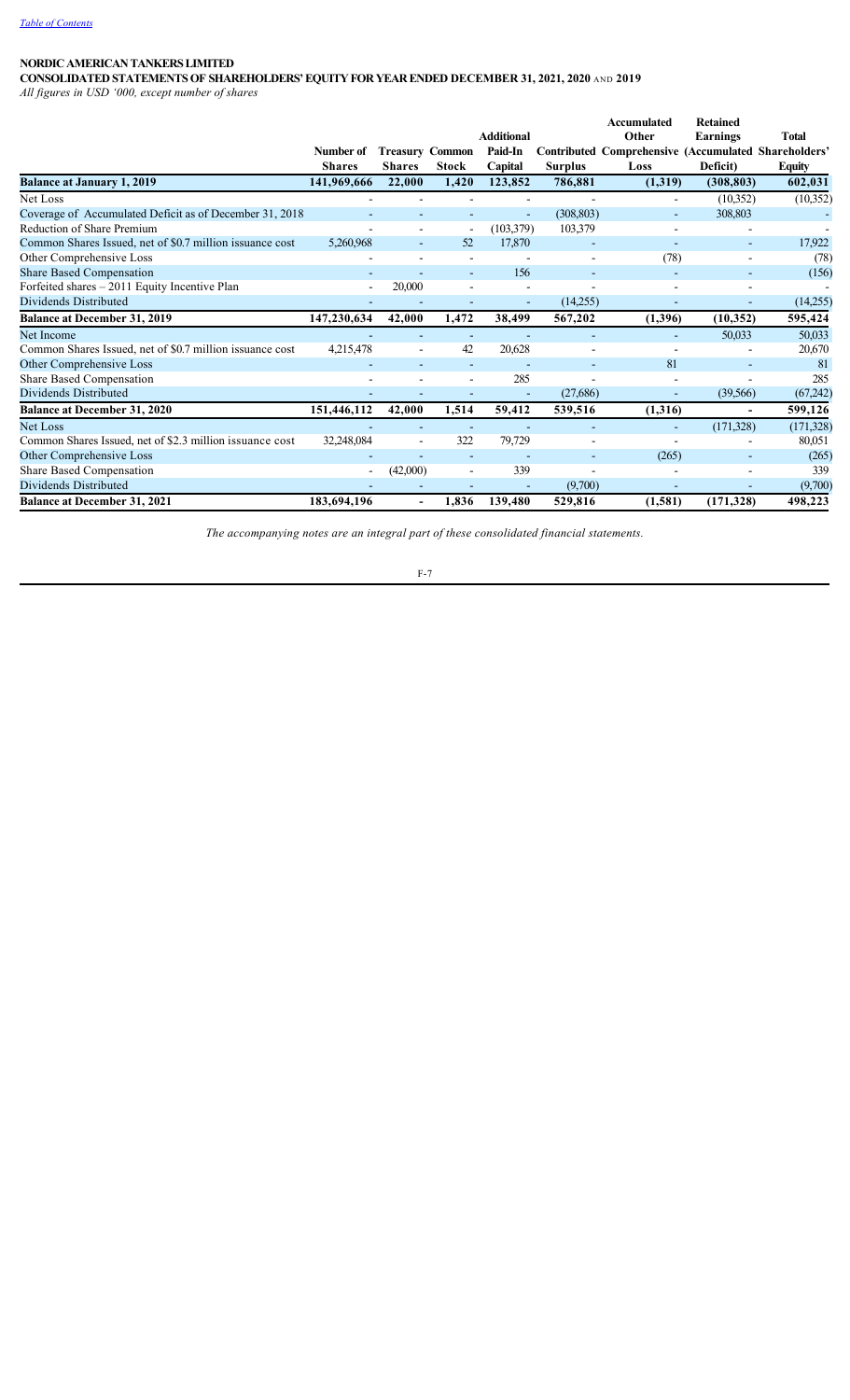<span id="page-99-0"></span>**C**ONSOLIDATED **S**TATEMENTS OF **C**ASH **F**LOWS FOR THE **Y**EARS **E**NDED **D**ECEMBER **31, 2021, 2020** AND **2019** *All figures in USD '000*

|                                                                                       | <b>Year Ended December 31,</b> |           |           |  |
|---------------------------------------------------------------------------------------|--------------------------------|-----------|-----------|--|
| <b>Cash Flows from Operating Activities</b>                                           | 2021                           | 2020      | 2019      |  |
| Net Income (Loss)                                                                     | (171, 328)                     | 50,033    | (10, 352) |  |
| Reconciliation of Net Loss to Net Cash Provided by Operating Activities               |                                |           |           |  |
| Depreciation Expense                                                                  | 68,352                         | 67,834    | 63,965    |  |
| <b>Impairment Loss on Vessels</b>                                                     | 60,311                         |           |           |  |
| Change in Fair Value of Investment Securities                                         |                                | 224       | 3,160     |  |
| Drydock Expenditure                                                                   | (7,318)                        | (21,045)  | (4,158)   |  |
| <b>Amortization of Deferred Finance Costs</b>                                         | 2,989                          | 4,354     | 4,291     |  |
| Deferred Compensation Liabilities                                                     |                                |           | (10,970)  |  |
| Share-based Compensation                                                              | 339                            | 285       | 156       |  |
| Other, net                                                                            | 502                            | (810)     | (66)      |  |
| Changes in Operating Assets and Liabilities                                           |                                |           |           |  |
| <b>Accounts Receivables</b>                                                           | (3,025)                        | 18,109    | (1,989)   |  |
| Inventory                                                                             | (1,465)                        | 3,068     | (2,184)   |  |
| Prepaid Expenses and Other Current Assets                                             | 286                            | (330)     | (1,068)   |  |
| <b>Accounts Payable and Accrued Liabilities</b>                                       | 11,743                         | (19,258)  | 10,122    |  |
| Voyages in Progress                                                                   | (5,844)                        | 8,480     | 1,951     |  |
| Net Cash Provided by / (Used In) Operating Activities                                 | (44, 458)                      | 110,944   | 52,858    |  |
| <b>Cash Flows from Investing Activities</b>                                           |                                |           |           |  |
| Investment in Vessels                                                                 | (3,868)                        | (6,845)   | (2,531)   |  |
| <b>Investment in Other Fixed Assets</b>                                               | (589)                          | (233)     |           |  |
| Investment in Vessels under Construction                                              | (13,270)                       | (11,000)  |           |  |
| Sale of Vessels                                                                       | 14,262                         |           |           |  |
| Proceeds from Sale of Investment Securities                                           |                                | 602       | 212       |  |
| Net Cash (Used In) / Provided by Investing Activities                                 | (3, 465)                       | (17, 476) | (2,319)   |  |
| <b>Cash Flows from Financing Activities</b>                                           |                                |           |           |  |
| Proceeds from Issuance of Common Stock                                                | 80,051                         | 20,713    | 17,922    |  |
| Proceeds from Borrowing Activities                                                    |                                | 29,300    | 300,000   |  |
| Repayments on prior \$500 million Credit Facility                                     |                                |           | (313,400) |  |
| Repayment of Vessel financing 2018-built Vessels                                      | (7,958)                        | (7,630)   | (7,273)   |  |
| Repayments on Borrowing Facility                                                      | (30,780)                       | (67, 896) | (14,324)  |  |
| <b>Transaction Costs Borrowing Facilities</b>                                         | (1,100)                        | (320)     | (6,921)   |  |
| Dividends Distributed                                                                 | (9,700)                        | (67,242)  | (14,255)  |  |
| Net Cash Provided by / (Used In) Financing Activities                                 | 30,513                         | (93, 075) | (38, 251) |  |
| Net Increase / (Decrease) in Cash, Cash Equivalents, and Restricted Cash              | (17, 410)                      | 393       | 12,288    |  |
| Cash, Cash Equivalents, and Restricted Cash at Beginning of Year                      | 62,070                         | 61,638    | 49,327    |  |
| Effect of Exchange Rate Changes on Cash and Cash Equivalents                          | (12)                           | 39        | 23        |  |
| Cash, Cash Equivalents, and Restricted Cash at End of Year                            | 44,648                         | 62,070    | 61,638    |  |
| Supplemental Disclosure of Cash Flow information                                      |                                |           |           |  |
| Cash and Cash Equivalents                                                             | 34,739                         | 57,847    | 48,847    |  |
| Restricted Cash                                                                       | 9,909                          | 4,223     | 12,791    |  |
| Total Cash, Cash equivalents and Restricted Cash Shown in the Statement of Cash Flows | 44,648                         | 62,070    | 61,638    |  |
| Cash Paid for Taxes                                                                   | 64                             | 71        | 79        |  |
|                                                                                       | 23,392                         |           |           |  |
| Cash Paid for Interest, Net of Amounts Capitalized                                    |                                | 27,128    | 35,616    |  |

*The accompanying notes are an integral part of these consolidated financial statements.*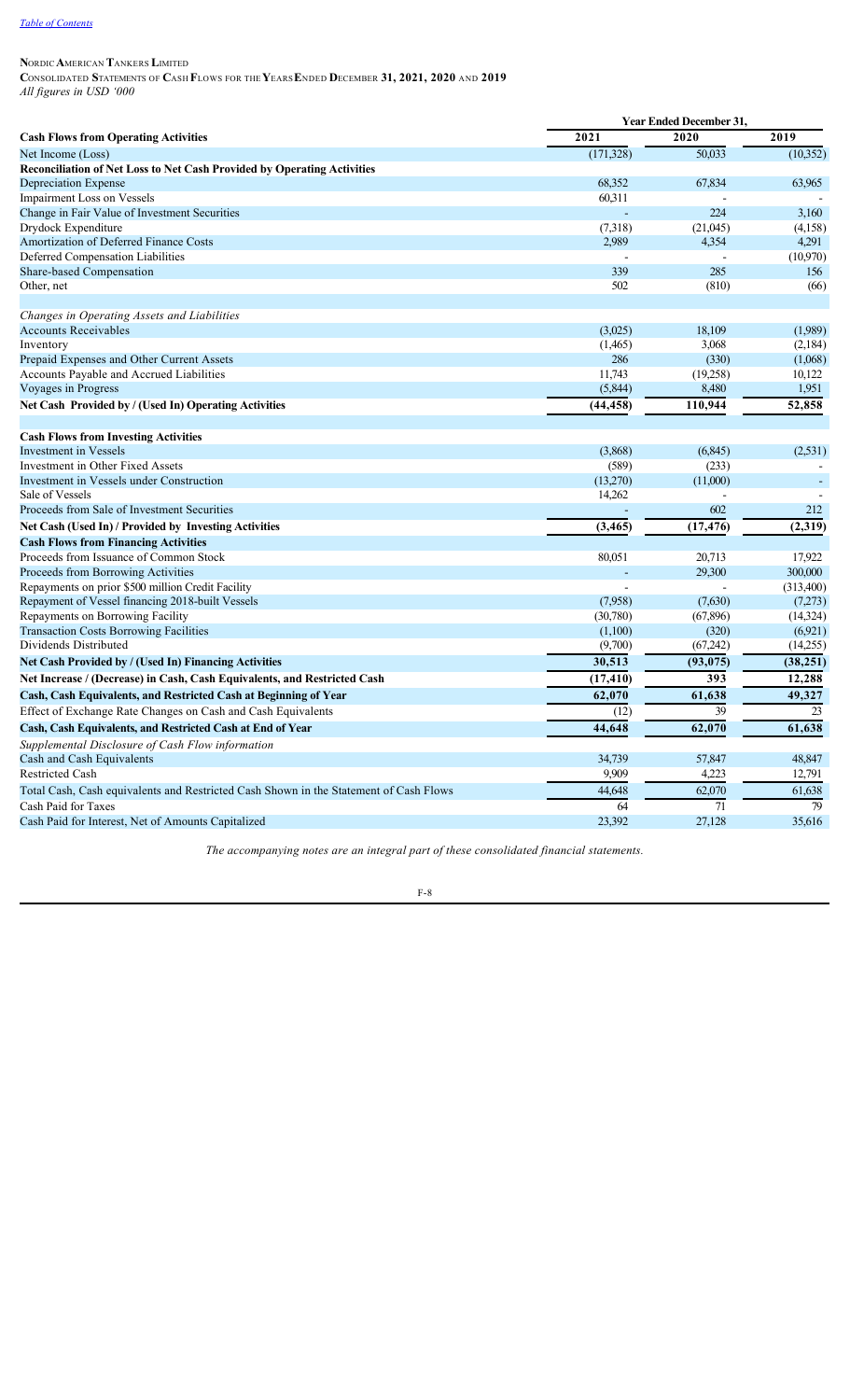# <span id="page-100-0"></span>NOTES TO CONSOLIDATED FINANCIAL STATEMENTS *(All amounts in USD '000 except where noted)*

# **1. NATURE OF BUSINESS**

Nordic American Tankers Limited ("NAT") was formed on June 12, 1995 under the laws of the Islands of Bermuda. The Company's shares trade under the symbol "NAT" on the New York Stock Exchange. The Company was formed for the purpose of acquiring and chartering out double-hull tankers.

The Company is an international tanker company that has a fleet of 24 Suezmax tankers (including 2 newbuildings) as of December 31, 2021. The Company ordered two newbuildings in 2020 for delivery in May and June 2022 from Samsung shipyard in South Korea and has disposed of one vessel in 2021. The active fleet of 22 vessels that the Company operated per December 31, 2021, are considered homogeneous and interchangeable as they have approximately the same freight capacity and ability to transport the same type of cargo. The vessels are predominantly employed in the spot market, together with one vessel currently on a longer term time charter agreement expiring in late 2022 or later. The two newbuildings that will be delivered in May and June 2022 will both be chartered out on six-year timecharter agreements commencing upon delivery from the shipyard.

#### **The Company's Fleet**

The Company's fleet as of December 31, 2021, consists of 24 Suezmax crude oil tankers (including 2 newbuildings) of which the vast majority have been built in Korea.

| <b>Vessel</b>      | <b>Built in</b> | <b>Deadweight Tons</b> | Delivered to NAT in      |
|--------------------|-----------------|------------------------|--------------------------|
| Nordic Freedom     | 2005            | 159,331                | 2005                     |
| Nordic Moon        | 2002            | 160,305                | 2006                     |
| Nordic Apollo      | 2003            | 159,998                | 2006                     |
| Nordic Cosmos      | 2003            | 159,999                | 2006                     |
| Nordic Grace (1)   | 2002            | 149,921                | 2009                     |
| Nordic Mistral (1) | 2002            | 164,236                | 2009                     |
| Nordic Passat (1)  | 2002            | 164,274                | 2010                     |
| Nordic Vega        | 2010            | 163,940                | 2010                     |
| Nordic Breeze      | 2011            | 158,597                | 2011                     |
| Nordic Zenith      | 2011            | 158,645                | 2011                     |
| Nordic Sprinter    | 2005            | 159,089                | 2014                     |
| Nordic Skier       | 2005            | 159,089                | 2014                     |
| Nordic Light       | 2010            | 158,475                | 2015                     |
| Nordic Cross       | 2010            | 158,475                | 2015                     |
| Nordic Luna        | 2004            | 150,037                | 2016                     |
| Nordic Castor      | 2004            | 150,249                | 2016                     |
| Nordic Pollux      | 2003            | 150,103                | 2016                     |
| Nordic Star        | 2016            | 157,738                | 2016                     |
| Nordic Space       | 2017            | 157,582                | 2017                     |
| Nordic Tellus      | 2018            | 157,407                | 2018                     |
| Nordic Aquarius    | 2018            | 157,338                | 2018                     |
| Nordic Cygnus      | 2018            | 157,526                | 2018                     |
| Newbuilding (2)    | 2022            | 156,800                | -                        |
| Newbuilding (2)    | 2022            | 156,800                | $\overline{\phantom{a}}$ |

(1) Vessel sold in 2022

(2) Vessel under construction per December 31, 2021, with expected delivery in 2022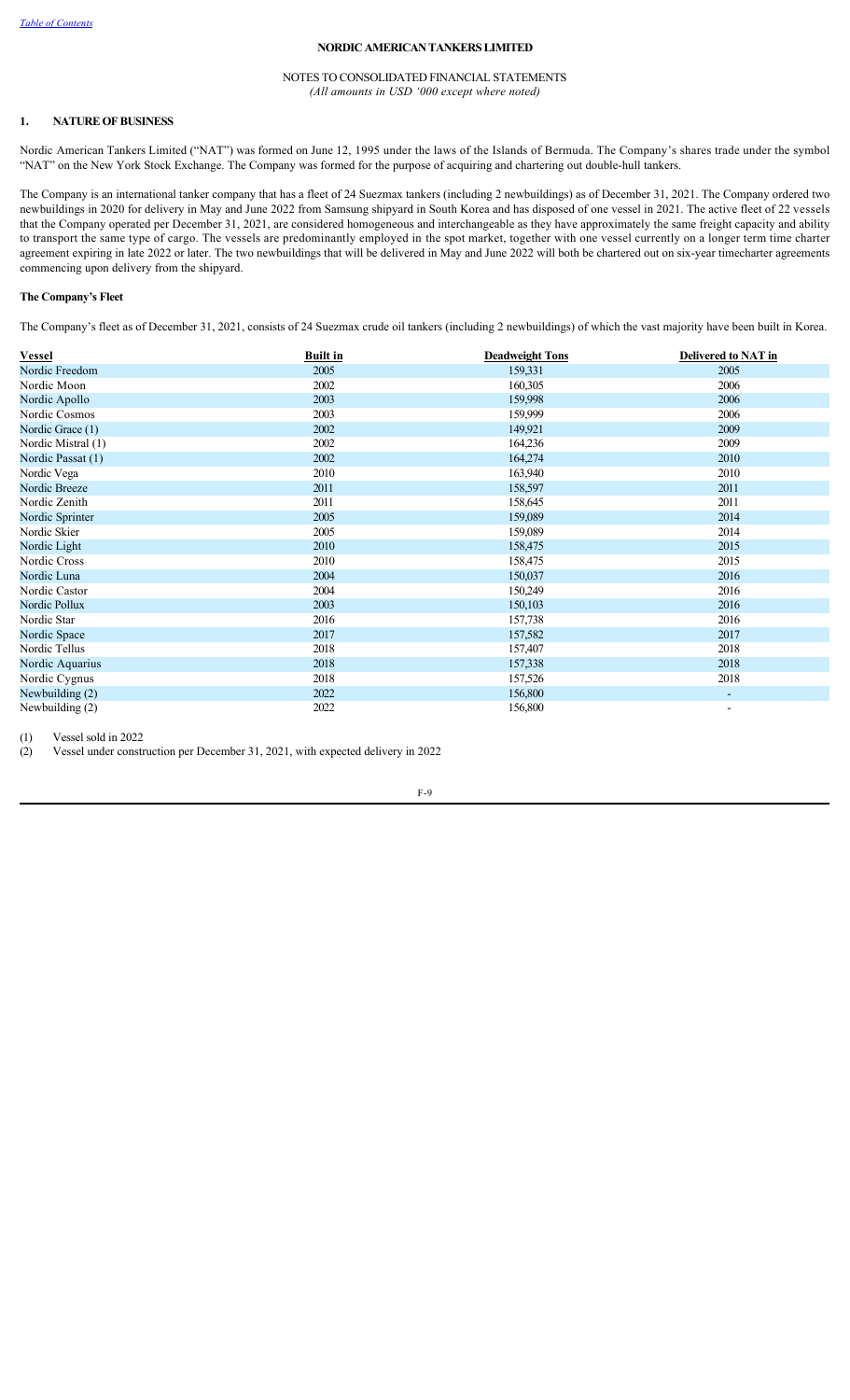# **2. SUMMARY OF SIGNIFICANT ACCOUNTING POLICIES**

**Basis of Accounting:** These consolidated financial statements ("financial statements") have been prepared in accordance with accounting principles generally accepted in the United States of America ("U.S. GAAP").

**Reclassifications:** The Company made certain reclassifications to the prior years' financial statements to conform them to the presentation as of and for the year ended December 31, 2021. These reclassifications had no effect on consolidated financial position, net earnings, shareholders' equity, or net cash flows for any of the periods presented.

Principles of Consolidation: Entities in which NAT has controlling financial interest are consolidated. Subsidiaries are consolidated from the date on which control is obtained. The subsidiaries' accounting policies are in conformity with U.S. GAAP. All intercompany balances and transactions have been eliminated in consolidation.

**Use of Estimates:** Preparation of financial statements in accordance with U.S. GAAP requires management to make estimates and assumptions that affect the reported amounts of assets and liabilities, the disclosure of contingent assets and liabilities at the date of the financial statements and the reported amounts of revenue and expenses during the reporting period. Actual results could differ from those estimates. The effects of changes in accounting estimates are accounted for in the same period in which the estimates are changed.

**Foreign Currency Translation:** The functional currency of NAT is the United States ("U.S.") dollar as substantially all revenues are nominated in U.S. dollars and the majority of the expenditures are incurred and paid in U.S. dollars. Transactions in foreign currencies during the year are translated into U.S. dollars at the rates of exchange in effect at the date of the transaction**.** The Company's subsidiaries NAT Chartering AS, and the European branch of Scandic American Shipping Ltd, have Norwegian kroner as their functional currency. All assets and liabilities of those entities are translated into U.S. dollars as of each balance sheet date. Translation gains and losses are reflected in shareholders' equity as part of accumulated other comprehensive income (loss).

**Revenue and Expense Recognition:** Revenues and expenses are recognized on an accrual basis. Revenues are generated from spot and time charters.

Spot Charters: For vessels operating on spot charters, voyage revenues are recognized ratably over the estimated length of each voyage, on a load-to-discharge basis and, therefore, are allocated between reporting periods based on the relative transit time in each period. Voyage expenses are capitalized between the discharge port of the immediately previous cargo, or contract date if later, and the load port of the cargo to be chartered if they qualify as fulfillment costs. Incremental cost to obtain a contract is capitalized and amortized ratably over the estimated length of each voyage, calculated on a load-to-discharge basis. The impact of recognizing voyage expenses ratably over the length of each voyage is not materially different on a quarterly and annual basis from a method of recognizing such costs as incurred. Expected losses that are deemed probable on voyages are provided for in full at the time such losses can be estimated. A voyage is deemed to commence upon loading of cargo and is deemed to end upon the completion of discharge of the same cargo. The Company does not capitalize fulfilment cost or recognize revenue if a charter has not been contractually committed to by a customer.

As the Company's performance obligations are services which are received and consumed by our customers as we perform such services, revenues are recognized over time proportionate to the days elapsed since the service commencement compared to the total days anticipated to complete the service. Freight is generally billed to the customers after the cargo has been discharged and the performance obligation fulfilled by the Company. The Company is responsible for paying voyage expenses and the charterer is responsible for any delay at the load and discharge ports. Demurrage earned during a spot charter represents a variable consideration. The Company recognizes such revenues in the voyage estimates only to the extent that it is probable that a significant reversal in the amount of cumulative revenue recognized will not occur. Voyage estimates are reviewed and updated over the duration of the spot charter contract. When the Company's tankers are operating on spot charters the vessels are traded fully at the risk and reward of the Company. The Company considers it appropriate to present the gross amount of earned revenue from the spot charter, showing voyage expenses related to the voyage separately in the Statements of Operations.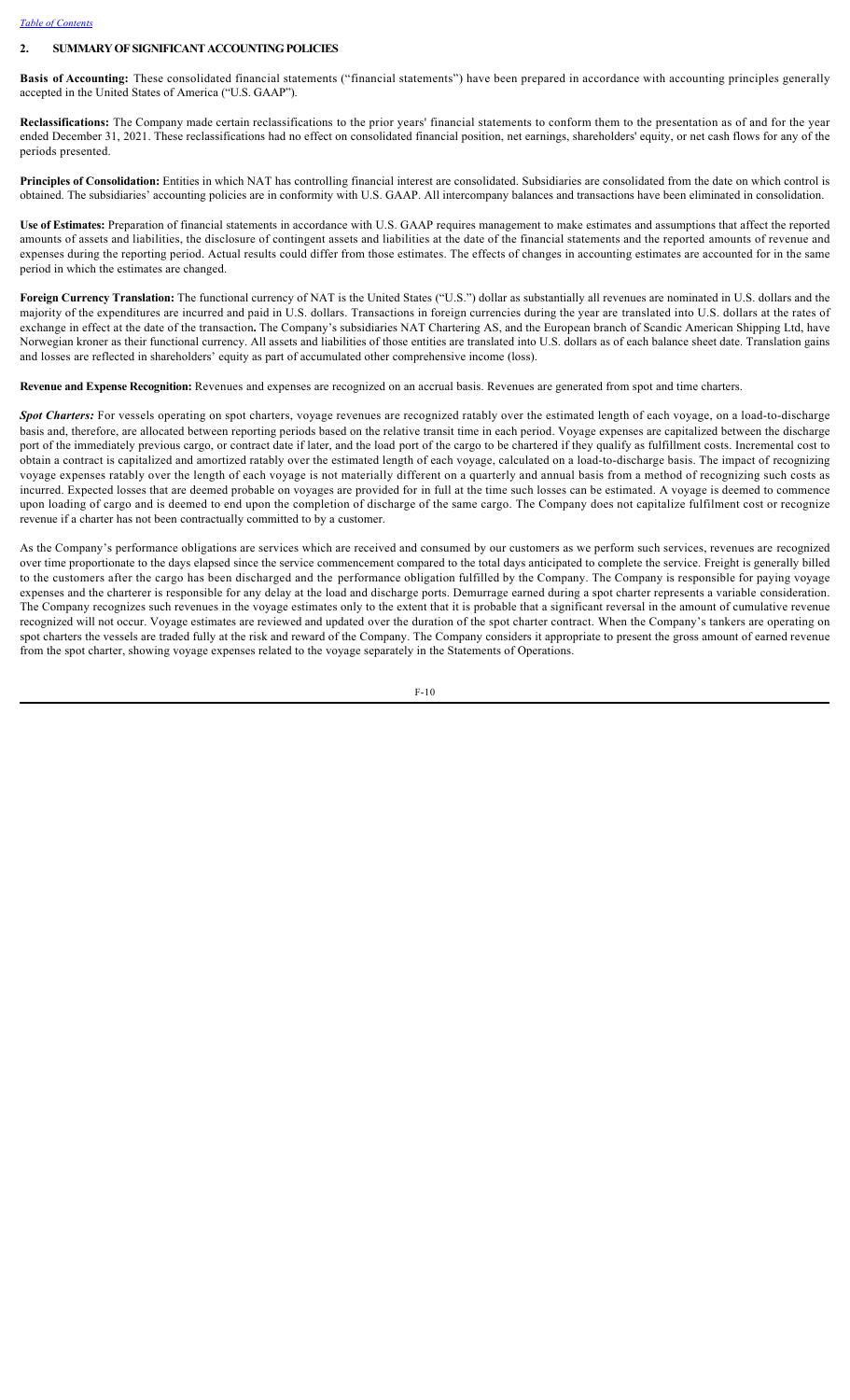*Time Charters:* Under a time charter, the charterer pays for the voyage expenses, such as port, canal and fuel costs, while the Company pays for vessel operating expenses, including, among other costs, crew costs, provisions, deck and engine stores, lubricating oil, insurance, maintenance and repairs and costs relating to a vessel's intermediate and special surveys. Revenues from time charter contracts where the Company is a lessor are accounted for as fixed rate operating leases under ASC 842 Leases and are recognized daily over the term of the charter. Time charter agreements with profit-sharing are recognized when the contingency related to it is resolved. The Company has applied the practical expedient to not separate non-lease components from the associated lease component and instead to account for those components as a single component if the non-lease component otherwise would be accounted for under the new revenue guidance (ASC 606); and both of the following are met: (1) the timing and patterns of transfer of the non-lease component and associated lease are the same; and (2) the lease component, if accounted for separately, would be classified as an operating lease. The pattern of revenue recognition has not changed as a result of implementation of ASC 842 Leases.

**Vessel Operating Expenses:** Vessel operating expenses include crewing, repair and maintenance, insurance, stores, lubricants, management fee, communication expenses and tonnage tax. These expenses are recognized when incurred.

**Cash, Cash Equivalents and Restricted Cash:** Cash, cash equivalents and Restricted Cash consist of highly liquid investments such as time deposits with original maturities when acquired of three months or less. Amounts included in restricted cash represent those required to be set aside by a contractual agreement with a banking institution for the payment of future estimated drydocking expenditure related to the vessels used as collateral.

**Accounts Receivable, Net:** Accounts receivable and other receivables are presented net of allowance for doubtful balances. The Company regularly reviews its accounts receivables and estimates the amount of uncollectible receivables each period and provides for an allowance for uncollectable amounts. The assessment of the allowance is based on the age of the unpaid receivables, financial status of the customer and other relevant information.

**Inventories:** Inventories are comprised of bunker fuel and lubrication oil. Cost is determined on a first-in, first-out ("FIFO") basis.

**Vessels:** Vessels are stated at their historical cost, which consists of the contracted purchase price and any direct expenses incurred upon acquisition (including improvements, on site supervision expenses incurred during the construction period, commissions paid, delivery expenses and other expenditures to prepare the vessel for its initial voyage) less accumulated depreciation. Financing costs incurred during the construction period of the vessels are capitalized and included in vessels' cost based on the weighted-average method. Certain subsequent expenditures for conversions and major improvements are capitalized if it is determined that they appreciably extend the life, increase the earning capacity or improve the efficiency or safety of the vessel. Depreciation is calculated based on cost less estimated residual value, and is expensed over the estimated useful life of the related assets using the straight-line method. The estimated useful life of a vessel is 25 years from the date the vessel is delivered from the shipyard. Estimated useful life of ballast tank improvements is eight years. Ordinary repairs and maintenance are expensed as incurred. Vessels are classified separately as held for sale as part of current assets in the balance sheet when their carrying amount is expected to be recovered through a sale rather than continued use. For this to be the case, certain criteria should be met including, but not limited to, that the vessel must be available for immediate sale in its present condition, an active program to locate a buyer must be initiated, its sale must be highly probable and the sale should be expected to be completed within one year. Vessels classified as held for sale are stated at their fair value less cost to sell. Fair value is based on broker estimates that could be adjusted if there are actual entity-specific comparable transactions available.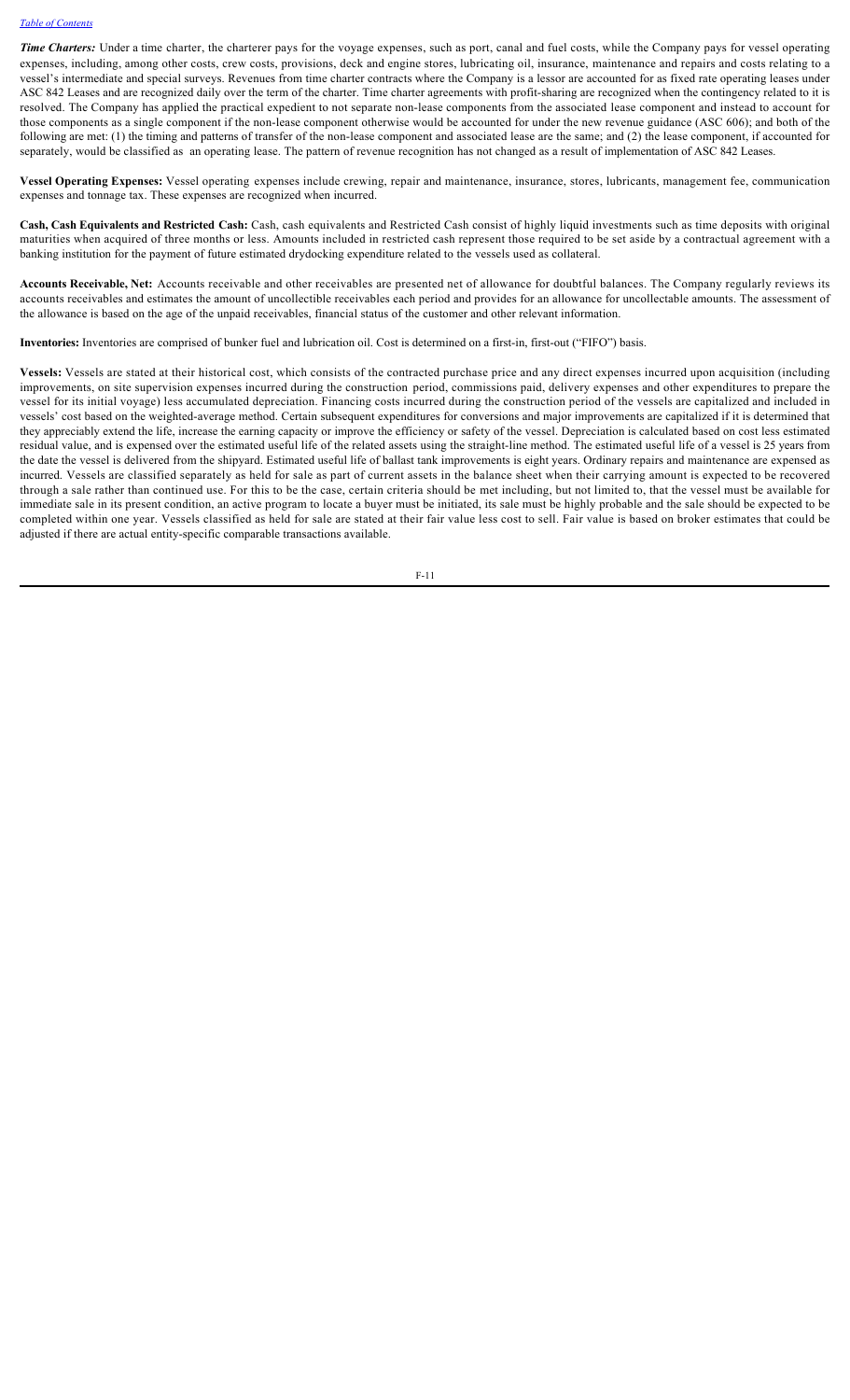**Impairment of Vessels:** The Company reviews for impairment long-lived assets held and used whenever events or changes in circumstances indicate that the carrying amount of the assets may not be recoverable. In this respect, the Company reviews its assets for impairment on a vessel by vessel basis. When the estimate of undiscounted cash flows, excluding interest charges, expected to be generated by the use of the asset is less than its carrying amount, the Company evaluates the asset for impairment loss. The impairment loss is determined by the difference between the carrying amount of the asset and fair value. Fair value is based on broker estimates that could be adjusted if there are actual entity specific comparable transactions available. In developing estimates of future undiscounted cash flows, the Company makes assumptions and estimates about the vessels' future performance, with the significant assumptions being related to charter rates, fleet utilization, operating expenses, capital expenditures/periodical maintenance, residual value and the estimated remaining useful life of each vessel. The assumptions used to develop estimates of future undiscounted cash flows are based on historical trends as well as future expectations. The estimated net operating cash flows are determined by considering an estimated daily time charter equivalent for the remaining operating days of the vessel, net of brokerage commissions, expected outflows for vessels' maintenance and vessel operating expenses (including planned drydocking expenditures). For its base case, the Company estimates the daily time charter equivalent for the remaining operating days, utilizing available market data for spot market rates for the initial two-year period and the most recent fifteen-year historical company-specific average rates for the remaining estimated life of the vessel. Useful economic life is assumed to be 25 years from the delivery of the vessel from the shipyard. The Company may apply a probability-weighted approach when estimating undiscounted cash flows if multiple outcomes are reasonably possible, such as vessel sales or to account for estimation uncertainty. The long-term residual value used in the impairment test is estimated to be \$8.0 million per vessel. Fair value based on broker estimates, that could be adjusted if there are actual entity-specific comparable transactions available, is applied for near-term sales scenarios. If the Company's estimate of undiscounted future cash flows for any vessel is lower than the vessel's carrying value, the carrying value is written down, by recording an impairment charge.

**Drydocking:** The Company's vessels are required to be drydocked approximately every 30 to 60 months. The Company capitalizes eligible costs incurred during drydocking and amortizes those costs on a straight-line basis from the completion of a drydocking or intermediate survey to the estimated completion of the next drydocking. Drydocking costs include a variety of costs incurred while vessels are placed within drydock, including expenses related to the dock preparation and port expenses at the drydock shipyard, general shipyard expenses, expenses related to hull, external surfaces and decks, expenses related to machinery and engines of the vessel, as well as expenses related to the testing and correction of findings related to safety equipment on board. The Company includes in capitalized drydocking those costs incurred as part of the drydock to meet classification and regulatory requirements. Expenditures for normal repairs and maintenance performed during drydocking are expensed as incurred. The capitalized and unamortized drydocking costs are included in the book value of the vessels. Amortization expense of the drydocking costs is included in depreciation expense.

**Leases:** The Company bareboat charters certain vessels under leasing agreements. Sale-leaseback arrangements where the transaction is not considered a sale under ASC 606 are accounted for as a financing transaction. Consideration received in such sale-leaseback arrangements is recorded as a financial liability. Each lease payment is allocated between liability and interest expense to achieve a constant rate on the financial liability outstanding. The interest element is charged as Interest Expense over the lease period. The Company has certain office lease contracts resulting in a right-of-use asset and a lease liability and the Company has applied an incremental borrowing rate as the discount rate to calculate the respective asset and liability. The Company determines if an arrangement is or contains a lease at contract inception. The Company recognizes a right-of-use (ROU) asset and a lease liability at the lease commencement date. For operating leases, the lease liability is initially and subsequently measured at the present value of the unpaid lease payments at the lease commencement date. Optional periods are not included in the calculation. The right-of-use asset is initially measured at cost, which comprises the initial amount of the lease liability adjusted for lease payments made at or before the lease commencement date, plus any initial direct costs incurred less any lease incentives received. For operating leases, the right-of-use asset is subsequently measured throughout the lease term at the carrying amount of the lease liability, plus initial direct costs, plus (minus) any prepaid (accrued) lease payments, less the unamortized balance of lease incentives received. Lease expense for lease payments is recognized on a straight-line basis over the lease term.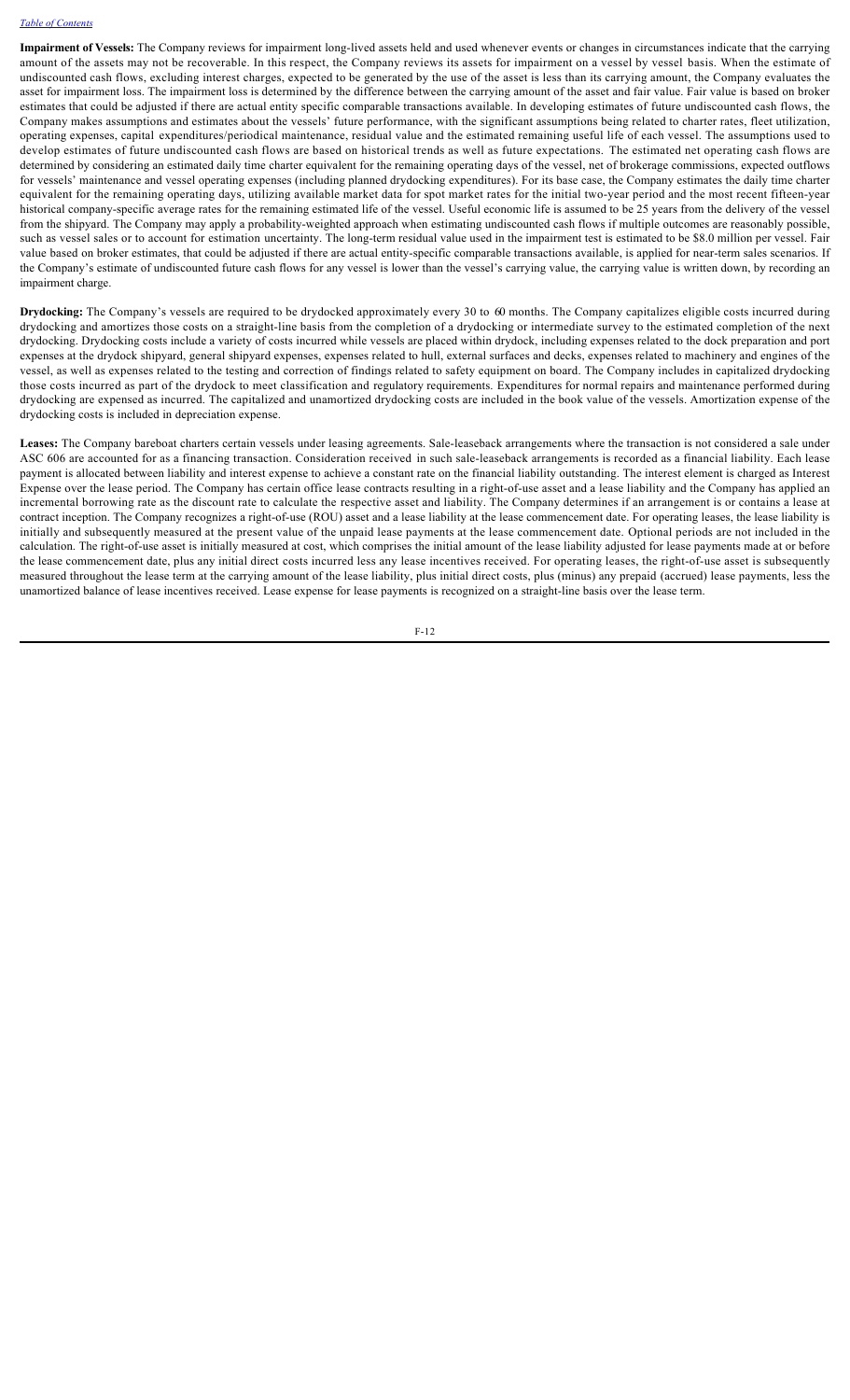**Investment Securities:** Equity securities are recorded at fair value with changes in fair value recognized in net income.

**Segment Information:** The Company has identified only one operating segment. The Company has only one type of vessel – Suezmax crude oil tankers. The Company does not provide a geographical analysis because the Company's business is global in nature and the location of its vessels continually changes.

Fair Value of Financial Instruments: The fair values of cash, cash equivalents and restricted cash, accounts receivable, accounts payable and accrued liabilities approximate carrying value because of the short-term nature of these instruments.

**Deferred Financing Costs:** Financing costs, including fees, commissions and legal expenses are deferred and amortized over the term of the arrangement, which approximates the effective interest method. Incurred fees related to loans not yet drawn are presented as Other non-current Assets. Unamortized deferred financing costs are deducted from the carrying value of the associated financial liability.

#### **Share Based Compensation:**

#### *Restricted shares*

The fair value of restricted shares to employees is estimated based on the market price of the Company's shares. The fair value of restricted shares granted to employees is measured at grant date and the Company records the compensation expense for such awards over the requisite service period.

#### *Stock options*

The Company grants stock options as incentive-based compensation to certain employees. The Company measures the cost of such awards using the grant date fair value of the award and recognizes that cost over the requisite service period.

**Income Taxes:** The Company is incorporated in Bermuda. Under current Bermuda law, the Company is not subject to corporate income taxes. The statutory applicable rate to consolidated corporate earnings is 0%.

Two of the Company's wholly-owned subsidiaries are located in Norway and are subject to income tax in that jurisdiction at 22% for the years ended December 31, 2021, 2020 and 2019, respectively, of their taxable profit. The income tax expensed for year ended December 31, 2021, 2020 and 2019 was \$59,000, \$64,000 and \$71,000, respectively. Deferred tax assets related to these entities are inconsequential. The Company does not have any unrecognized tax benefits, material accrued interests or penalties related to income taxes.

**Concentration of Credit Risk:** Financial instruments that potentially subject the Company to concentrations of credit risk consist principally of cash and cash equivalents and accounts receivable. The Company's cash is primarily held in major banks and financial institutions and typically insured up to a set amount. Accordingly, the Company believes the risk of any potential loss on deposits held in these institutions is remote. Concentrations of credit risk relative to accounts receivable are limited to our client base in the oil and energy industry that may be affected by changes in economic or other external conditions. The Company does not require collateral for its accounts receivable.

For the year ended December 31, 2021, one customer accounted for 12.5% of the voyage revenues. For the year ended December 31, 2020, one customer accounted for 11.4% of the voyage revenues. For the year ended December 31, 2019, one customer accounted for 13.7% of the voyage revenues.

Accounts receivable, Net, as of December 31, 2021, and December 31, 2020, were \$9.4 and \$6.3 million, respectively. As of December 31, 2021, three charterers accounted for 48% of the outstanding accounts receivable, each representing 22.3%, 13.3% and 12.4% of the balance, respectively. As of December 31, 2020, two charterers accounted for 39% of the outstanding accounts receivable, with 22% and 17% each, respectively. Accounts Receivable, Net, as of December 31, 2021, and December 31, 2020 are net of a provision for credit losses of \$75,000 and \$25,000, respectively.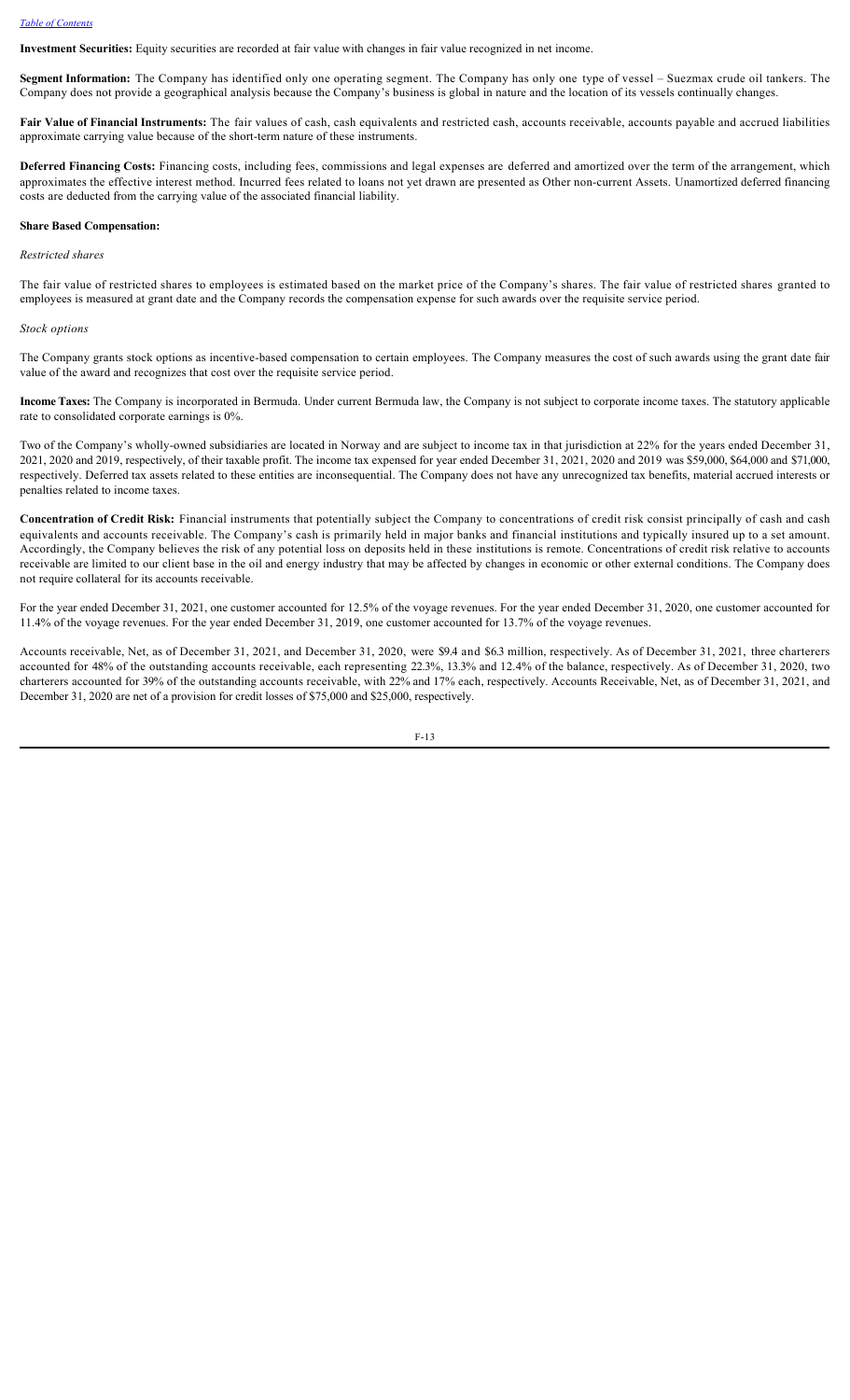# **Recent Accounting Pronouncements**

In March 2020, the FASB issued ASU 2020-04, Reference Rate Reform (ASC 848) which provides relief for companies preparing for discontinuation of interest rates such as LIBOR. A contract modification is eligible to apply the optional relief to account for the modifications as a continuation of the existing contracts without additional analysis and consider embedded features to be clearly and closely related to the host contract without reassessment, if all of the following criteria are met: (i) contract references a rate that will be discontinued; (ii) modified terms directly replace (or have potential to replace) this reference rate; and (iii) changes to any other terms that change (or have potential to change) amount and timing of cash flows must be related to replacement of the reference rate. Relief provided by this ASU is optional and expires December 31, 2022.

In January 2021, the FASB issued ASU 2021-01, Reference Rate Reform (ASC 848) to refine the scope of ASC 848 and to clarify some of its guidance. The Company has determined that its primary exposure to LIBOR is in relation to its floating rate borrowing facilities to which it is a party. We expect to take advantage of the expedients and exceptions for applying GAAP provided by the updates when reference rates currently in use are discontinued and replaced with alternative reference rates.

# **3. REVENUES**

Our voyage revenues consist of time charter revenues and spot charter revenues with the following split:

| All figures in USD '000      | 2021    | 2020    | 2019    |
|------------------------------|---------|---------|---------|
| <b>Spot Charter Revenues</b> | 170.242 | 274,217 | 283,007 |
| Time Charter Revenues        | 20,833  | 80,402  | 34.213  |
| <b>Total Voyage Revenues</b> | 191,075 | 354,619 | 317,220 |

The future minimum revenues as at December 31, 2021 related to time charter revenues are as follows:

| All figures in USD '000       | Amount                   |
|-------------------------------|--------------------------|
| 2022                          | 12,495                   |
| 2023                          | $\overline{\phantom{0}}$ |
| 2024                          | $\overline{\phantom{0}}$ |
| Total Future Minimum Revenues | 12,495                   |

The table does not include future revenues related to concluded time charter contracts for the two newbuildings to be delivered in 2022.

Our voyage contracts have a duration of one year or less and we applied the exemption related to excluding the disclosure of remaining performance obligations. As of December 31, 2021 and December 31, 2020, the Company has capitalized fulfilment cost of \$1.1 million and \$0.4 million, respectively.

The Company has recorded a net distribution received of \$4.7 million from an insurance association as Other Income in 2021.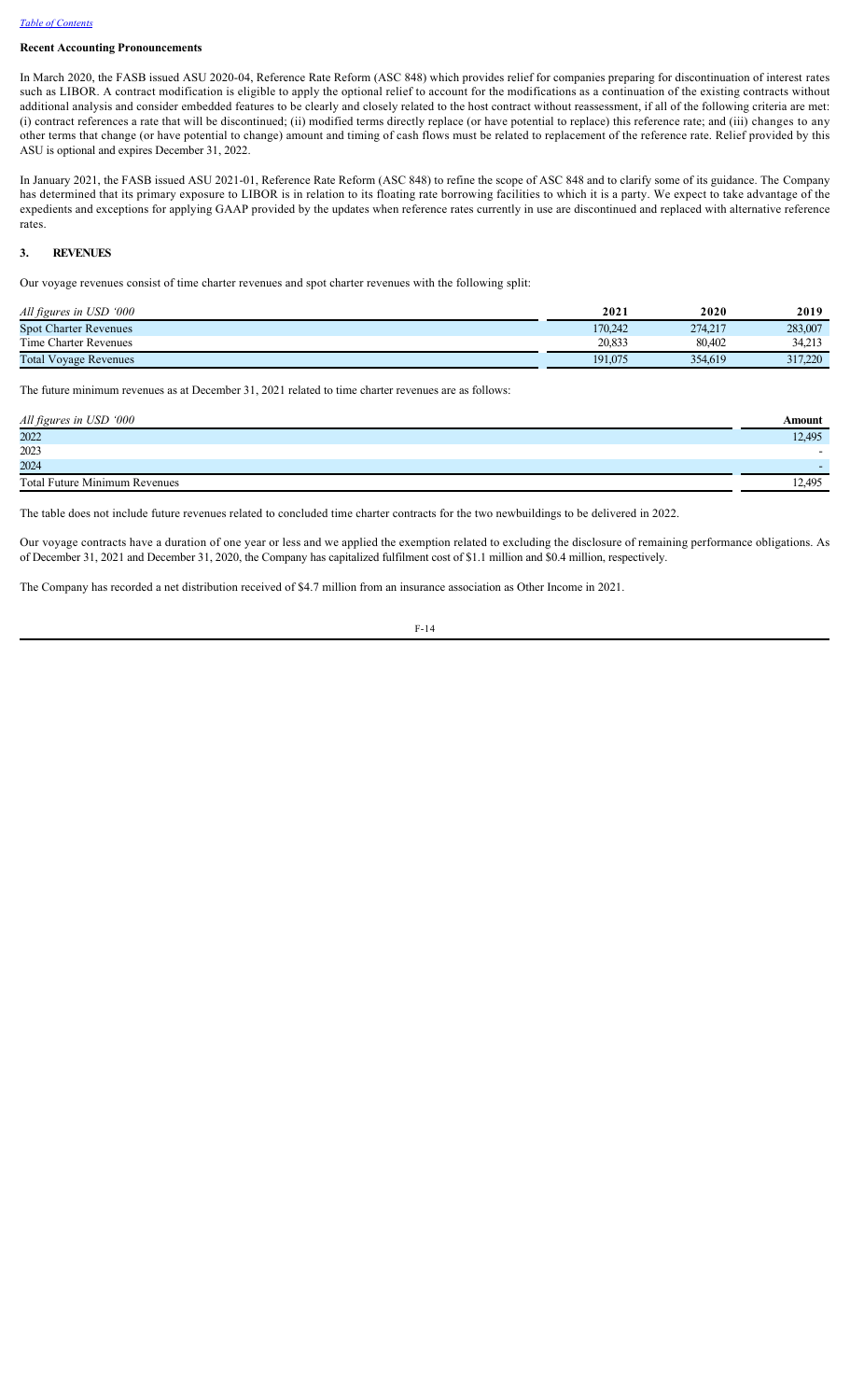# **4. VESSELS**

Vessels consists of the carrying value of 21 and 23 vessels for the year ended December 31, 2021 and December 31, 2020, respectively. Vessels includes capitalized drydocking costs. One vessel is presented as Held for Sale as of December 31, 2021, and is presented as a disposal in the table below.

| All figures in USD '000                         | 2021       | 2020      |
|-------------------------------------------------|------------|-----------|
| Vessels Cost as of January 1                    | 1,316,463  | 1,309,618 |
| <b>Additions Vessels</b>                        | 3,868      | 6.845     |
| Disposals Vessels                               | (76,183)   |           |
| Drydocking Cost as of January 1                 | 82,227     | 59,949    |
| <b>Additions Drydocking</b>                     | 7.881      | 22,278    |
| Disposals Drydocking                            | (10,061)   |           |
| <b>Total Cost Vessels and Drydocking</b>        | 1,324,195  | 1,398,690 |
| Less Accumulated Depreciation                   | (557, 527) | (537,348) |
| Less Accumulated Impairment Loss on Vessels     | (51,405)   |           |
| <b>Net Book Value Vessels as of December 31</b> | 715,263    | 861,342   |
| Vessel Held for Sale                            | 14.960     |           |

The Company has in 2021 and 2020 paid \$13.3 million and \$11.0 million, respectively, related to the shipbuilding contracts for the two newbuildings to be delivered in 2022 from Samsung shipyard in South Korea. The payments are presented in the consolidated balance sheets as Vessels under Construction. The remaining commitments as of December 31, 2021, that are due in 2022 under these contracts are \$88.0 million in total. We refer to footnote 8 for further information related to the financing of the newbuildings.

The Company has sold one vessel in 2021 for a net consideration of \$14.3 million equalling its then carrying value.

#### **Impairment Loss on Vessels**

The Company has recorded an impairment loss on vessels of \$60.3 million for the year ended December 31, 2021. The Company did not record any impairment losses for the years ended December 31, 2020 and December 31, 2019.

The impairment loss of \$60.3 million consists of \$8.9 million from classification of a vessel as Held for Sale and \$51.4 million is related to impairment charges from the Company's periodic impairment assessment. The Company announced the intention to sell at least two vessels in July 2021. One vessel was disposed of in November 2021 and the other vessel, classified as Held for Sale as of December 31, 2021, was sold and delivered in April 2022. The impairment charge of \$8.9 million is related to the vessel classified as Held for Sale as of December 31, 2021.

The Company reviewed its vessels for impairment on an asset by asset basis as a result of depressed freight rates and included a probability-weighted approach as a result of identifying factors that indicated an increased probability of disposal of certain older vessels built in 2002 and 2003 before the end of their estimated useful life. Different scenarios were assessed and weighted for these vessels and, in addition to the Company's historical base case approach, management included the probability of selling the vessels and a low case scenario estimating lower than expected freight rates during the remaining lifetime of these vessels in case being not disposed of. Judgment has been applied when weighting the different scenarios. In determining whether the assets are recoverable, the Company compared the estimate of the undiscounted cash flows expected to be generated by the assets to its carrying value. As of December 31, 2021, it was determined that the sum of the undiscounted cash flows for five vessels built in 2002 and 2003 did not exceed its carrying value and an impairment loss of \$51.4 million was recorded.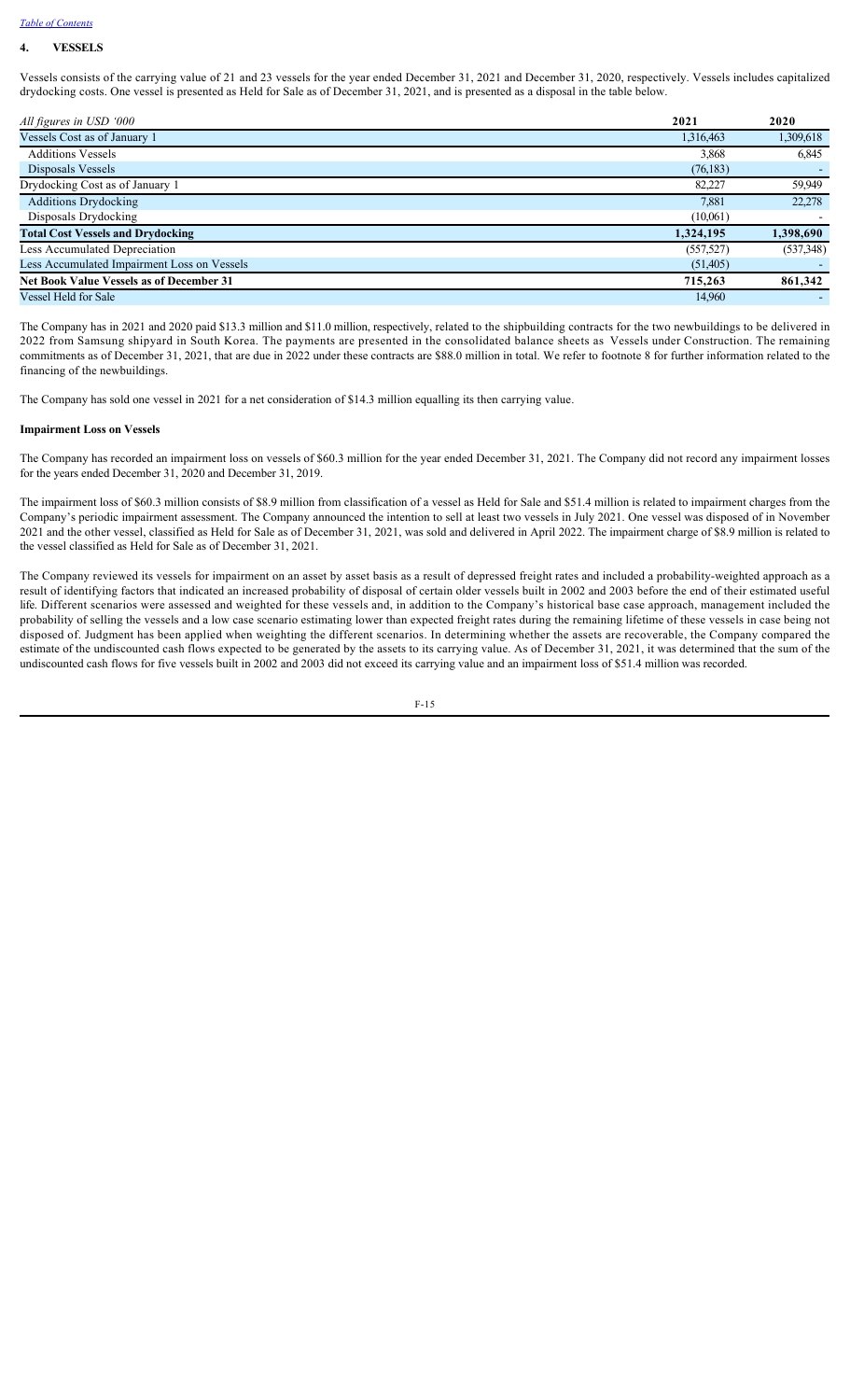In developing estimates of future undiscounted cash flows in our base case, we made assumptions and estimates based on historical trends as well as future expectations. The most important assumption in determining undiscounted cash flows are the estimated charter rates. Charter rates are volatile and the analysis is based on market rates obtained from third parties, in combination with historical achieved rates by the Company.

Subsequent to December 31, 2021, the Company has disposed of three vessels built in 2002, including the one vessel classified as Held for Sale as of December 31, 2021.

# **5. RELATED PARTY TRANSACTIONS**

The Company has an agreement with a company owned by a Board member for the use of an asset for corporate and marketing activities. The Company has in 2021 paid a fixed annual fee of \$0.2 million, operating cost of \$0.5 million and fees associated with actual use. In 2021, 2020 and 2019, the Company recognized an expense of \$0.3 million, \$0.1 million and \$0.3 million, respectively, for utilization of the asset. No amounts were due to the related party as of December 31, 2021 or December 31, 2020.

# **6. OTHER NON-CURRENT ASSETS**

| All figures in USD '000<br>Fixture, Furniture and Equipment | 2021<br>756 | 2020<br>242 |
|-------------------------------------------------------------|-------------|-------------|
| Prepaid Financing Cost                                      | 1,100       |             |
| Other                                                       | 798         | 1.022       |
| <b>Total as of December 31.</b>                             | 2.654       | 1.264       |

#### **7. SHARE-BASED COMPENSATION PLAN**

In 2011, the Board of Directors decided to establish an incentive plan and the Company has amended its 2011 Equity Incentive Plan (the "Plan") in 2015 and 2019. As of December 31, 2021, the Plan includes awards of 537,665 common shares and 1,000,000 stock options.

#### **Common Shares Award**

The 537,665 common shares are pursuant to a vesting schedule and the shares are forfeited if the grantee leaves the Company before the shares are vested. The holders of the shares are entitled to voting rights as well as to receive dividends paid during the trade restriction period.

All shares under this program have been granted and allocated to Board of Directors, management and employees of the Company in prior periods. As of December 31, 2020, there were a remaining 4,500 unvested common shares that vested in January 2021. As of December 31, 2021, there was no unvested shares remaining.

The Company held 42,000 common shares from forfeitures as treasury shares as of December 31, 2020. These shares have been granted to employees in 2021 and the Company held no treasury shares as of December 31, 2021.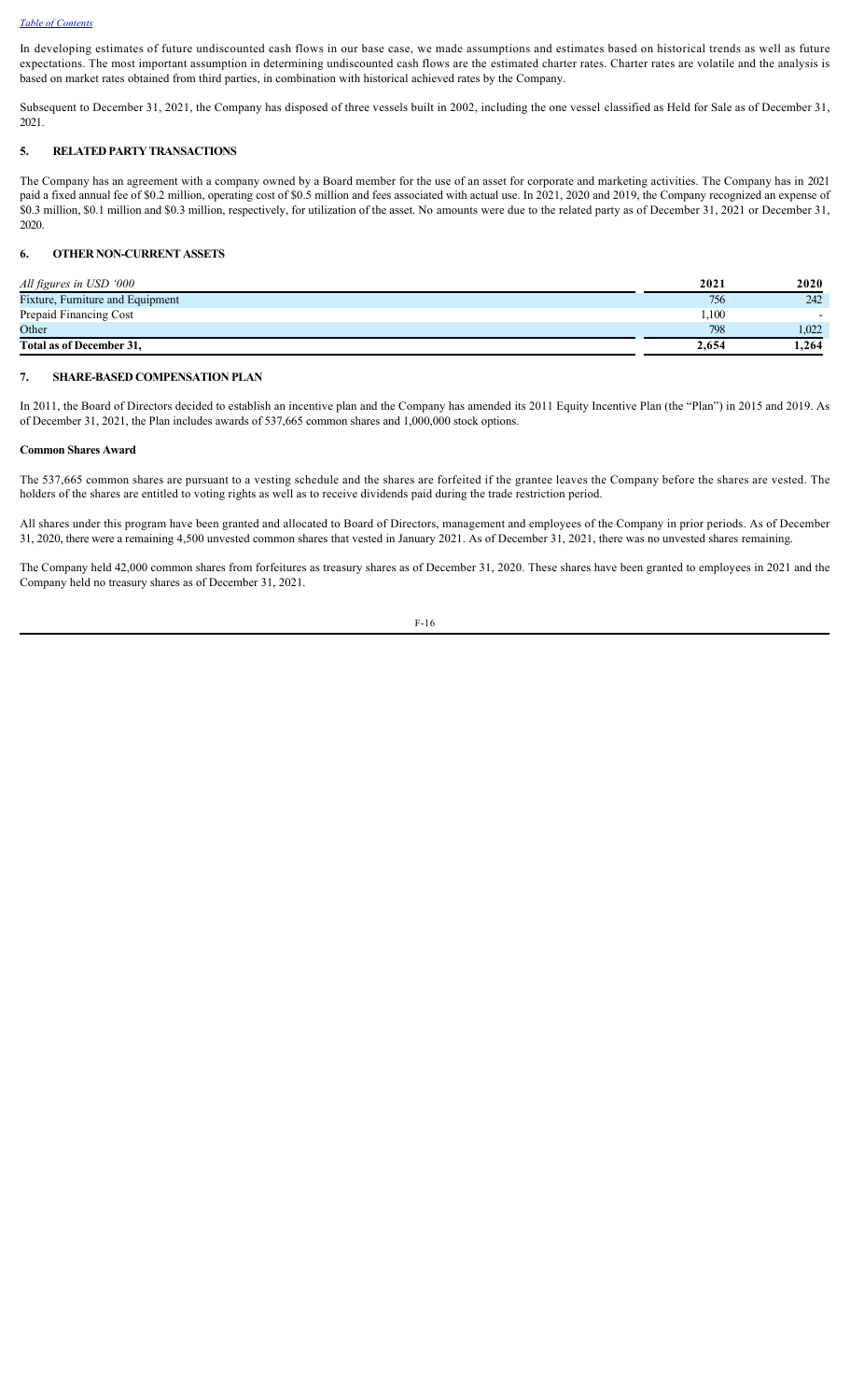The compensation expense is recognized on a straight-line basis over the vesting period and is recorded as part of General and Administrative expenses. The total compensation expense related to common shares under the plan was \$0.1 million, \$0.1 million, and \$0.1 million for the years ended December 31, 2021, December 31, 2020 and December 31, 2019, respectively.

# **Stock Option Award**

The Board of Directors approved an additional 1,000,000 stock options for issuance in 2019.

In 2019, the Company granted 755,000 and 234,000 options with vesting over a period of two and three years, respectively, with an exercise price of \$4.70 per share. The stock options were allocated amongst management and employees of the Company. No further stock options have been granted in 2020 or 2021. In October 2021, the vesting period for 755,000 stock options were prolonged with 12 months and all outstanding options do expire in October 2022. The amendment of the vesting period resulted in an additional compensation cost of \$0.1 million to be expensed over the remaining vesting period.

The Company used the Black-Scholes option pricing model to measure the grant date fair value of the options with the following assumptions applied to the model;

|                                        | Options with two | Options with       |
|----------------------------------------|------------------|--------------------|
|                                        | year vesting     | three year vesting |
| Volatility                             | 57.5%            | 52.5%              |
| Dividend yield                         | $10.0\%$         | 10.0%              |
| Risk-free interest rate                | 1.64%            | 1.65%              |
| Weighted-average grant date fair value | \$0.59           | \$0.58             |

The expected volatility was based on historical volatility observed from historical company-specific data during the two years prior to the grant date.

The compensation expense related to the stock option awards was \$0.2 million, \$0.3 million and \$0.1 million for the years ended December 31, 2021, December 31, 2020 and December 31, 2019, respectively, and the remaining unrecognized cost as of December 31, 2021, related to non-vested stock options was \$0.1 million with a remaining average remaining vesting period of 0.8 years. No forfeitures have occurred and no stock options were exercisable as of December 31, 2021.

# **8. LONG-TERM DEBT AND CURRENT PORTION OF LONG-TERM DEBT**

The Company has two lenders financing its active fleet of Suezmax tankers; (1) the 2019 Senior Secured Credit Facility, including the \$30 million Accordion Loan, secured by the nineteen vessels built from year 2002 to year 2016, and (2) the Financing of 2018-built vessels that is related to the three vessels built in 2018.

## **2019 Senior Secured Credit Facility and \$30 million Accordion Loan:**

On February 12, 2019 the Company entered into a new five-year senior secured credit facility for \$306.1 million (the "2019 Senior Secured Credit Facility"). Borrowings under the 2019 Senior Secured Credit Facility are secured by first priority mortgages over the vessels (excluding the three vessels delivered in 2018, see description below) and assignments of earnings and insurance. The loan is amortizing with a twenty-year maturity profile, carries a floating LIBOR interest rate plus a margin and matures in February 2024. Further, the agreement contains a discretionary excess cash mechanism for the lender that equals 50% of the net earnings from the collateral vessels, less capex provision and fixed loan amortization. Net proceeds obtained from sale of a vessel used as security are at the lender's discretion subject to repayment of the outstanding loan balance. The Company has incurred \$13.0 million (including a non-cash portion of \$6.1 million) in financing costs, which is amortized over the term of the loan and the outstanding loan balance was presented net of the costs. The agreement contains covenants that require a minimum liquidity of \$30.0 million and a loan-to-vessel value ratio of maximum 70%.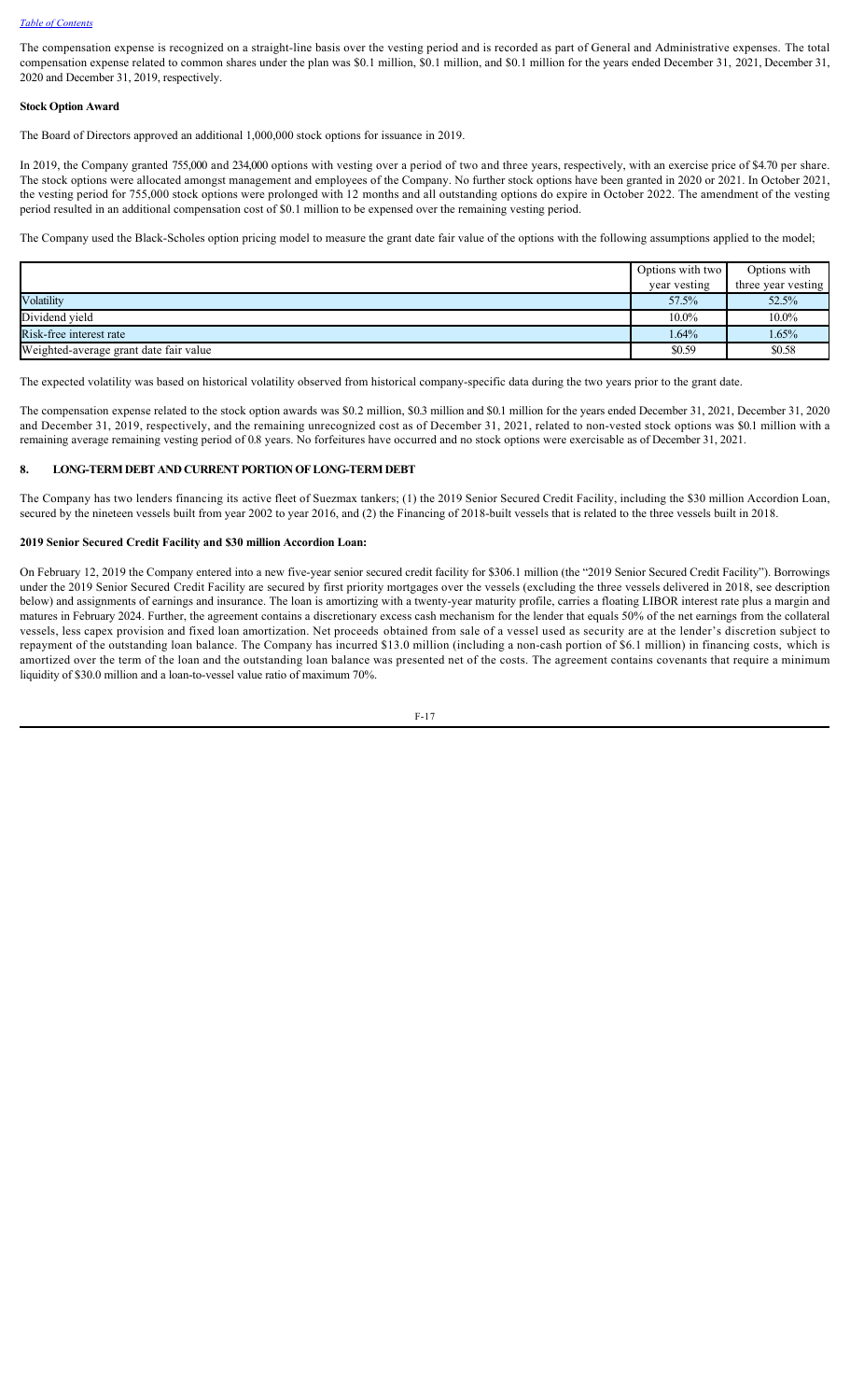As of December 31, 2020, the Company had \$253.9 million drawn under its 2019 Senior Secured Credit Facility, where \$14.4 million, net of deferred financing cost of \$2.4 million, was presented as Current Portion of Long-Term Debt.

On December 16, 2020, the Company entered into a new loan agreement for the borrowing of \$30.0 million (the "\$30 million Accordion Loan"). The loan is considered an accordion loan to the 2019 Senior Secured Credit Facility loan agreement and has the same amortization profile, carries a floating LIBOR interest rate plus a margin and matures in February 2024. The security of the loan is attached to the security of the 2019 Senior Secured Credit Facility and has equal priority, the same financial covenants, repayment clauses and the same excess cash flow mechanism as the 2019 Senior Secured Credit Facility.

The Company has repaid \$30.8 million of the facility in the twelve months ended December 31, 2021. As of December 31, 2021, the total outstanding balance was \$223.1 million. The Company has presented \$29.5 million, net of deferred financing cost of \$2.3 million, under Current Portion of Long-Term Debt that includes \$14.9 million in debt associated with Vessel Held for Sale. Earnings generated in the fourth quarter of 2021 did not result in any additional payment related to the excess cash flow mechanism.

Subsequent to December 31, 2021, the Company has repaid in total \$48.7 million and the total outstanding balances as of April 30, 2022, is \$174.5 million.

The estimated fair value for the long-term debt is considered to be approximately equal to the carrying value since it carries a variable interest rate.

## *Financing of 2018-built Vessels*

The three vessels were delivered in July, August and October 2018, respectively. Under the terms of the financing agreement, the lender has provided financing of 77.5% of the purchase price for each of the three 2018-built vessels. Upon delivery of each of the vessels, the Company entered into ten-year bareboat charter agreements. The Company has obligations to purchase each vessel for \$13.6 million upon the completion of the ten-year bareboat charter agreements, and also has the option to purchase the vessels after sixty and eighty-four months. The financing agreements for the three vessels have a total effective interest rate ranging from 4.75% to 4.82% including a floating LIBOR element that is subject to annual adjustment. The Company has incurred \$2.3 million in financing cost, which is amortized over the term of the financing arrangement and presented net of the outstanding loan balance. The financing agreement contains certain financial covenants requiring us on a consolidated basis to maintain a minimum value adjusted equity of \$175.0 million and ratio of 25%, minimum liquidity of \$20.0 million; and a minimum vessel value to outstanding lease clause.

The outstanding amounts under this financing arrangement were \$104.3 million and \$112.2 million as of December 31, 2021 and 2020, respectively, where \$8.1 million and \$7.7 million, net of deferred financing costs, have been presented as Current Portion of Long-Term Debt, respectively.

### *Financing of 2022 Newbuildings*

In 2020, the Company announced that it had entered into financing agreements for the two Suezmax newbuildings to be delivered during 2022. Under the terms of the financing agreement, the lender will provide financing of up to 80.0% of the purchase price for each of the two newbuildings. The agreement includes financing of the remaining pre-delivery instalments to be paid in 2022 and the final amounts to be paid upon delivery of the vessels. Upon delivery of each of the vessels, the Company will commence ten-year bareboat charter agreements. The Company has obligations to purchase the vessels upon the completion of the ten-year bareboat charter agreements, and also have the option to purchase the vessels after sixty and eighty-four months. The financing agreements for the two vessels include a fixed interest rate plus a floating LIBOR element that is subject to quarterly adjustment. The financing agreements contain certain financial covenants requiring us to on a consolidated basis to maintain a minimum liquidity of \$20.0 million and a minimum vessel value to outstanding lease clause.

$$
F-18
$$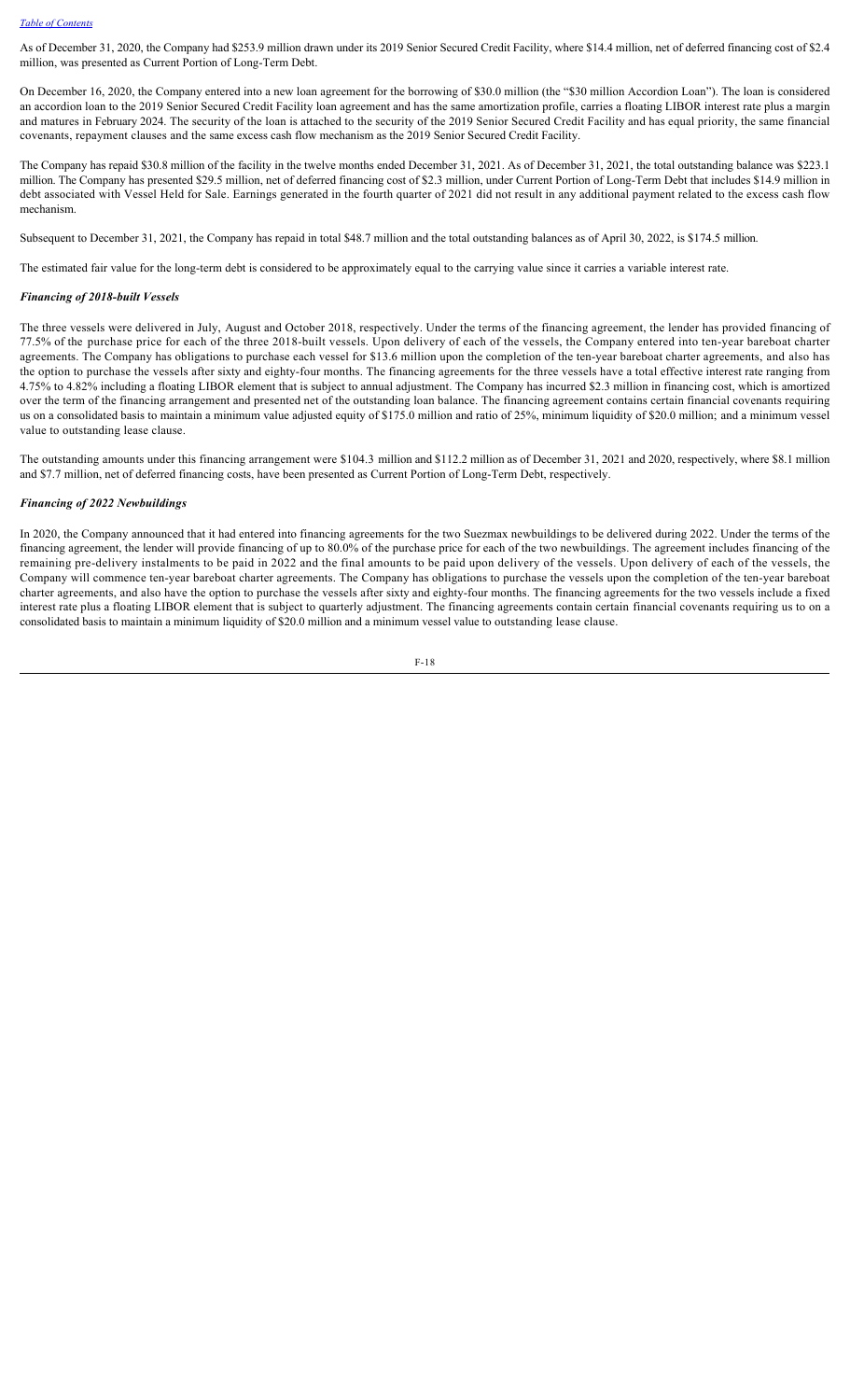As of December 31, 2021, the Company has not utilized any portion of the financing agreement. The Company has incurred \$1.0 million in financing cost, which is presented as Other Non-Current Assets as of December 31, 2021. Subsequent to December 31, 2021, we have utilized \$22.0 million of the financing arrangement to pay for agreed pre-delivery instalments to the yard.

**More**

As of December 31, 2021, the aggregate annual principal payments required to be made under the Company's outstanding debt facilities are as follows:

|                             |         |        |        |         |                          |                          | <b>IVIUI U</b><br>than 5 |
|-----------------------------|---------|--------|--------|---------|--------------------------|--------------------------|--------------------------|
| Debt repayments in \$'000s* | Total   | 2022   | 2023   | 2024    | 2025                     | 2026                     | years                    |
| 2019 Senior Secured Credit  |         |        |        |         |                          |                          |                          |
| Facility including the \$30 |         |        |        |         |                          |                          |                          |
| mill Accordion Loan         | 223,122 | 16,805 | 16.805 | 189.512 | $\overline{\phantom{0}}$ | $\overline{\phantom{0}}$ |                          |
| Financing of 2018-built     |         |        |        |         |                          |                          |                          |
| Vessels                     | 104.278 | 8.327  | 8.711  | 9.138   | 9.534                    | 9.974                    | 58,593                   |
| Total                       | 327,400 | 25,132 | 25,516 | 198,650 | 9,534                    | 9,974                    | 58,593                   |

The table above does not include figures related to the financing of the 2022 Newbuildings as no debt was incurred as of December 31, 2021. Payments resulting from vessel sales in 2022 are reflected in the table above based upon their contractual maturities and are not shown as an adjustment to the amounts due in 2022. The excess cash mechanism in the 2019 Senior Secured Credit Facility could result in higher loan repayments than indicated above if the Company generates excess cash from operations.

The Company monitors compliance with financial covenants on a regular basis and as at December 31, 2021, the Company was in compliance with the financial covenants in its debt facilities. The financial minimum liquidity covenant of \$30.0 million is the most sensitive covenant. On a regular basis, the Company performs cash flow projections to evaluate whether it will be in a position to cover the liquidity needs for the next 12-month period and the compliance with financial and security ratios under its existing and future financing agreements. In developing estimates of future cash flows, the Company makes assumptions about the vessels' future performance, market rates, operating expenses, capital expenditure, fleet utilization, general and administrative expenses, loan repayments and interest charges. The assumptions applied are based on historical experience and future expectations.

The Company prepares cash flow projections for different scenarios and a key input factor to the cash flow projections is the estimated freight rates. The Company applies an average of several broker estimates in combination with own estimates for the coming 12-months period. Freight rates in the first quarter of 2022 have improved compared to the average freight rates achieved in 2021 and spot voyage contracts secured recently are significantly above the rates achieved in 2021. However, in the event that the positive development in the freight rates in 2022 do not continue and the Company experiences a scenario with Suezmax tanker freight rates in line with 2021, a cash shortfall is identified within the coming twelve-months period, exceeding the remaining available balance of the \$60 million ATM launched on February 14, 2022. If such a scenario should unfold, the Board has approved measures to be implemented to secure additional liquidity. The Company has financial flexibility and the available measures encompass sale of vessels that include avoidance of capital expenditure, ATM renewals or further borrowings. As of May 11, 2022, the Company has issued and sold 7,213,676 common shares under the \$60 million 2022 ATM for a gross consideration of \$16.8 million with a remaining available balance of \$43.2 million. Further, three vessels are sold in 2022 and \$43.8 million of the proceeds were used to repay outstanding debt. The current loan-tovalue ratio of the 2019 Senior Secured Credit Facility is well below 45% and further borrowings could be pursued, if needed.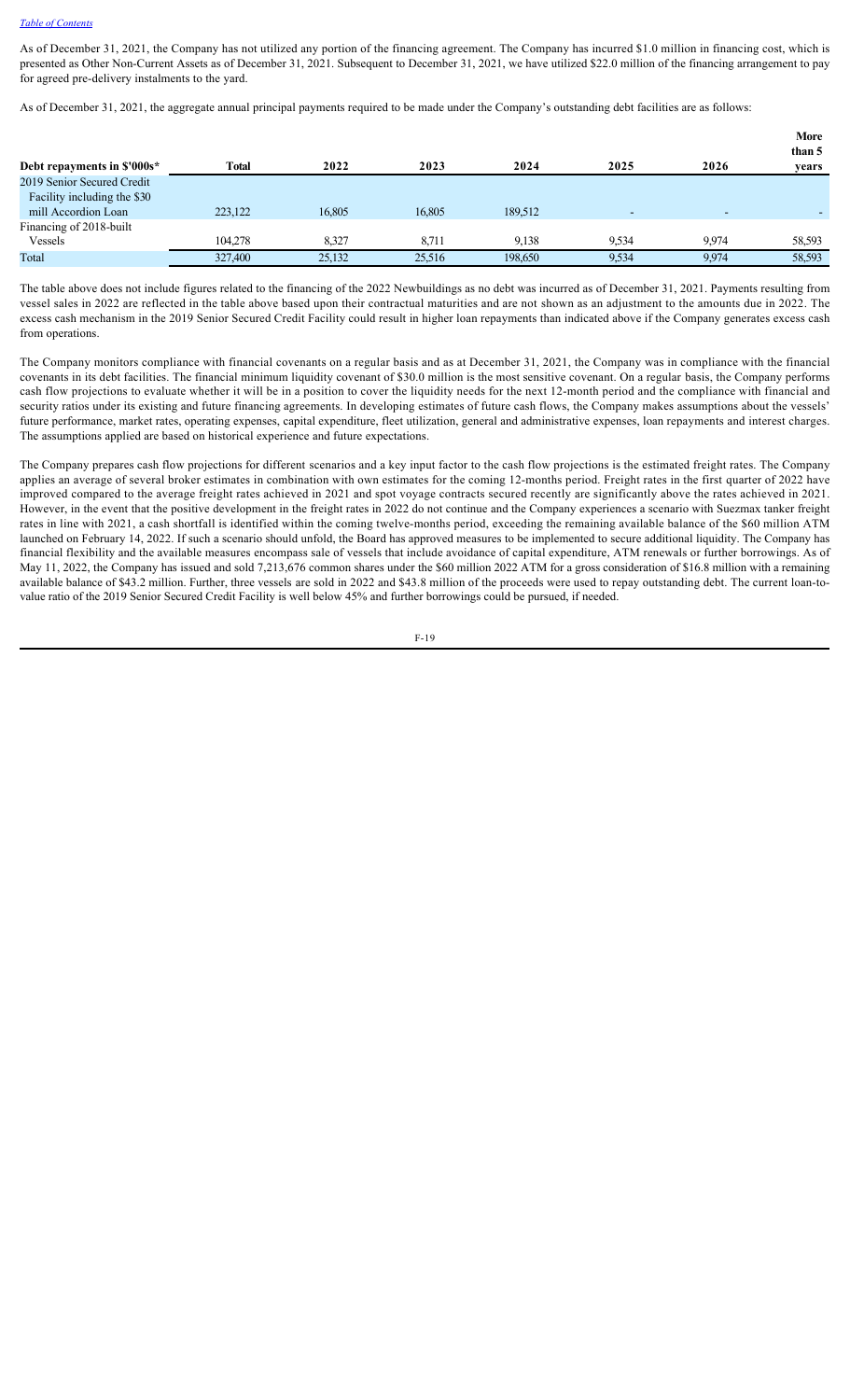# **9. INTEREST EXPENSES**

Interest expenses consist of interest expense on the long-term debt and amortization of deferred financing costs related to the facilities described in Note 9.

| All figures in USD '000                        | 2021   | 2020   | 2019   |
|------------------------------------------------|--------|--------|--------|
| Interest Expenses, net of capitalized interest | 23.392 | 27,127 | 34.018 |
| Amortization of Deferred Financing Costs       | 2.988  | 4.354  | 4,372  |
| <b>Total Interest Expenses</b>                 | 26,380 | 31.481 | 38,390 |

For the years ended December 31, 2021, 2020 and 2019, \$1.5 million, \$0.1 million and \$0.0 million of interest expenses were capitalized, respectively.

## **10. OTHER CURRENT LIABILITIES**

| All figures in USD '000  | 2021  | 2020  |
|--------------------------|-------|-------|
| <b>Accrued Expenses</b>  | 4,000 | 5,689 |
| Other Liabilities        | 1,804 | 2,403 |
| Deferred Revenues        | 2.757 | 140   |
| Total as of December 31, | 8.561 | 8,232 |

# **11. EARNINGS (LOSS) PER SHARE**

Basic earnings per share ("EPS") are computed by dividing net income (loss) by the weighted-average number of common shares outstanding for the period. Diluted EPS is computed by dividing net income by the weighted-average number of common shares and dilutive common stock equivalents outstanding during the period.

| All figures in USD except number of shares and earnings (loss) per common share | 2021        | 2020        | 2019        |
|---------------------------------------------------------------------------------|-------------|-------------|-------------|
| Numerator:                                                                      |             |             |             |
| Net Income (Loss)                                                               | (171,328)   | 50.033      | (10,352)    |
| Denominator:                                                                    |             |             |             |
| Basic - Weighted Average Common Shares Outstanding                              | 162,549,611 | 149.292.586 | 142,571,361 |
| Dilutive – Weighted Average Common Shares Outstanding                           | 162,549,611 | 149.292.586 | 142,571,361 |
| Earnings (Loss) per Common Share:                                               |             |             |             |
| Basic                                                                           | (1.05)      | 0.34        | (0.07)      |
| Diluted                                                                         | (1.05)      | 0.34        | (0.07)      |

Potentially dilutive equity instruments include unexercised stock options described in note 7 and additional dilution could result from the use of the ATM offering as further described in note 12.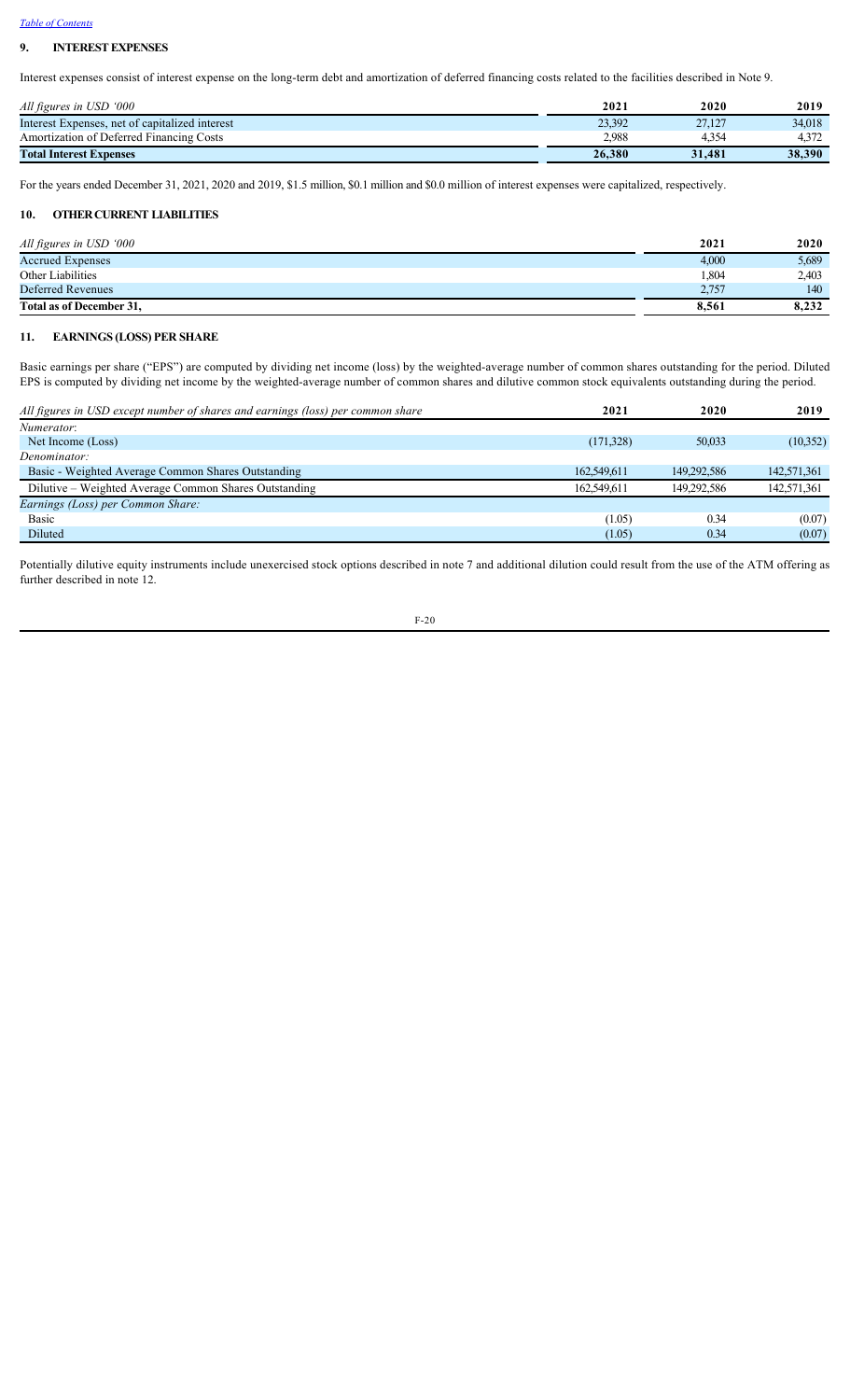# **12. SHAREHOLDERS' EQUITY**

Authorized, issued and outstanding common shares roll-forward is as follows:

|                                        |                          | <b>Issued and</b> |              |
|----------------------------------------|--------------------------|-------------------|--------------|
|                                        |                          | Outstanding       |              |
|                                        | <b>Authorized Shares</b> | <b>Shares</b>     | Common Stock |
| <b>Balance as of January 1, 2019</b>   | 360,000,000              | 141,969,666       | 1,420        |
| \$40 million ATM                       |                          | 5.260.968         | 52           |
| <b>Balance as of December 31, 2019</b> | 360,000,000              | 147,230,634       | 1,472        |
| \$40 million ATM                       |                          | 4.215.478         | 42           |
| <b>Balance as of December 31, 2020</b> | 360,000,000              | 151,446,112       | 1,514        |
| \$60 million 2020 ATM                  |                          | 22,025,979        | 220          |
| \$60 million 2021 ATM                  | $\overline{\phantom{a}}$ | 10.222,105        | 102          |
| <b>Balance as of December 31, 2021</b> | 360,000,000              | 183,694,196       | 1,836        |

On March 29, 2019, the Company entered into an equity distribution agreement with B. Riley FBR, Inc., acting as a sales agent, under which we may, from time to time, offer and sell shares of our common stock through an At-the-Market Offering (the "\$40 million ATM") program having an aggregate offering price of up to \$40,000,000. As of December 31, 2020, the Company has raised gross and net proceeds (after deducting sales commissions and other fees and expenses) of \$40.0 million and \$38.6 million, respectively, by issuing and selling 9,476,446 common shares. Through the \$40 million ATM, the Company has issued 5,260,968 shares and raised net proceeds of \$17.9 million in 2019, and has issued 4,215,478 shares and raised net proceeds of \$20.7 million in 2020.

On October 16, 2020, the Company entered into a new equity distribution agreement with B. Riley FBR, Inc., acting as a sales agent, under which we may, from time to time, offer and sell shares of our common stock through an At-the-Market Offering (the "\$60 million 2020 ATM") program having an aggregate offering price of up to \$60,000,000. As of December 31, 2020, the Company had not raised any proceeds under the \$60 million 2020 ATM. In 2021, the Company has raised \$60.0 million and \$58.5 million in gross and net proceeds, respectively by issuing 22,025,979 common shares and this ATM was fully utilized. The 2020 \$60 million ATM program was terminated on October 14, 2021.

On September 29, 2021, the Company entered into a new equity distribution agreement with B. Riley Securities, Inc, acting as sales agent, under which the Company may, from time to time, offer and sell common stock through an At-the-Market Offering (the "\$60 million 2021 ATM") program having an aggregate offering price of up to \$60,000,000. As of December 31, 2021, the Company has raised gross and net proceeds (after deducting sales commissions and other fees and expenses) of \$22.3 million and \$21.7 million, respectively, by issuing and selling 10,222,105 common shares. Subsequent to December 31, 2021, and through to February 14, 2022, the Company has raised gross and net proceeds of \$16.9 million and \$16.5 million, respectively, by issuing and selling 10,764,990 common shares. The \$60 million 2021 ATM was terminated on February 14, 2022, after having utilized \$39.2 million of the program.

On February 14, 2022, the Company entered into a new equity distribution agreement with B. Riley Securities, Inc, acting as sales agent, under which the Company may, from time to time, offer and sell common stock through an At-the-Market Offering (the "\$60 million 2022 ATM") program having an aggregate offering price of up to \$60,000,000. The Company has as of May 11, 2022, raised gross and net proceeds of \$16.8 million and \$16.3 million, respectively, by selling and issuing 7,213,676 commons shares with a remaining available balance of \$43.2 million under this ATM. Based on the share price of the Company of \$2.70 as of May 5, 2022, it would have resulted in 16,012,750 new shares being issued, if fully utilizing the remaining balance available of the \$60 million 2022 ATM.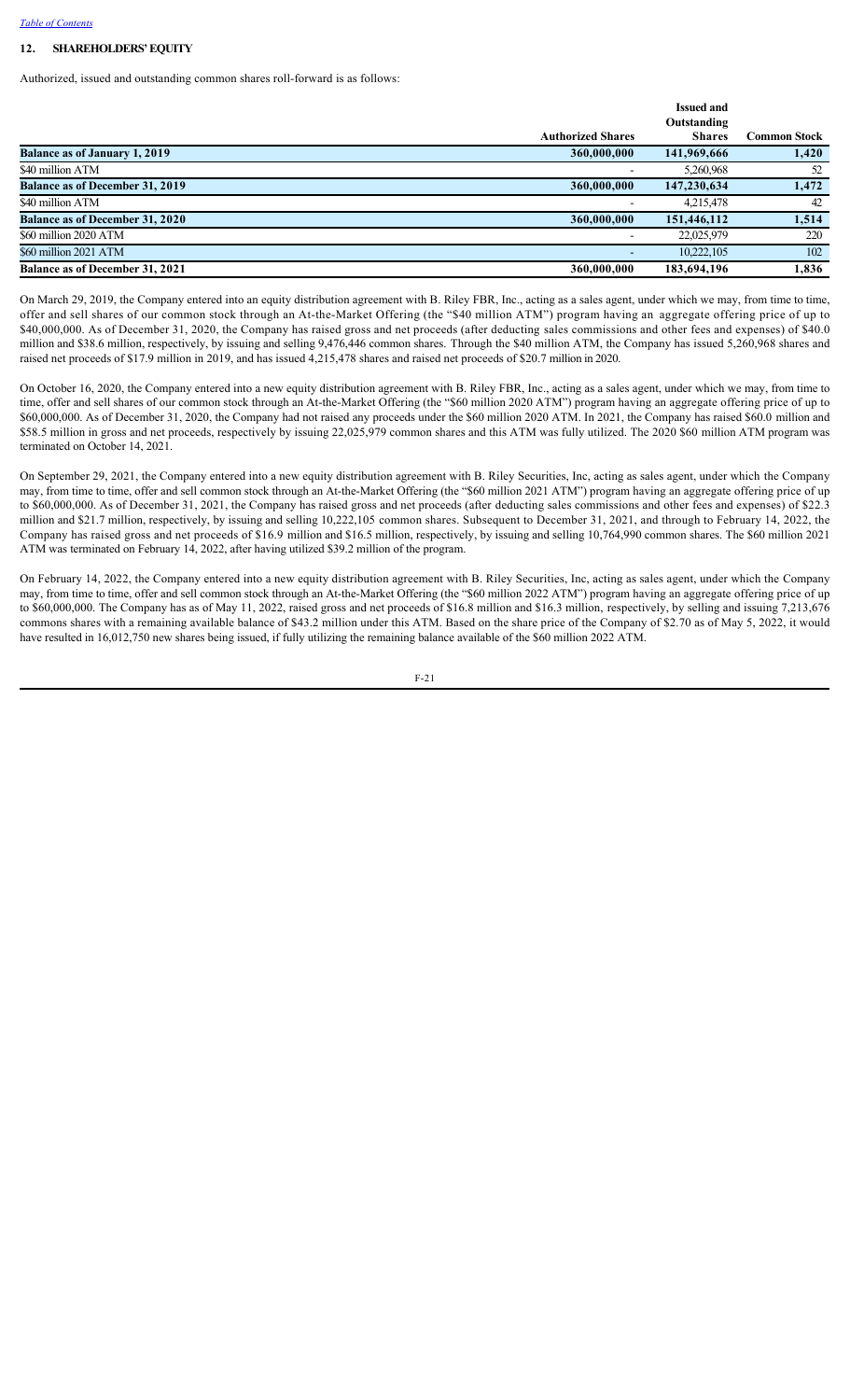# **Additional Paid-in Capital**

Included in Additional Paid-in Capital is the Company's Share Premium Fund as defined by Bermuda law. The Share Premium Fund cannot be distributed without complying with certain legal procedures designed to protect the creditors of the Company, including public notice to its creditors and a subsequent period for creditor notice of concern, regarding the Company's intention, following shareholder approval, to transfer such funds to the Company's Contributed Surplus Account and thereby make such funds available for distribution.

On November 20, 2019, at the Company's Annual General Meeting, the shareholders voted to reduce the Share Premium Fund by the amount of about \$103.4 million. The reduction in share premium did not result in a distribution to shareholders but rather, the surplus resulting from such reduction was credited to the Company's contributed surplus account. The legal procedures related to this reduction were finalized in December 2019 upon which the amount became eligible for distribution.

The Share Premium Fund was \$118.2 million and \$38.5 million as of December 31, 2021 and 2020, respectively. Credits and charges to Additional Paid in Capital were a result of the accounting for the Company's share based compensation programs and issuance of shares.

### **Contributed Surplus Account**

The Company's Contributed Surplus Account as defined by Bermuda law, consists of amounts previously recorded as share premium, transferred to Contributed Surplus Account when resolutions are adopted by the Company's shareholders to make Share Premium Fund distributable or available for other purposes. As indicated by the laws governing the Company, the Contributed Surplus Account can be used for dividend distribution and to cover accumulated losses from its operations.

The Company's Board of Directors determined in 2019 to transfer \$308.8 million from the Contributed Surplus Account to cover Accumulated Deficits incurred as of December 31, 2018. We refer to the information above related to the reduction of \$103.4 million of the Share Premium Fund that was credited to the Company's Contributed Surplus Account.

For the year ended December 31, 2021, the Company paid a dividend of \$9.7 million that was charged to the Contributed Surplus Account. For the year ended December 31, 2020, the Company paid a dividend of \$67.2 million that was charged with \$27.7 million to the Contributed Surplus Account and the remaining portion was considered as Retained Earnings. The Company's Contributed Surplus account was \$529.8 million and \$539.5 million as of December 31, 2021 and 2020, respectively.

## **Shareholders' Rights Plan**

On June 16, 2017, the Board of Directors adopted a new shareholders' rights agreement and declared a dividend of one preferred share purchase right to purchase one one-thousandth of a Series A Participating Preferred Share of the Company for each outstanding common share, par value \$0.01 per share. The dividend was payable on June 26, 2017 to shareholders of record on that date. Each right entitles the registered holder to purchase from us one one-thousandth of a Series A Participating Preferred Share of the Company at an exercise price of \$30.00, subject to adjustment. The Company can redeem the rights at any time prior to a public announcement that a person or group has acquired ownership of 15% or more of the Company's common shares. As at December 31, 2021, no shares were issued pursuant to the plan.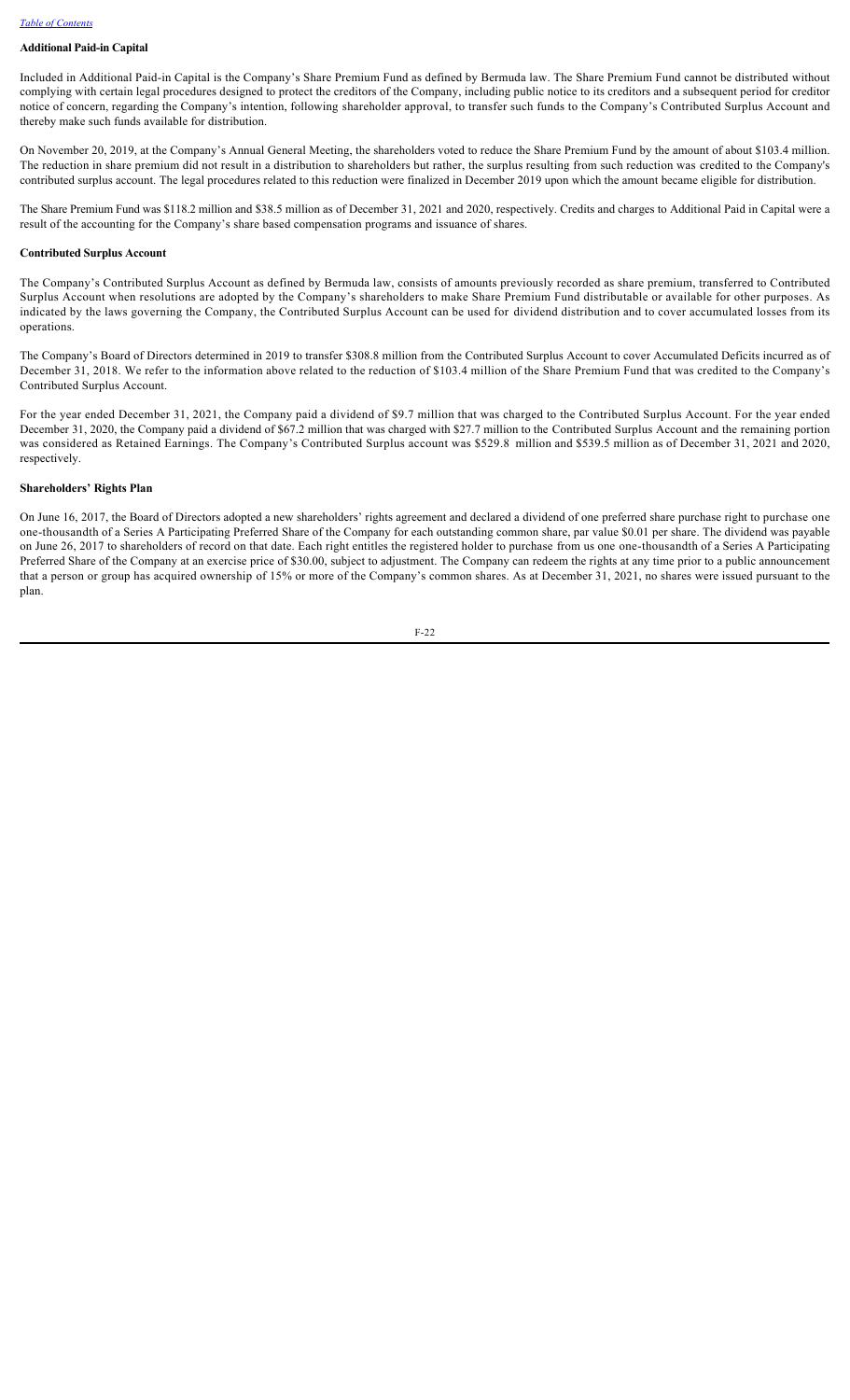This shareholders' rights plan was designed to enable us to protect shareholder interests in the event that an unsolicited attempt is made for a business combination with, or a takeover of, the Company. Our shareholders' rights plan is not intended to deter offers that the Board determines are in the best interests of our shareholders.

# **13. COMMITMENTS AND CONTINGENCIES**

The Company may become a party to various legal proceedings generally incidental to its business and is subject to a variety of environmental and pollution control laws and regulations. As is the case with other companies in similar industries, the Company faces exposure from actual or potential claims and legal proceedings. Although the ultimate disposition of legal proceedings cannot be predicted with certainty, it is the opinion of the Company's management that the outcome of any claim which might be pending or threatened, either individually or on a combined basis, will not have a materially adverse effect on the financial position of the Company, but could materially affect the Company's results of operations in a given year.

No material claims have been filed against the Company for the fiscal years ended December 31, 2021 and 2020.

The Company's newbuilding program consists of two Suezmax newbuildings for delivery in 2022 ordered from Samsung shipyard in South Korea. We refer to footnote 4 and footnote 8 for information related the remaining commitments and financing.

# **14. FINANCIAL INSTRUMENTS AND OTHER FAIR VALUE DISCLOSURES**

The majority of NAT and its subsidiaries' transactions, assets and liabilities are denominated in United States dollars, the functional currency of the Company. There is no significant risk that currency fluctuations will have a material negative effect on the value of the Company's cash flows.

The Company categorizes its fair value estimates using a fair value hierarchy based on the inputs used to measure fair value for those assets that are recorded on the Balance Sheet at fair value. The fair value hierarchy has three levels based on the reliability of the inputs used to determine fair value as follows:

- Level 1. Cuoted prices (unadjusted) in active markets for identical assets or liabilities that the reporting entity can access at the measurement date.
- Level 2. Inputs, other than the quoted prices in active markets, that are observable either directly or indirectly; and Level 3. Unobservable inputs in which there is little or no market data, which require the reporting entity to develop its own assumptions.

The following methods and assumptions were used to estimate the fair value of each class of financial instruments and other financial assets.

- The carrying value of cash and cash equivalents and marketable securities, is a reasonable estimate of fair value.
- The estimated fair value for the long-term debt is considered to be equal to the carrying values since it bears spreads and variable interest rates which approximate market rates.